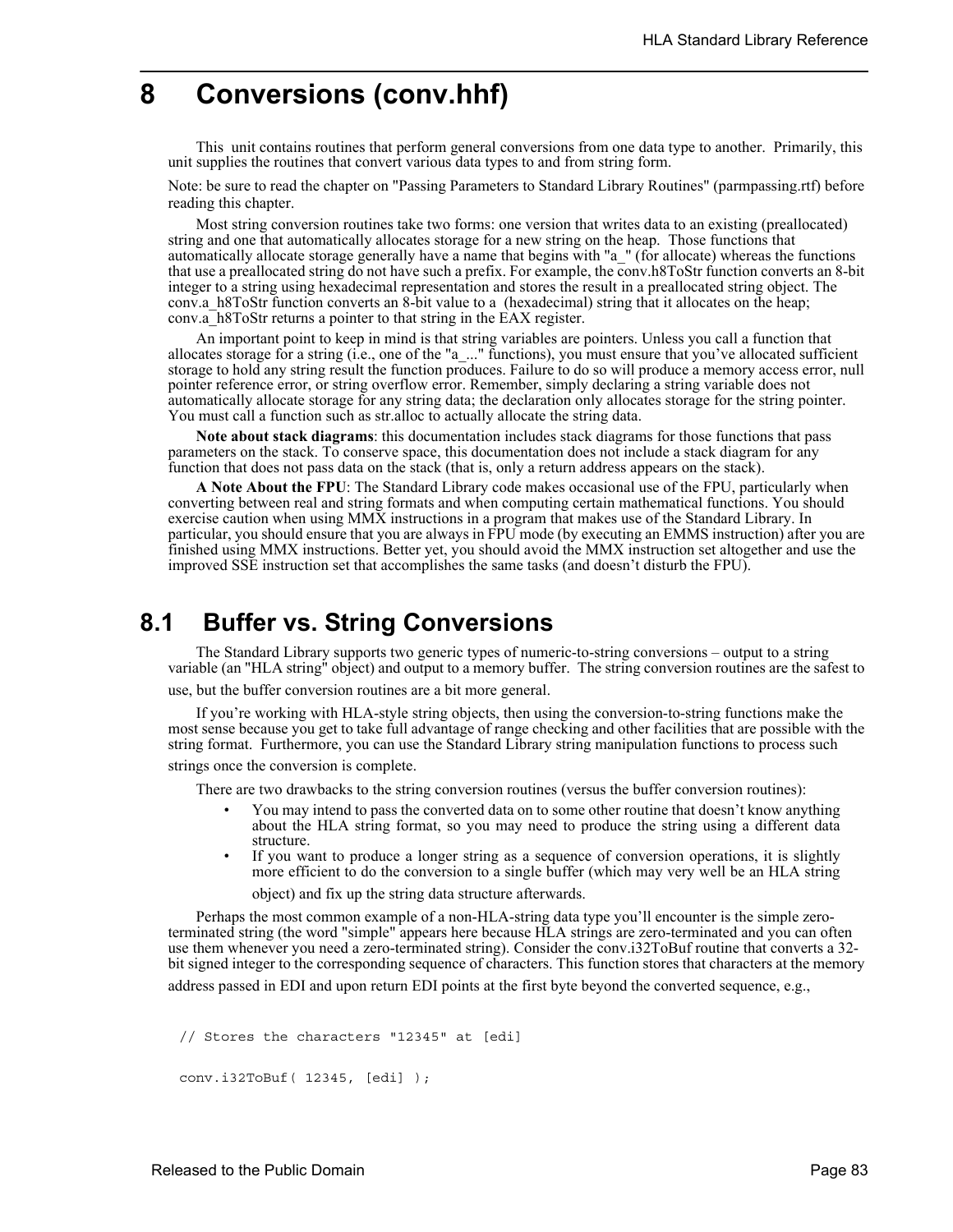Upon return from this function, EDI will contain a value that is 5 greater than it was upon entry, and the five memory locations that EDI has skipped over will contain the characters "12345". Note that this string is not zeroterminated, but you can easily zero-terminate it by storing a zero byte at the location where EDI points upon

return from the function:

```
// Stores the characters "12345" at [edi] and zero
// terminates the string.
conv.i32ToBuf( 12345, [edi] ); 
mov( 0, (type byte [edi]));
```
As a final example, suppose you want to build up an HLA style string by concatenating two converted strings together. You could do something like the following:

```
// Produces " 12345 67890" in fullStr
conv.i32ToStr( 12345, 6, ' ', leftStr );
conv.i32ToStr( 67890, 7, ' ', rightStr 
str.cat( leftStr, rightStr, fullStr );
```
The only problem with this approach is that there is unnecessary string processing (e.g., data copying) taking place. If efficiency is paramount, and you don't need the intermediate conversions (leftStr and rightStr), then you can do this sequence a little bit faster by generating the two strings in place as follows:

```
mov( fullStr, edi ); // Point EDI at start of string data
mov( edi, ebx ); \frac{1}{2} // Save to compute length
conv.i32ToBuf( 12345, 6, ' ' ); // Store " 12345" at fullStr
conv.i32ToBuf( 67890, 7, ' ' ); // Store " 67890" at fullStr+6
mov( 0, (type byte [edi])); // HLA strings must be zero terminated
sub( fullStr, edi ); \frac{1}{2} // Compute string length
mov( edi, (type str.strRec [ebx]).length ); // Save new length.
```
As the number of objects you append to the string increases, this scheme becomes even more efficient than using the str.cat approach. The code above, of course, assumes that you've already allocated a sufficient amount of string storage for the leftStr, rightStr, and fullStr string variables.

# **8.2 Conversion Format Control**

The following functions control the numeric conversion process.

# **8.2.1 Underscore Control**

When converting numeric data types to strings, the standard library offers the option of inserting underscores at appropriate places in the numbers (i.e., where you would normally expect a digit separator to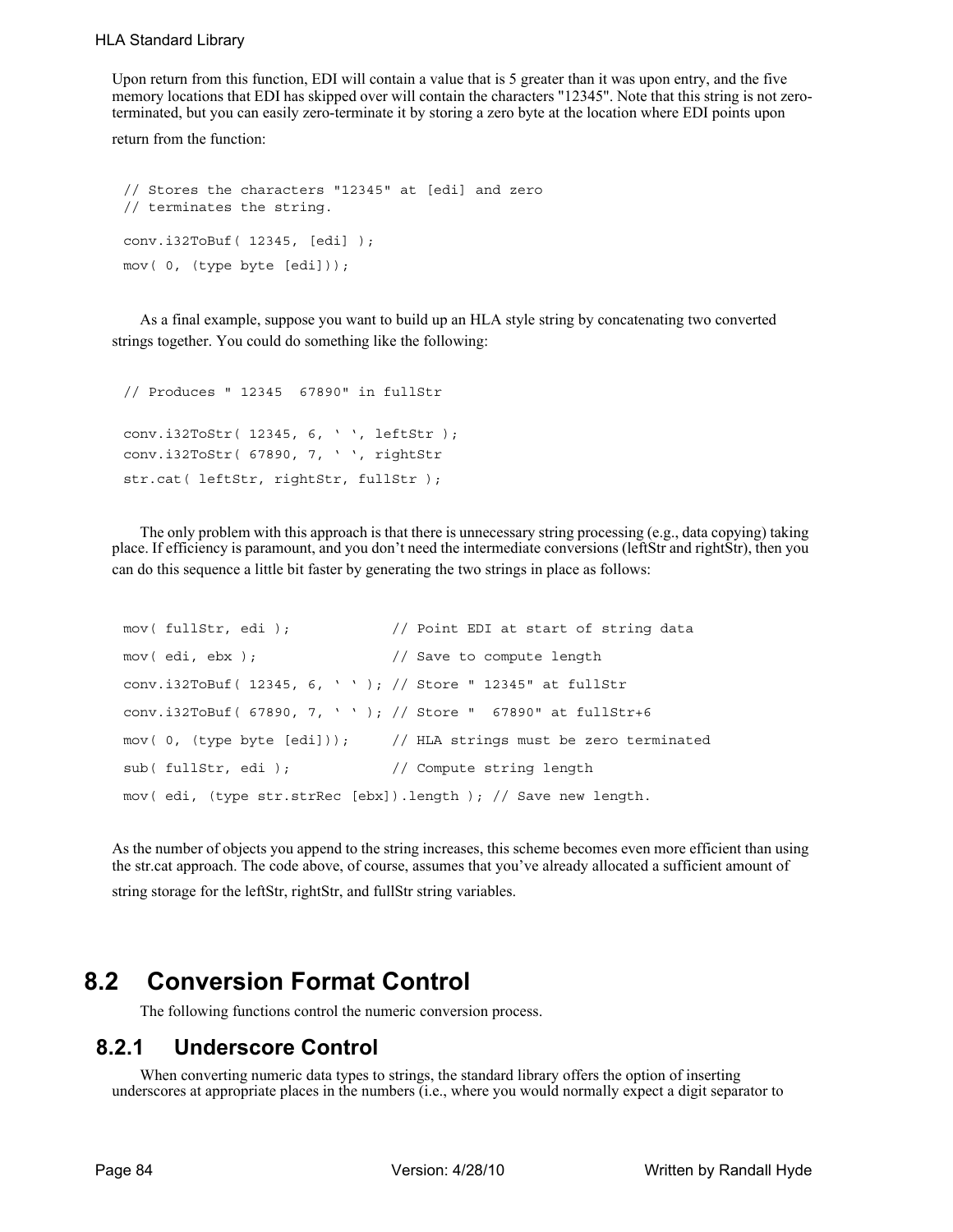appear, such as a comma [U.S.] or period [Europe]). The conv.setUnderscores and conv.getUnderscores functions control the operation of this feature.

The standard library conversion functions will inject underscores into hexadecimal, unsigned integers, and signed integers if the feature is enabled. For hexadecimal output the standard library conversion routines will emit an underscore between every fourth and fifth digit, starting with the L.O. digit (e.g., 1234\_5678). For decimal integers (signed or unsigned), the conversion routines emit an underscore between each third and fourth digit starting with the L.O. digit (e.g., 123\_456\_789).

Note that the conversion routines do *not* emit underscores into conversions of floating-point/real values.

**Thread Issues**: Because the standard library maintains the internal underscore flag as a static object there will be some problems if you attempt to read and set the underscore flag in multiple threads running in the same address space. In particular, if you read the underscores flag and save it, set it to a different value, do some conversions, and then restore the underscores flag its original value, it is quite possible that another thread could do some conversions between those two points and produce incorrect output. Indeed, it would even be possible for half the number to contain underscores and the other half not contain underscores, depending on where the system interrupts the second thread. The current library code does not address this issue because the cost is very high to solve a problem that almost never occurs (most assembly applications are single-threaded). However, if you are writing a multi-threaded application, you should note that constantly changing the underscores flag is not a good idea – you should try to set the flag once, at the beginning of your program, and leave it alone throughout the program's execution. If you must change the underscore flag setting on a regular basis within a multi-threaded application, you should put appropriate locks around all calls to conversion routines (and those routines, such as the I/O routines, that call the conversion code) to protect the settings.

Current plans are to make the Standard Library thread-safe when the threads module is added to the library.

#### **conv.setUnderscores( onOff: boolean );**

The conv.setUnderscores function lets you enable or disable the emission of underscores in numeric values. Passing true enables underscore emission, passing false disables it.

For efficiency reasons, the standard library routines always pass all parameters as a multiple of four bytes. The *onOff* Boolean parameter consumes the L.O. byte of the double word passed on the stack. The conv.setUnderscore routine ignores the H.O. three bytes of the value passed for this parameter, though by convention (to make debugging a little easier) you should try to pass zeros in the H.O. three bytes if it is not inconvenient to do so.

When passing a Boolean constant, you should simply push the dword containing the value true (1) or false (0), e.g,

```
pushd( true );
call conv.setUnderscores;
  .
  .
  .
pushd( false );
call conv.setUnderscores;
```
When passing the Boolean value in one of the 8-bit registers AL, BL, CL or DL, you should simply push the 32-bit register that holds the 8-bit register, e.g.,

```
push( eax ); // Pushes AL onto the stack
call conv.setUnderscores;
push( ebx ); // Pushes BL onto the stack
call conv.setUnderscores;
```
Note that this trick does not apply to the AH, BH, CH, or DH registers. The best code to use when you need to push these registers is to drop the stack down by four bytes and then move the desired register into the memory location you've just created on the stack, e.g.,

```
sub( 4, esp );
mov( AH, [esp] ); // Pushes AH onto the stack
call conv.setUnderscores;
  .
```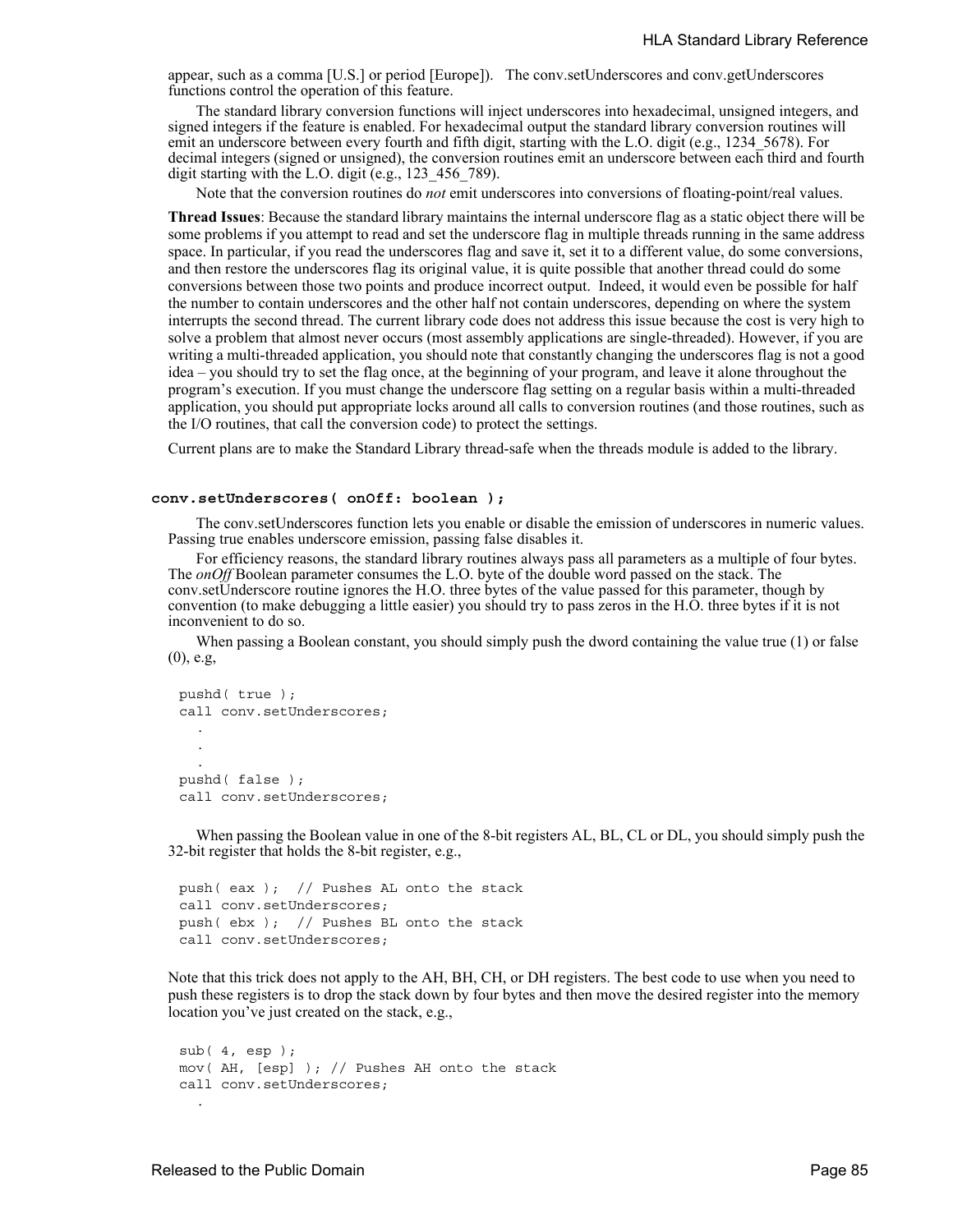.

```
.
sub(4, esp);mov( BH, [esp] ); // Pushes BH onto the stack
call conv.setUnderscores;
```
Here's another way you can accomplish this (a little slower, but leaves zeros in the H.O. three bytes):

```
pushd( 0 );
mov( CH, [esp] ); // Pushes CH onto the stack
call conv.setUnderscores;
```
When passing a Boolean variable, you should try to push the Boolean value and the following three bytes, using code like the following (HLA syntax):

```
pushd( (type dword boolVar ));
call conv.setUnderscores;
```
There is one drawback to the approach above. In three very rare cases the code above could cause a segmentation fault. If the Boolean variable is located on the last three bytes of a page in memory (4,096 bytes) and the next memory page is not readable, the system will generate a fault if you attempt to push all four bytes. In such a case, the next best solution, if a register is available, is to move the Boolean value into AL, BL, CL, or DL and push the corresponding 32-bit register. If no registers are available, then you can write code like the following:

```
push( eax );
push( eax );
mov( boolVar, al );
mov( al, [esp+4] );
pop( eax );
call conv.setUnderscores;
```
This code is ugly and slightly inefficient, but it will always work (assuming, of course, you don't get a stack overflow).

The HLA compiler will generate code similar to this last example if you pass a boolean variable as the actual parameter to conv.setUnderscores:

```
conv.setUnderscores( boolVar );
```
Therefore, if efficiency is a concern to you, you should try to load the Boolean variable (boolVar in this example) into AL, BL, CL, or DL prior to calling conv.setUnderscores, e.g.,

```
mov( boolVar, al );
conv.setUnderscores( al );
```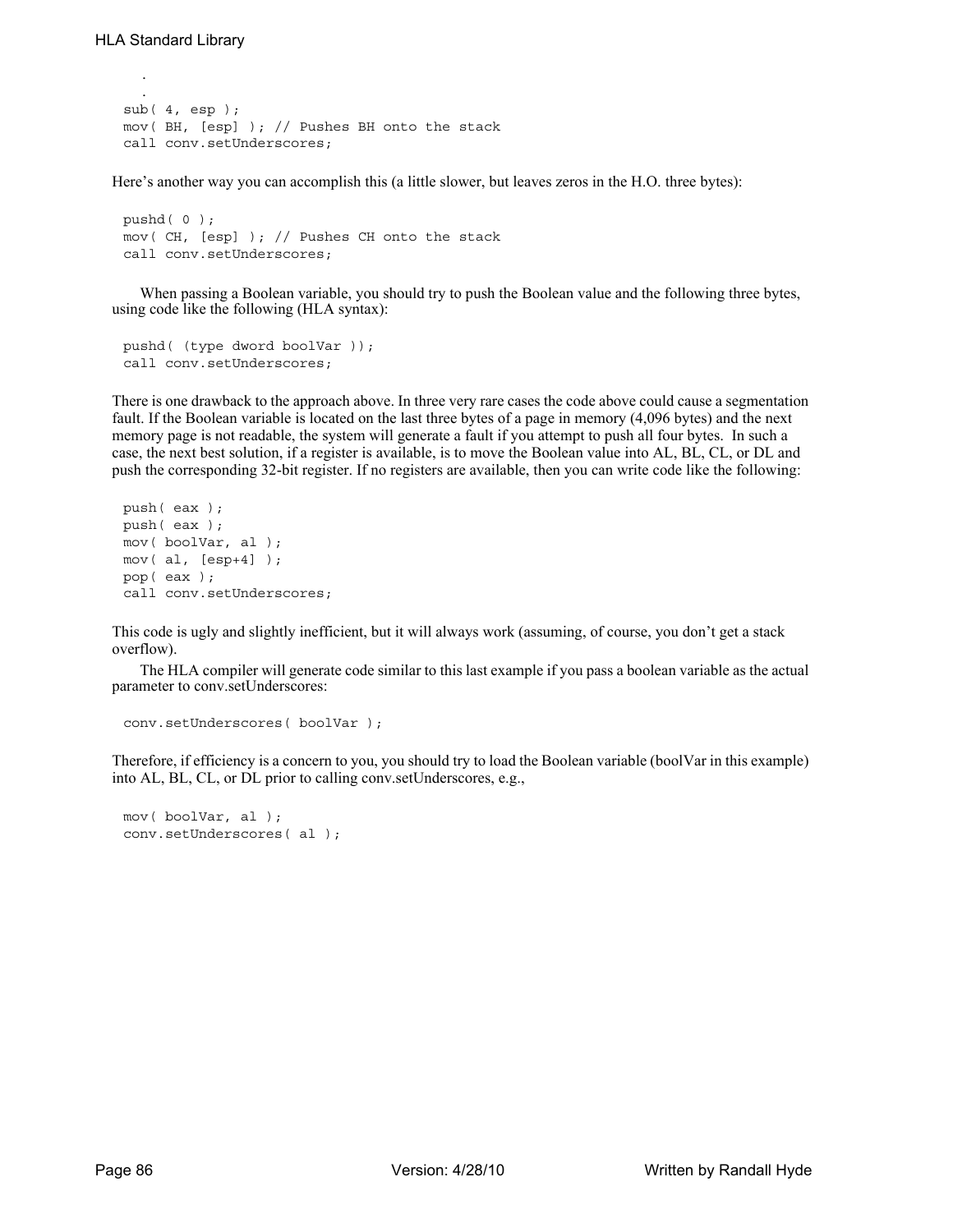

#### **conv.getUnderscores; @returns( "eax" );**

You can test the current state of the underscore conversion by calling conv.getUnderscores. This function call returns the boolean result in EAX (true means underscores will be output); AL will contain the actual Boolean value and the H.O. three bytes of EAX will all contain zero. This routine does not have any parameters.

The following example demonstrates how to preserve the value of the internal underscores flag across some section of code:

```
conv.getUnderscores();
mov( al, saveUnderscores );
conv.setUnderscores( true );
  .
  .
  .
mov( saveUnderscores, al );
conv.setUnderscores( al );
```
**Note**: Do not try to access the internal underscores flag directly in your program. Always use the conv.setUnderscores and conv.getUnderscores accessor functions. In a future version of the Standard Library, the internal representation of this flag *will* change and any code that accesses it directly will break at that point. However, if you call conv.setUnderscores and conv.getUnderscores, you're guaranteed that the internal implementation will be hidden from you and your code will not fail when the internal representation changes.

# **8.2.2 Delimiter Control**

During the conversion from string to a numeric form, the conversion routines will skip over zero or more delimiter characters and then process all numeric digits (including hexadecimal digits, if doing a hexadecimal conversion) up to the end of string or the first delimiter character it finds. If a conversion function encounters a value that is not a valid digit or delimiter character, it will raise a conversion exception or an illegal character exception By default, the delimiter characters are members of the following set:

```
Delimiters: cset :=
   {
      #0, // End of string 
      #9, // Tab
```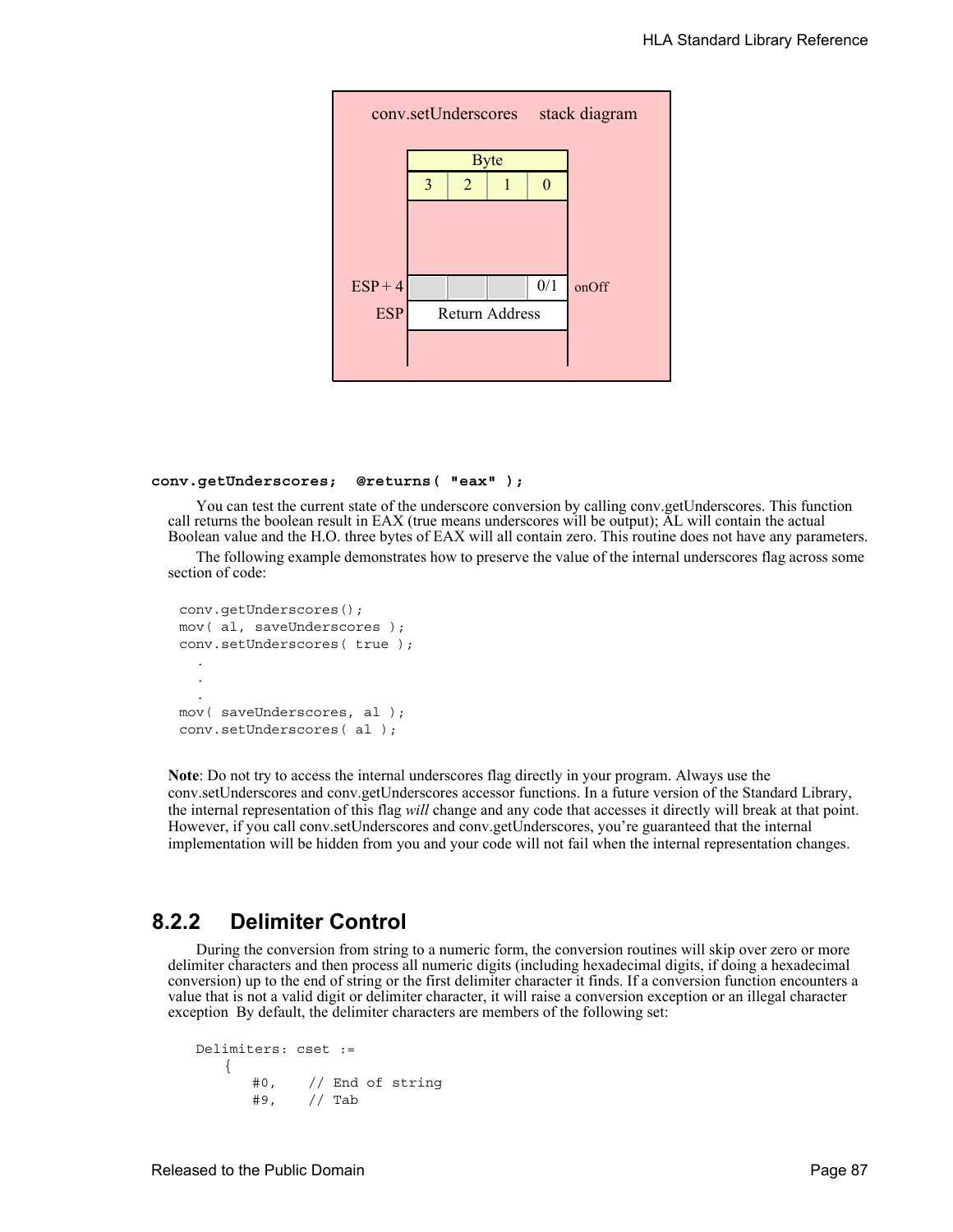```
#10, // Line feed
    #13, // Carriage return<br>'' // Space
           // Space
    ',', // Comma
    ';', // Semicolon<br>':' // Colon
            // Colon
};
```
While this default delimiters character set is probably appropriate for most applications, some programmers may want to add or remove characters from this set based on their application requirements. The standard library provides two routines that provide access to this internal character set object: conv.getDelimiters and conv.setDelimiters. You should always use these routines to access this character set object rather than accessing it directly (as an external object).

**Thread Issues**: Because the standard library maintains the internal delimiters character set as a static object there will be some problems if you attempt to read and set the delimiters in multiple threads running in the same address space. In particular, if you read the delimiters character set and save it, set it to a different value, do some conversions, and then restore the delimiters to the original value, it is quite possible that another thread could do some conversions between those two points and produce incorrect. The current library code does not address this issue because the cost is very high to solve a problem that almost never occurs (most assembly applications are single-threaded). However, if you are writing a multi-threaded application, you should note that constantly changing the delimiters character set is not a good idea – you should try to set the delimiters once, at the beginning of your program, and leave them alone throughout the program's execution. If you must change the delimiters character set on a regular basis within a multi-threaded application, you should put appropriate locks around all calls to conversion routines (and those routines, such as the I/O routines, that call the conversion code) to protect the settings.

Current plans are to make the delimiters character set object thread-safe when the processes module is added to the library.

**Note**: Do not try to access the internal delimiters character set directly in your program. Always use the conv.setDelimiters and conv.getDelimiters accessor functions. In a future version of the Standard Library, the internal representation of this character set *will* change and any code that accesses it directly will break at that point. However, if you call conv.setDelimiters and conv.getDelimiters , you're guaranteed that the internal implementation will be hidden from you and your code will not fail when the internal representation changes.

### **conv.getDelimiters( var Delims: cset );**

conv.getDelimiters( saveDelims );

The conv.getDelimiters routine returns the current delimiters character set in the variable you pass by reference as the parameter. The *Delims* parameter is passed by reference (that is, you pass the address of the actual cset variable to receive the result). The following are examples of typical HLA high-level invocations of this routine looks like this:

```
// EDI points at the delimiter cset:
conv.getDelimiters( [edi] );
// ptrtoDelims is a dword/pointer variable that contains
// the address of a cset object:
conv.getDelimiters( val ptrToDelims );
```
To call conv.getDelimiters using a low-level assembly syntax, you must push the address of a cset variable object onto the stack and then call the conv.getDelimiters function:

 $//$  saveDelims  $s$  is a variable declared in the static/storage section:

```
pushd( &saveDelims_s );
call conv.getDelimiters;
```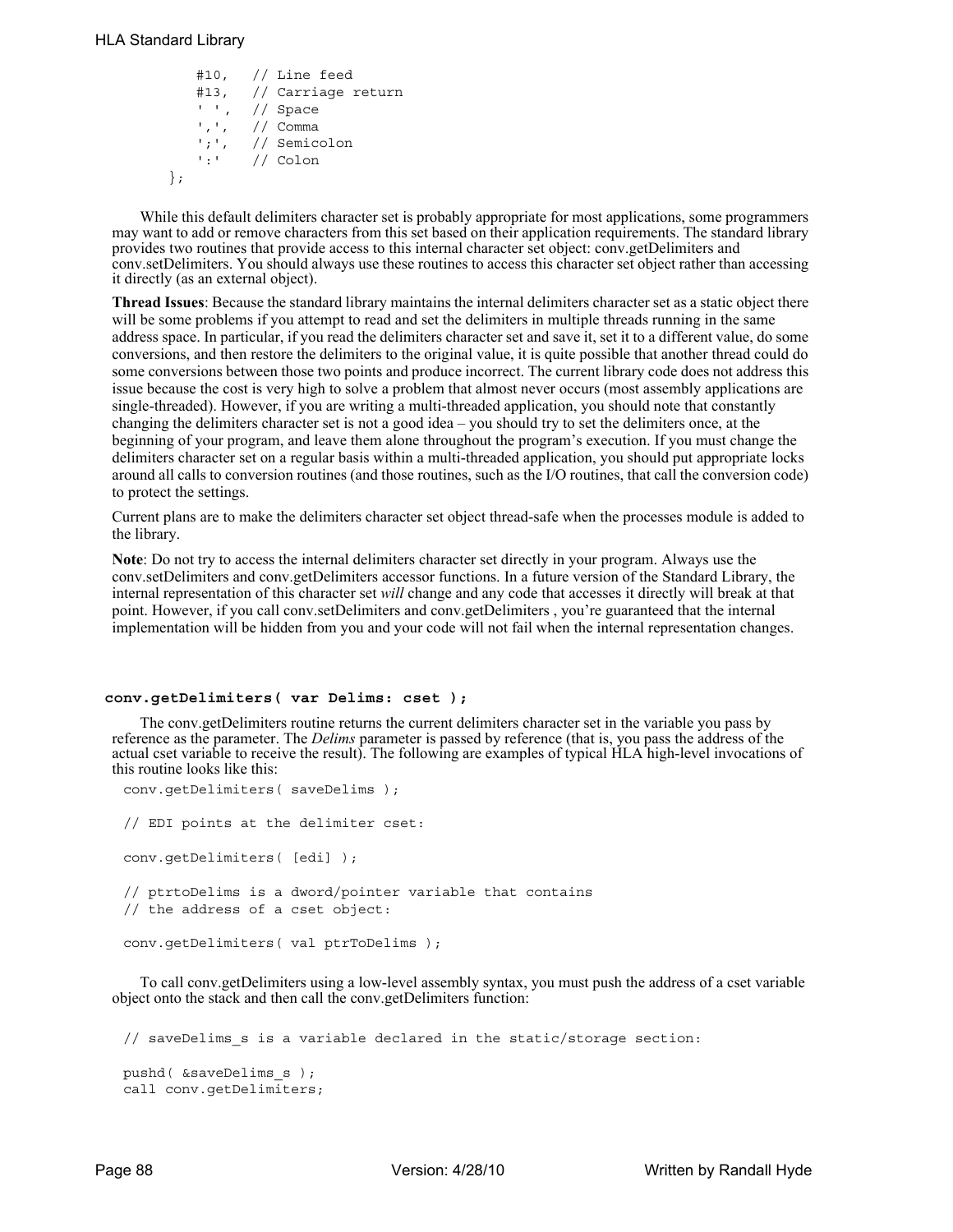```
// saveDelims v is a variable declared in the var section or
// is a parameter:
lea( eax, saveDelims v );
push( eax );
call conv.getDelimiters;
// Alternative call passing saveDelims_v if no 32-bit registers
// are available (this code assumes that EBP points at the current
// activation record/stack frame that contains saveDelims v):
push( ebp );
add( @offset( saveDelims_v ), (type dword [esp] ));
call conv.getDelimiters;
// Low-level call assuming a 32-bit register (esi in this case)
// contains the address of the cset:
push( esi );
call conv.getDelimiters;
// Low-level call assuming a dword or pointer variable contains the
// address of the cset that will receive the delimiter character set:
```
push( ptrToDelims ); call conv.getDelimiters;



#### **conv.setDelimiters( Delims: cset )**

The conv.setDelimiters function lets you change the value of the internal delimiter character set. It requires a 16-byte character set parameter (passed by value) and will copy the value of this parameter to the internal character set variable. Note that this routine makes a copy of the actual parameter you pass it. If you pass an character set variable as the actual parameter, future changes to that character set variable (without a corresponding call to conv.setDelimiters) will have no effect on the internal delimiters character set that the standard library routines use. The following examples are typical HLL style calls to this function:

```
conv.setDelimiters(\{ ' ', ', ' , ' \});// Pass in a literal constant
conv.setDelimiters( csetVar );// Pass in a cset variable's value
conv.setDelimiters( [edx] );// EDX points at a cset variable
```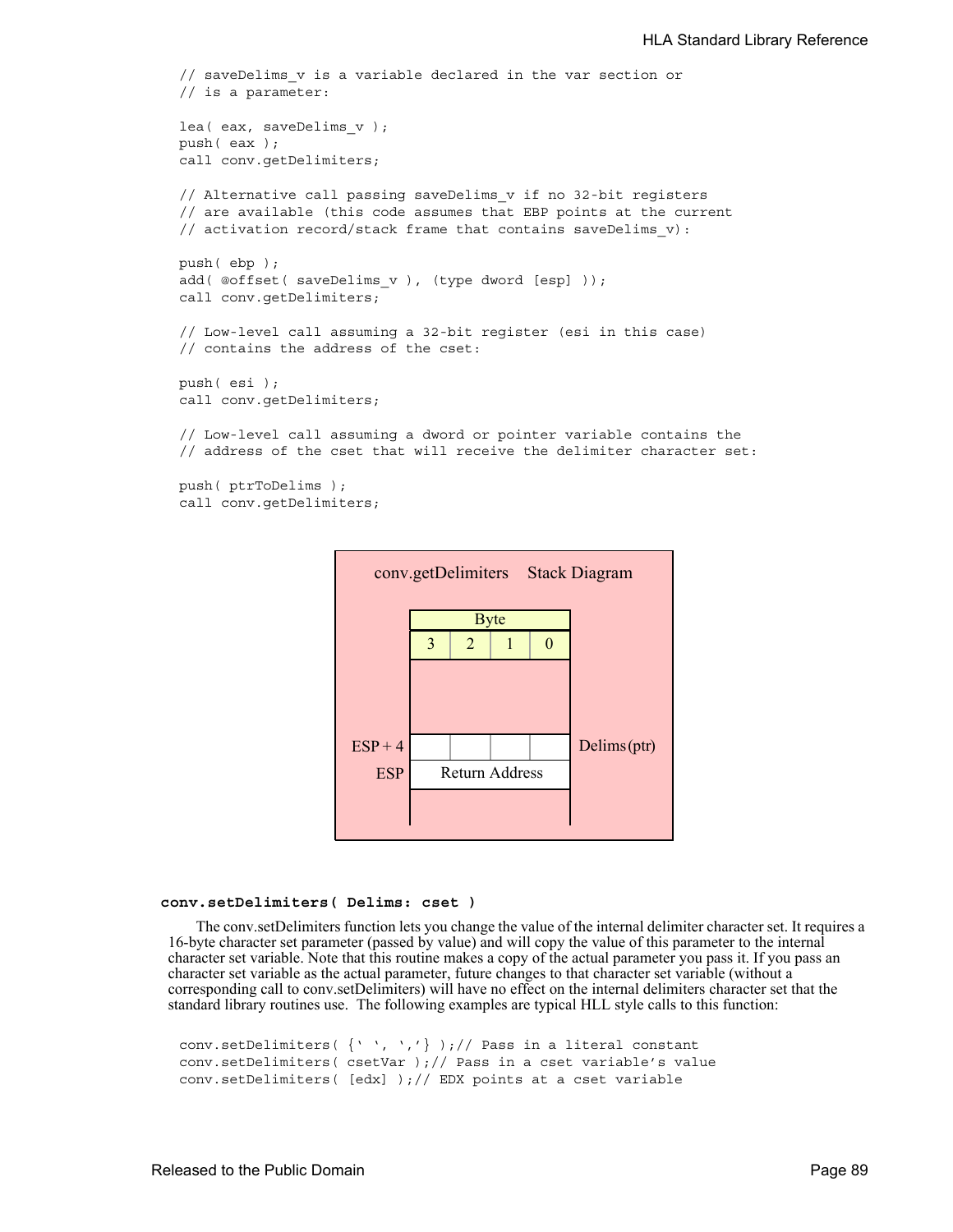To call conv.setDelimiters using a low-level calling sequence, you'd first push the 16 bytes associated with the character set object (H.O. dword first down to the L.O. dword) and then call the conv.setDelimiters function. Here are some examples:

```
// Push the literal cset constant \{\cdot\, \cdot,\, \cdot,\cdot\} onto the stack:
pushd( 0 ); // Must manually convert cset to a sequence of
pushd( $1001 );// four dwords (ugh!). Note: ORD( ' ' ) = $20
pushd( 0 ); // and ORD(','') = $2C so bit positions $20 and
pushd( 0 ); // $2c must contain '1's, zeros everywhere else.
call conv.setDelimiters;
// Push the cset variable "saveDelims" onto the stack and
// call conv.setDelimiters:
push( (type dword saveDelims[12]));
push( (type dword saveDelims[8]) );
push( (type dword saveDelims[4]) );
push( (type dword saveDelims[0]) );
call conv.setDelimiters.
// If manually converting a literal cset constant to the equivalent
// numeric values isn't your thing, you can also do the following
// (though this is slightly less efficient):
readonly
  spaceAndComma :cset := {\' \' \', '', ''};endreadonly
push( (type dword spaceAndComma [12]));
push( (type dword spaceAndComma [8]) );
push( (type dword spaceAndComma [4]) );
push( (type dword spaceAndComma [0]) );
call conv.setDelimiters.
```
If you insist on using low-level calling sequences to call the conv.setDelimiters routine, you might want to consider writing a macro that will automatically push a literal cset constant for you. Here is a set of HLA macros that will do this task:

```
// dword n extracts the nth dword (0, 1, 2, 3) from a
 // 16-byte object such as a character set. cst must be
 // a cset constant value (or an lword), n must be an
 // integer constant in the range 0..3.
 #macro dword_n( cst, n );
     ( 
              (@byte( @lword(cst), n*4+3) << 24)
             (\text{@byte}(\text{@luord}(\text{cst}), n*4+2) << 16)( @byte( @luord(cst), n*4+1) << 8)(\text{@byte}() @1word(cst), n*4+0) << 0) )
 #endmacro
 // pushcset pushes the cset constant passed as an argument
 // onto the CPU's stack. H.O. dword is pushed first, L.O.
 // dword is pushed last.
```
program t;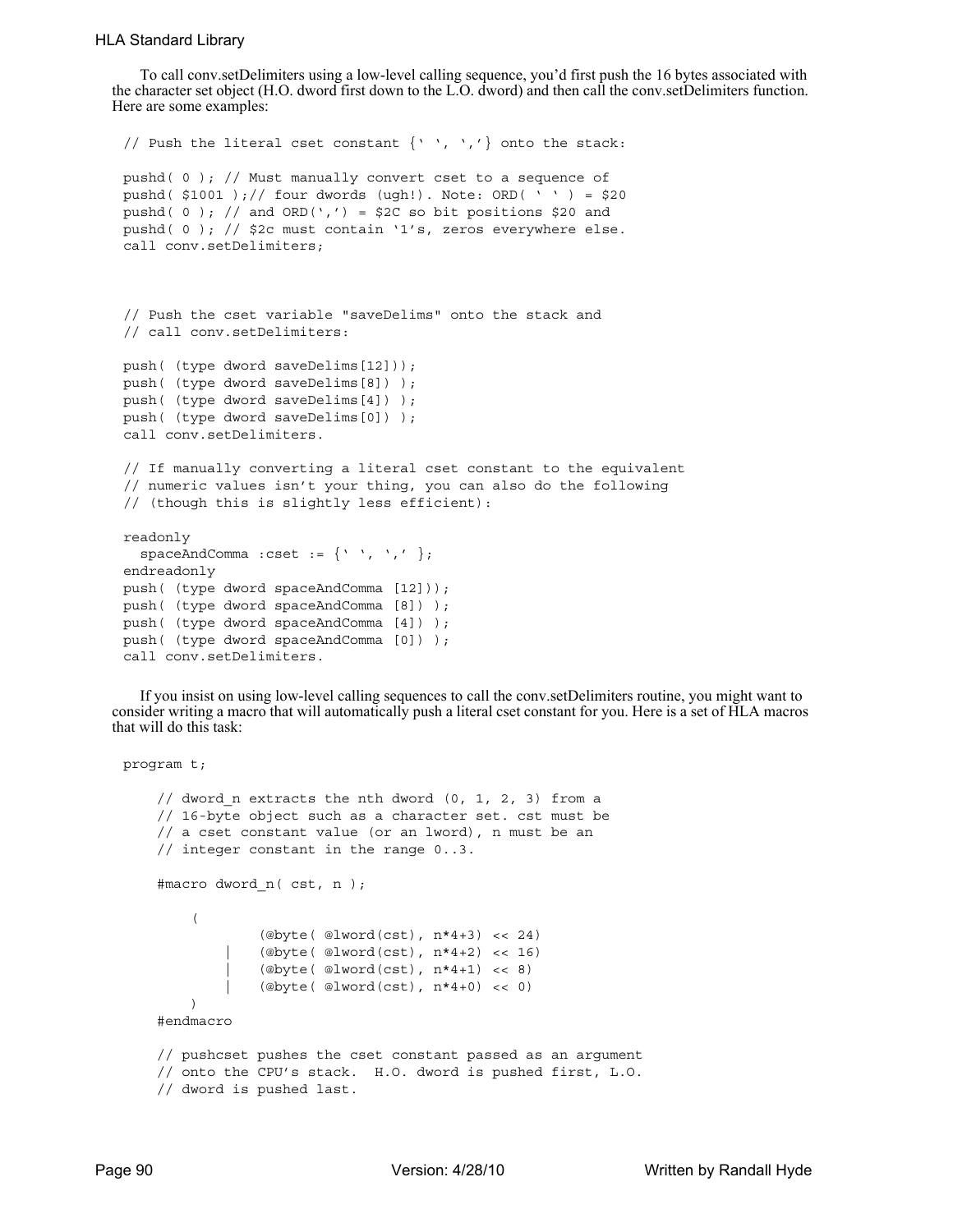```
 #macro pushcset( cst );
         // Push the four dwords that make up a cset constant:
         pushd( dword_n( cst, 3 ) );
        pushd( dword n( cst, 2 ) );
         pushd( dword_n( cst, 1 ) );
         pushd( dword_n( cst, 0 ) );
     #endmacro
begin t;
     // Example of pushcset invocation:
     pushcset( {' ', ','} );
end t;
```
Here is an example using conv.getDelimiters and conv.setDelimiters that demonstrates how to temporarily change the delimiters character set and the restore its value:

```
var
  saveDelims:cset;
     .
      .
      .
conv.getDelimiters( saveDelims );
conv.setDelimiters( { '!', '@' } )l
  .
  .
  .
conv.setDelimiters( saveDelims );
```


# **8.3 Hexadecimal Conversions**

The standard library hexadecimal routines convert numeric values of varying sizes (8, 16, 32, 64, 80, and 128 bits) into a string of characters holding the hexadecimal representation of those values. The hexadecimal output routines can be broken down into the following categories: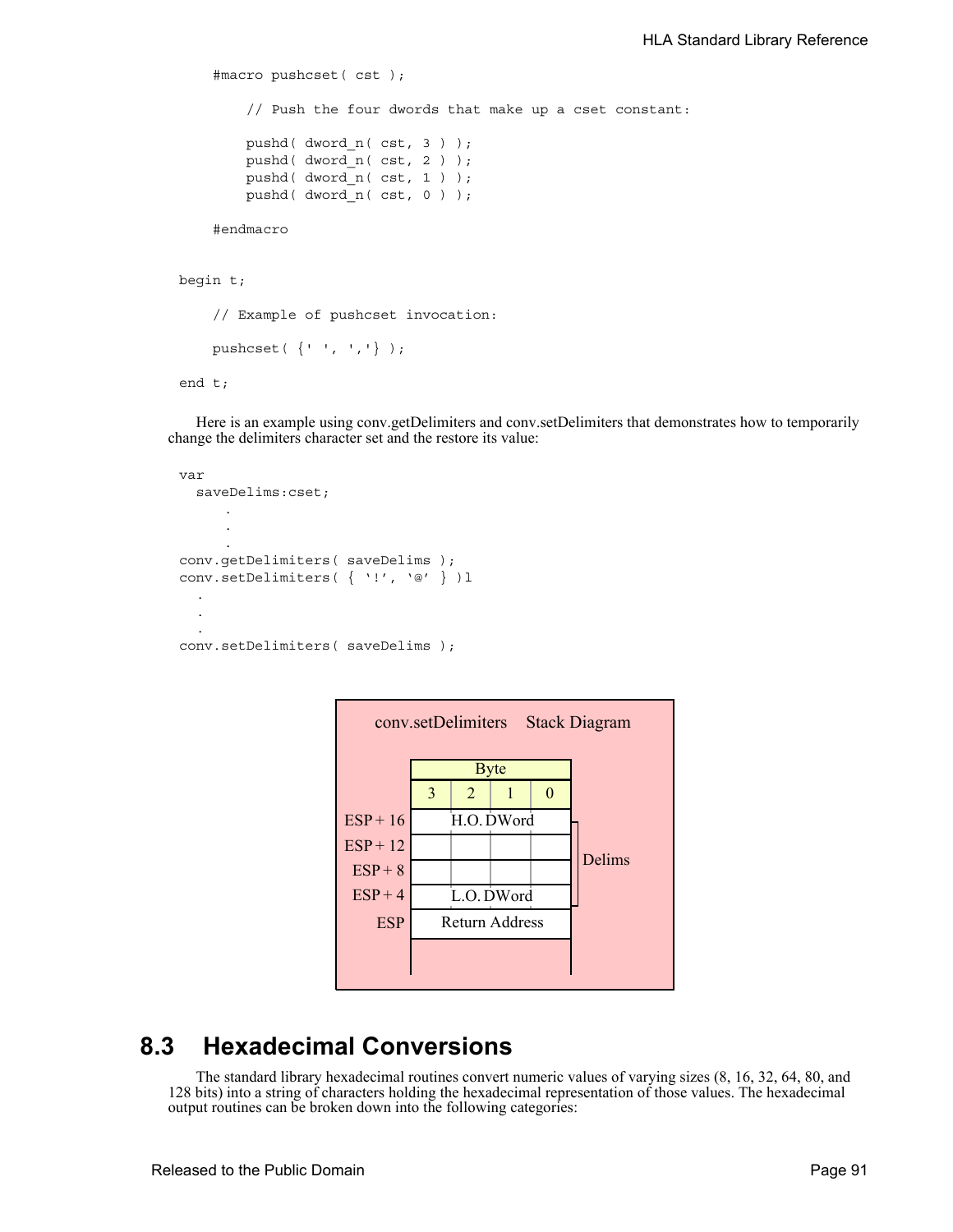Output type (string or sequence of characters to a buffer) Fill type (no fill; fill with zeros to

a standardized length, based on data type; fill with a caller-specified character to a caller-specified length).

## **8.3.1 Internal Routines**

The conversions module in the standard library contains several routines that are intended for internal use only. Generally, you should not call these routines directly from your application programs. These routines all have names that begin with an underscore. The internal hexadecimal conversion routines include: hexTobuf64Size, hexTobuf80, hexTobuf80Size, hexTobuf128, hexTobuf128Size, hexTobuf32, hexTobuf32Size, and hexTobuf64.

# **8.3.2 Hexadecimal Numeric Size Functions**

The hexadecimal conversion size functions return the number of digit print positions required by the conversion of a numeric value to a hexadecimal string. There are two sets of six routines that compute the output size: one set computes the fixed-size width and the other set computes a varying-sized width.

# **8.3.2.1 Fixed Size Hexadecimal Size Functions**

It is common practice to display hexadecimal values using exactly one digit for each nibble of the corresponding data type, including leading zeros, as necessary. The common fixed sizes are byte=2, word=4, dword=8, qword=16, tbyte=20, and lword=32. With underscore output enabled (see conv.setUnderscores) these values are byte=2, word=4, dword=9, qword=19, tb=24, and lword=39. Because these numbers are fixed (at least, for a given underscores flag setting) there are only three reasons for calling these functions:

- You don't know the underscores flag setting when executing a particular section of code (which can affect the output size of dword, qword, tbyte, and lword objects), or,
- You're generating a call to these functions via some macro that is given a function name like "putb" or "puth8" and you're manually constructing the size function to call via the assembler's compile-time language. or,
- You're writing generic code and you want to make it easy to modify the code in the future.

### **procedure conv.bSize( b:byte in al ); @returns( "eax" );**

This function always returns 2 because the fixed output size of a byte is two hexadecimal digits (two 4-bit nibbles).

HLA high-level calling sequence examples:

```
conv.bSize( byteVariable );
conv.bSize( <byte register> ); // al, ah, bl, bh, cl, ch, dl, dh
conv.bSize( <constant> ); // Must fit into eight bits
```
Because conv.bSize passes its input parameter in the AL register, any form of the high-level calling sequence except "conv.bSize( al );" will automatically generate an instruction of the form "mov/<*operand>*,al);". Therefore, if at all possible, you should try to have the value whose size you wish to compute already sitting in the AL register and pass AL as the parameter to conv.bSize.

```
HLA low-level calling sequence examples:
mov( byteVariable, al );
call conv.bSize;
mov( <byte register>, al ); // ah, bl, bh, cl, ch, dl, dh
call conv.bSize;
mov( <constant>, al );
call conv.bSize;
```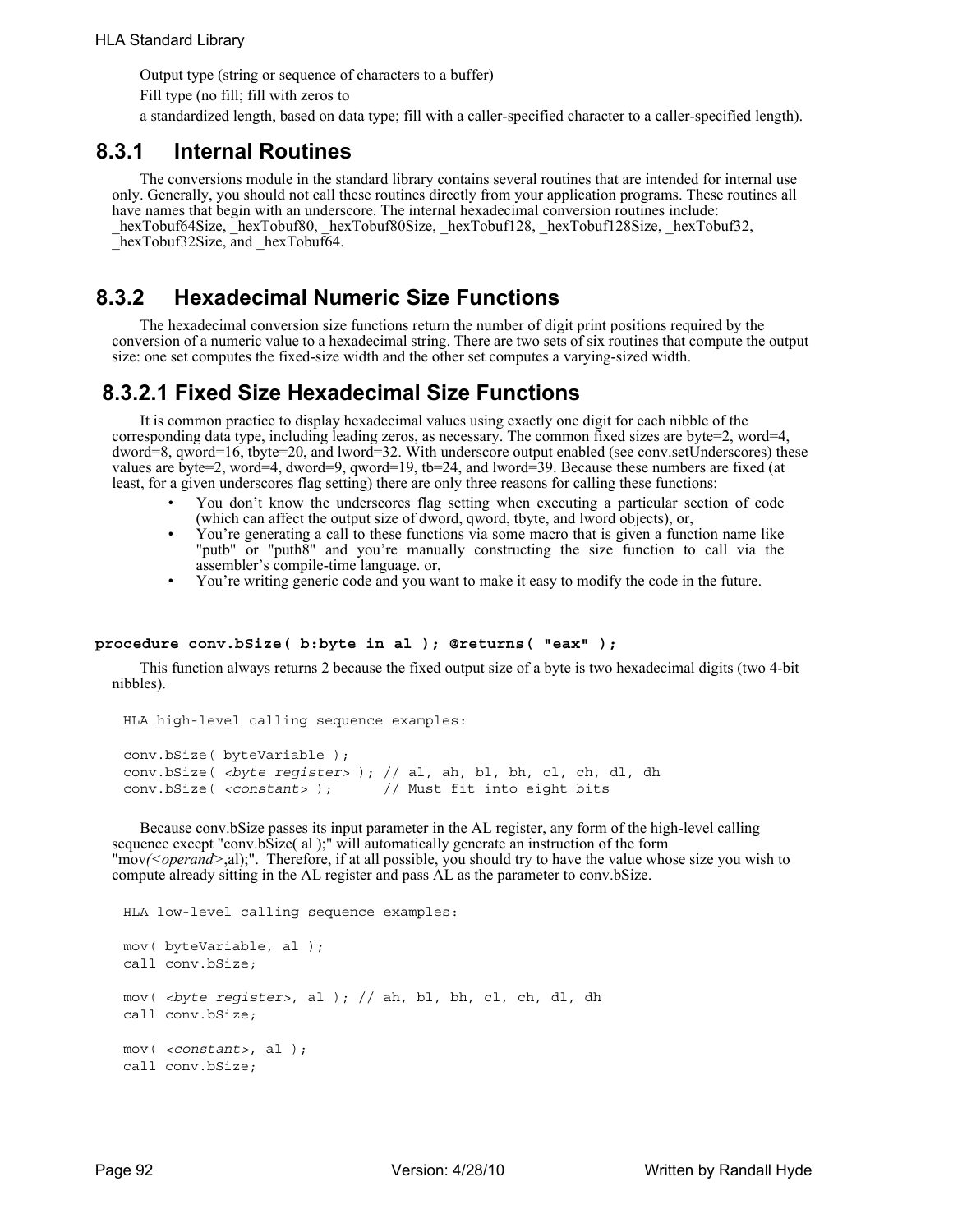```
procedure conv.wSize( w:word in ax ); @returns( "eax" );
```
This function always returns 4 because the "natural" size of a word is four hexadecimal digits (four 4-bit nibbles).

HLA high-level calling sequence examples: conv.wSize( wordVariable ); conv.wSize( *<word register>* ); // ax, bx, cx, dx, bp, sp, si, di conv.wSize( *<constant>* ); // Must fit into 16 bits

Because conv.wSize passes its input parameter in the AX register, any form of the high-level calling sequence except "conv.wSize( ax );" will automatically generate an instruction of the form "mov/<*operand>*,ax);". Therefore, if at all possible, you should try to have the value whose size you wish to compute already sitting in the AX register and pass AX as the parameter to conv.wSize.

```
HLA low-level calling sequence examples:
mov( wordVariable, ax );
call conv.wSize;
mov( <word register>, ax ); // bx, cx, dx, bp, sp, si, di
call conv.wSize;
mov( <constant>, ax );
call conv.wSize;
```
#### **procedure conv.dSize( d:dword in eax ); @returns( "eax" );**

This function returns 8 if the internal underscores flag is false, 9 if it is true, because the "natural" size of a double word is eight hexadecimal digits (eight 4-bit nibbles).

HLA high-level calling sequence examples: conv.dSize( dwordVariable );

```
conv.dSize( <dword register> ); // eax, ebx, ecx, edx, 
                               //ebp, esp, esi, edi
conv.dSize( <constant> ); // Must fit into 32 bits
```
Because conv.dSize passes its input parameter in the EAX register, any form of the high-level calling sequence except "conv.dSize( eax );" will automatically generate an instruction of the form "mov/<*operand>*,eax);". Therefore, if at all possible, you should try to have the value whose size you wish to compute already sitting in the EAX register and pass EAX as the parameter to conv.dSize.

```
HLA low-level calling sequence examples:
mov( dwordVariable, eax );
call conv.dSize;
mov( <dword register>, eax ); // ebx, ecx, edx, ebp, esp, esi, edi
call conv.dSize;
mov( <constant>, eax );
call conv.dSize;
```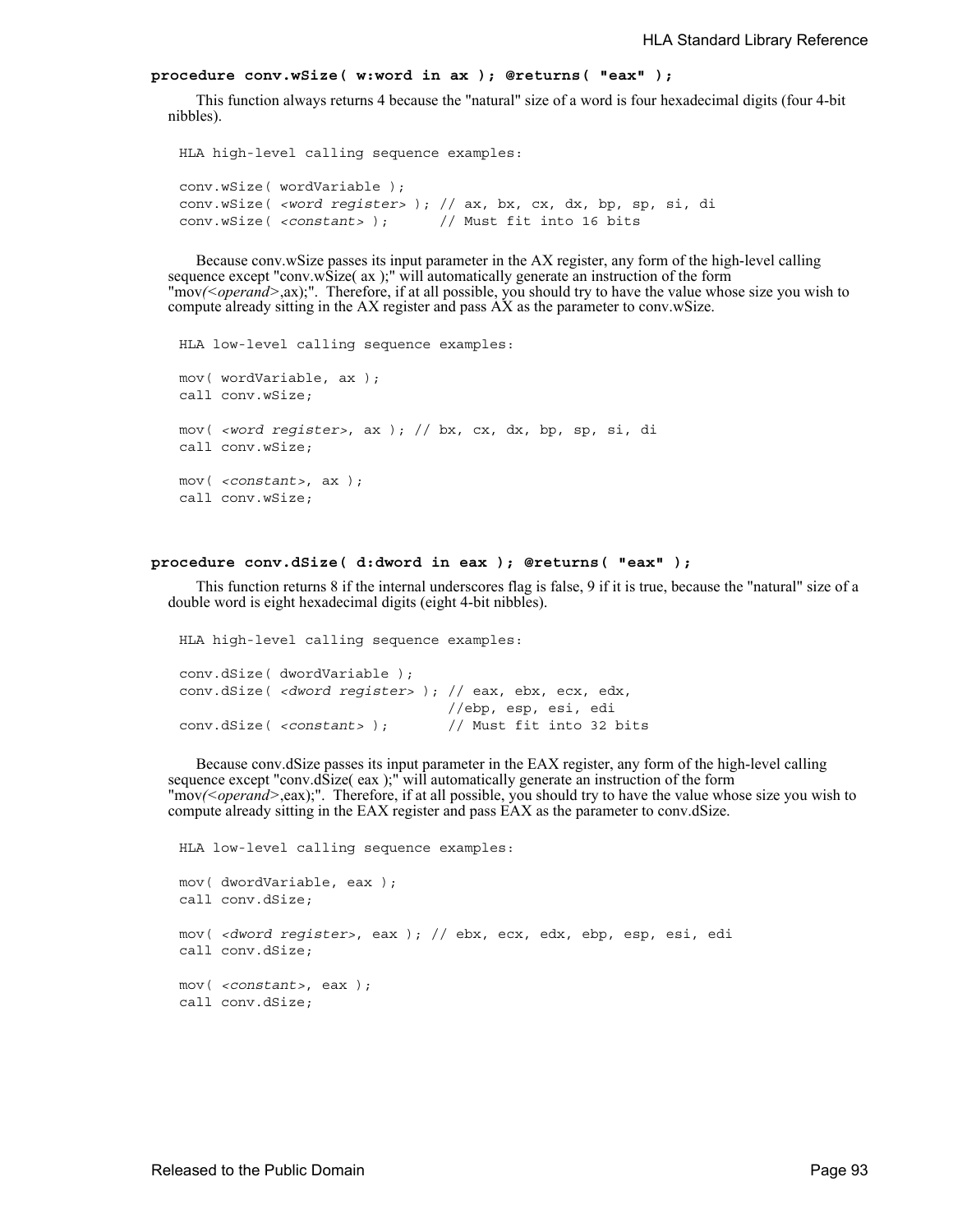call conv.qSize;

### **procedure conv.qSize( q:qword ); @returns( "eax" );**

This function returns 16 if the internal underscores flag is false, 19 if it is true, because the "natural" size of a quad word is 16 hexadecimal digits (16 4-bit nibbles) and there are four groups of four digits with underscores between them (if the underscores flag contains true).

```
HLA high-level calling sequence examples:
conv.qSize( qwordVariable );
conv.qSize( <constant> ); // Must fit into 64 bits
HLA low-level calling sequence examples:
// Passing a qword variable
push( (type dword qwordVar[4]) );// Push H.O. dword first
push( (type dword qwordVar[0]) ); // Push L.O. dword second
call conv.qSize;
// Example where 64-bit value is held in EDX:EAX
push( edx ); // Push H.O. dword first
push( eax ); // Push L.O. dword second
call conv.qSize;
// Passing a qword constant:
pushd( <qword constant> >> 32 ); // Push H.O. dword
pushd( <qword constant> & $FFFF_FFFF ); // Push L.O. dword
```

| conv.qSize stack diagram |                  |   |              |  |  |  |  |  |  |  |  |  |
|--------------------------|------------------|---|--------------|--|--|--|--|--|--|--|--|--|
|                          | <b>Byte</b>      |   |              |  |  |  |  |  |  |  |  |  |
|                          | $\overline{3}$   | 2 | $\mathbf{1}$ |  |  |  |  |  |  |  |  |  |
|                          |                  |   |              |  |  |  |  |  |  |  |  |  |
|                          | q(H.O.dword)     |   |              |  |  |  |  |  |  |  |  |  |
|                          | $q$ (L.O. dword) |   |              |  |  |  |  |  |  |  |  |  |
| <b>ESP</b>               | Return Address   |   |              |  |  |  |  |  |  |  |  |  |
|                          |                  |   |              |  |  |  |  |  |  |  |  |  |
|                          |                  |   |              |  |  |  |  |  |  |  |  |  |

#### **procedure conv.tbSize( tb:tbyte ); @returns( "eax" );**

This function returns 20 if the internal underscores flag is false, 24 if it is true, because the "natural" size of a ten-byte word is 20 hexadecimal digits (20 4-bit nibbles) and there are five groups of four digits with underscores between them (if the underscores flag contains true).

```
HLA high-level calling sequence examples:
```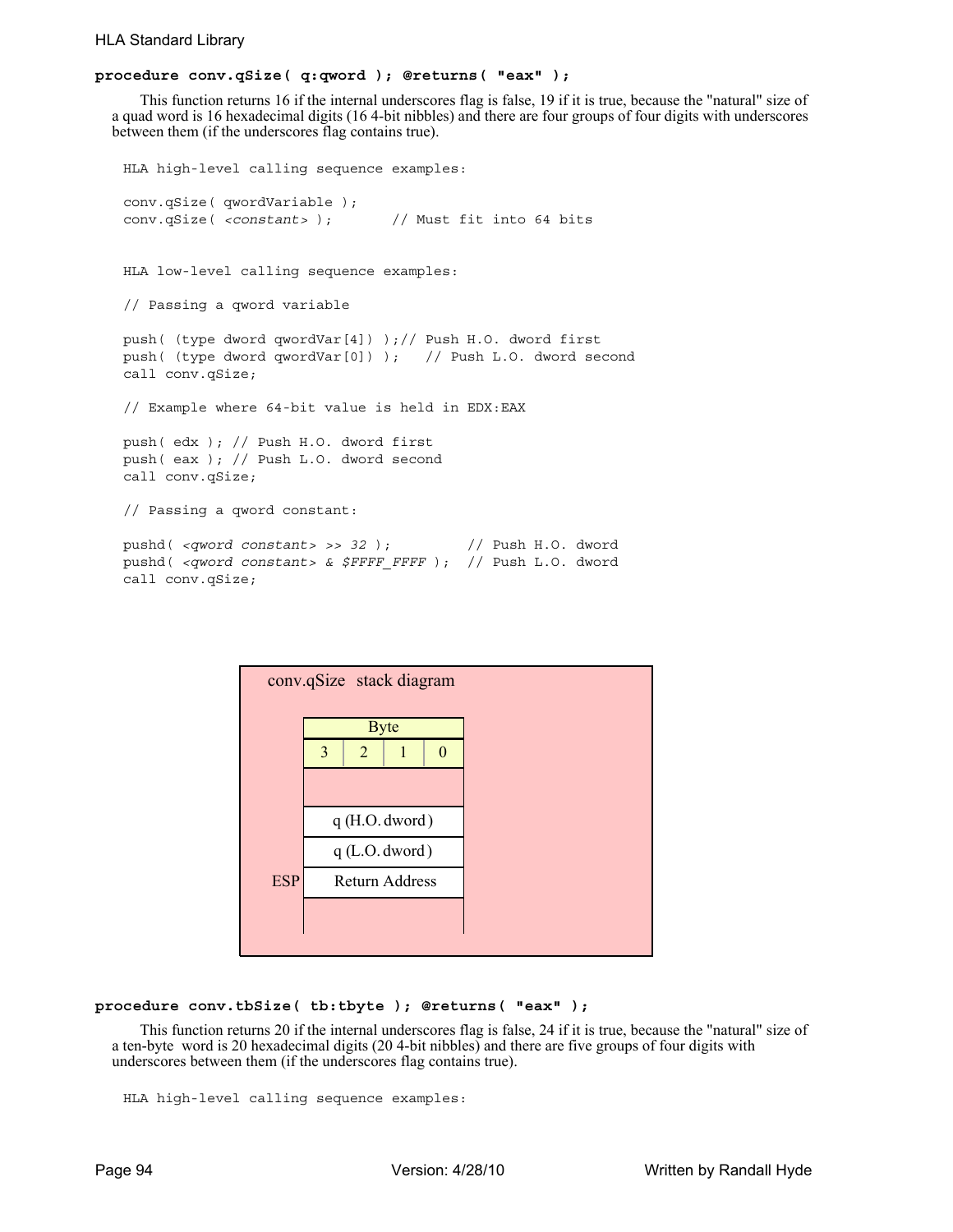```
conv.tbSize( tbyteVariable );
conv.tbSize( <constant> ); // Must fit into 80 bits
HLA low-level calling sequence examples:
// Passing a tbyte variable
pushw( 0 ); // Must pad parameter to 12 bytes
push( (type word tbyteVar[8]) ); // Push H.O. word
push( (type dword tbyteVar[4]) );// Push middle dword second
push( (type dword tbyteVar[0]) ); // Push L.O. dword third
call conv.tbSize;
// Passing a tbyte constant:
pushw( 0 ); // Must pad to 12 bytes.
pushw( <tbyte constant> >> 64 ); // Push H.O. word
pushd( (<tbyte constant> >> 32) & $FFFF_FFFF ); // Push middle dword
pushd( <tbyte constant> & $FFFF FFFF); // Push L.O. dword
call conv.tbSize;
```


#### **procedure conv.lSize( l:lword ); @returns( "eax" );**

This function returns 32 if the internal underscores flag is false, 39 if it is true, because the "natural" size of an lword is 32 hexadecimal digits (32 4-bit nibbles) and there are eight groups of four digits with underscores between them (if the underscores flag contains true).

```
HLA high-level calling sequence examples:
conv.lSize( lwordVariable );
conv.lSize( <constant> ); // Must fit into 128 bits
HLA low-level calling sequence examples:
// Passing an lword variable
push( (type dword lwordVar[12])); // Push H.O. dword first
```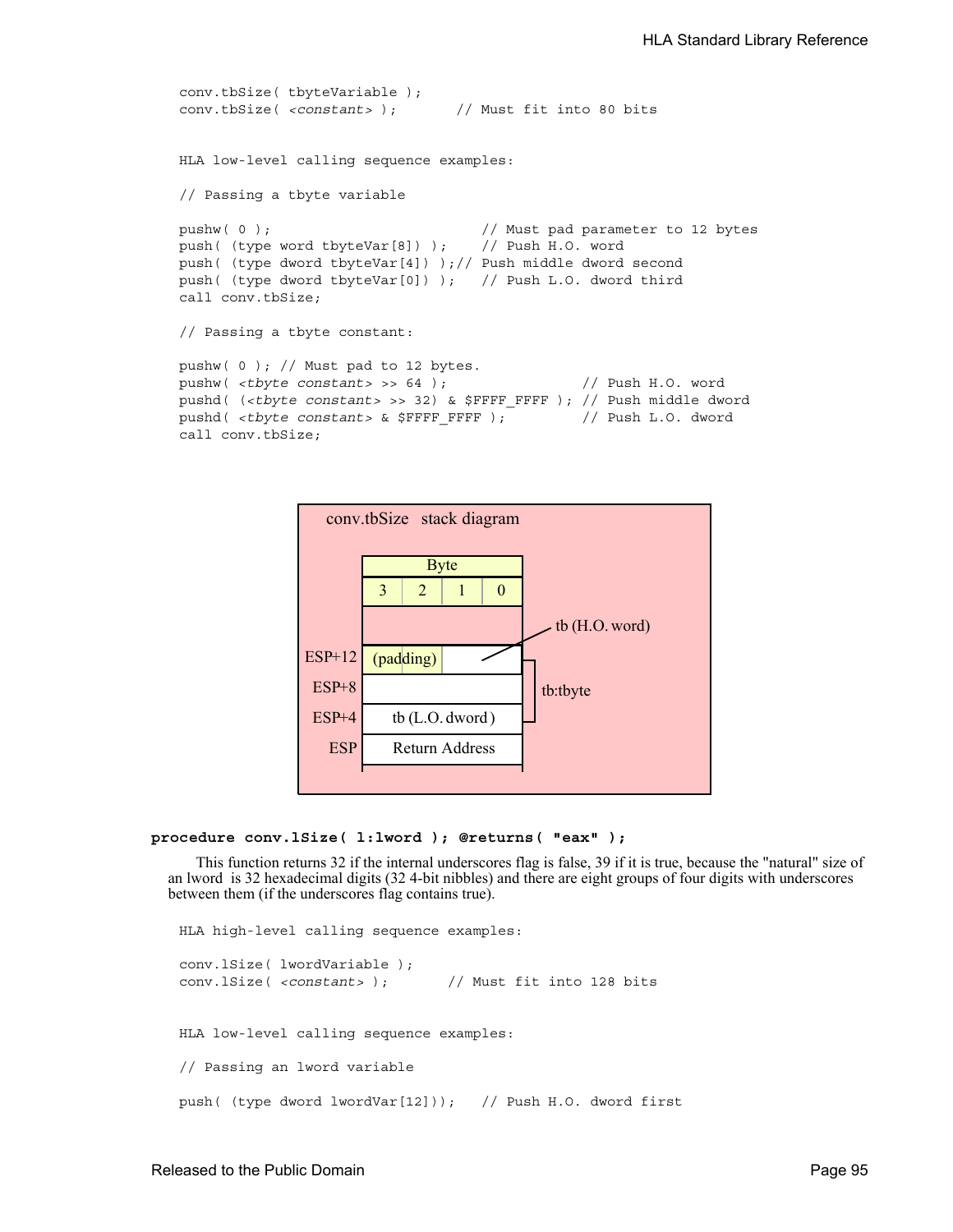```
push( (type dword tbyteVar[8]) ); 
push( (type dword tbyteVar[4]) );
push( (type dword tbyteVar[0]) ); // Push L.O. dword last
call conv.lSize;
// Passing a lword constant:
pushd( <lword constant> >> 96 ); // Push H.O. dword first
pushw( (\n<sub>1</sub> word constant > > > 64) & $FFFF FFFF );
pushd( (<lword constant> >> 32) & $FFFF FFFF );
pushd( <lword constant> & $FFFF_FFFF ); // Push L.O. dword last
call conv.lSize;
```


# **8.3.2.2 Standard Hexadecimal Size Functions**

The h8Size, h16Size, h32Size, h64Size, h80Size, and h128Size routines compute the minimum number of output hexadecimal digits (with no leading zeros). These functions return a count that includes space for underscores if the internal underscores flag contains true (see conv.setUnderscores for details).

```
procedure conv.h8Size( b:byte in al ); @returns( "eax" );
```
This function returns the number of print positions required by the conversion of the value in AL to a string of hexadecimal digits. The return value is always 1 or 2 (as a single byte never consumes more than two hexadecimal digits). Note that the internal underscores flag setting does not affect the return result because the conversion routines never inject an underscore into a hexadecimal conversion unless there are at least five output digits.

```
HLA high-level calling sequence examples:
```

```
conv.h8Size( byteVariable );
conv.h8Size( <byte register> ); // al, ah, bl, bh, cl, ch, dl, dh
conv.h8Size( <constant> ); // Must fit into eight bits
```
Because conv.h8Size passes its input parameter in the AL register, any form of the high-level calling sequence except "conv.h8Size( al );" will automatically generate an instruction of the form "mov/<*operand>*,al);". Therefore, if at all possible, you should try to have the value whose size you wish to compute already sitting in the AL register and pass AL as the parameter to conv.h8Size.

```
HLA low-level calling sequence examples:
```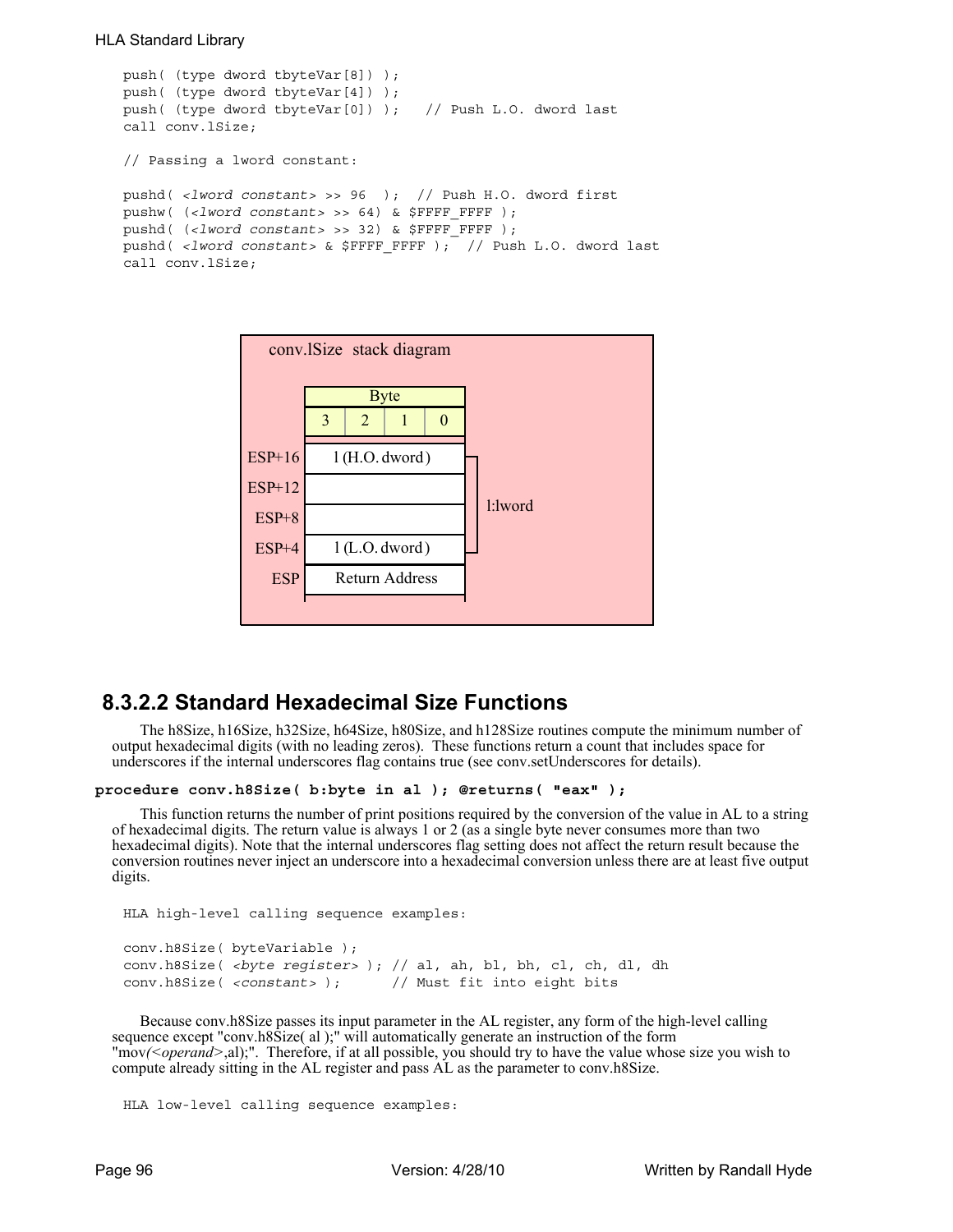```
mov( byteVariable, al );
call conv.h8Size;
mov( <byte register>, al ); // ah, bl, bh, cl, ch, dl, dh
call conv.h8Size;
mov( <constant>, al );
call conv.h8Size;
```
### **procedure conv.h16Size( w:word in ax ); @returns( "eax" );**

This function returns the number of print positions required by the conversion of the value in AX to a string of hexadecimal digits. The return value is always 1, 2, 3, or 4 (as a single word never requires more than four hexadecimal digits). Note that the internal underscores flag setting does not affect the return result because the conversion routines never inject an underscore into a hexadecimal conversion unless there are at least five output digits.

```
HLA high-level calling sequence examples:
conv.h16Size( wordVariable );
conv.h16Size( <word register> ); // ax, bx, cx, dx, bp, sp, si, di
conv.h16Size( <constant> ); // Must fit into 16 bits
```
Because conv.h16Size passes its input parameter in the AX register, any form of the high-level calling sequence except "conv.h16Size( ax );" will automatically generate an instruction of the form "mov/<*operand>*,ax);". Therefore, if at all possible, you should try to have the value whose size you wish to compute already sitting in the AX register and pass AX as the parameter to conv.h16Size.

```
HLA low-level calling sequence examples:
mov( wordVariable, ax );
call conv.h16Size;
mov( <word register>, ax ); // bx, cx, dx, bp, sp, si, di
call conv.h16Size;
mov( <constant>, ax );
call conv.h16Size;
```
#### **procedure conv.h32Size( s:dword in eax ); @returns( "eax" );**

This function returns the number of print positions required by the conversion of the value in EAX to a string of hexadecimal digits. The return value is always in the range 1-8 if the internal underscores flag is false, it is in the range 1-9 if the internal underscores flag is true (see the discussion of conv.setUnderscores for details).

```
HLA high-level calling sequence examples:
conv.h32Size( dwordVariable );
conv.h32Size( <dword register> ); // eax, ebx, ecx, edx, 
                                  //ebp, esp, esi, edi
conv.h32Size( <constant> ); // Must fit into 32 bits
```
Because conv.h32Size passes its input parameter in the EAX register, any form of the high-level calling sequence except "conv.h32Size( eax );" will automatically generate an instruction of the form "mov/<*operand>*,eax);". Therefore, if at all possible, you should try to have the value whose size you wish to compute already sitting in the EAX register and pass EAX as the parameter to conv.h32Size.

HLA low-level calling sequence examples: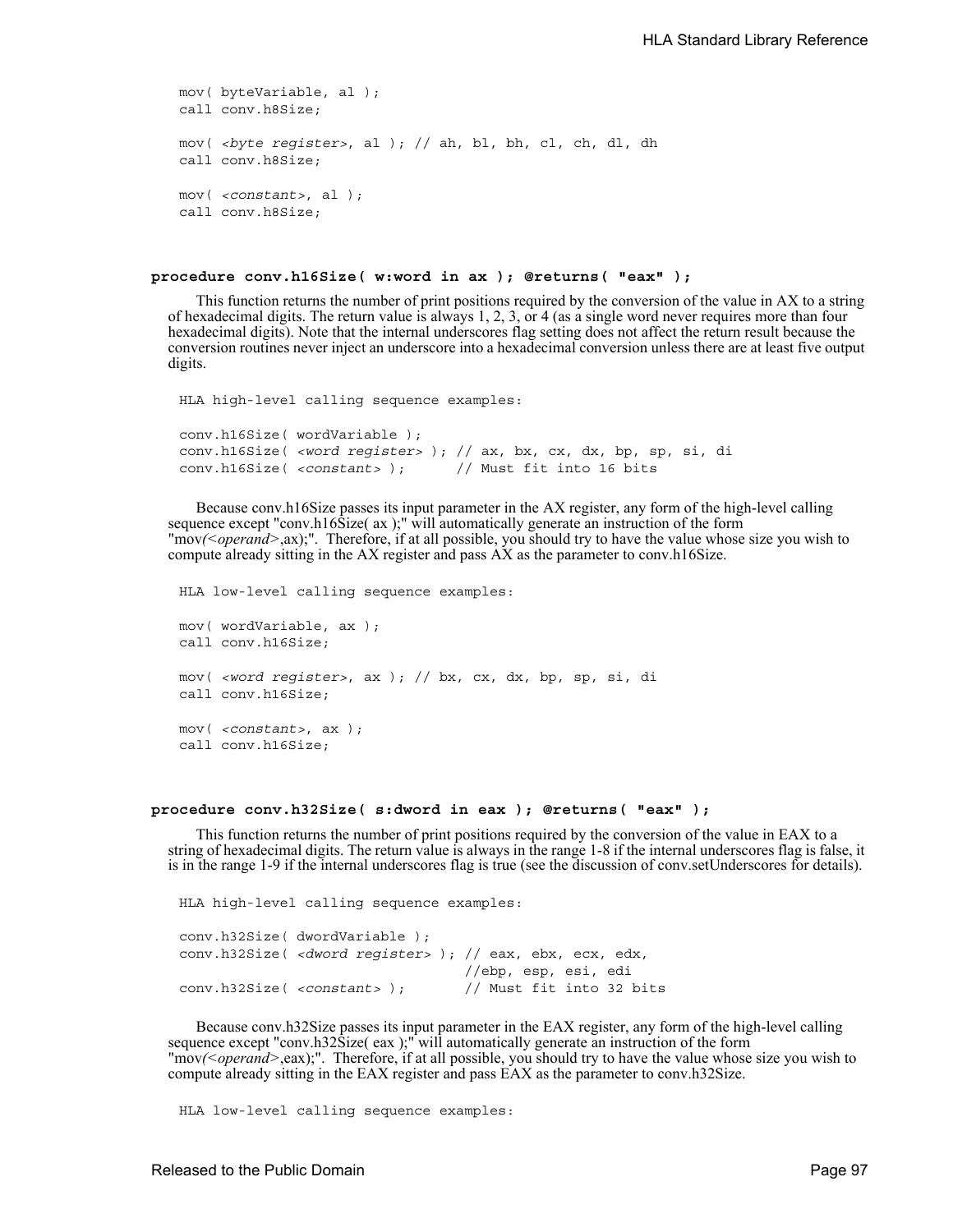```
mov( dwordVariable, eax );
call conv.h32Size;
mov( <dword register>, eax ); // ebx, ecx, edx, ebp, esp, esi, edi
call conv.h32Size;
mov( <constant>, eax );
call conv.h32Size;
```
#### **procedure conv.h64Size( q:qword ); @returns( "eax" );**

This function returns the number of print positions required by the conversion of the value passed in q to a string of hexadecimal digits. The return value is always in the range 1-16 if the internal underscores flag is false, it is in the range 1-19 if the internal underscores flag is true (see the discussion of conv.setUnderscores for details).

```
HLA high-level calling sequence examples:
conv.h64Size( qwordVariable );
conv.h64Size( <constant> ); // Must fit into 64 bits
HLA low-level calling sequence examples:
// Passing a qword variable
push( (type dword qwordVar[4]) );// Push H.O. dword first
push( (type dword qwordVar[0]) ); // Push L.O. dword second
call conv.h64Size;
// Example where 64-bit value is held in EDX:EAX
push( edx ); // Push H.O. dword first
push( eax ); // Push L.O. dword second
call conv.h64Size;
// Passing a qword constant:
pushd( <qword constant> >> 32 ); // Push H.O. dword
pushd( <qword constant> & $FFFF_FFFF ); // Push L.O. dword
call conv.h64Size;
```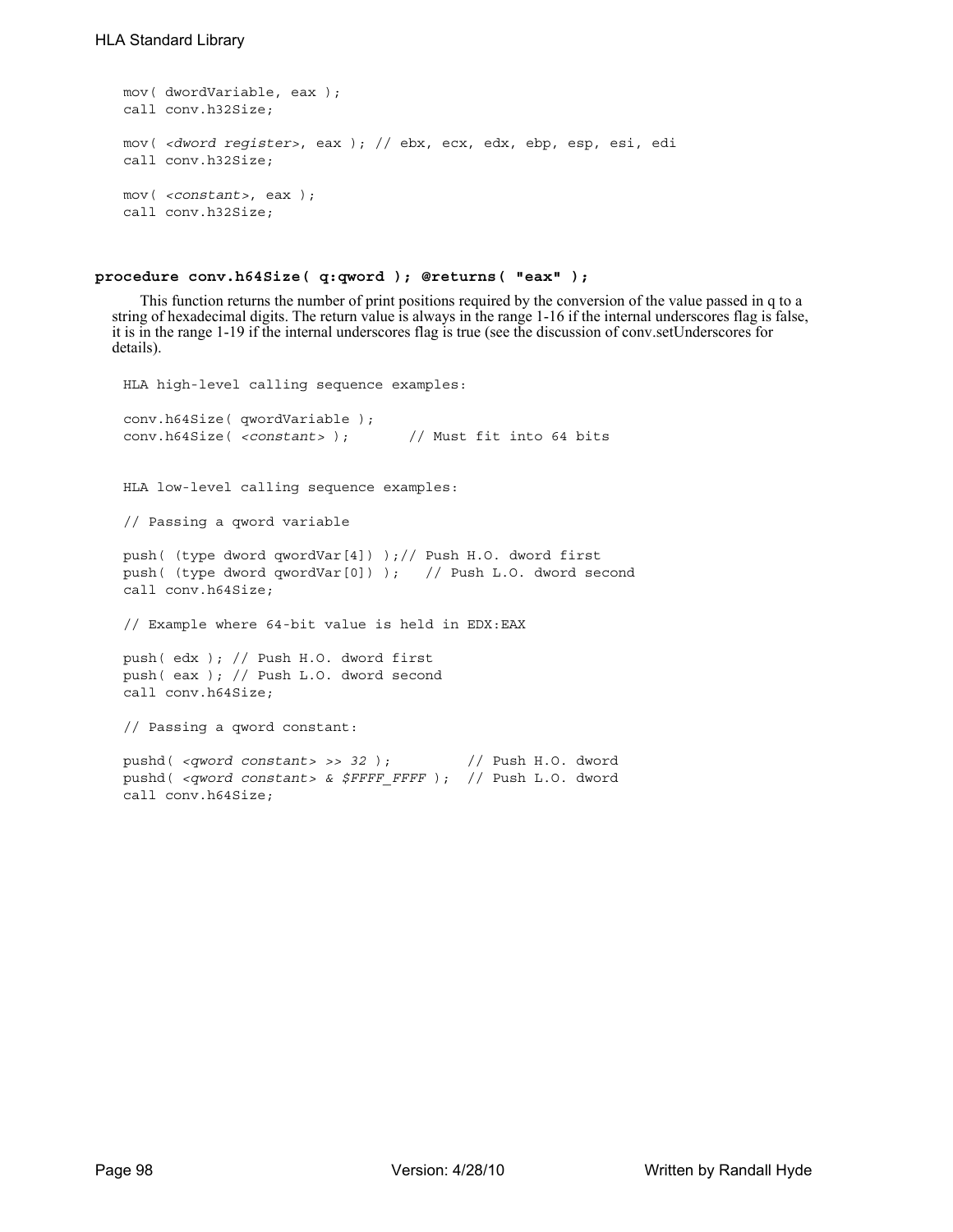

### **procedure conv.h80Size( tb:tbyte ); @returns( "eax" );**

This function returns the number of print positions required by the conversion of the value passed in tb to a string of hexadecimal digits. The return value is always in the range 1-20 if the internal underscores flag is false, it is in the range 1-24 if the internal underscores flag is true (see the discussion of conv.setUnderscores for details).

```
HLA high-level calling sequence examples:
conv.h80Size( tbyteVariable );
conv.h80Size( <constant> ); // Must fit into 80 bits
HLA low-level calling sequence examples:
// Passing a tbyte variable
pushw( 0 ); // Must pad parameter to 12 bytes
push( (type word tbyteVar[8]) ); // Push H.O. word
push( (type dword tbyteVar[4]) );// Push middle dword second
push( (type dword tbyteVar[0]) ); // Push L.O. dword third
call conv.h80Size;
// Passing a tbyte constant:
pushw( 0 ); // Must pad to 12 bytes.
pushw( <tbyte constant> >> 64 ); // Push H.O. word
pushd( (<tbyte constant> >> 32) & $FFFF_FFFF ); // Push middle dword
pushd( <tbyte constant> & $FFFF FFFF); // Push L.O. dword
call conv.h80Size;
```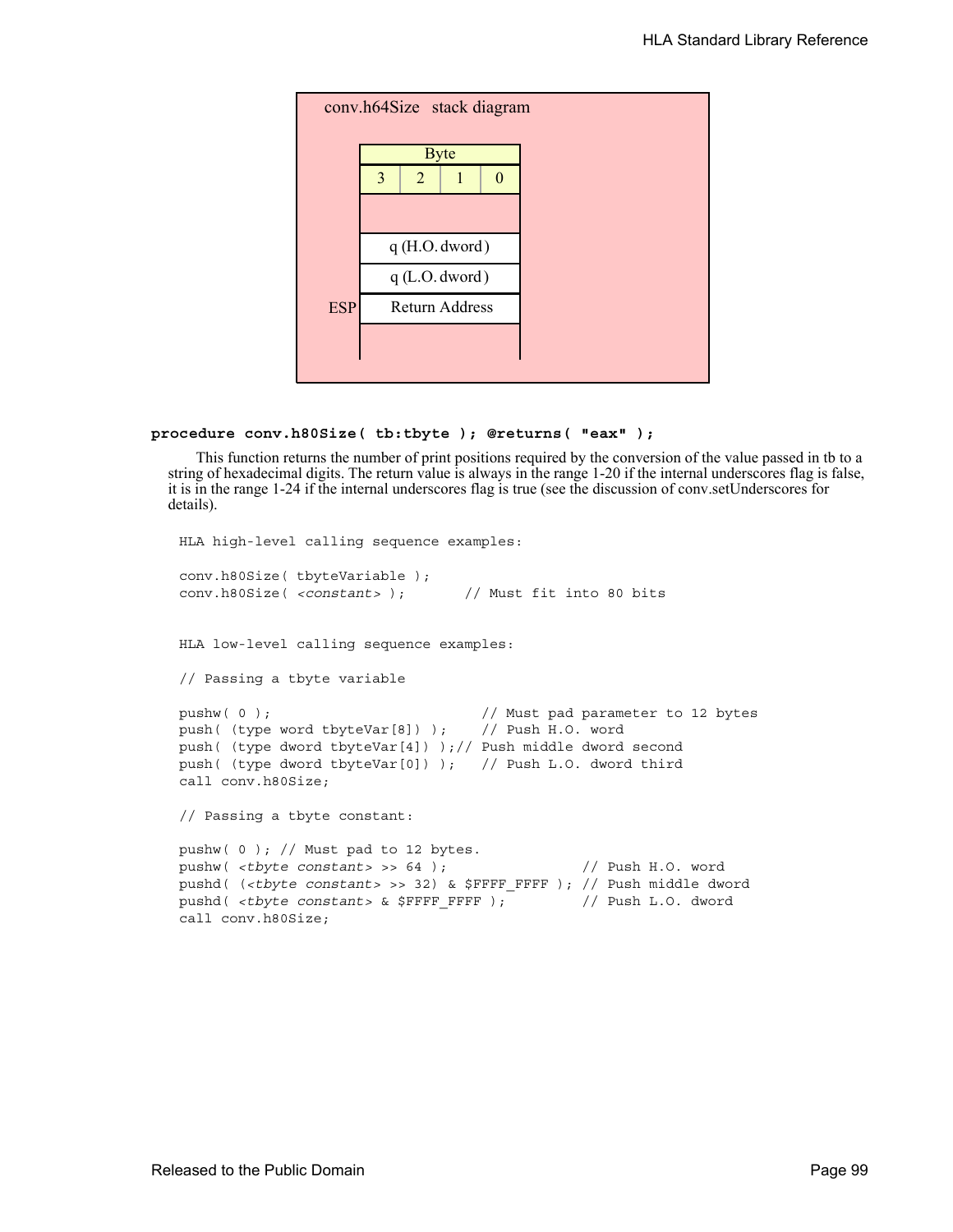

### **procedure conv.h128Size( l:lword ); @returns( "eax" );**

This function returns the number of print positions required by the conversion of the value passed in l to a string of hexadecimal digits. The return value is always in the range 1-32 if the internal underscores flag is false, it is in the range 1-39 if the internal underscores flag is true (see the discussion of conv.setUnderscores for details).

```
HLA high-level calling sequence examples:
conv.h128Size( lwordVariable );
conv.h128Size( <constant> ); // Must fit into 128 bits
HLA low-level calling sequence examples:
// Passing an lword variable
push( (type dword lwordVar[12])); // Push H.O. dword first
push( (type dword tbyteVar[8]) ); 
push( (type dword tbyteVar[4]) );
push( (type dword tbyteVar[0]) ); // Push L.O. dword last
call conv.h128Size;
// Passing a lword constant:
pushd( <lword constant> >> 96 ); // Push H.O. dword first
pushw( (<lword constant> >> 64) & $FFFF_FFFF );
pushd( (<lword constant> >> 32) & $FFFF_FFFF ); 
pushd( <lword constant> & $FFFF_FFFF ); // Push L.O. dword last
call conv.h128Size;
```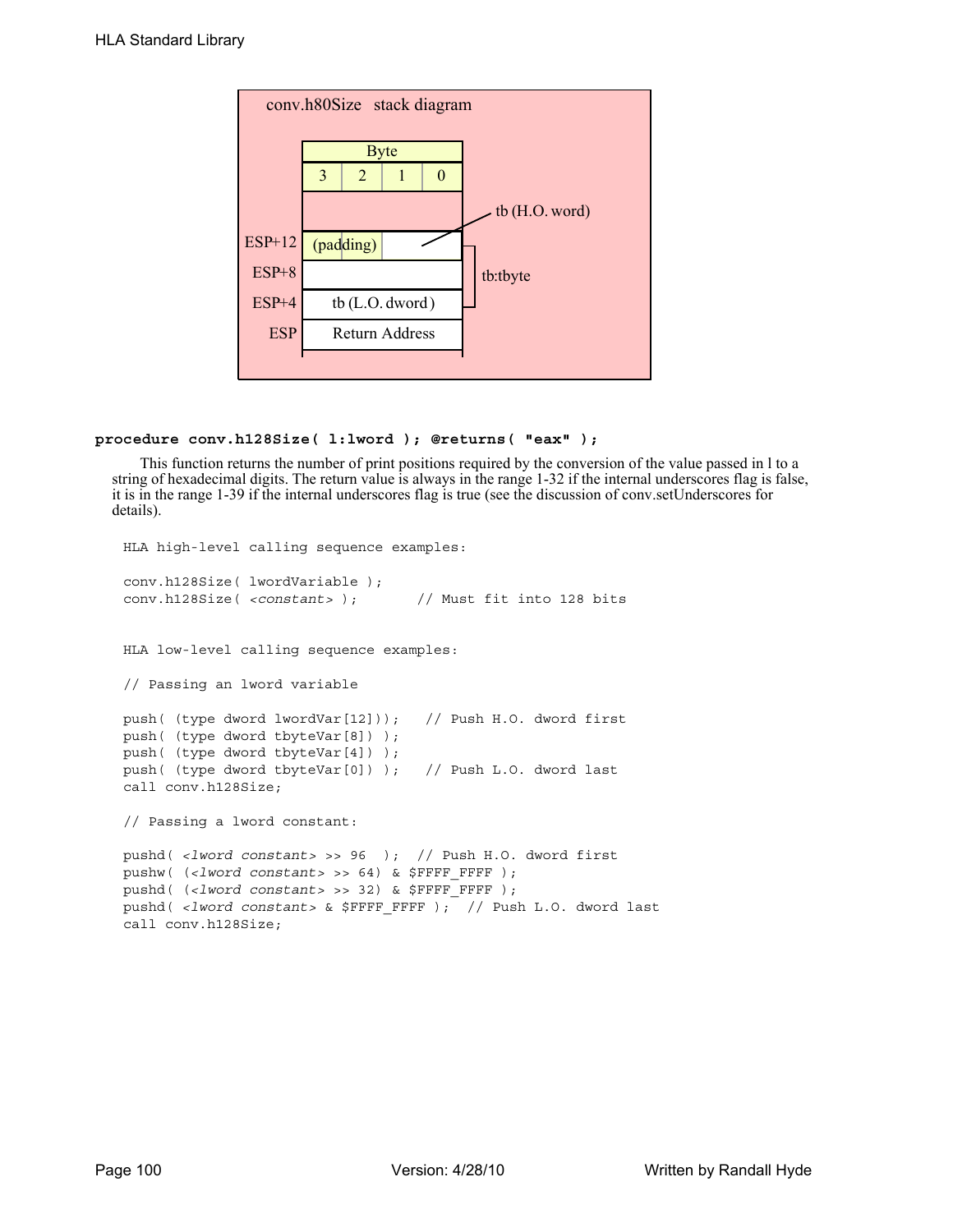

# **8.3.3 Hexadecimal Numeric to Buffer Conversions**

The hexadecimal numeric to buffer conversion routines translate a numeric value to a sequence of hexadecimal characters and store those characters into memory starting at the address pointed at by the EDI register. After the conversion, the EDI register points at the first byte in memory beyond the sequence of characters these routines produce. With successive calls to these routines (or any routine that emits characters to the buffer at which EDI points) you can build up larger strings.

If the internal underscores flag is true, these routines will emit an underscore between each group of four hexadecimal digits.

## **8.3.3.1 Fixed Length Hexadecimal Numeric to Buffer Conversions**

The fixed length hexadecimal to buffer conversion routines translate an input numeric value to a fixedlength string (depending on the data type size and the setting of the internal underscores flag). These functions emit the characters of the string (including leading zeros, as necessary) to sequential locations starting at the address held in EDI.

```
procedure conv.bToBuf( b:byte in al; var buffer:var in edi );
```
Converts the numeric value in AL to a sequence of exactly two hexadecimal digits (including a leading zero if the value is in the range \$0-\$f) and stores these two characters at the location pointed at by EDI. This function returns EDI pointing at the first byte after the sequence. Because the conversion is always less than five digits, the internal underscores flag does not affect the output this function produces.

```
HLA high-level calling sequence examples:
// The following will load "byteVariable" into AL and
// the address of "charArrayVariable" into EDI and then
// call conv.bToBuf:
conv.bToBuf( byteVariable, charArrayVariable );
// The following call will copy BH into AL and 
// EDX into EDI prior to calling conv.bToBuf:
conv.bToBuf( bh, [edx] );
// The following just calls conv.bToBuf as AL and EDI
// already hold the parameter values:
```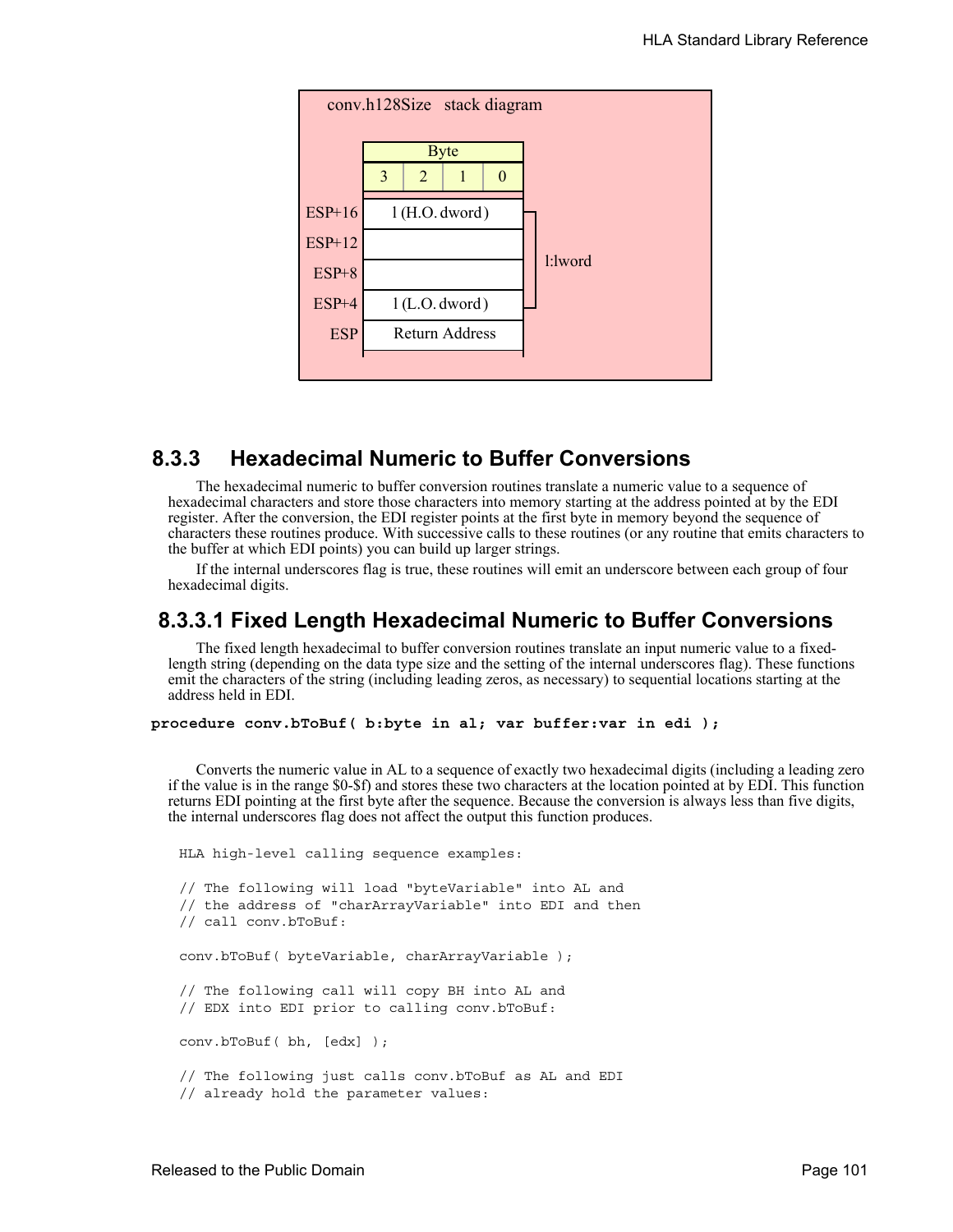```
conv.bToBuf( al, [edi] );
// The following loads the constant in AL and calls
// conv.bToBuf:
conv.bToBuf( <constant>, [edi] ); // <constant> must fit in 8 bits
```
When using the HLA high-level calling form, always keep in mind that these statements load the AL and EDI registers with their respective parameter values. In particular, you should not specify [EAX] as the buffer address because the code that HLA generates can overwrite the L.O. byte of EAX (i.e., AL) before it copies the address to the EDI register. It goes without saying that this function will overwrite the values of EAX and EDI if the original parameters are not AL and [EDI].

```
HLA low-level calling sequence examples:
// Passing a byte variable and a buffer variable:
mov( byteVariable, al );
lea( edi, charArrayVariable );
call conv.bToBuf;
// Alternate form of above if charArrayVariable is
// a static object (STATIC, READONLY, or STORAGE):
mov( byteVariable, al );
mov( &charArrayVariable, edi );
call conv.bToBuf;
// Passing a pair of registers (that are not
// AL and EDI):
mov( bh, al );
mov( edx, edi );
call conv.bToBuf;
// Passing a constant:
mov( <constant>, al );
call conv.bToBuf; // Assume EDI already contains buffer address.
```
#### **procedure conv.wToBuf( w:word in ax; var buffer:var in edi );**

Converts the numeric value in AX to a sequence of exactly four hexadecimal digits (including leading zeros, as necessary) and stores these four characters at the location pointed at by EDI. This function returns EDI pointing at the first byte after the sequence. Because the conversion is always less than five digits, the internal underscores flag does not affect the output this function produces.

HLA high-level calling sequence examples: // The following will load "wordVariable" into AX and // the address of "charArrayVariable" into EDI and then // call conv.wToBuf: conv.wToBuf( wordVariable, charArrayVariable ); // The following call will copy BX into AX and // EDX into EDI prior to calling conv.wToBuf: conv.wToBuf( bx, [edx] );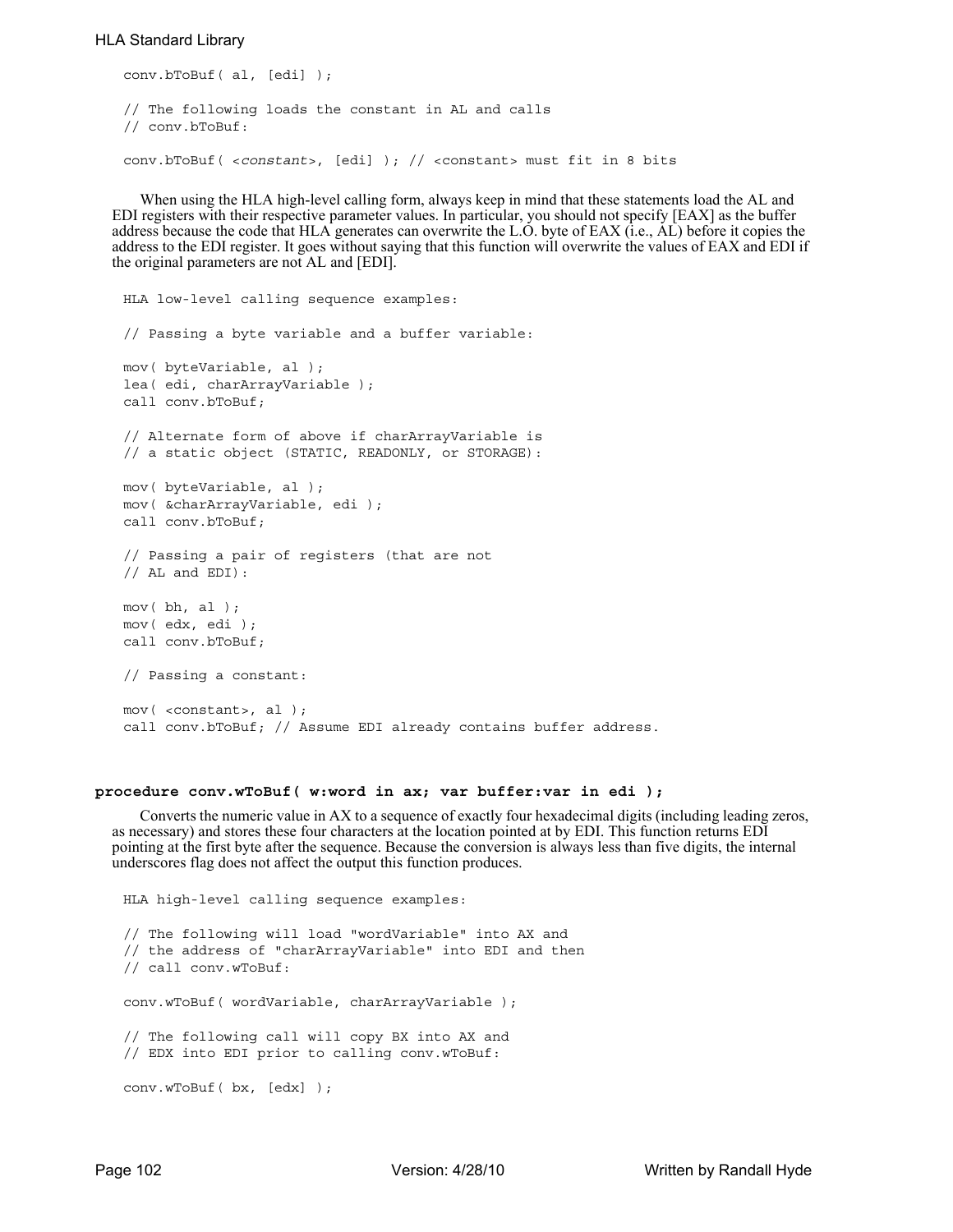```
// The following just calls conv.wToBuf as AX and EDI
// already hold the parameter values:
conv.wToBuf( ax, [edi] );
// The following loads the constant in AX and calls
// conv.wToBuf:
conv.wToBuf( <constant>, [edi] ); // <constant> must fit in 16 bits
```
When using the HLA high-level calling form, always keep in mind that these statements load the AX and EDI registers with their respective parameter values. In particular, you should not specify [EAX] as the buffer address because the code that HLA generates can overwrite the L.O. word of EAX (i.e., AX) before it copies the address to the EDI register. It goes without saying that this function will overwrite the values of EAX and EDI if the original parameters are not AX and [EDI].

```
HLA low-level calling sequence examples:
// Passing a word variable and a buffer variable:
mov( wordVariable, ax );
lea( edi, charArrayVariable );
call conv.wToBuf;
// Alternate form of above if charArrayVariable is
// a static object (STATIC, READONLY, or STORAGE):
mov( wordVariable, ax );
mov( &charArrayVariable, edi );
call conv.wToBuf;
// Passing a pair of registers (that are not
// AX and EDI):mov( bx, ax );
mov( edx, edi );
call conv.wToBuf;
// Passing a constant:
mov( <constant>, ax );
call conv.wToBuf; // Assume EDI already contains buffer address.
```
### **procedure conv.dToBuf( d:dword in eax; var buffer:var in edi );**

Converts the numeric value in EAX to a sequence of exactly eight hexadecimal digits (including leading zeros, as necessary) and stores these characters at the location pointed at by EDI. This function returns EDI pointing at the first byte after the sequence. If the internal underscores flag contains true, this function will emit a nine-character string with a single underscore between the fourth and fifth digits.

HLA high-level calling sequence examples: // The following will load "dwordVariable" into EAX and // the address of "charArrayVariable" into EDI and then // call conv.dToBuf: conv.dToBuf( dwordVariable, charArrayVariable ); // The following call will copy EBX into EAX and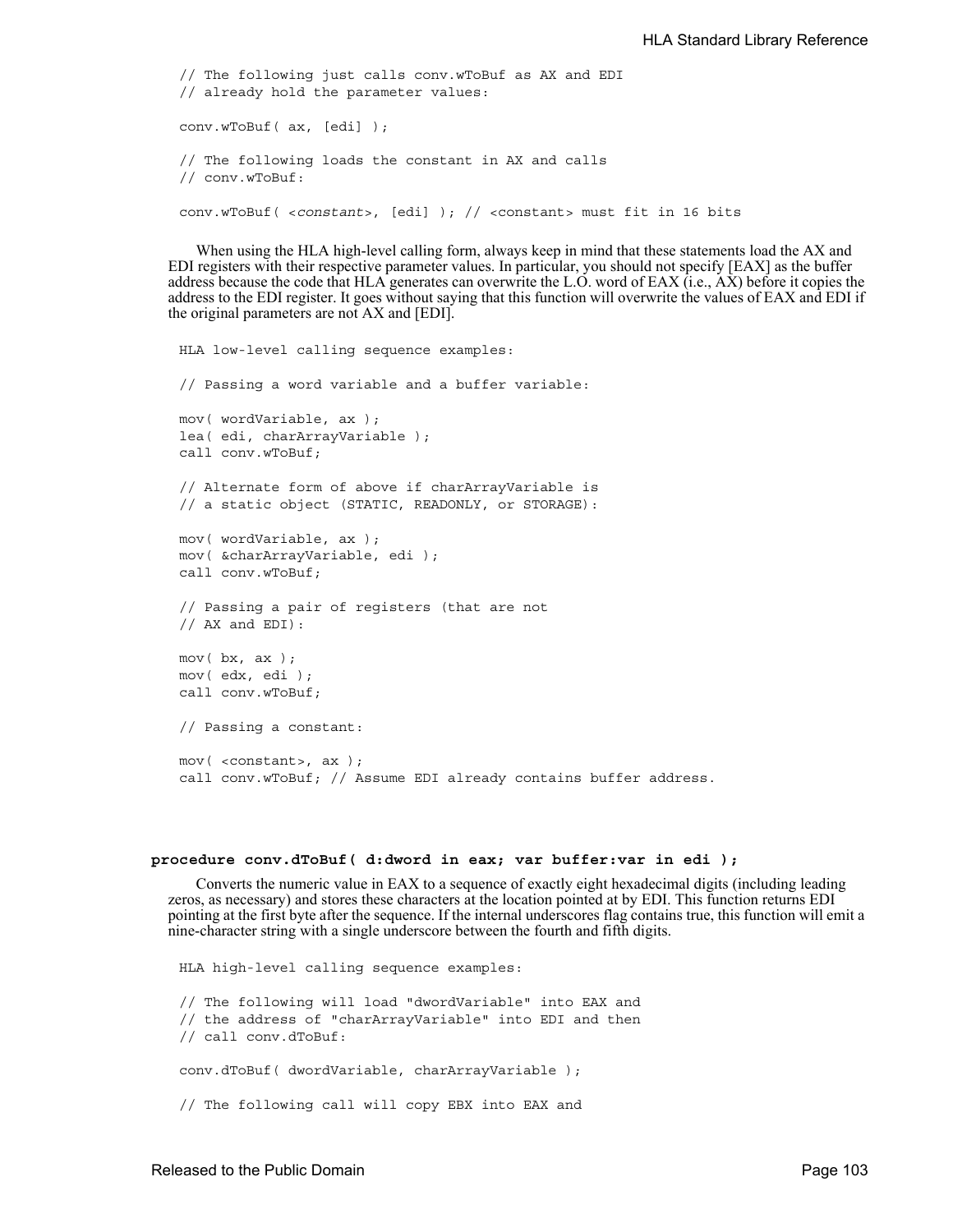```
// EDX into EDI prior to calling conv.dToBuf:
conv.dToBuf( ebx, [edx] );
// The following just calls conv.dToBuf as EAX and EDI
// already hold the parameter values:
conv.dToBuf( eax, [edi] );
// The following loads the constant in EAX and calls
// conv.dToBuf:
conv.dToBuf( <constant>, [edi] ); // <constant> must fit in 32 bits
```
When using the HLA high-level calling form, always keep in mind that these statements load the EAX and EDI registers with their respective parameter values. In particular, you should not specify [EAX] as the buffer address because the code that HLA generates can overwrite EAX before it copies the address to the EDI register. It goes without saying that this function will overwrite the values of EAX and EDI if the original parameters are not EAX and [EDI].

```
HLA low-level calling sequence examples:
// Passing a dword variable and a buffer variable:
mov( dwordVariable, eax );
lea( edi, charArrayVariable );
call conv.dToBuf;
// Alternate form of above if charArrayVariable is
// a static object (STATIC, READONLY, or STORAGE):
mov( dwordVariable, eax );
mov( &charArrayVariable, edi );
call conv.dToBuf;
// Passing a pair of registers (that are not
// EAX and EDI):
mov( ebx, eax );
mov( edx, edi );
call conv.dToBuf;
// Passing a constant:
mov( <constant>, eax );
call conv.dToBuf; // Assume EDI already contains buffer address.
```
#### **procedure conv.qToBuf( q:qword; var buffer:var in edi );**

Converts the numeric value passed in q to a sequence of exactly 16 hexadecimal digits (including leading zeros, as necessary) and stores these characters at the location pointed at by EDI. This function returns EDI pointing at the first byte after the sequence. If the internal underscores flag contains true, this function will emit a 19-character string with underscores between the 4<sup>th</sup> and  $5^{th}$ ,  $8^{th}$  and  $9^{th}$ , and  $12^{th}$  and  $13^{th}$  digits.

```
HLA high-level calling sequence examples:
// The following will push the value of "qwordVariable" 
// onto the stack, load the address of "charArrayVariable"
// into EDI and then call conv.qToBuf:
```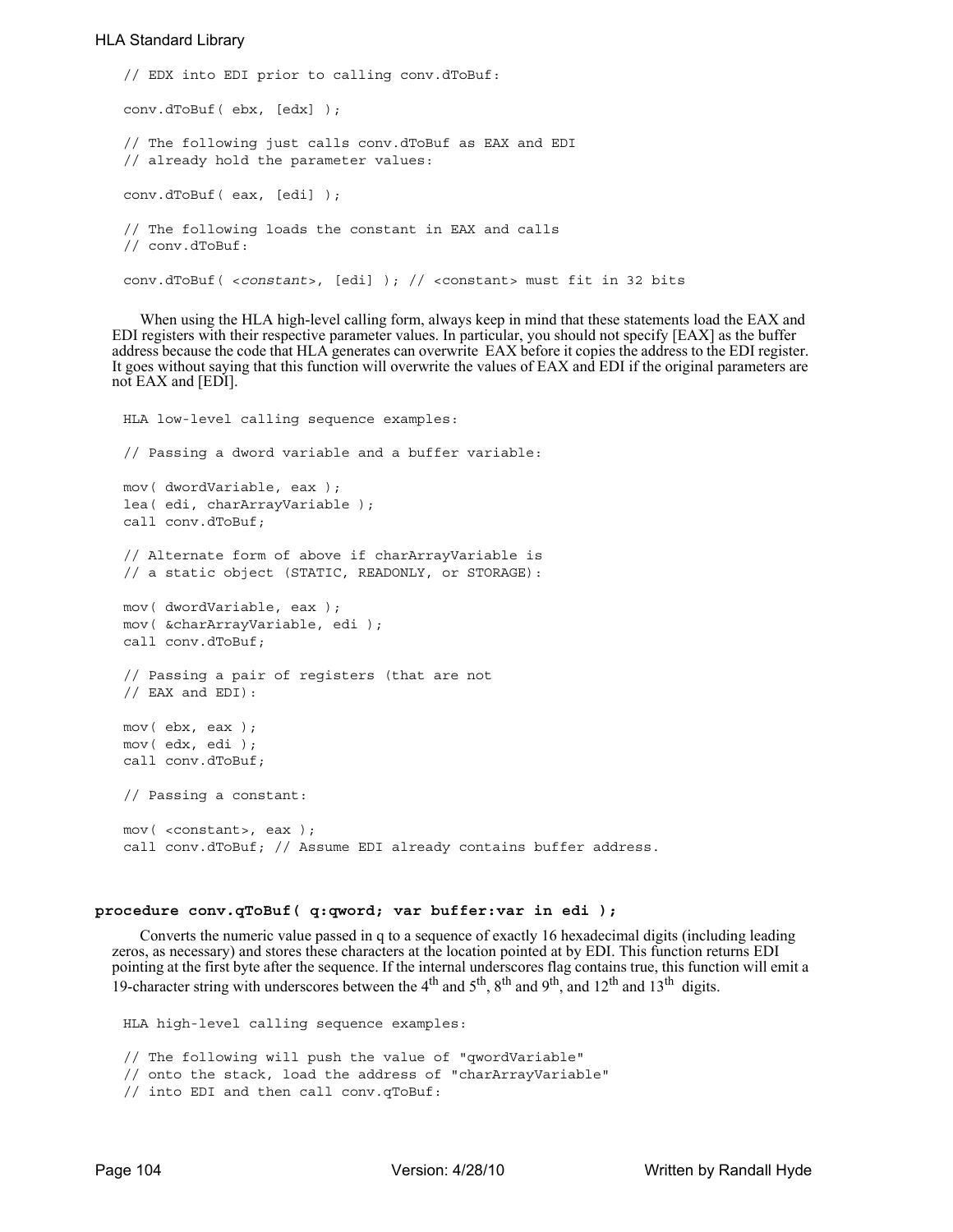conv.qToBuf( qwordVariable, charArrayVariable );

// The following pushes the constant onto the stack and calls // conv.qToBuf:

conv.qToBuf( <*constant*>, [edi] ); // <constant> must fit in 64 bits

When using the HLA high-level calling form, always keep in mind that these statements load the EDI register with the respective parameter value. It goes without saying that this function will overwrite the value of EDI if the original parameter is not [EDI].

```
HLA low-level calling sequence examples:
// Passing a qword variable and a buffer variable:
  push( (type dword qwordVariable[4]));// H.O. dword first
  push( (type dword qwordVariable[0]));// L.O. dword last
lea( edi, charArrayVariable );
call conv.qToBuf;
// Alternate form of above if charArrayVariable is
// a static object (STATIC, READONLY, or STORAGE):
  push( (type dword qwordVariable[4]));// H.O. dword first
  push( (type dword qwordVariable[0]));// L.O. dword last
mov( &charArrayVariable, edi );
call conv.qToBuf;
// Passing a constant:
```
pushd( *<constant>* >> 32 );// Push H.O. dword of constant first. pushd( <constant> & \$FFFF FFFF );// Push L.O. dword second. call conv.qToBuf; // Assume EDI already contains buffer address.



### **procedure conv.tbToBuf( tb:tbyte; var buffer:var in edi );**

Converts the numeric value passed in tb to a sequence of exactly 20 hexadecimal digits (including leading zeros, as necessary) and stores these characters at the location pointed at by EDI. This function returns EDI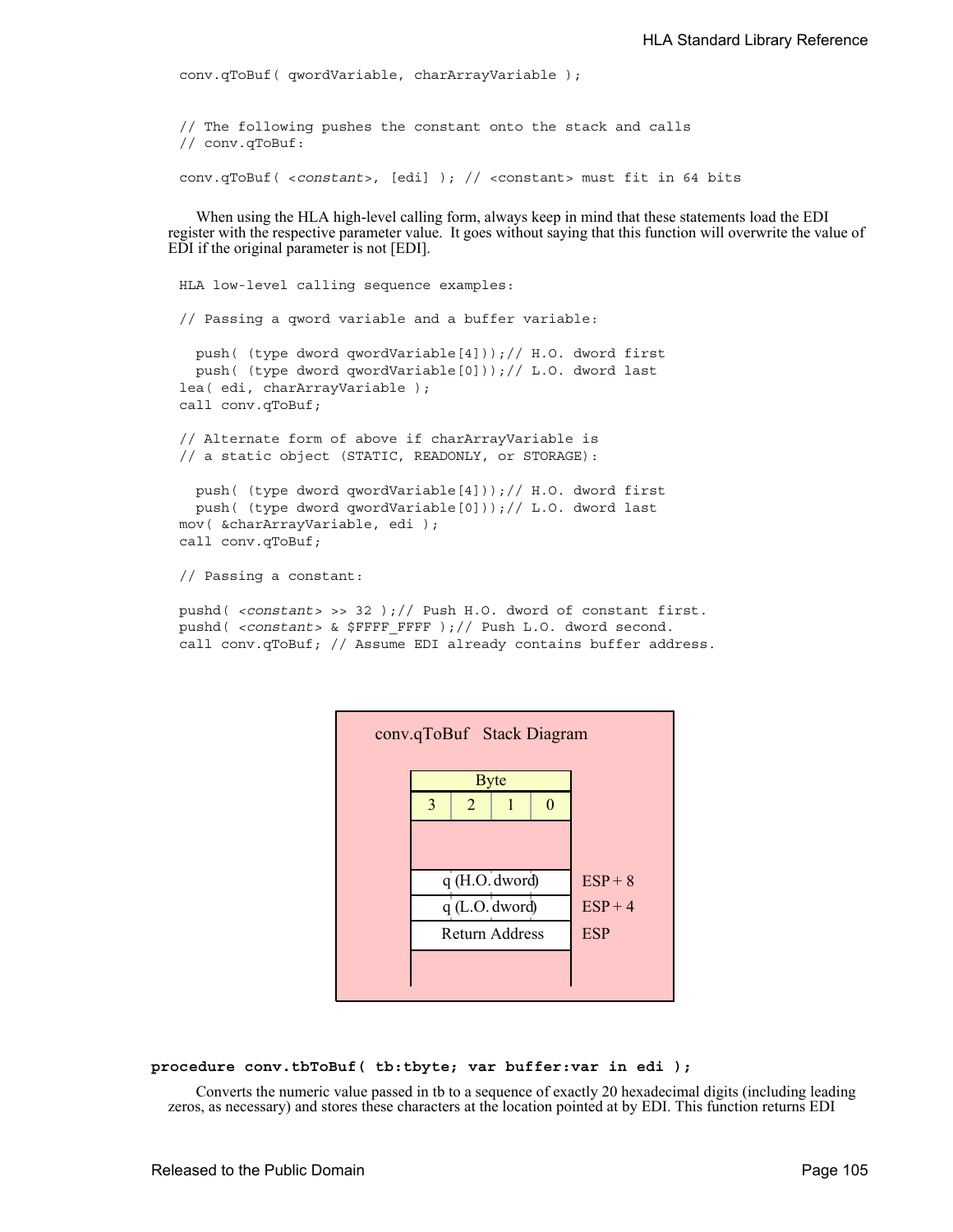pointing at the first byte after the sequence. If the internal underscores flag contains true, this function will emit a 24-character string with underscores between the 4<sup>th</sup> and 5<sup>th</sup>, 8<sup>th</sup> and 9<sup>th</sup>, 12<sup>th</sup> and 13<sup>th</sup>, and 16<sup>th</sup> and 17<sup>th</sup> digits.

HLA high-level calling sequence examples: // The following will push the value of "tbyteVariable" // onto the stack, load the address of "charArrayVariable" // into EDI and then call conv.tbToBuf: conv.tbToBuf( tbyteVariable, charArrayVariable );

When using the HLA high-level calling form, always keep in mind that these statements load the EDI register with the respective parameter value. It goes without saying that this function will overwrite the value of EDI if the original parameter is not [EDI].

```
HLA low-level calling sequence examples:
// Passing a tbyte variable and a buffer variable:
pushw( 0 ); // Must pad parameter to 12 bytes
push( (type word tbyteVariable[8])); // H.O. word first
  push( (type dword tbyteVariable[4]));
  push( (type dword qwordVariable[0]));// L.O. dword last
lea( edi, charArrayVariable );
call conv.tbToBuf;
// Alternate form of above if charArrayVariable is
// a static object (STATIC, READONLY, or STORAGE):
pushw( 0 ); // Must pad parameter to 12 bytes
push( (type word tbyteVariable[8])); // H.O. word first
  push( (type dword tbyteVariable[4]));
  push( (type dword qwordVariable[0]));// L.O. dword last
mov( &charArrayVariable, edi );
call conv.tbToBuf;
// Passing a constant:
pushd( <constant> >> 64 ); // Push H.O. word as dword, first
pushd( (<constant> >> 32) & $FFFF_FFFF );
pushd( <constant> & $FFFF_FFFF );// Push L.O. dword last.
```
call conv.tbToBuf; // Assume EDI already contains buffer address.

#### **procedure conv.lToBuf( l:lword; var buffer:var in edi );**

Converts the numeric value passed in l to a sequence of exactly 32 hexadecimal digits (including leading zeros, as necessary) and stores these characters at the location pointed at by EDI. This function returns EDI pointing at the first byte after the sequence. If the internal underscores flag contains true, this function will emit a 39 character string with underscores between the 4<sup>th</sup> and 5<sup>th</sup>, 8<sup>th</sup> and 9<sup>th</sup>, 12<sup>th</sup> and 13<sup>th</sup>, 16<sup>th</sup> and 17<sup>th</sup>, 20<sup>th</sup> and  $21<sup>st</sup>$ ,  $24<sup>th</sup>$  and  $25<sup>th</sup>$ , and  $28<sup>th</sup>$  and  $29<sup>th</sup>$  digits.

```
HLA high-level calling sequence examples:
```

```
// The following will push the value of "lwordVariable" 
// onto the stack, load the address of "charArrayVariable"
// into EDI and then call conv.lToBuf:
```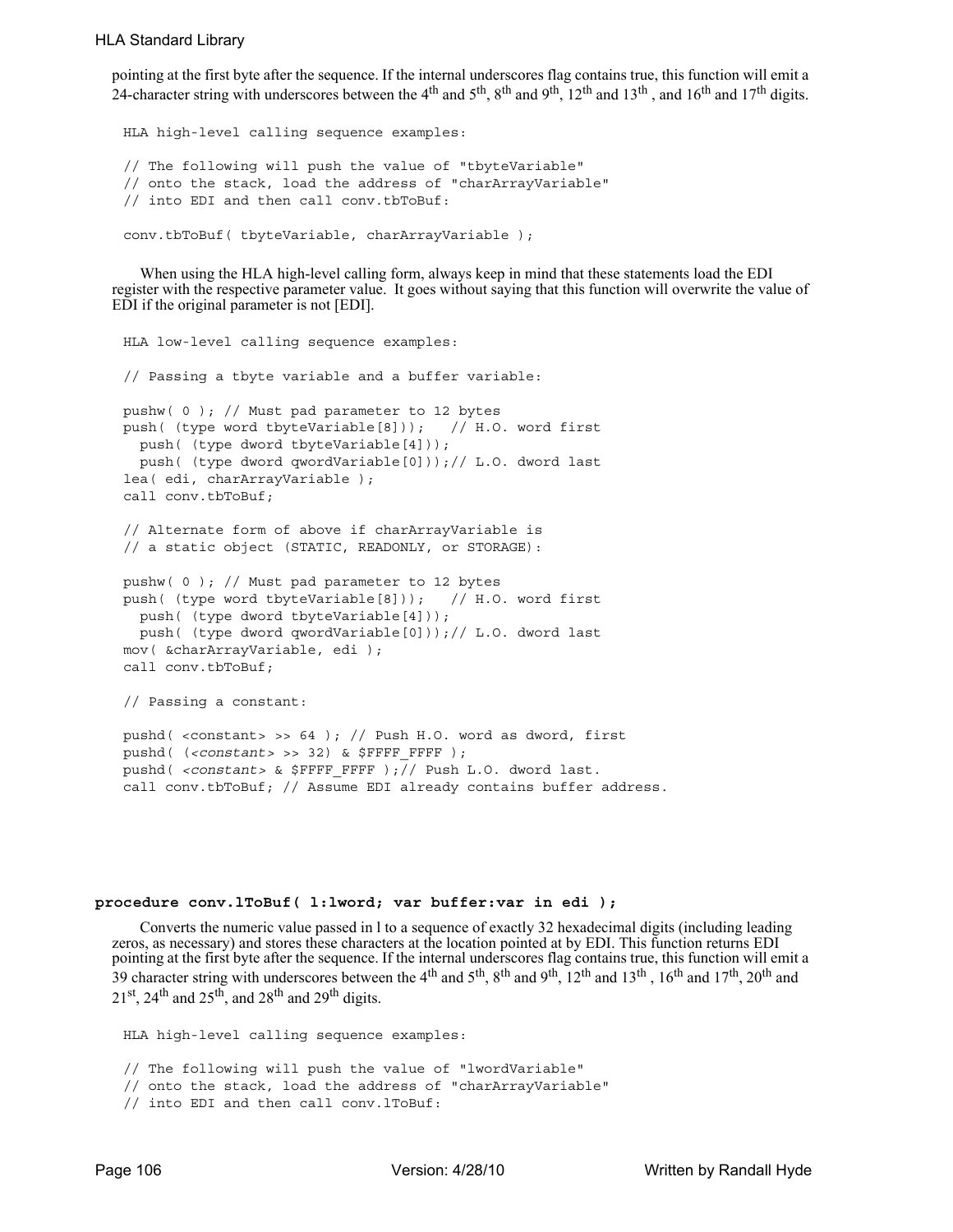conv.lToBuf( lwordVariable, charArrayVariable ); // The following pushes the constant onto the stack and calls // conv.lToBuf:

conv.lToBuf( <*constant*>, [edi] ); // <constant> must fit in 128 bits

When using the HLA high-level calling form, always keep in mind that these statements load the EDI register with the respective parameter value. It goes without saying that this function will overwrite the value of EDI if the original parameter is not [EDI].

```
HLA low-level calling sequence examples:
// Passing an lword variable and a buffer variable:
 push( (type dword lwordVariable[12]));// H.O. dword first
 push( (type dword lwordVariable[8]));
 push( (type dword lwordVariable[4]));
 push( (type dword lwordVariable[0]));// L.O. dword last
lea( edi, charArrayVariable );
call conv.lToBuf;
// Alternate form of above if charArrayVariable is
// a static object (STATIC, READONLY, or STORAGE):
 push( (type dword lwordVariable[12]));// H.O. dword first
 push( (type dword lwordVariable[8]));
 push( (type dword lwordVariable[4]));
 push( (type dword lwordVariable[0]));// L.O. dword last
mov( &charArrayVariable, edi );
call conv.lToBuf;
// Passing a constant:
pushd( <constant> >> 96 );// Push H.O. dword of constant first.
pushd( (<constant> >> 64)& $FFFF FFFF );
pushd( (<constant> >> 32)& $FFFF FFFF );
```

```
pushd( <constant> & $FFFF_FFFF );// Push L.O. dword last.
call conv.lToBuf; // Assume EDI already contains buffer address.
```
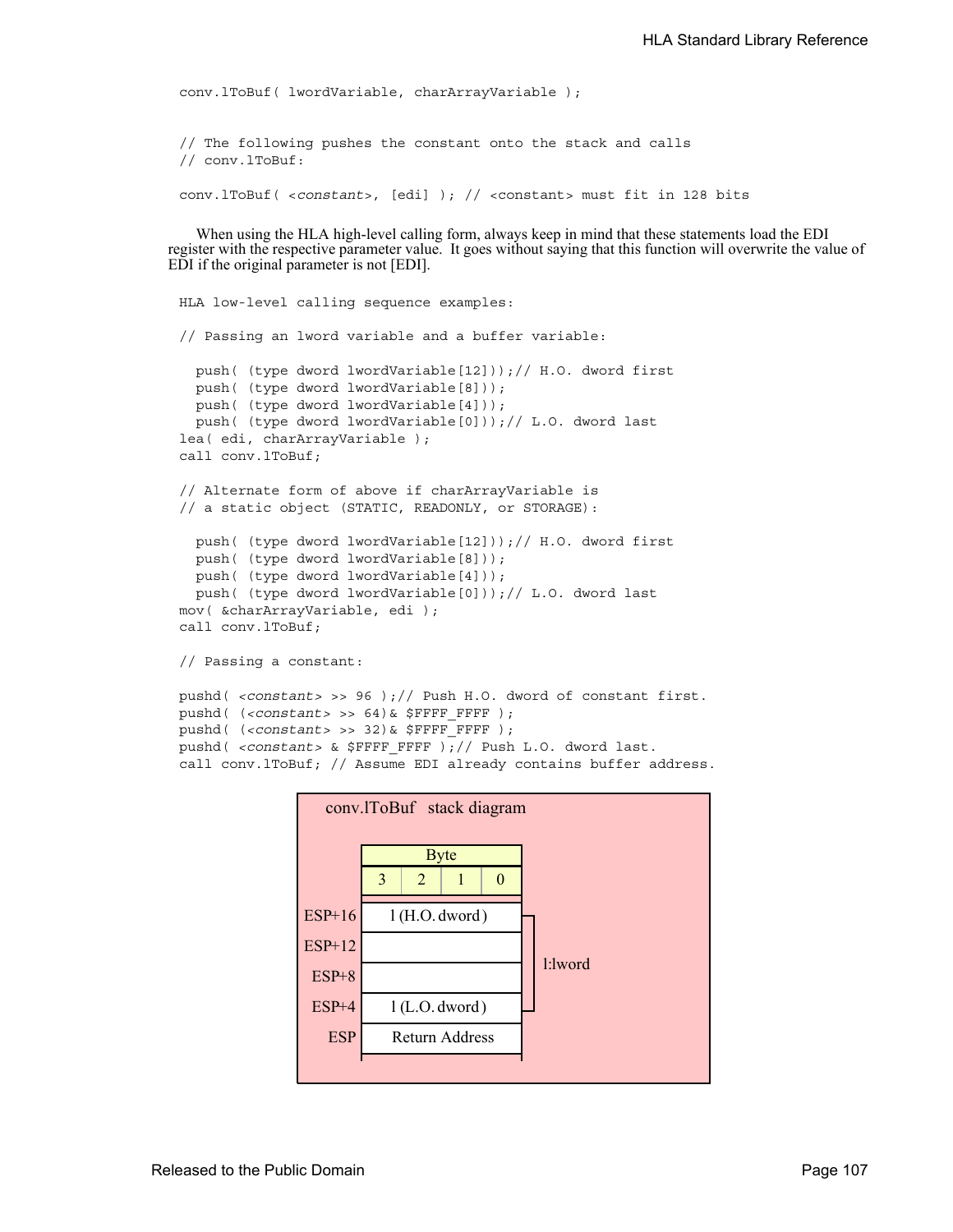# **8.3.3.2 Variable Length Hexadecimal Numeric to Buffer Conversions**

The variable length hexadecimal to buffer conversion routines translate an input numeric value to a variablelength string (depending on the value, data type size, and the setting of the internal underscores flag). These functions emit the characters of the string (without leading zeros) to sequential locations starting at the address held in EDI.

#### **procedure conv.h8ToBuf( b:byte in al; var buffer:var in edi );**

Converts the numeric value in AL to a sequence of one or two hexadecimal digits and stores these two characters at the location pointed at by EDI. This function returns EDI pointing at the first byte after the sequence. Because the conversion is always less than five digits, the internal underscores flag does not affect the output this function produces.

HLA high-level calling sequence examples:

```
// The following will load "byteVariable" into AL and
// the address of "charArrayVariable" into EDI and then
// call conv.h8ToBuf:
conv.h8ToBuf( byteVariable, charArrayVariable );
// The following call will copy BH into AL and 
// EDX into EDI prior to calling conv.h8ToBuf:
conv.h8ToBuf( bh, [edx] );
// The following just calls conv.h8ToBuf as AL and EDI
// already hold the parameter values:
conv.h8ToBuf( al, [edi] );
// The following loads the constant in AL and calls
// conv.h8ToBuf:
conv.h8ToBuf( <constant>, [edi] ); // <constant> must fit in 8 bits
```
When using the HLA high-level calling form, always keep in mind that these statements load the AL and EDI registers with their respective parameter values. In particular, you should not specify [EAX] as the buffer address because the code that HLA generates can overwrite the L.O. byte of EAX (i.e., AL) before it copies the address to the EDI register. It goes without saying that this function will overwrite the values of EAX and EDI if the original parameters are not AL and [EDI].

```
HLA low-level calling sequence examples:
// Passing a byte variable and a buffer variable:
mov( byteVariable, al );
lea( edi, charArrayVariable );
call conv.h8ToBuf;
// Alternate form of above if charArrayVariable is
// a static object (STATIC, READONLY, or STORAGE):
mov( byteVariable, al );
mov( &charArrayVariable, edi );
call conv.h8ToBuf;
// Passing a pair of registers (that are not
// AL and EDI):
```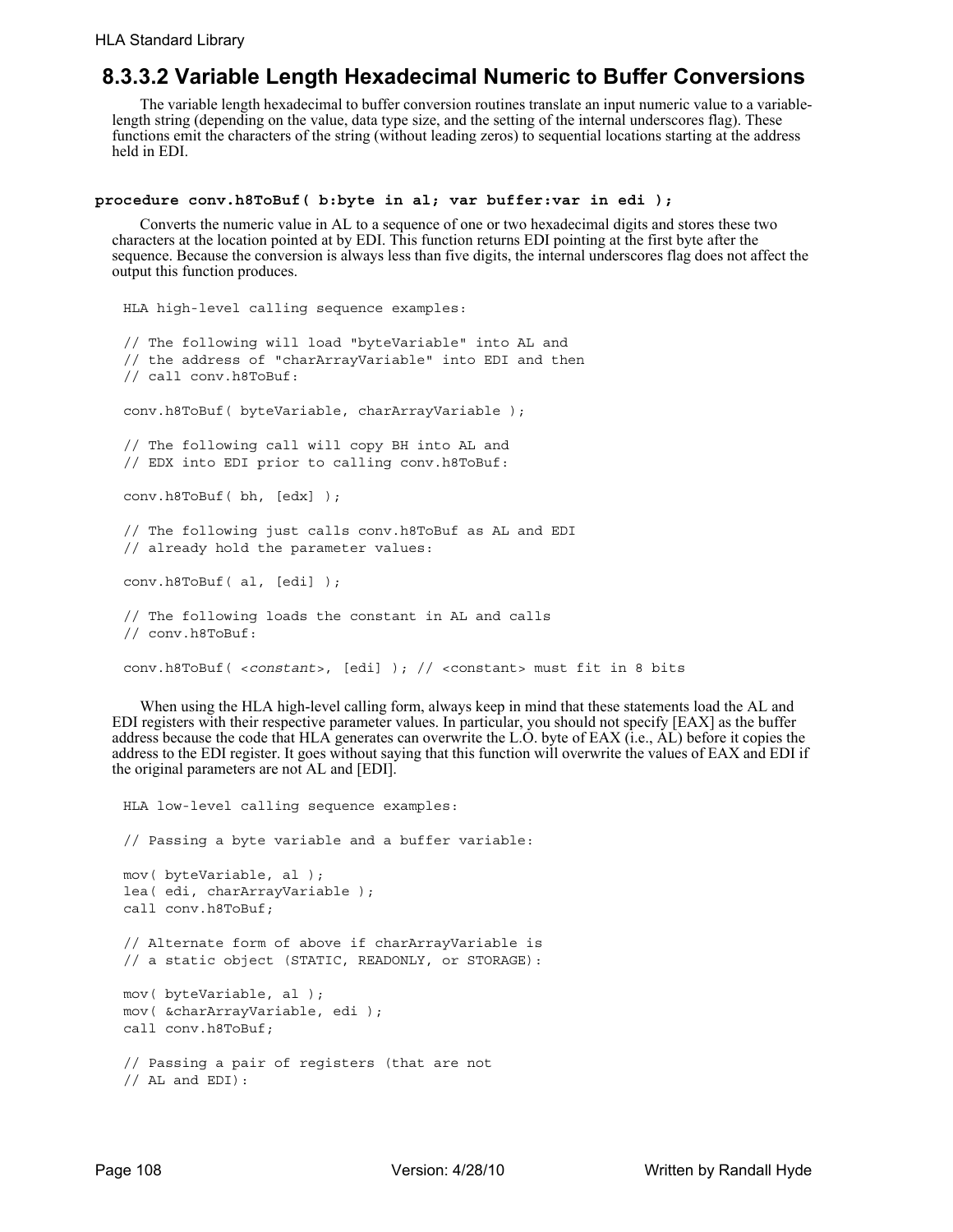```
mov( bh, al );
mov( edx, edi );
call conv.h8ToBuf;
// Passing a constant:
mov( <constant>, al );
call conv.h8ToBuf; // Assume EDI already contains buffer address.
```
### **procedure conv.h16ToBuf( w:word in ax; var buffer:var in edi );**

Converts the numeric value in AX to a sequence of one to four hexadecimal digits and stores these characters at the location pointed at by EDI. This function returns EDI pointing at the first byte after the sequence. Because the conversion is always less than five digits, the internal underscores flag does not affect the output this function produces.

```
HLA high-level calling sequence examples:
// The following will load "wordVariable" into AX and
// the address of "charArrayVariable" into EDI and then
// call conv.h16ToBuf:
conv.h16ToBuf( wordVariable, charArrayVariable );
// The following call will copy BX into AX and 
// EDX into EDI prior to calling conv.h16ToBuf:
conv.h16ToBuf( bx, [edx] );
// The following just calls conv.h16ToBuf as AX and EDI
// already hold the parameter values:
conv.h16ToBuf( ax, [edi] );
// The following loads the constant in AX and calls
// conv.h16ToBuf:
conv.h16ToBuf( <constant>, [edi] ); // <constant> must fit in 16 bits
```
When using the HLA high-level calling form, always keep in mind that these statements load the AX and EDI registers with their respective parameter values. In particular, you should not specify [EAX] as the buffer address because the code that HLA generates can overwrite the L.O. word of EAX (i.e., AX) before it copies the address to the EDI register. It goes without saying that this function will overwrite the values of EAX and EDI if the original parameters are not AX and [EDI].

```
HLA low-level calling sequence examples:
// Passing a word variable and a buffer variable:
mov( wordVariable, ax );
lea( edi, charArrayVariable );
call conv.h16ToBuf;
// Alternate form of above if charArrayVariable is
// a static object (STATIC, READONLY, or STORAGE):
mov( wordVariable, ax );
mov( &charArrayVariable, edi );
call conv.h16ToBuf;
```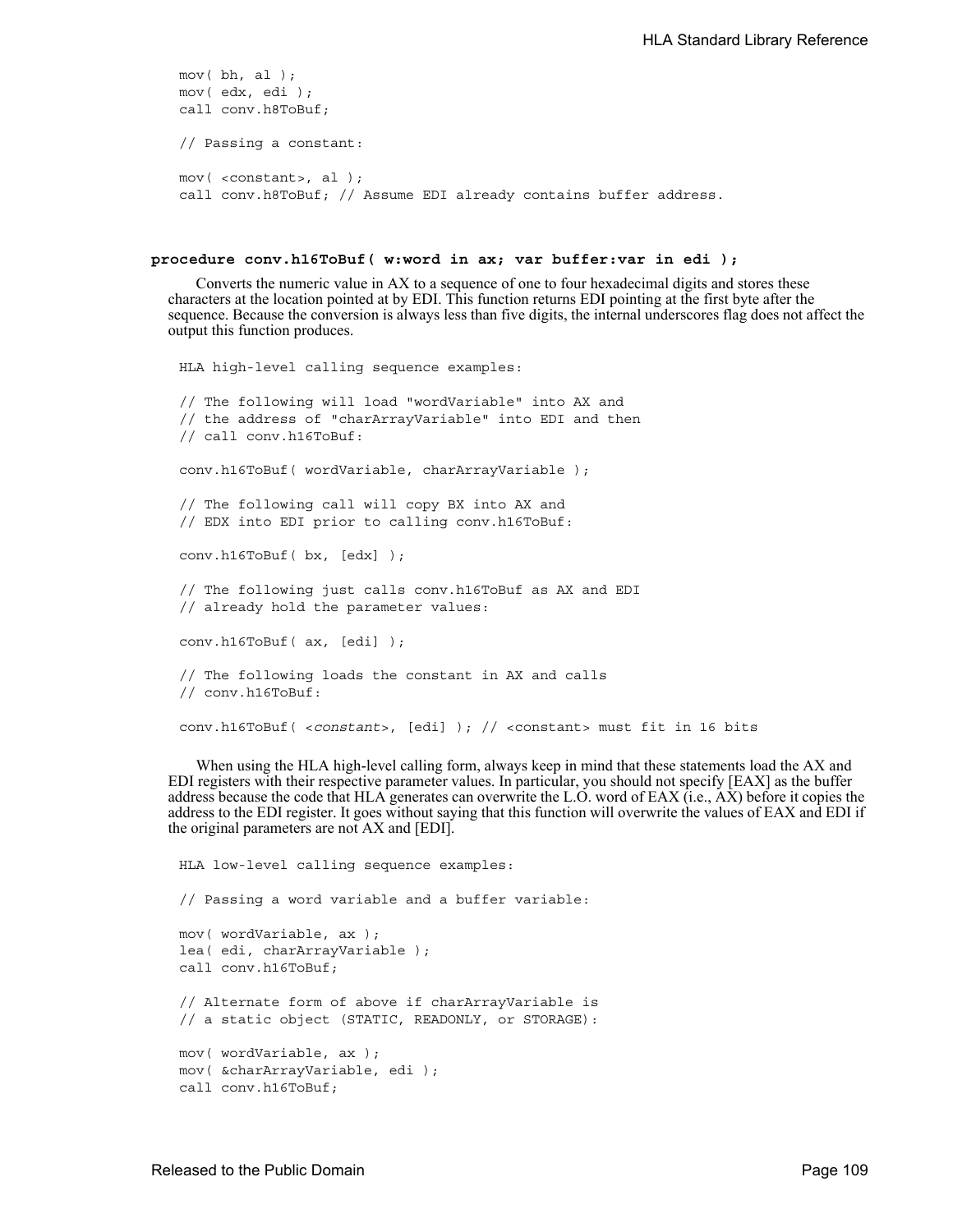```
// Passing a pair of registers (that are not
// AX and EDI):
mov( bx, ax );
mov( edx, edi );
call conv.h16ToBuf;
// Passing a constant:
mov( <constant>, ax );
call conv.h16ToBuf; // Assume EDI already contains buffer address.
```
#### **procedure conv.h32ToBuf( d:dword in eax; var buffer:var in edi );**

Converts the numeric value in EAX to a sequence of one to eight hexadecimal digits and stores these characters at the location pointed at by EDI. This function returns EDI pointing at the first byte after the sequence. If the internal underscores flag contains true and the value is \$1 0000 or greater, then this function will emit an underscore between the fourth and fifth digits in the output string.

HLA high-level calling sequence examples: // The following will load "dwordVariable" into EAX and // the address of "charArrayVariable" into EDI and then // call conv.h32ToBuf: conv.h32ToBuf( dwordVariable, charArrayVariable ); // The following call will copy EBX into EAX and // EDX into EDI prior to calling conv.h32ToBuf: conv.h32ToBuf( ebx, [edx] ); // The following just calls conv.h32ToBuf as EAX and EDI // already hold the parameter values: conv.h32ToBuf( eax, [edi] ); // The following loads the constant in EAX and calls // conv.h32ToBuf: conv.h32ToBuf( <*constant*>, [edi] ); // <constant> must fit in 32 bits

When using the HLA high-level calling form, always keep in mind that these statements load the EAX and EDI registers with their respective parameter values. In particular, you should not specify [EAX] as the buffer address because the code that HLA generates can overwrite EAX before it copies the address to the EDI register. It goes without saying that this function will overwrite the values of EAX and EDI if the original parameters are not EAX and [EDI].

HLA low-level calling sequence examples: // Passing a dword variable and a buffer variable: mov( dwordVariable, eax ); lea( edi, charArrayVariable ); call conv.h32ToBuf; // Alternate form of above if charArrayVariable is // a static object (STATIC, READONLY, or STORAGE):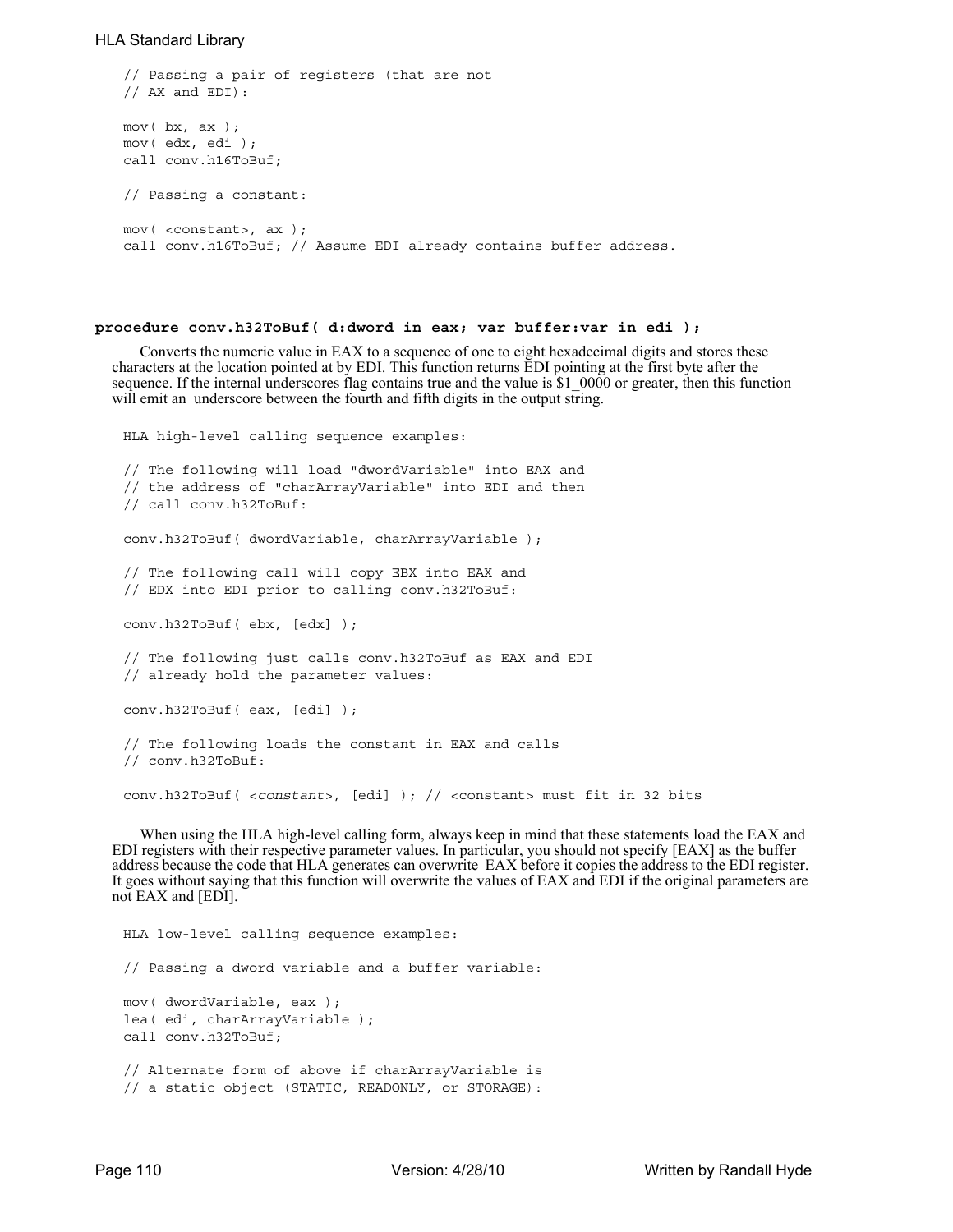```
mov( dwordVariable, eax );
mov( &charArrayVariable, edi );
call conv.h32ToBuf;
// Passing a pair of registers (that are not
// EAX and EDI):
mov( ebx, eax );
mov( edx, edi );
call conv.h32ToBuf;
// Passing a constant:
mov( <constant>, eax );
call conv.h32ToBuf; // Assume EDI already contains buffer address.
```
### **procedure conv.h64ToBuf( q:qword; var buffer:var in edi );**

Converts the numeric value in q to a sequence of 1 to 16 hexadecimal digits and stores these characters at the location pointed at by EDI. This function returns EDI pointing at the first byte after the sequence.

If the internal underscores flag contains true and the value is \$1\_0000 or greater, then this function will emit an underscore between the  $4<sup>th</sup>$  and  $5<sup>th</sup>$  digits in the output string.

If the value is \$1\_0000 or greater, then this function will emit an underscore between the  $4<sup>th</sup>$  and  $5<sup>th</sup>$  digits in the output string.

If the value is  $$1\_0000\_0000$  or greater, then this function will emit an underscore between the  $8^{th}$  and  $9^{th}$ digits.

If the value is  $$1\_0000\_0000\_0000$  or greater, then this function will emit an underscore between the  $12<sup>th</sup>$ and  $13<sup>th</sup>$  digits.

```
HLA high-level calling sequence examples:
// The following will push the value of "qwordVariable" 
// onto the stack, load the address of "charArrayVariable"
// into EDI and then call conv.h64ToBuf:
conv.h64ToBuf( qwordVariable, charArrayVariable );
// The following pushes the constant onto the stack and calls
// conv.h64ToBuf:
```
conv.h64ToBuf( <*constant*>, [edi] ); // <constant> must fit in 64 bits

When using the HLA high-level calling form, always keep in mind that these statements load the EDI register with the respective parameter value. It goes without saying that this function will overwrite the value of EDI if the original parameter is not [EDI].

HLA low-level calling sequence examples: // Passing a qword variable and a buffer variable: push( (type dword qwordVariable[4]));// H.O. dword first push( (type dword qwordVariable[0]));// L.O. dword last lea( edi, charArrayVariable ); call conv.h64ToBuf; // Alternate form of above if charArrayVariable is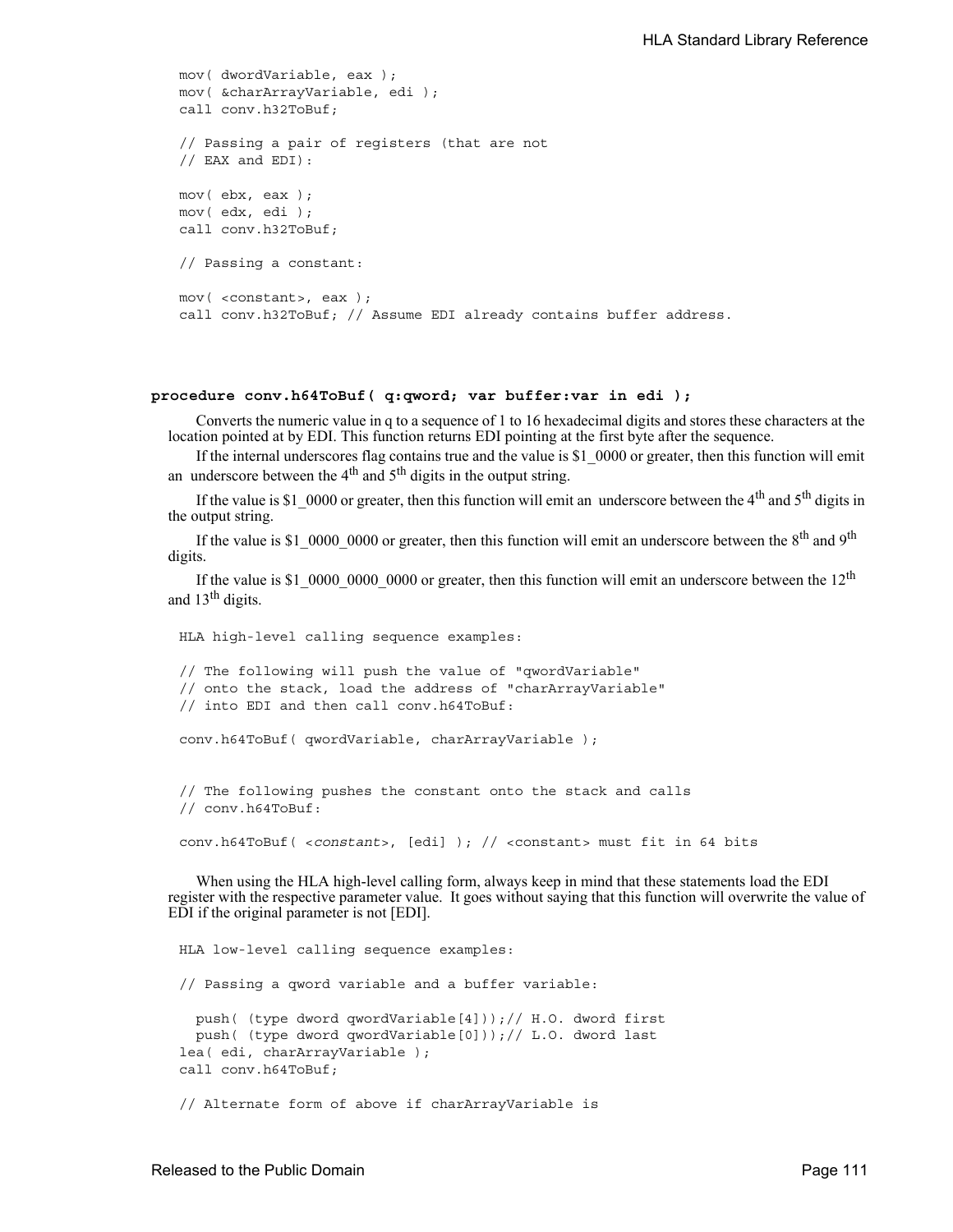// a static object (STATIC, READONLY, or STORAGE):

```
push( (type dword qwordVariable[4]));// H.O. dword first
 push( (type dword qwordVariable[0]));// L.O. dword last
mov( &charArrayVariable, edi );
call conv.h64ToBuf;
```

```
// Passing a constant:
```
pushd( *<constant>* >> 32 );// Push H.O. dword of constant first. pushd( <constant> & \$FFFF FFFF );// Push L.O. dword second. call conv.h64ToBuf; // Assume EDI already contains buffer address.



### **procedure conv.h80ToBuf( tb:tbyte; var buffer:var in edi );**

Converts the numeric value in tb to a sequence of 1 to 20 hexadecimal digits and stores these characters at the location pointed at by EDI. This function returns EDI pointing at the first byte after the sequence.

If the internal underscores flag contains true, and:

If the value is \$1\_0000 or greater, then this function will emit an underscore between the 4<sup>th</sup> and 5<sup>th</sup> digits in the output string.

If the value is \$1\_0000\_0000 or greater, then this function will emit an underscore between the  $8<sup>th</sup>$  and  $9<sup>th</sup>$ digits.

If the value is \$1\_0000\_0000\_0000 or greater, then this function will emit an underscore between the  $12<sup>th</sup>$ and  $13<sup>th</sup>$  digits.

If the value is \$1\_0000\_0000\_0000\_0000 or greater, then this function will emit an underscore between the  $16<sup>th</sup>$  and  $17<sup>th</sup>$  digits.

HLA high-level calling sequence examples:

// The following will push the value of "tbyteVariable" // onto the stack, load the address of "charArrayVariable" // into EDI and then call conv.h80ToBuf:

```
conv.h80ToBuf( tbyteVariable, charArrayVariable );
```
When using the HLA high-level calling form, always keep in mind that these statements load the EDI register with the respective parameter value. It goes without saying that this function will overwrite the value of EDI if the original parameter is not [EDI].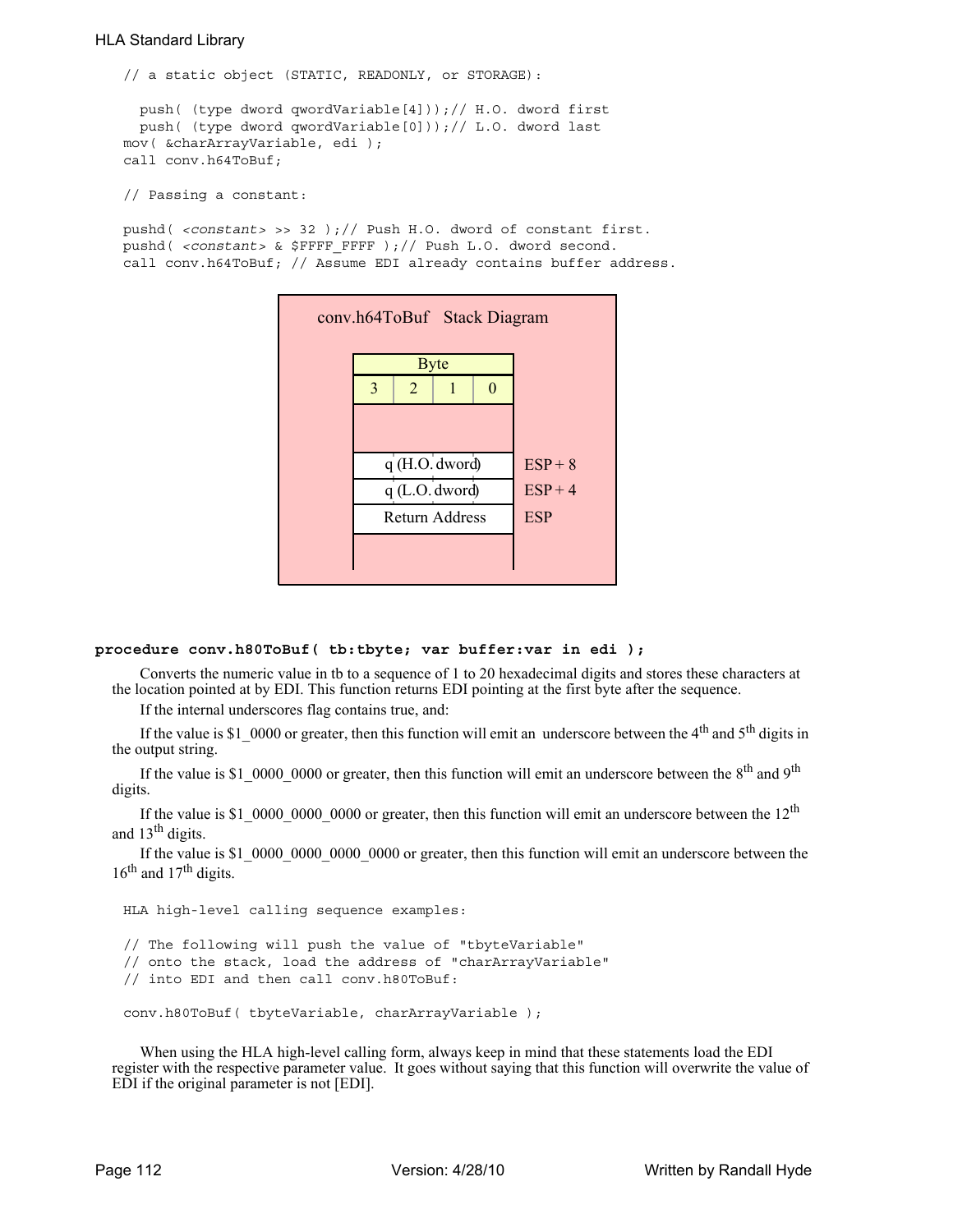```
HLA low-level calling sequence examples:
// Passing a tbyte variable and a buffer variable:
pushw( 0 ); // Must pad parameter to 12 bytes
push( (type word tbyteVariable[8])); // H.O. word first
 push( (type dword tbyteVariable[4]));
 push( (type dword qwordVariable[0]));// L.O. dword last
lea( edi, charArrayVariable );
call conv.h80ToBuf;
// Alternate form of above if charArrayVariable is
// a static object (STATIC, READONLY, or STORAGE):
pushw( 0 ); // Must pad parameter to 12 bytes
push( (type word tbyteVariable[8])); // H.O. word first
 push( (type dword tbyteVariable[4]));
 push( (type dword qwordVariable[0]));// L.O. dword last
mov( &charArrayVariable, edi );
call conv.h80ToBuf;
// Passing a constant:
pushd( <constant> >> 64 ); // Push H.O. word as dword, first
pushd( (<constant> >> 32) & $FFFF FFFF );
pushd( <constant> & $FFFF_FFFF );// Push L.O. dword last.
call conv.tbToBuf; // Assume EDI already contains buffer address.
```
### **procedure conv.h128ToBuf( l:lword; var buffer:var in edi );**

Converts the numeric value in l to a sequence of 1 to 32 hexadecimal digits and stores these characters at the location pointed at by EDI. This function returns EDI pointing at the first byte after the sequence.

If the internal underscores flag contains true, and:

If the value is \$1\_0000 or greater, then this function will emit an underscore between the 4<sup>th</sup> and 5<sup>th</sup> digits in the output string.

If the value is \$1\_0000\_0000 or greater, then this function will emit an underscore between the  $8<sup>th</sup>$  and  $9<sup>th</sup>$ digits.

If the value is \$1\_0000\_0000\_0000 or greater, then this function will emit an underscore between the  $12<sup>th</sup>$ and  $13<sup>th</sup>$  digits.

If the value is \$1\_0000\_0000\_0000\_0000 or greater, then this function will emit an underscore between the 16<sup>th</sup> and 17<sup>th</sup> digits.

If the value is \$1,0000,0000,0000,0000,0000 or greater, then this function will emit an underscore between the  $20^{th}$  and  $21^{st}$  digits.

If the value is  $$1\quad0000\;0000\;0000\;0000\;0000\;0000$  or greater, then this function will emit an underscore between the  $24<sup>th</sup>$  and  $25<sup>th</sup>$  digits.

If the value is \$1\_0000\_0000\_0000\_0000\_0000\_0000\_0000 or greater, then this function will emit an underscore between the  $28^{th}$  and  $29^{th}$  digits.

HLA high-level calling sequence examples:

// The following will push the value of "lwordVariable" // onto the stack, load the address of "charArrayVariable" // into EDI and then call conv.h128ToBuf:

conv.h128ToBuf( lwordVariable, charArrayVariable );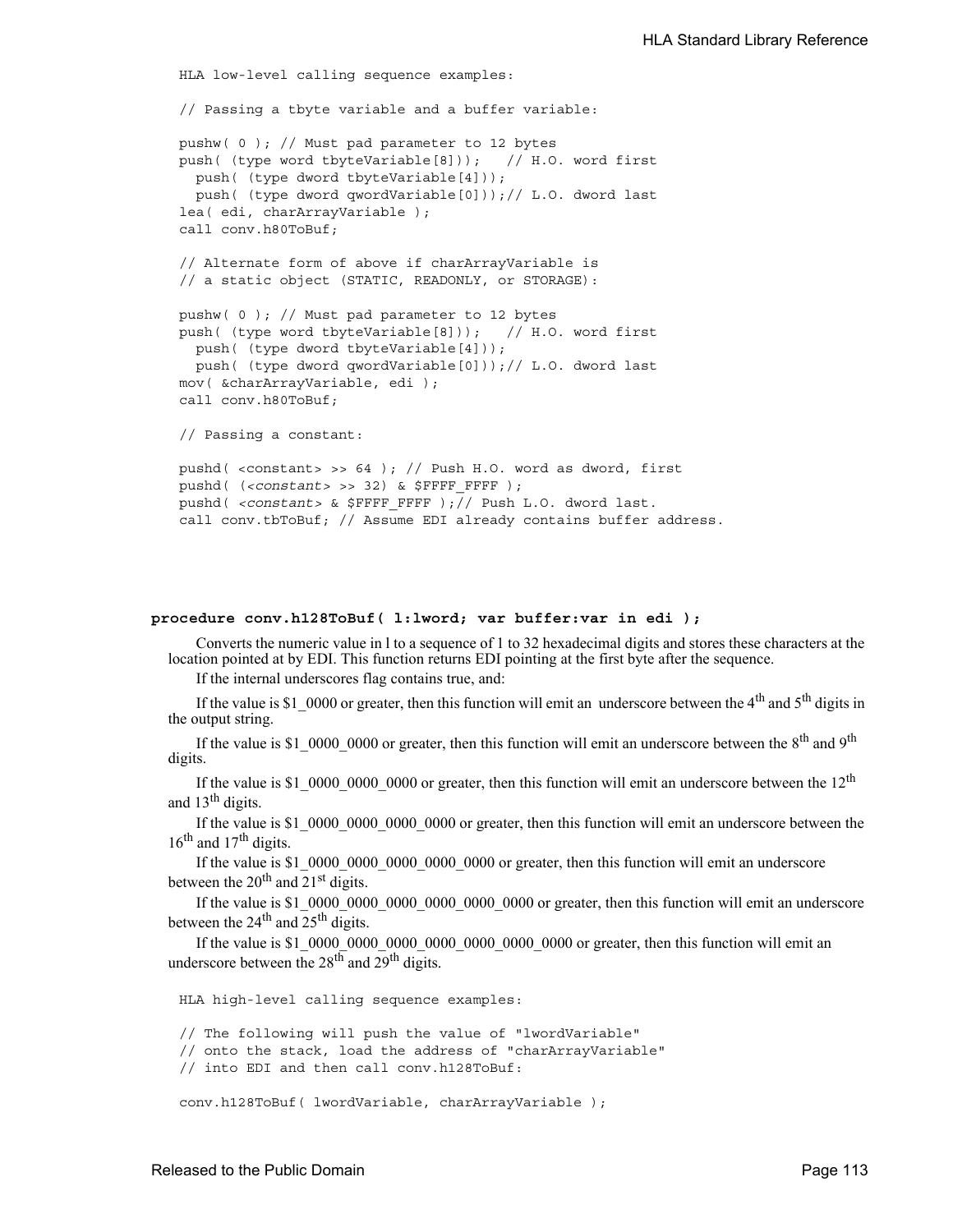// The following pushes the constant onto the stack and calls // conv.h128ToBuf:

conv.h128ToBuf( <*constant*>, [edi] ); // <constant> must fit in 128 bits

When using the HLA high-level calling form, always keep in mind that these statements load the EDI register with the respective parameter value. It goes without saying that this function will overwrite the value of EDI if the original parameter is not [EDI].

```
HLA low-level calling sequence examples:
// Passing an lword variable and a buffer variable:
  push( (type dword lwordVariable[12]));// H.O. dword first
  push( (type dword lwordVariable[8]));
 push( (type dword lwordVariable[4]));
 push( (type dword lwordVariable[0]));// L.O. dword last
lea( edi, charArrayVariable );
call conv.h128ToBuf;
// Alternate form of above if charArrayVariable is
// a static object (STATIC, READONLY, or STORAGE):
  push( (type dword lwordVariable[12]));// H.O. dword first
  push( (type dword lwordVariable[8]));
  push( (type dword lwordVariable[4]));
 push( (type dword lwordVariable[0]));// L.O. dword last
mov( &charArrayVariable, edi );
call conv.h128ToBuf;
// Passing a constant:
pushd( <constant> >> 96 );// Push H.O. dword of constant first.
pushd( (<i>constants</i> > > 64) & $FFFF FFFF );
```
pushd( (*<constant>* >> 32)& \$FFFF\_FFFF ); pushd( *<constant>* & \$FFFF\_FFFF );// Push L.O. dword last. call conv.h128ToBuf; // Assume EDI already contains buffer address.

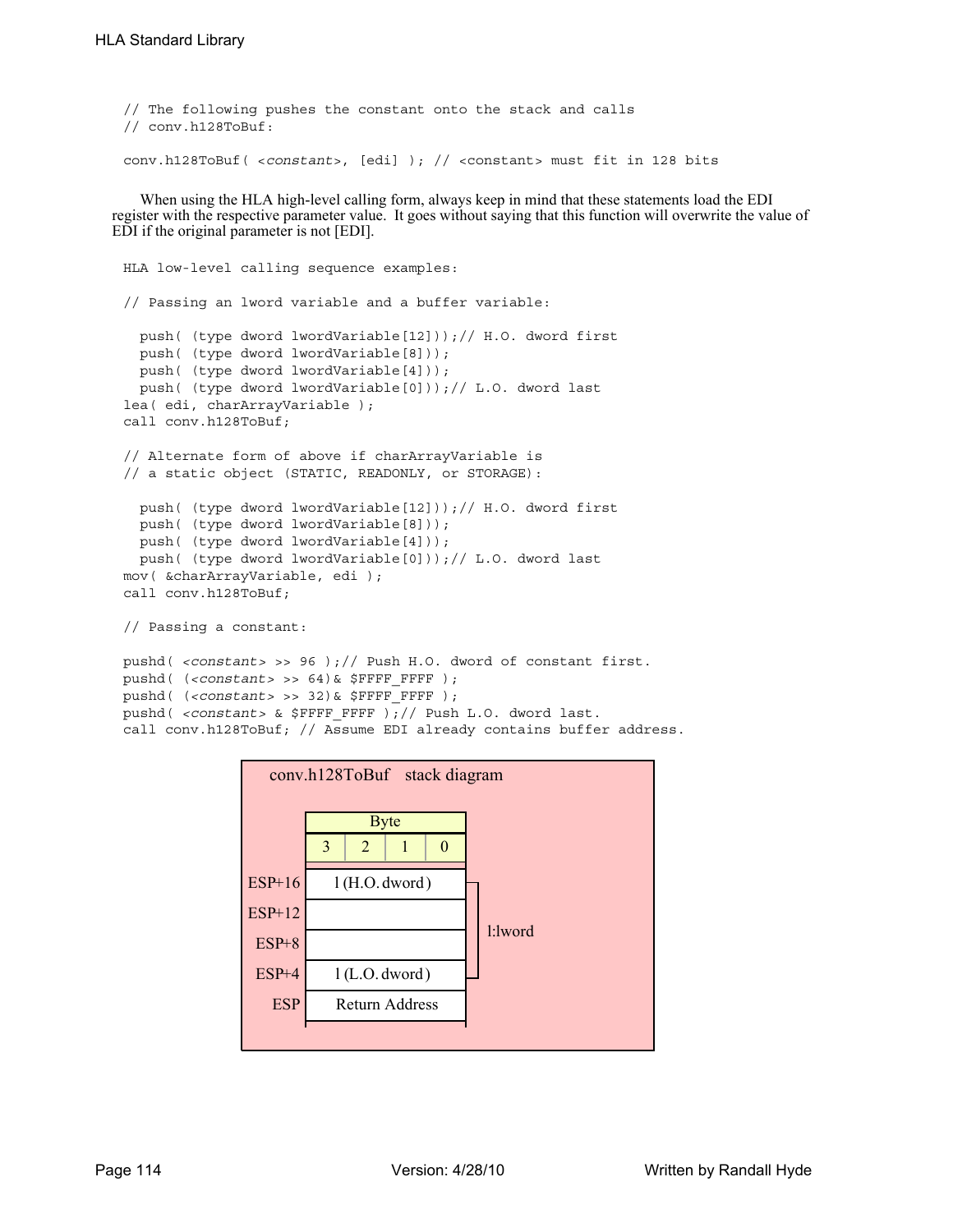# **8.3.4 Hexadecimal Numeric to String Conversions**

The hexadecimal numeric to string conversion routines are the general-purpose hexadecimal string conversion routines. There are two versions: one set of these routines store their string data into a preallocated string object (the *unadorned* versions), the other set (*adorned* with an "a\_" prefix in their name) allocates storage for a new string on the heap and returns a pointer to that new string in the EAX register.

As for the buffer routines (e.g., conv.bToBuf and conv.h8ToBuf) there are two categories of routines based on whether the routines emit a mimimum length string or pad the string with leading zeros to the data type's *natural* size. The conv.h*X*ToStr routines emit the minimum number of hexadecimal digits in the string they create.

The conv.*X*ToStr (*X*= b, w, d, q, tb, or l) functions always create a fixed length string with an appropriate number of leading zeros (b=2 digits, w=4 digits, d=8 digits, q=16 digits, tb=20 digits, and l=32 digits). If the internal underscores flag contains true, then these functions will emit an underscore between each group of four hexadecimal digits.

The conv.h*X*ToStr functions (*X*=8, 16, 32,64, 80, or 128) let you specify a minimum field width and a padding character (because the conv.*X*ToBuf routines always emit fixed-length strings, there is no need to specify a minimum field width or padding character for those strings). The absolute value of the width parameter specifies the minimum string length for the conversion. The conversion will always produce a string at least abs(width) characters long. If the conversion would require more than abs(width) print positions, then the conversion will produce a larger string, as necessary.

If the string conversion requires fewer than abs(width) characters and the width parameter is a non-negative value, these routines right justify the value in the string and pad the remaining positions with the fill character. If the conversion requires fewer than abs(width) characters and the width parameter is a negative number, then these functions will left-justify the value in the output field and pad the end of the string with the fill character.



For the unadorned functions, the destination string's maximum length must be large enough to hold the full result (including any extra print positions needed beyond the value specified by abs(width)) or these functions will raise a string overflow exception.

If the internal underscore flag is true, then the 32-bit and larger hex to string conversion functions will emit an underscore between each set of four hexadecimal digits, starting from the least significant digit. This is true for both the conv.h*X*ToStr and conv.*X*ToStr routines. See the descriptions of the conv.setUnderscores and conv.getUnderscores functions for more details. Note that the hexadecimal to numeric conversion functions do not inject underscores into sequences of padding characters, only into the actual digits the conversion produces. This is true even if you specify a numeric character (such as '0') as the padding character.

# **8.3.4.1 Fixed-Length Numeric to Hexadecimal String Conversions**

The functions in this category convert an 8-bit, 16-bit, 32-bit, 64-bit, 80-bit, or 128-bit numeric value to fixed-length strings (one hexadecimal digit for each four bits, including leading zeros). If the internal underscores flag contains true, then these functions will also insert an underscore between each group of four hexadecimal digits.

### **conv.bToStr( b:byte; dest:string );**

This function converts the 8-bit value of the b parameter to a two-byte string containing b's hexadecimal representation. Because this conversion requires exactly two digits, the internal underscores flag setting does not affect the operation of this function. This function raises a string overflow error if the destination string is not large enough to hold the converted string.

HLA high-level calling sequence examples: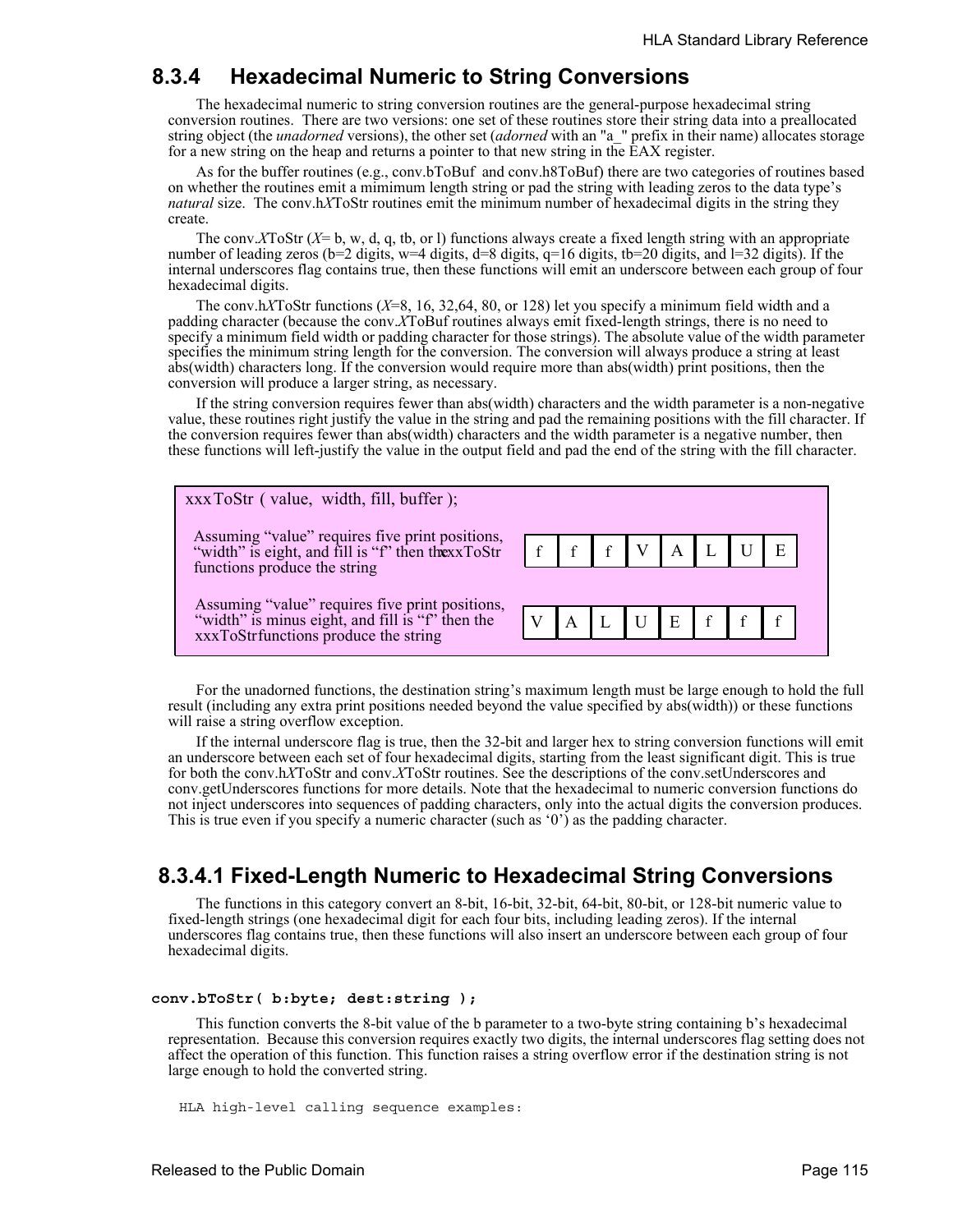```
// The following will push "byteVariable" and "destStr" (which 
// is a pointer to a string object) and then call conv.bToStr:
conv.bToStr( byteVariable, destStr );
// The following call will BH's value onto the stack and then
// push EDX's value (which is the address of a string object)
// before calling conv.bToStr:
conv.bToStr( bh, edx );
// The following pushes the constant and destStr and calls
// conv.bToStr:
conv.bToBuf( <constant>, destStr ); // <constant> must fit in 8 bits
```
When using the HLA high-level calling form, remember that string variables are dword pointers that contain the address of a string object. The destination string parameter is passed by value, not by reference; it just turns out that the value of a string is a pointer to the actual string data (confusing, isn't it?). In any case, this is why you can pass a register value as the destination string location rather than having to pass something like "[edx]". A construct like "[edx]" would imply that EDX contains the address of the string variable, that is, a pointer to the pointer to the string.

```
HLA low-level calling sequence examples:
// Passing a byte variable and a buffer variable, option 1
// (if a 32-bit register is available):
movzx( byteVariable, eax );
push( eax );
push( destStr );
call conv.bToStr;
// Passing a byte variable and a buffer variable, option 2
// (if byteVariable isn't the last byte in mapped memory):
push( (type dword byteVariable));
push( destStr );
call conv.bToStr;
// Passing a byte variable and a buffer variable, option 3
// No registers are available and we can't guarantee that
// the three bytes following byteVariable are present in
// mapped memory:
sub( 4, esp );
push( eax );
movzx( byteVariable, eax );
mov( eax, [esp+4] );
pop( eax );
push( destStr );
call conv.bToStr;
// Passing a pair of registers (hex value in AL, BL, CL, or DL):
// BL = value to print, EDX = pointer to string object.
push( ebx ); // Pushes BL
push( edx );
call conv.bToStr;
```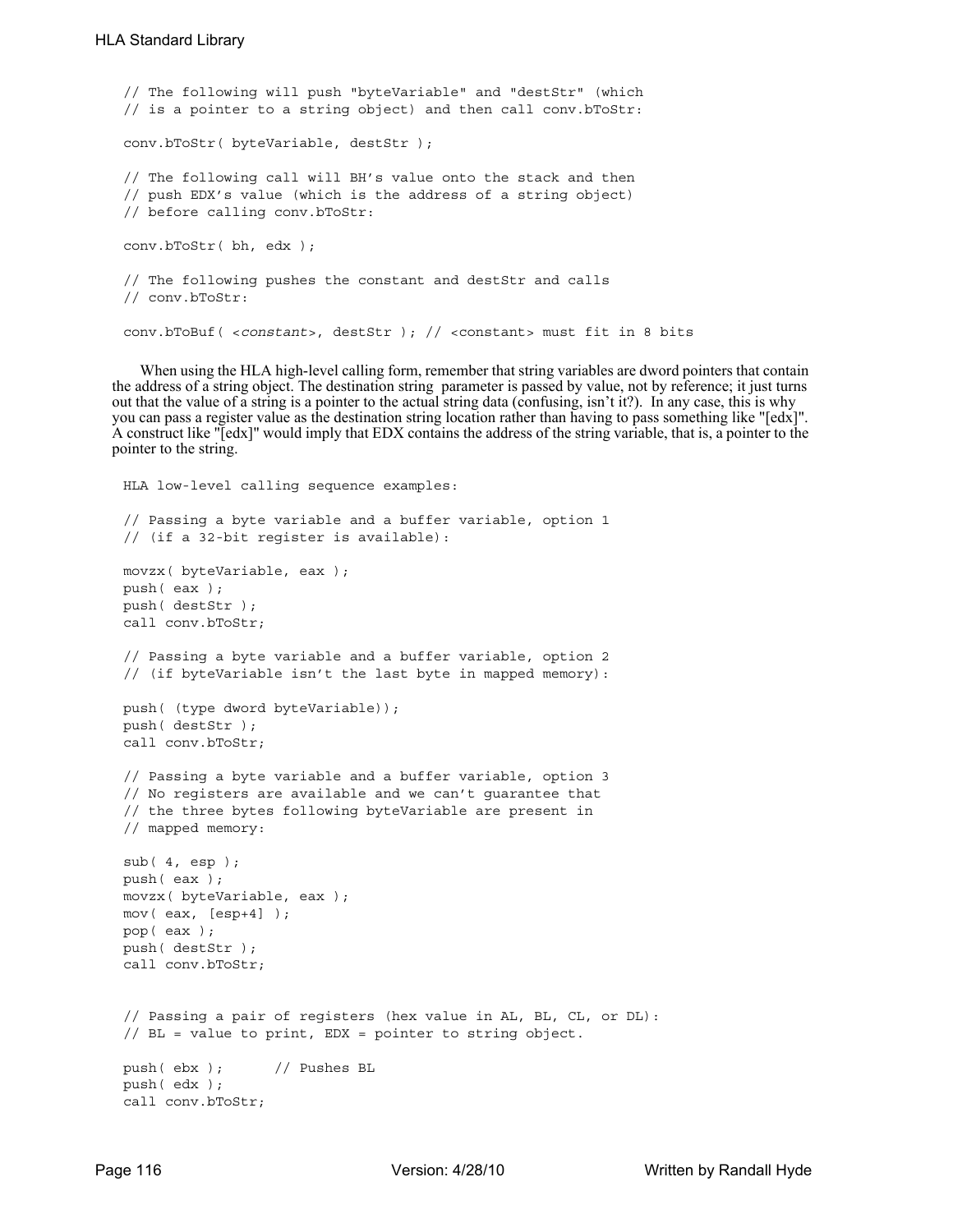```
// Passing a pair of registers (hex value in AH, BH, CH, or DH):
// BH = value to print, EDX = pointer to string object.
pushd( 0 );
mov( bh, [esp] );
push( edx );
call conv.bToStr;
// Passing a constant:
pushd( <constant> );
push( destStr );
call conv.bToStr;
```


```
conv.a_bToStr( b:byte ); @returns( "eax" );
```
This function converts the value of the b parameter to a two-byte string containing b's hexadecimal representation. Because this conversion requires exactly two digits, the internal underscores flag setting does not affect the operation of this function. This function allocates storage for the string on the heap and returns a pointer to that string in the EAX register.

```
HLA high-level calling sequence examples:
// The following will push "byteVariable" and then call conv.a_bToStr:
conv.a_bToStr( byteVariable );
mov( eax, byteStr );
// The following call will BH's value onto the stack
// before calling conv.a_bToStr:
conv.a_bToStr( bh );
mov( eax, byteStr );
// The following pushes the constant and calls
// conv.a_bToStr:
conv.bToBuf( <constant> ); // <constant> must fit in 8 bits
mov( eax, byteStr );
```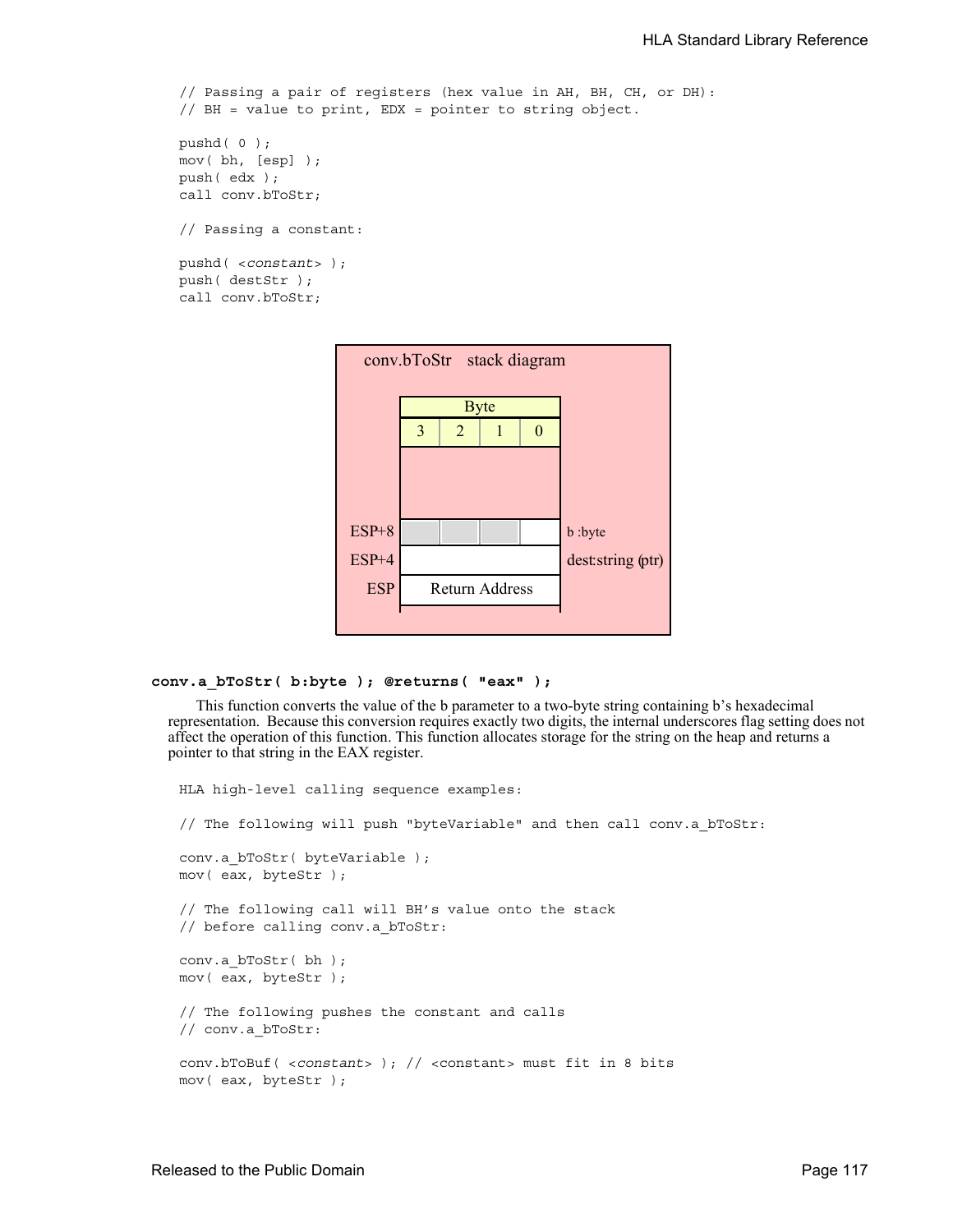```
HLA low-level calling sequence examples:
// Passing a byte variable and a buffer variable, option 1
// (if a 32-bit register is available):
movzx( byteVariable, eax );
push( eax );
call conv.a_bToStr;
mov( eax, destStr );
// Passing a byte variable and a buffer variable, option 2
// (if byteVariable isn't the last byte in mapped memory):
push( (type dword byteVariable));
call conv.a_bToStr;
mov( eax, destStr );
// Passing a byte variable, option 3
// No registers are available and we can't guarantee that
// the three bytes following byteVariable are present in
// mapped memory:
sub(4, esp);push( eax );
movzx( byteVariable, eax );
mov( eax, [esp+4] );
pop( eax );
call conv.a_bToStr;
mov( eax, destStr );
// Passing a pair of registers (hex value in AL, BL, CL, or DL):
// BL = value to print, EDX = pointer to string object.
push( ebx ); // Pushes BL
call conv.a_bToStr;
mov( eax, byteStr );
// Passing a pair of registers (hex value in AH, BH, CH, or DH):
// BH = value to print, EDX = pointer to string object.
pushd( 0 );
mov( bh, [esp] );
call conv.a_bToStr;
mov( eax, byteStr );
// Passing a constant:
pushd( <constant> );
call conv.a_bToStr;
mov( eax, byteStr );
```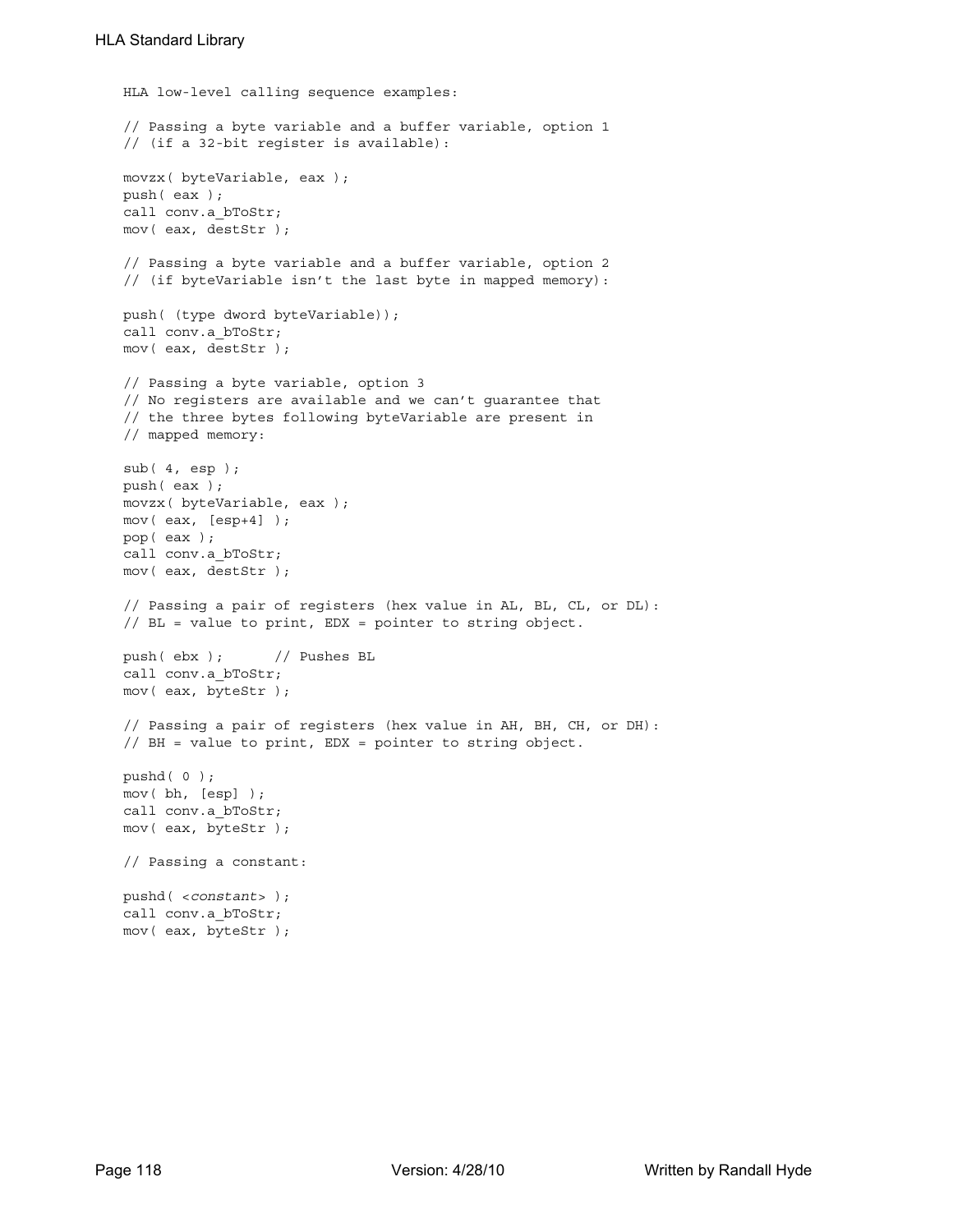

#### **conv.wToStr( w:word; dest:string );**

Converts the 16-bit value of the w parameter to a four-byte string that is the hexadecimal representation of this value. Because this conversions requires exactly four digits, the internal underscores flag setting does not affect the operation of this function. This function raises a string overflow error if the destination string is not large enough to hold the converted string.

```
HLA high-level calling sequence examples:
// The following will push "wordVariable" and "destStr" (which 
// is a pointer to a string object) and then call conv.wToStr:
conv.wToStr( wordVariable, destStr );
// The following call will BX's value onto the stack and then
// push EDX's value (which is the address of a string object)
// before calling conv.wToStr:
conv.wToStr( bx, edx );
// The following pushes the constant and destStr and calls
// conv.wToStr:
conv.wToStr( <constant>, destStr ); // <constant> must fit in 16 bits
```
When using the HLA high-level calling form, remember that string variables are dword pointers that contain the address of a string object. The destination string parameter is passed by value, not by reference; it just turns out that the value of a string is a pointer to the actual string data (confusing, isn't it?). In any case, this is why you can pass a register value as the destination string location rather than having to pass something like "[edx]". A construct like "[edx]" would imply that EDX contains the address of the string variable, that is, a pointer to the pointer to the string.

```
HLA low-level calling sequence examples:
// Passing a word variable and a buffer variable, option 1
// (if a 32-bit register is available):
movzx( byteVariable, eax );
push( eax );
push( destStr );
call conv.wToStr;
```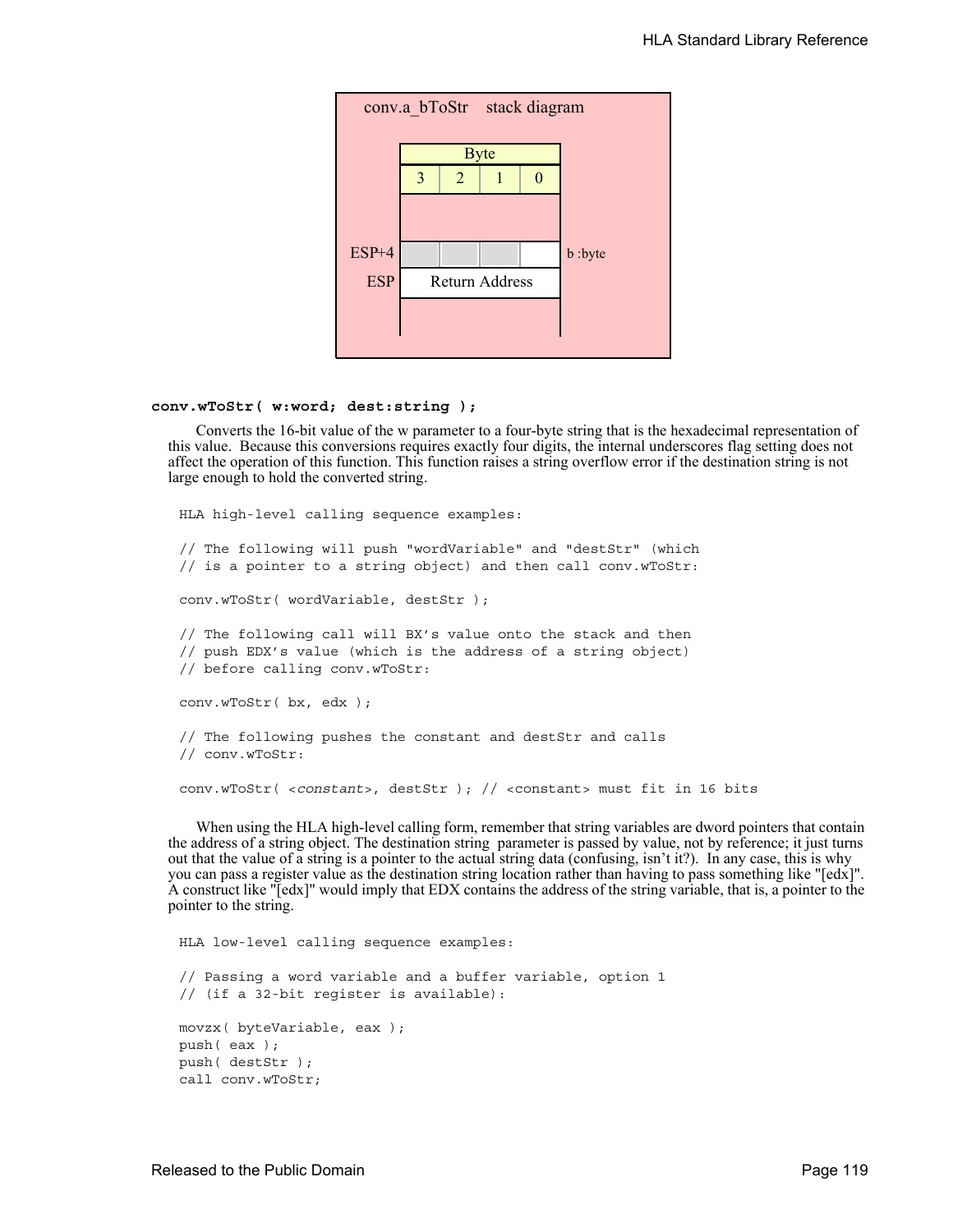```
// Passing a word variable and a buffer variable, option 2
// (if wordVariable isn't the last byte in mapped memory):
push( (type dword wordVariable));
push( destStr );
call conv.wToStr;
// Passing a word variable and a buffer variable, option 3
// No registers are available and we can't guarantee that
// the two bytes following wordVariable are present in
// mapped memory:
pushw( 0 );
push( wordVariable );
push( destStr );
call conv.wToStr;
// Passing a pair of registers:
// BX = value to print, EDX = pointer to string object.
push( ebx ); // Pushes BX
push( edx );
call conv.wToStr;
// Passing a constant:
pushd( <constant> );
push( destStr );
call conv.wToStr;
```


#### **conv.a\_wToStr( w:word; dest:string ); @returns( "eax" );**

Converts the 16-bit value of the w parameter to a four-byte string that is the hexadecimal representation of this value. Because this conversions requires exactly four digits, the internal underscores flag setting does not affect the operation of this function. This function allocates storage for the string on the heap and returns a pointer to that string in the EAX register.

HLA high-level calling sequence examples:

// The following will push "wordVariable" and then call conv.wToStr: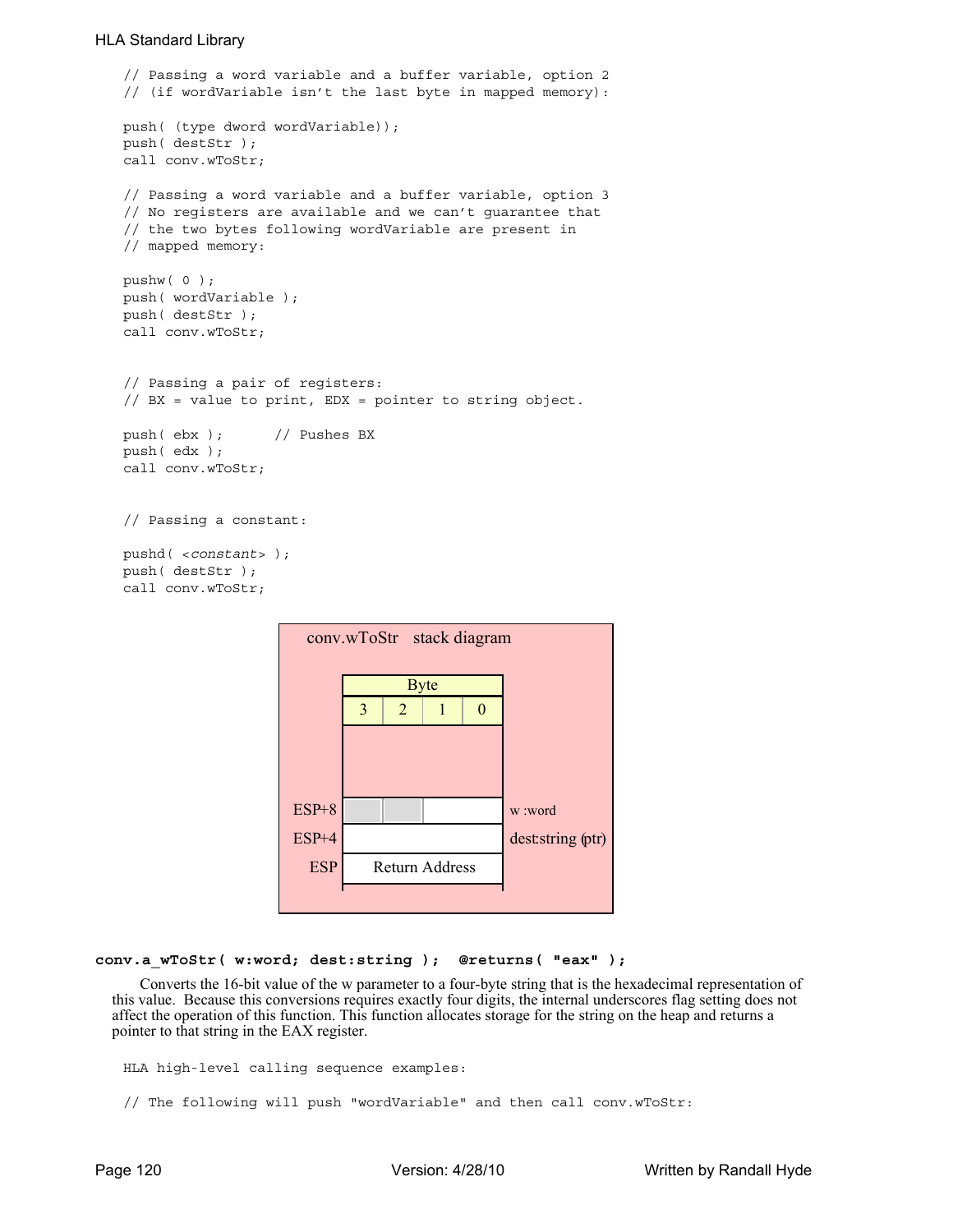```
conv.a_wToStr( wordVariable );
mov( eax, destStr );
// The following call will BX's value onto the stack 
// before calling conv.a_wToStr:
conv.a_wToStr( bx );
// The following pushes the constant and calls
// conv.a_wToStr:
conv.a_wToStr( <constant>, destStr ); // <constant> must fit in 16 bits
HLA low-level calling sequence examples:
// Passing a word variable and a buffer variable, option 1
// (if a 32-bit register is available):
movzx( wordVariable, eax );
push( eax );
call conv.a_wToStr;
mov( eax, destStr );
// Passing a word variable and a buffer variable, option 2
// (if wordVariable isn't the last byte in mapped memory):
push( (type dword wordVariable));
call conv.wToStr;
mov( eax, destStr );
// Passing a word variable and a buffer variable, option 3
// No registers are available and we can't guarantee that
// the two bytes following wordVariable are present in
// mapped memory:
pushw( 0 );
push( wordVariable );
call conv.wToStr;
mov( eax, destStr );
// Passing a pair of registers:
// BX = value to print.
push( ebx ); // Pushes BX
call conv.wToStr;
mov( eax, wordStr );
// Passing a constant:
pushd( <constant> );
call conv.wToStr;
mov( eax, destStr );
```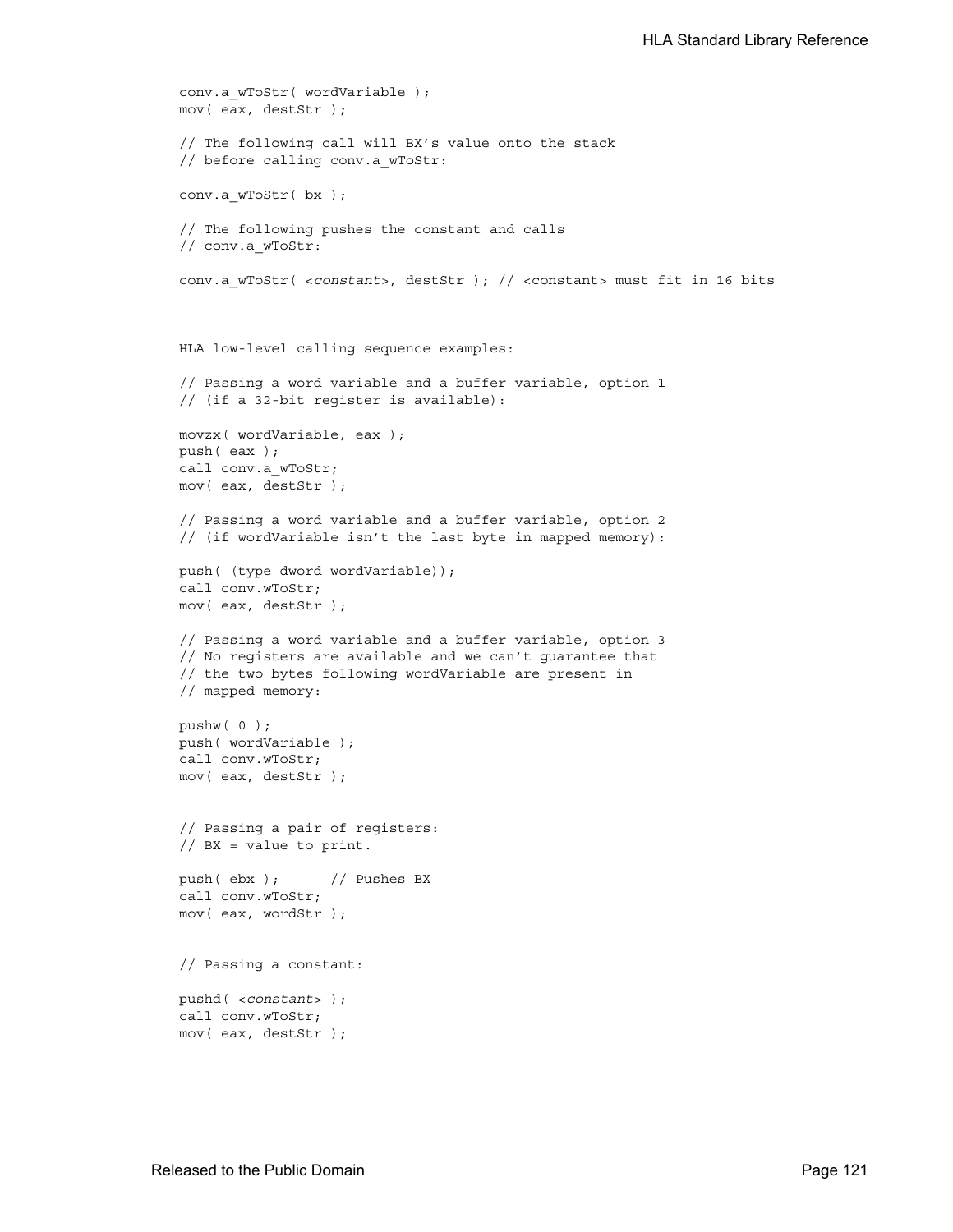

#### **conv.dToStr( d:dword; dest:string );**

This function converts the 32-bit value of the d parameter to an eight- or nine-byte string that is the hexadecimal representation of this value. If d's value is greater than \$FFFF and the underscores flag is true, then this function emits a nine-character string with an underscore between the fourth and fifth digits (counting from the least signficant digit). This function raises a string overflow error if the destination string is not large enough to hold the converted string.

```
HLA high-level calling sequence examples:
// The following will push "dwordVariable" and "destStr" (which 
// is a pointer to a string object) and then call conv.dToStr:
conv.dToStr( dwordVariable, destStr );
// The following call will EBX's value onto the stack and then
// push EDX's value (which is the address of a string object)
// before calling conv.dToStr:
conv.dToStr( ebx, edx );
// The following pushes the constant and destStr and calls
// conv.dToStr:
conv.dToStr( <constant>, destStr ); // <constant> must fit in 32 bits
```
When using the HLA high-level calling form, remember that string variables are dword pointers that contain the address of a string object. The destination string parameter is passed by value, not by reference; it just turns out that the value of a string is a pointer to the actual string data (confusing, isn't it?). In any case, this is why you can pass a register value as the destination string location rather than having to pass something like "[edx]". A construct like "[edx]" would imply that EDX contains the address of the string variable, that is, a pointer to the pointer to the string.

HLA low-level calling sequence examples:

// Passing a dword variable and a buffer variable:

```
push( dwordVariable );
push( destStr );
call conv.dToStr;
```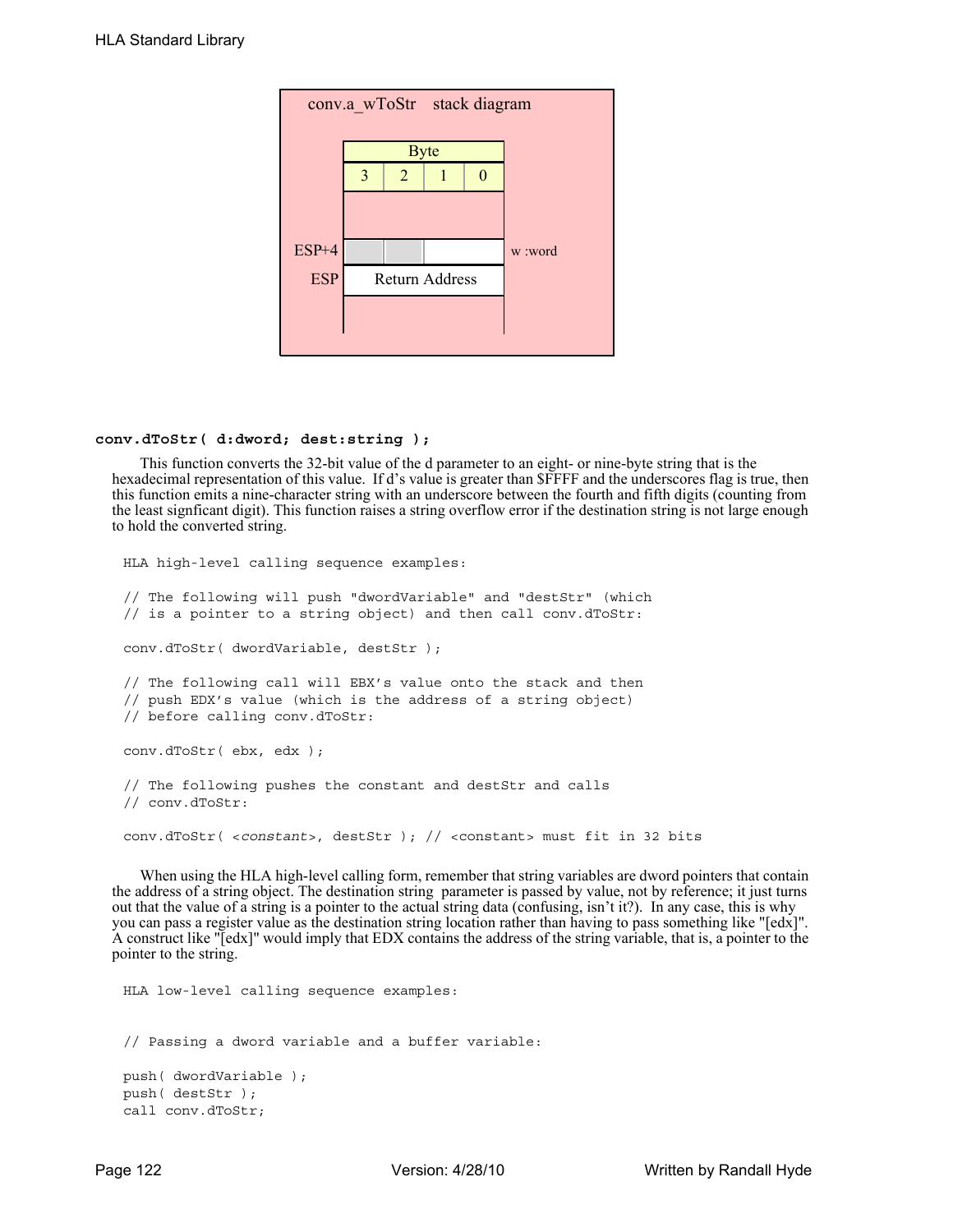```
// Passing a pair of registers:
// EBX = value to print, EDX = pointer to string object.
push( ebx );
push( edx );
call conv.dToStr;
// Passing a constant:
pushd( <constant> );
push( destStr );
call conv.dToStr;
                       conv.dToStr stack diagram
```


```
conv.a_dToStr( d:dword; dest:string ); @returns( "eax" );
```
Converts the 32-bit value of the d parameter to an eight- or nine-byte string that is the hexadecimal representation of this value. If d's value is greater than \$FFFF and the underscores flag is true, then this function emits a nine-character string with an underscore between the fourth and fifth digits (counting from the least signficant digit). This function allocates storage for the string on the heap and returns a pointer to that string in the EAX register.

```
HLA high-level calling sequence examples:
// The following will push "dwordVariable" and then call conv.a_dToStr:
conv.a_dToStr( dwordVariable );
mov( eax, destStr );
// The following call will push EBX's value onto the stack 
// before calling conv.a_dToStr:
conv.a_dToStr( ebx );
// The following pushes the constant and calls
// conv.a_dToStr:
conv.a_dToStr( <constant>, destStr ); // <constant> must fit in 32 bits
```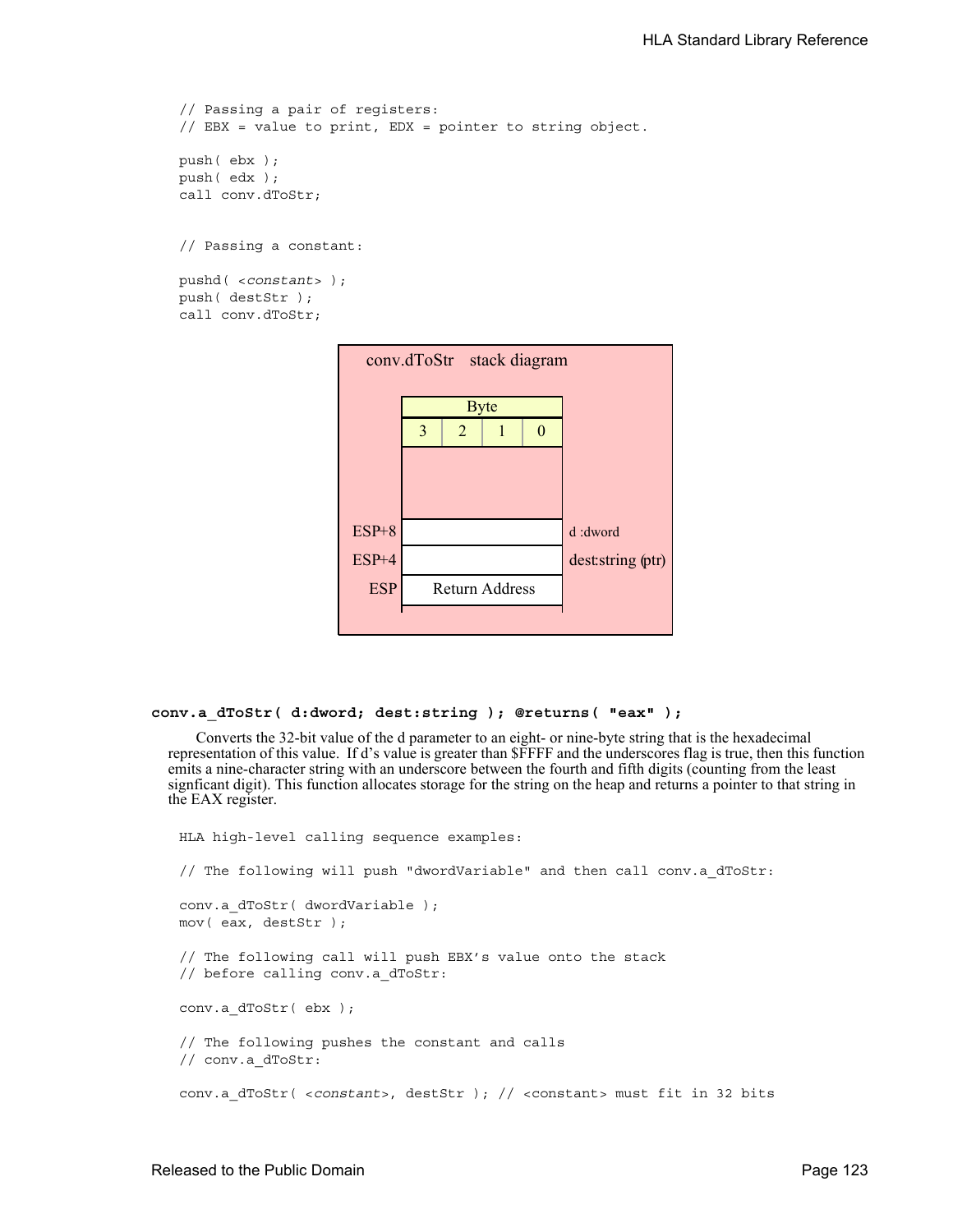```
HLA low-level calling sequence examples:
// Passing a dword variable:
push( dwordVariable );
call conv.a_dToStr;
mov( eax, destStr );
// Passing a register:
// EBX = value to print.
push( ebx );
call conv.a_dToStr;
mov( eax, dwordStr );
// Passing a constant:
pushd( <constant> );
call conv.a_dToStr;
mov( eax, destStr );
```


# **conv.qToStr( q:qword; dest:string );**

Converts the 64-bit value of the q parameter to 16- or 19-byte string (based on the setting of the underscores flag) that is the hexadecimal representation of this value. If the internal underscores flag is true, then this function emits an underscore between each group of four hexadecimal digits (resulting in a 19-character string). This function raises a string overflow error if the destination string is not large enough to hold the converted string.

```
HLA high-level calling sequence examples:
// The following will push the value of "qwordVariable"
// and the value of the destStr string variable 
// onto the stack and then call conv.qToStr:
conv.qToStr( qwordVariable, destStr );
```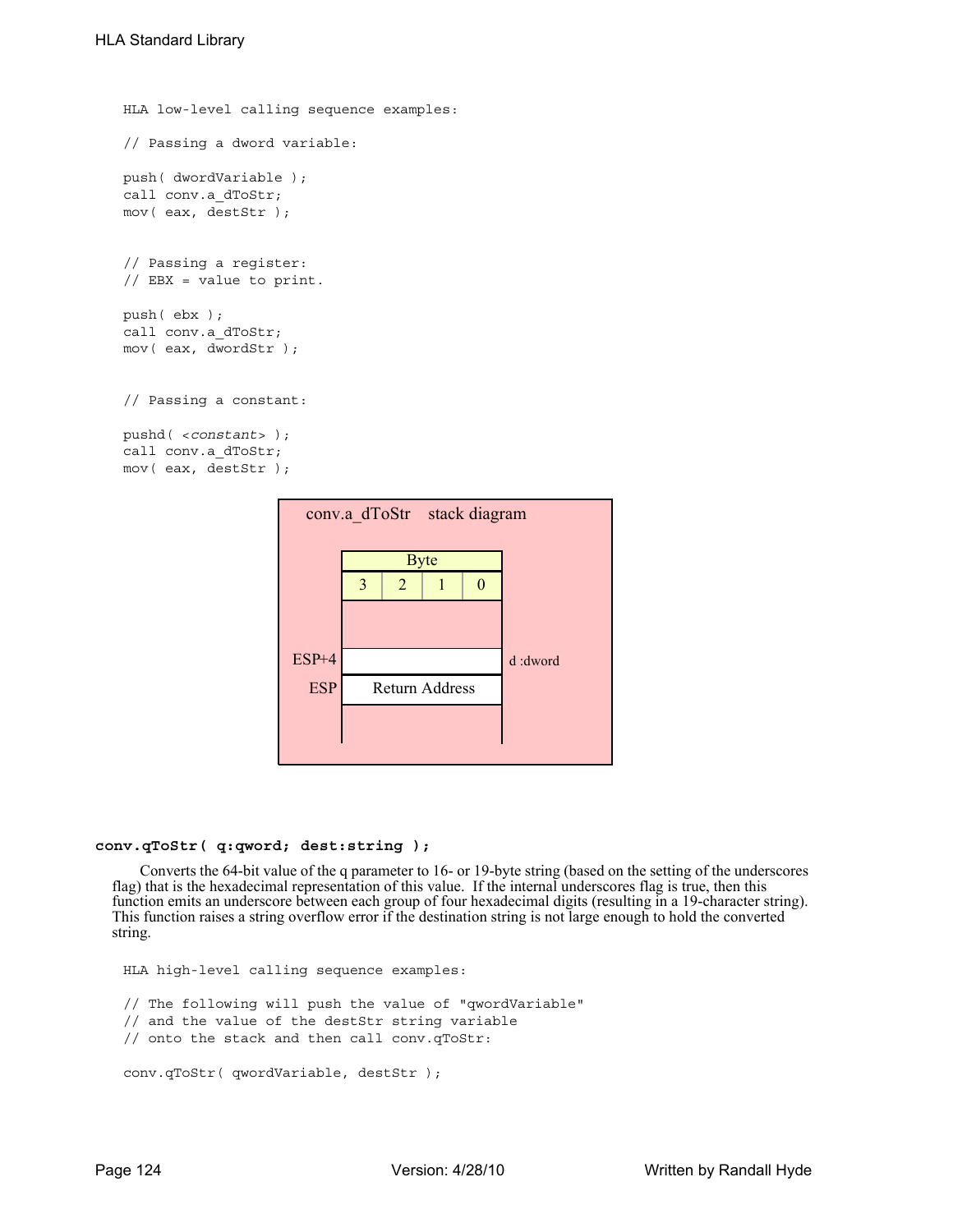```
// The following pushes the constant onto the stack along with
// the value held in the destStr variable and calls
// conv.qToStr:
conv.qToStr( <constant>, destStr ); // <constant> must fit in 64 bits
HLA low-level calling sequence examples:
// Passing a qword variable and a buffer variable:
 push( (type dword qwordVariable[4]));// H.O. dword first
 push( (type dword qwordVariable[0]));// L.O. dword last
push( destStr );
call conv.qToStr;
// Passing a constant:
pushd( <constant> >> 32 );// Push H.O. dword of constant first.
pushd( <constant> & $FFFF FFFF );// Push L.O. dword second.
push( destStr );
call conv.qToStr;
```


## **conv.a\_qToStr( q:qword; dest:string ); @returns( "eax" );**

Converts the 64-bit value of the q parameter to 16- or 19-byte string (based on the setting of the underscores flag) that is the hexadecimal representation of this value. If the internal underscores flag is true, then this function emits an underscore between each group of four hexadecimal digits (resulting in a 19-character string). This function allocates storage for the string on the heap and returns a pointer to that string in the EAX register.

```
HLA high-level calling sequence examples:
// The following will push the value of "qwordVariable"
// onto the stack and then call conv.a_qToStr:
conv.a_qToStr( qwordVariable );
mov( eax, destStr );
```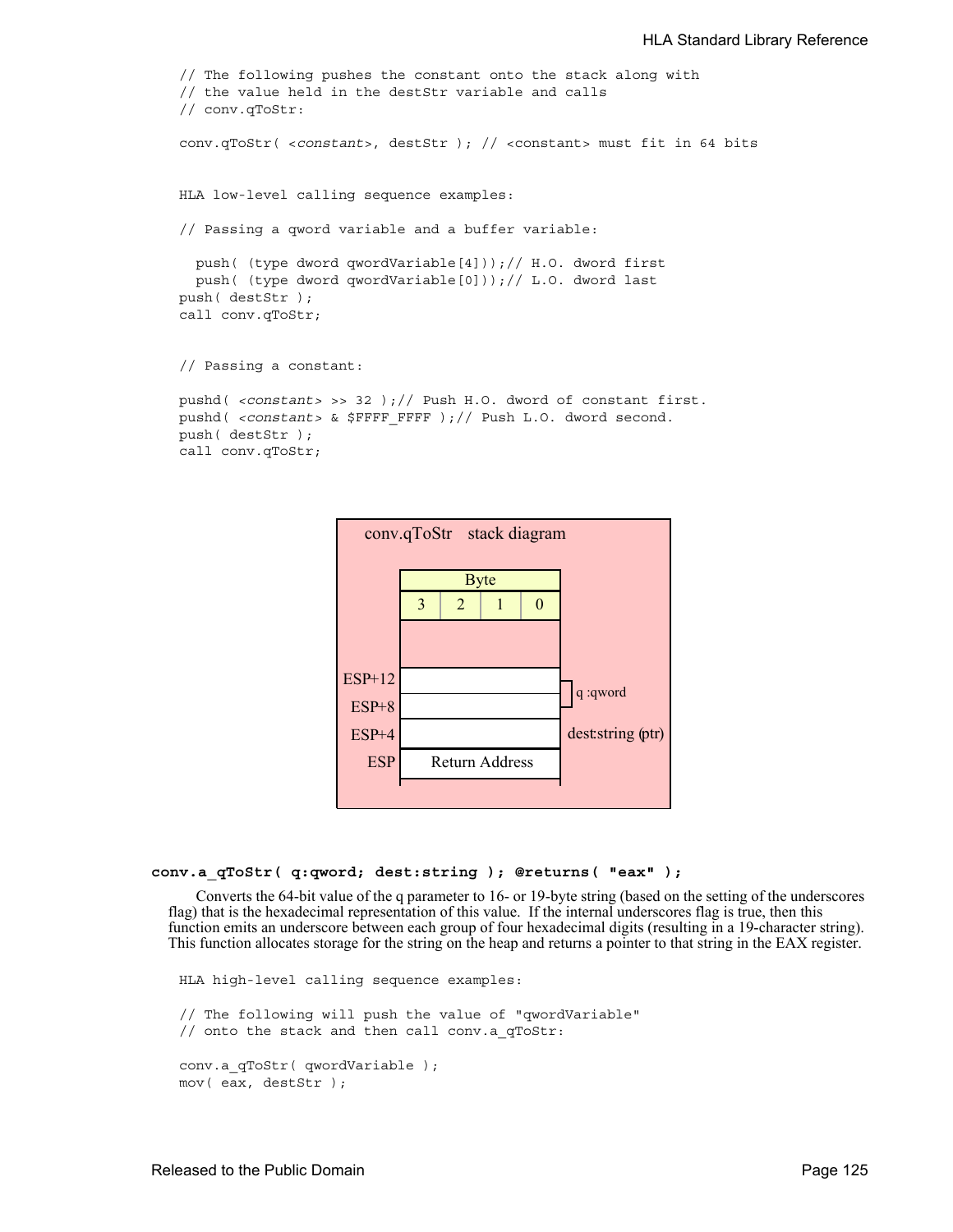```
// The following pushes the constant onto the stack and calls
// conv.a_qToStr:
conv.a_qToStr( <constant> ); // <constant> must fit in 64 bits
mov( eax, destStr );
HLA low-level calling sequence examples:
// Passing a qword variable:
  push( (type dword qwordVariable[4]));// H.O. dword first
  push( (type dword qwordVariable[0]));// L.O. dword last
call conv.a_qToStr;
mov( eax, destStr );
// Passing a constant:
pushd( <constant> >> 32 );// Push H.O. dword of constant first.
pushd( <constant> & $FFFF FFFF );// Push L.O. dword second.
call conv.a_qToStr;
mov( eax, destStr );
```


```
conv.tbToStr( tb:tbyte; dest:string );
```
Converts the 80-bit value of the d parameter to 20- or 24-byte string (based on the setting of the underscores flag) that is the hexadecimal representation of this value. If the internal underscores flag is true, then this function emits an underscore between each group of four hexadecimal digits (resulting in a 24-character string). This function raises a string overflow error if the destination string is not large enough to hold the converted string.

```
HLA high-level calling sequence examples:
// The following will push the value of "tbyteVariable" 
// and the value of destStr onto the stack
// and then call conv.tbToStr:
conv.tbToStr( tbyteVariable, destStr );
```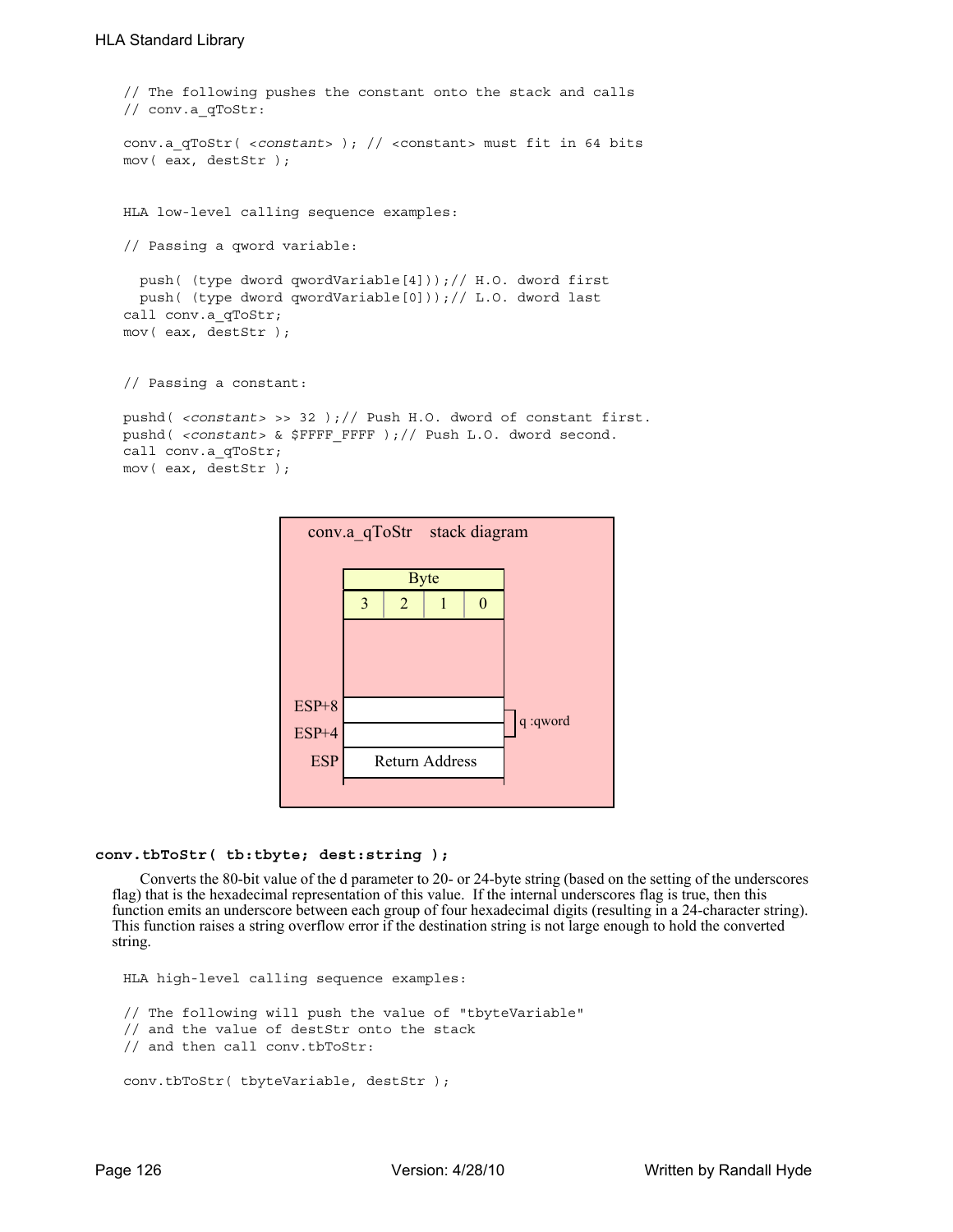```
HLA low-level calling sequence examples:
// Passing a tbyte variable:
pushw( 0 ); // Must pad parameter to 12 bytes
push( (type word tbyteVariable[8])); // H.O. word first
 push( (type dword tbyteVariable[4]));
 push( (type dword qwordVariable[0]));// L.O. dword last
push( destStr );
call conv.tbToStr;
// Passing a constant:
pushd( <constant> >> 64 ); // Push H.O. word as dword, first
pushd( (<constant> >> 32) & $FFFF FFFF );
pushd( <constant> & $FFFF_FFFF );// Push L.O. dword last.
push( destStr );
call conv.tbToStr;
```


#### **conv.a\_tbToStr( tb:tbyte; dest:string ); @returns( "eax" );**

Converts the 80-bit value of the d parameter to 20- or 24-byte string (based on the setting of the underscores flag) that is the hexadecimal representation of this value. If the internal underscores flag is true, then this function emits an underscore between each group of four hexadecimal digits (resulting in a 24-character string). This function allocates storage for the string on the heap and returns a pointer to that string in the EAX register.

```
HLA high-level calling sequence examples:
// The following will push the value of "tbyteVariable" 
// onto the stack and then call conv.a_tbToStr:
conv.a tbToStr( tbyteVariable );
mov( eax, destStr );
HLA low-level calling sequence examples:
// Passing a tbyte variable:
pushw( 0 ); // Must pad parameter to 12 bytes
```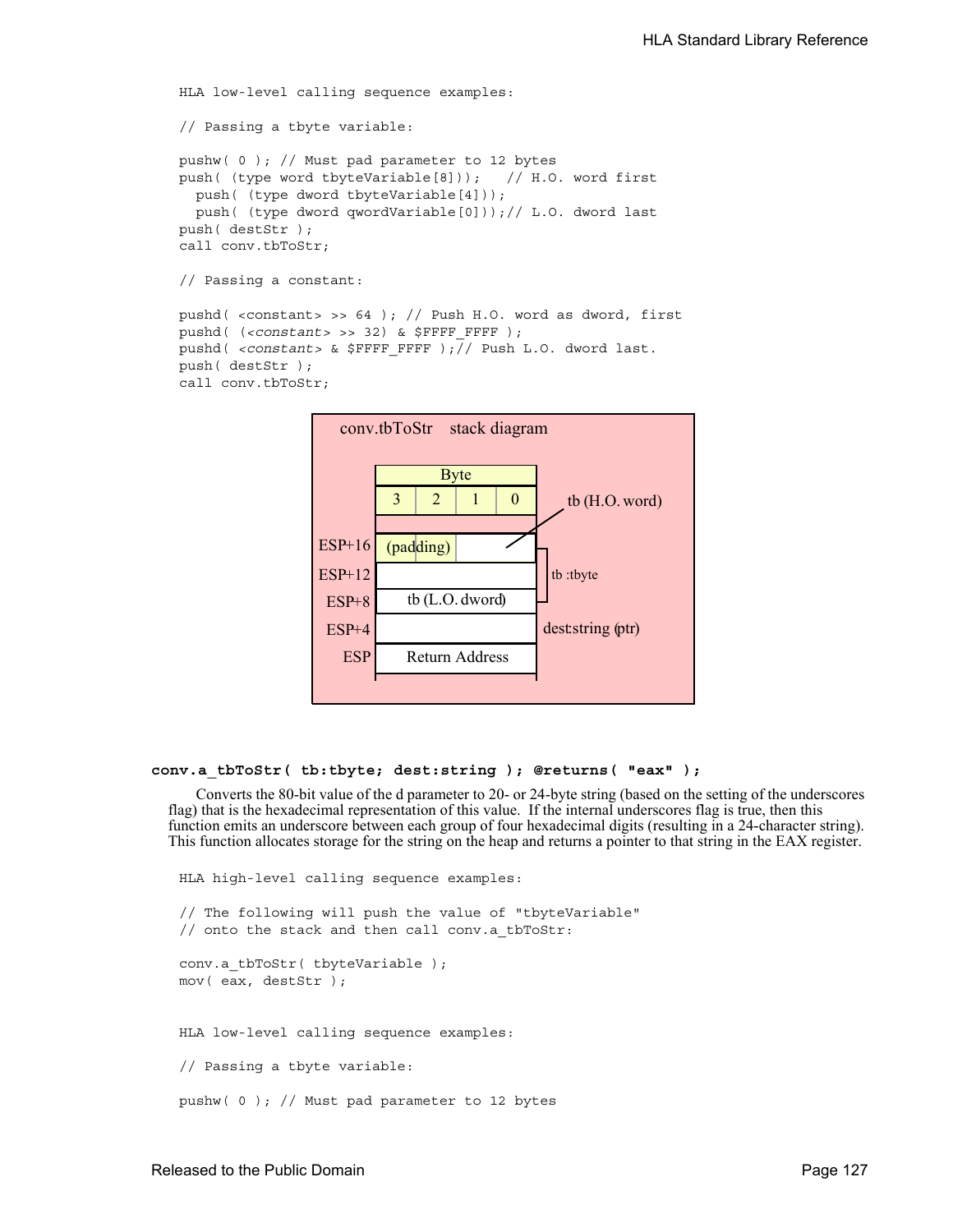```
push( (type word tbyteVariable[8])); // H.O. word first
  push( (type dword tbyteVariable[4]));
  push( (type dword qwordVariable[0]));// L.O. dword last
call conv.a_tbToStr;
mov( eax, destStr );
// Passing a constant:
pushd( <constant> >> 64 ); // Push H.O. word as dword, first
pushd( (<constant> >> 32) & $FFFF FFFF );
pushd( <constant> & $FFFF_FFFF );// Push L.O. dword last.
call conv.a_tbToStr;
mov( eax, destStr );
```


# **conv.lToStr( l:lword; dest:string );**

Converts the 128-bit value of the l parameter to 32- or 19-byte string (based on the setting of the underscores flag) that is the hexadecimal representation of this value. If the internal underscores flag is true, then this function emits an underscore between each group of four hexadecimal digits (resulting in a 39-character string). This function raises a string overflow error if the destination string is not large enough to hold the converted string.

```
HLA high-level calling sequence examples:
// The following will push the value of "lwordVariable" 
// and destStr onto the stack, and then call conv.lToStr:
conv.lToStr( lwordVariable, destStr );
// The following pushes the constant onto the stack and calls
// conv.lToStr:
conv.lToStr( <constant>, edx ); // EDX contains string pointer value.
HLA low-level calling sequence examples:
// Passing an lword variable:
  push( (type dword lwordVariable[12]));// H.O. dword first
  push( (type dword lwordVariable[8]));
```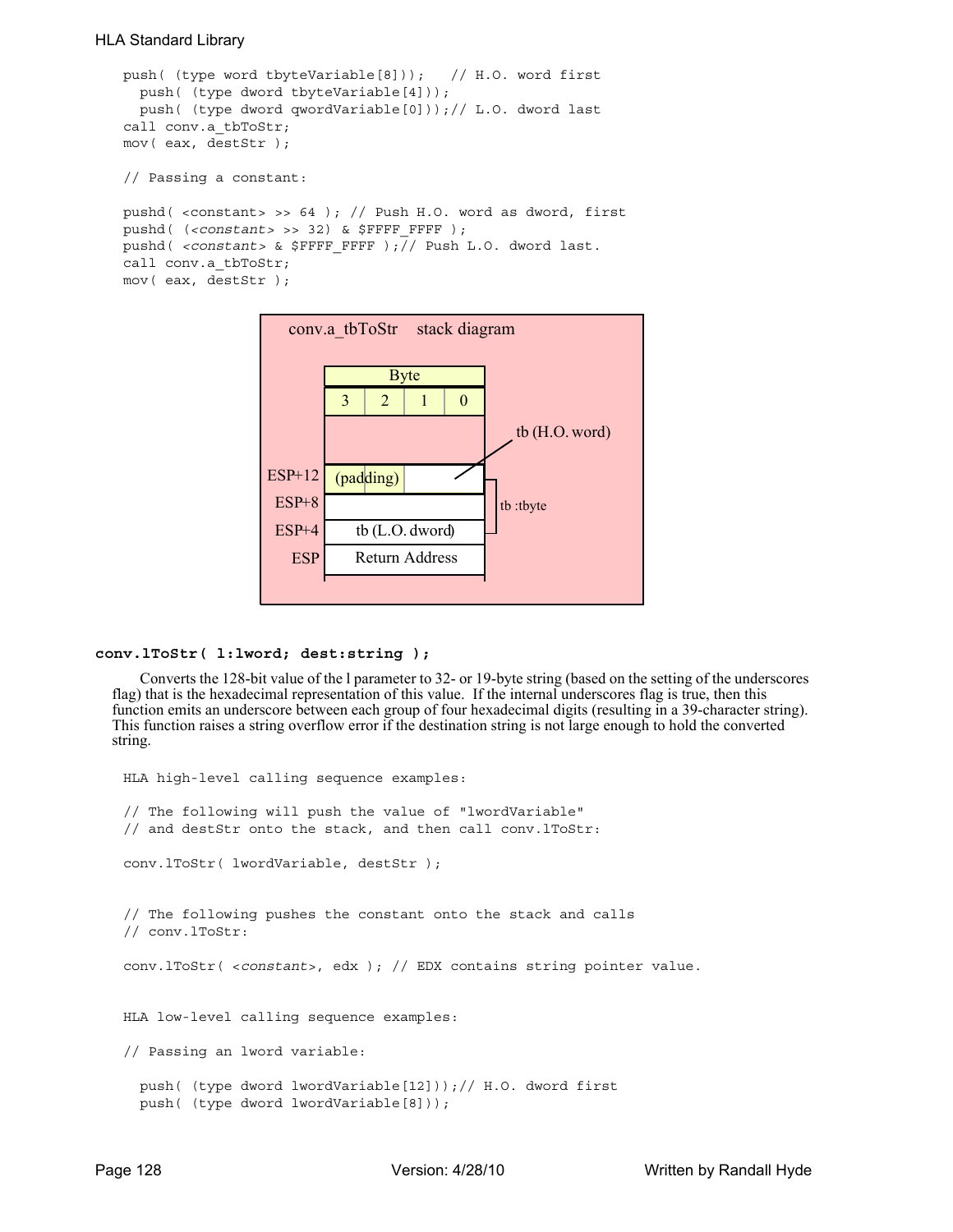```
push( (type dword lwordVariable[4]));
 push( (type dword lwordVariable[0]));// L.O. dword last
push( destStr );
call conv.lToStr;
// Passing a constant:
pushd( <constant> >> 96 );// Push H.O. dword of constant first.
pushd( (<constant> >> 64)& $FFFF FFFF );
pushd( (<constant> >> 32)& $FFFF FFFF );
pushd( <constant> & $FFFF FFFF );// Push L.O. dword last.
push( edx );// EDX contains string pointer value.
call conv.lToStr;
```


```
conv.a_lToStr( l:lword; dest:string ); @returns( "eax" );
```
Converts the 128-bit value of the l parameter to 32- or 19-byte string (based on the setting of the underscores flag) that is the hexadecimal representation of this value. If the internal underscores flag is true, then this function emits an underscore between each group of four hexadecimal digits (resulting in a 39-character string). This function allocates storage for the string on the heap and returns a pointer to that string in the EAX register.

```
HLA high-level calling sequence examples:
  // The following will push the value of "lwordVariable" 
  // onto the stack, and then call conv.a_lToStr:
 conv.a lToStr( lwordVariable );
 mov( eax, destStr );
  // The following pushes the constant onto the stack and calls
  // conv.a_lToStr:
 conv.a_lToStr( <constant> );
 mov( eax, destStr );
```

```
HLA low-level calling sequence examples:
```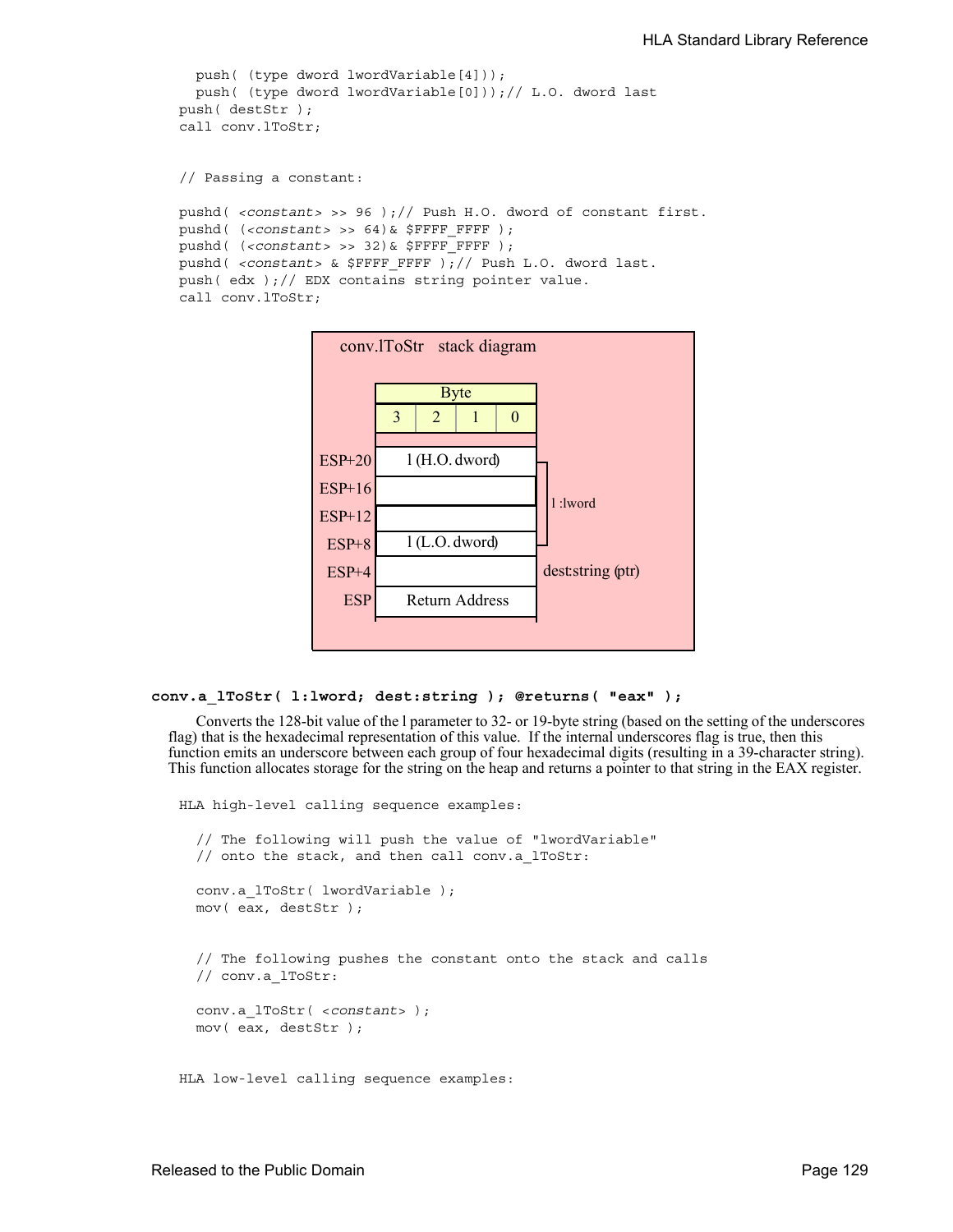```
// Passing an lword variable:
 push( (type dword lwordVariable[12]));// H.O. dword first
 push( (type dword lwordVariable[8]));
 push( (type dword lwordVariable[4]));
 push( (type dword lwordVariable[0]));// L.O. dword last
 call conv.a_lToStr;
 mov( eax, destStr );
// Passing a constant:
 pushd( <constant> >> 96 );// Push H.O. dword of constant first.
 pushd( (<constant> >> 64)& $FFFF_FFFF );
 pushd( (<constant> >> 32)& $FFFF FFFF );
 pushd( <constant> & $FFFF_FFFF );// Push L.O. dword last.
 call conv.a_lToStr;
 mov( eax, destStr );
```


# **8.3.4.2 Variable-Length Numeric to Hexadecimal String Conversions**

The functions in this category convert a numeric value (8, 16, 32, 64, 80, or 128 bits) to a variable-length hexadecimal string (with no leading zeros). The string will contain the minimum number of digits needed to represent the value (plus underscores between each group of four digits if the internal underscores flag contains true).

```
 procedure conv.h8ToStr ( b:byte; width:int32; fill:char; buffer:string );
```
Converts the 8-bit value of the b parameter to a one or two-byte string that is the hexadecimal representation of this value. Because 8-bit hexadecimal conversions require no more than two digits, the internal underscores flag setting does not affect the operation of this function. This function raises a string overflow error if the destination string is not large enough to hold the converted string.

```
HLA high-level calling sequence examples:
// The following will push "byteVariable" and "destStr" (which 
// is a pointer to a string object) and then call conv.h8ToStr:
conv.h8ToStr( byteVariable, destStr );
```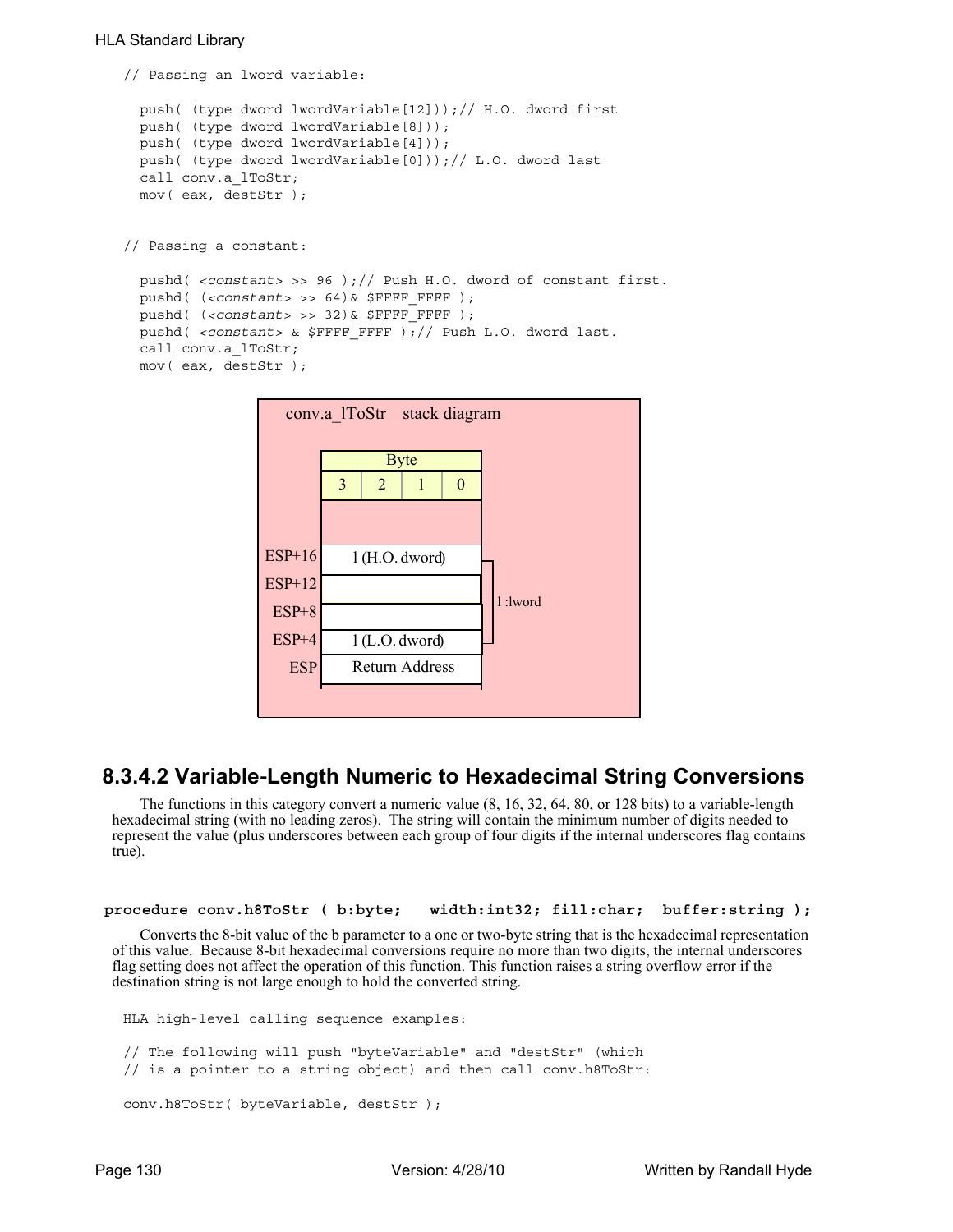```
// The following call will BH's value onto the stack and then
// push EDX's value (which is the address of a string object)
// before calling conv.h8ToStr:
conv.h8ToStr( bh, edx );
// The following pushes the constant and destStr and calls
// conv.h8ToStr:
conv.h8ToBuf( <constant>, destStr ); // <constant> must fit in 8 bits
```
When using the HLA high-level calling form, remember that string variables are dword pointers that contain the address of a string object. The destination string parameter is passed by value, not by reference; it just turns out that the value of a string is a pointer to the actual string data (confusing, isn't it?). In any case, this is why you can pass a register value as the destination string location rather than having to pass something like "[edx]". A construct like "[edx]" would imply that EDX contains the address of the string variable, that is, a pointer to the pointer to the string.

```
HLA low-level calling sequence examples:
// Passing a byte variable and a buffer variable, option 1
// (if a 32-bit register is available):
movzx( byteVariable, eax );
push( eax );
push( destStr );
call conv.h8ToStr;
// Passing a byte variable and a buffer variable, option 2
// (if byteVariable isn't the last byte in mapped memory):
push( (type dword byteVariable));
push( destStr );
call conv.h8ToStr;
// Passing a byte variable and a buffer variable, option 3
// No registers are available and we can't guarantee that
// the three bytes following byteVariable are present in
// mapped memory:
sub(4, esp);push( eax );
movzx( byteVariable, eax );
mov( eax, [esp+4] );
pop( eax );
push( destStr );
call conv.h8ToStr;
// Passing a pair of registers (hex value in AL, BL, CL, or DL):
// BL = value to print, EDX = pointer to string object.
push( ebx ); // Pushes BL
push( edx );
call conv.h8ToStr;
// Passing a pair of registers (hex value in AH, BH, CH, or DH):
// BH = value to print, EDX = pointer to string object.
pushd( 0 );
```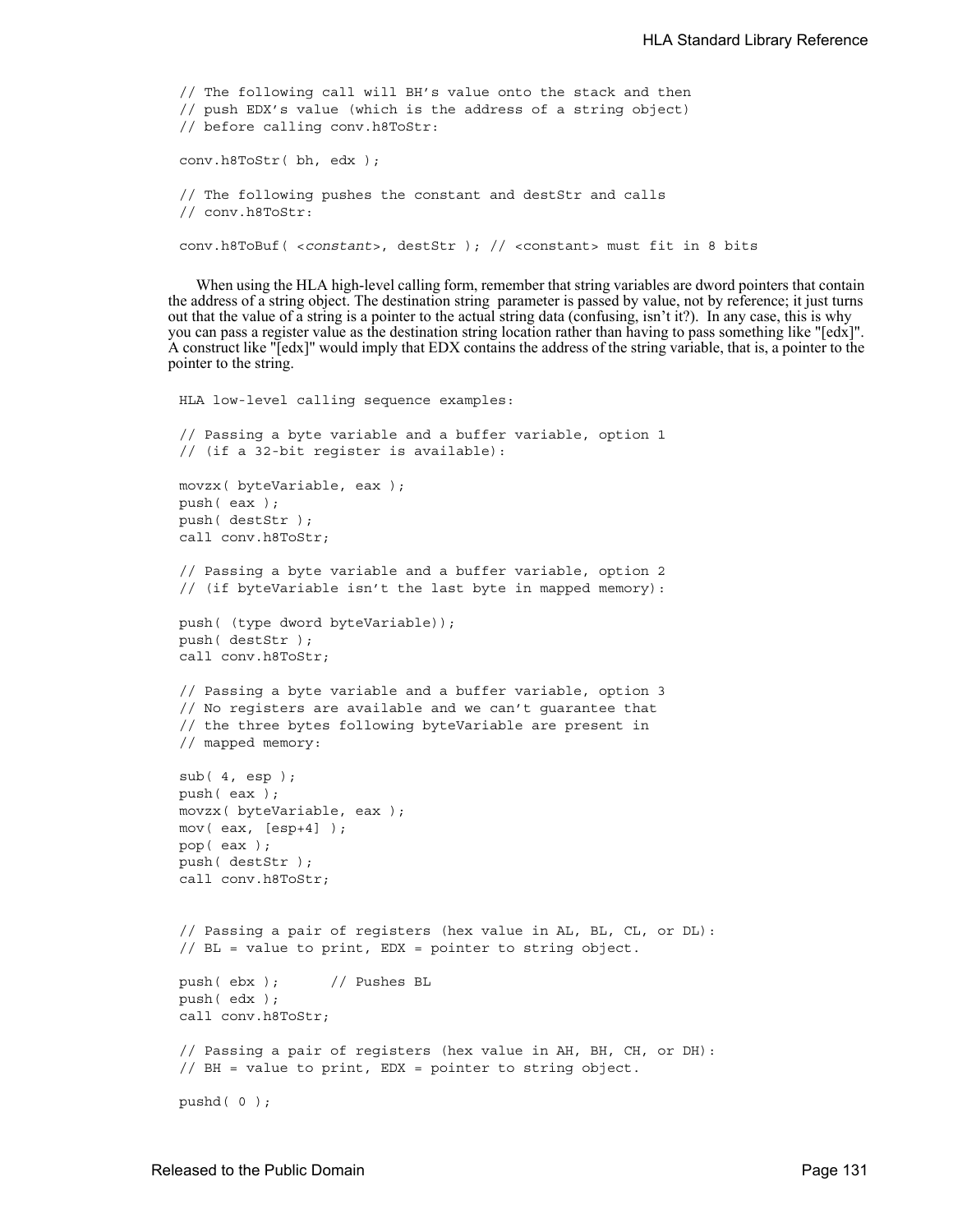```
mov( bh, [esp] );
push( edx );
call conv.h8ToStr;
// Passing a constant:
```
pushd( <*constant*> ); push( destStr ); call conv.h8ToStr;



## **procedure conv.a\_h8ToStr( b:byte; width:int32; fill:char ); @returns( "eax" );**

Allocates an appropriate amount of string storage on the heap and then converts the 8-bit value of the b parameter to a 1..2 byte string that is the hexadecimal representation of this value. Returns a pointer to the newly allocated string in EAX. Because the number of digits is always two or less, the internal underscores flag does not affect the string this function produces.

```
HLA high-level calling sequence examples:
// The following will push "byteVariable" and then call conv.a_h8ToStr:
conv.a h8ToStr( byteVariable );
mov( eax, byteStr );
// The following call will BH's value onto the stack
// before calling conv.a_h8ToStr:
conv.a_h8ToStr( bh );
mov( eax, byteStr );
// The following pushes the constant and calls
// conv.a_h8ToStr:
conv.a_h8ToStr( <constant> ); // <constant> must fit in 8 bits
mov( eax, byteStr );
HLA low-level calling sequence examples:
// Passing a byte variable and a buffer variable, option 1
// (if a 32-bit register is available):
```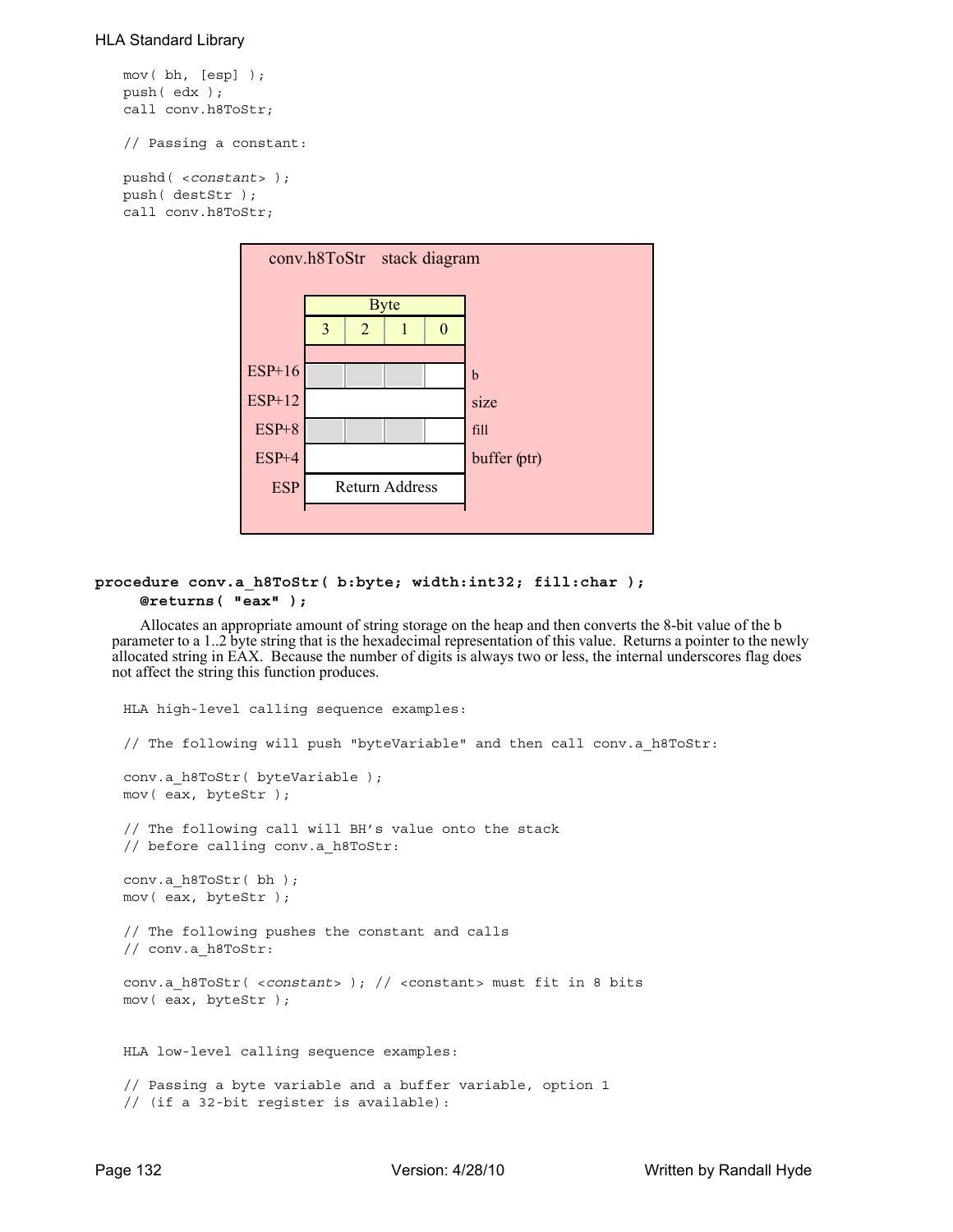```
movzx( byteVariable, eax );
push( eax );
call conv.a_h8ToStr;
mov( eax, destStr );
// Passing a byte variable and a buffer variable, option 2
// (if byteVariable isn't the last byte in mapped memory):
push( (type dword byteVariable));
call conv.a_h8ToStr;
mov( eax, destStr );
// Passing a byte variable, option 3
// No registers are available and we can't guarantee that
// the three bytes following byteVariable are present in
// mapped memory:
sub( 4, esp );
push( eax );
movzx( byteVariable, eax );
mov( eax, [esp+4] );
pop( eax );
call conv.a_h8ToStr;
mov( eax, destStr );
// Passing a pair of registers (hex value in AL, BL, CL, or DL):
// BL = value to print, EDX = pointer to string object.
push( ebx ); // Pushes BL
call conv.a_h8ToStr;
mov( eax, byteStr );
// Passing a pair of registers (hex value in AH, BH, CH, or DH):
// BH = value to print, EDX = pointer to string object.
pushd( 0 );
mov( bh, [esp] );
call conv.a_h8ToStr;
mov( eax, byteStr );
// Passing a constant:
pushd( <constant> );
call conv.a_h8ToStr;
mov( eax, byteStr );
```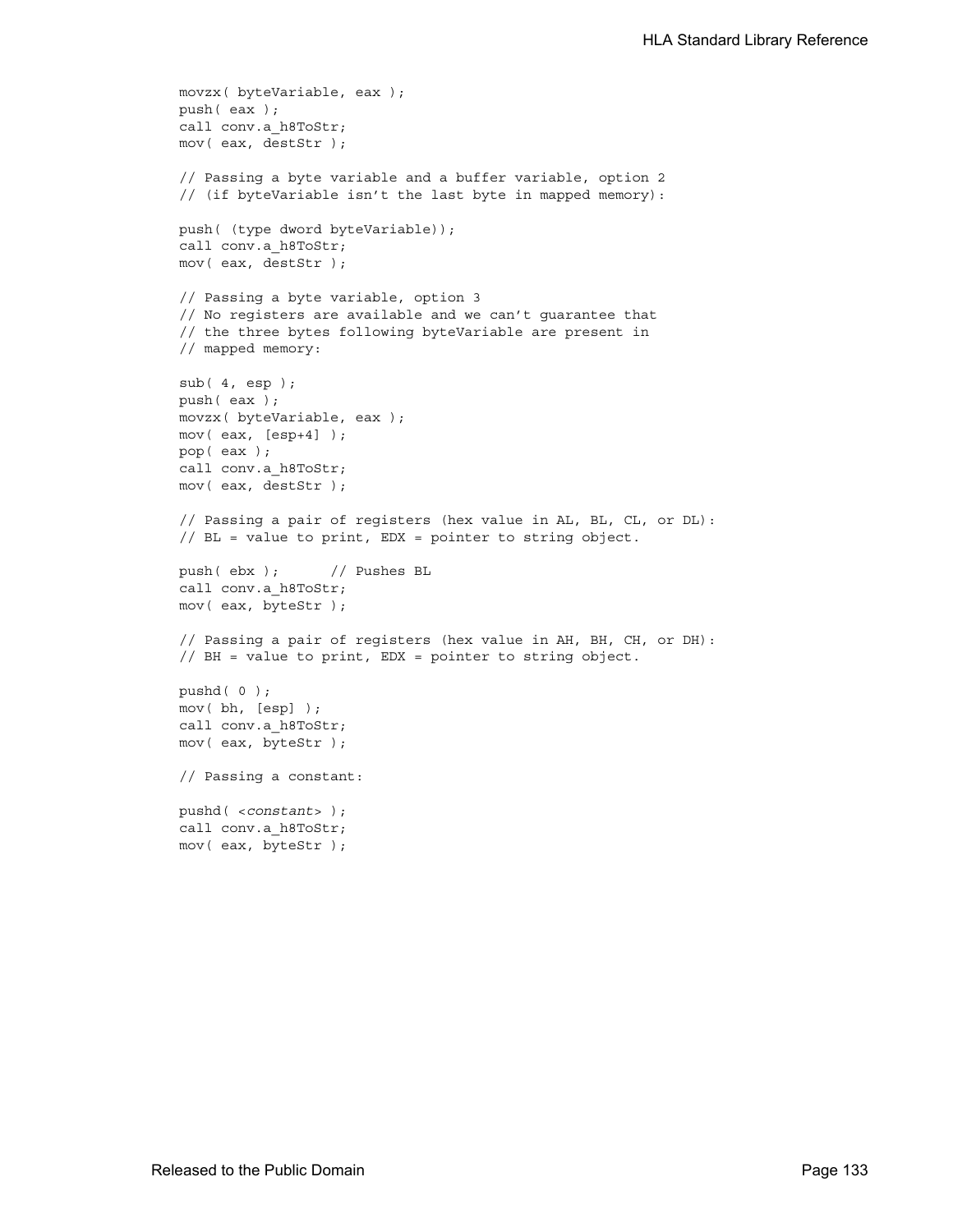| conv.a h8ToStr stack diagram |                |                       |  |          |      |  |  |  |
|------------------------------|----------------|-----------------------|--|----------|------|--|--|--|
|                              |                | <b>Byte</b>           |  |          |      |  |  |  |
|                              | $\overline{3}$ | $\overline{2}$        |  | $\Omega$ |      |  |  |  |
|                              |                |                       |  |          |      |  |  |  |
|                              |                |                       |  |          |      |  |  |  |
| <b>ESP+12</b>                |                |                       |  |          | b    |  |  |  |
| $ESP+8$                      |                |                       |  |          | size |  |  |  |
| $ESP+4$                      |                |                       |  |          | fill |  |  |  |
| <b>ESP</b>                   |                | <b>Return Address</b> |  |          |      |  |  |  |
|                              |                |                       |  |          |      |  |  |  |

## **procedure conv.h16ToStr ( w:word; width:int32; fill:char; buffer:string );**

 Converts the 16-bit value of the w parameter to a 1..4 byte string that is the hexadecimal representation of this value. Because 16-bit hexadecimal conversions require no more than four digits, the internal underscores flag setting does not affect the operation of this function. This function raises a string overflow error if the destination string is not large enough to hold the converted string.

```
HLA high-level calling sequence examples:
// The following will push "wordVariable" and "destStr" (which 
// is a pointer to a string object) and then call conv.h16ToStr:
conv.h16ToStr( wordVariable, destStr );
// The following call will BX's value onto the stack and then
// push EDX's value (which is the address of a string object)
// before calling conv.h16ToStr:
conv.h16ToStr( bx, edx );
// The following pushes the constant and destStr and calls
// conv.h16ToStr:
conv.h16ToStr( <constant>, destStr ); // <constant> must fit in 16 bits
```
When using the HLA high-level calling form, remember that string variables are dword pointers that contain the address of a string object. The destination string parameter is passed by value, not by reference; it just turns out that the value of a string is a pointer to the actual string data (confusing, isn't it?). In any case, this is why you can pass a register value as the destination string location rather than having to pass something like "[edx]". A construct like "[edx]" would imply that EDX contains the address of the string variable, that is, a pointer to the pointer to the string.

```
HLA low-level calling sequence examples:
// Passing a word variable and a buffer variable, option 1
// (if a 32-bit register is available):
movzx( byteVariable, eax );
```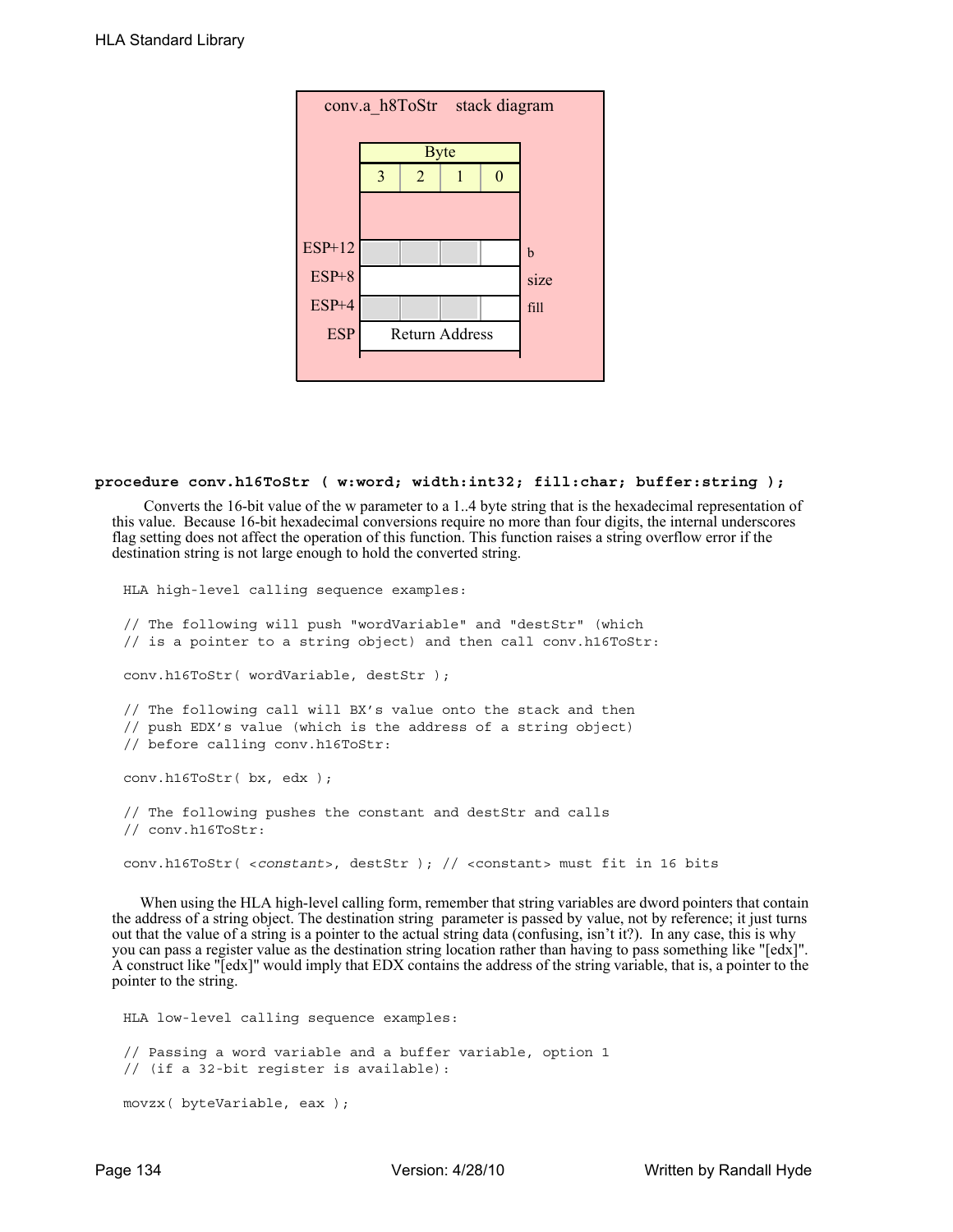```
push( eax );
push( destStr );
call conv.h16ToStr;
// Passing a word variable and a buffer variable, option 2
// (if wordVariable isn't the last byte in mapped memory):
push( (type dword wordVariable));
push( destStr );
call conv.h16ToStr;
// Passing a word variable and a buffer variable, option 3
// No registers are available and we can't guarantee that
// the two bytes following wordVariable are present in
// mapped memory:
pushw( 0 );
push( wordVariable );
push( destStr );
call conv.h16ToStr;
// Passing a pair of registers:
// BX = value to print, EDX = pointer to string object.
push( ebx ); // Pushes BX
push( edx );
call conv.h16ToStr;
// Passing a constant:
pushd( <constant> );
push( destStr );
call conv.h16ToStr;
```

| conv.h16ToStr stack diagram |                       |   |   |          |              |  |  |  |
|-----------------------------|-----------------------|---|---|----------|--------------|--|--|--|
|                             | <b>Byte</b>           |   |   |          |              |  |  |  |
|                             | 3                     | 2 | 1 | $\Omega$ |              |  |  |  |
| $ESP+16$                    |                       |   |   |          |              |  |  |  |
| <b>ESP+12</b>               |                       |   |   |          | W<br>size    |  |  |  |
| $ESP+8$                     |                       |   |   |          | fill         |  |  |  |
| ESP+4                       |                       |   |   |          | buffer (ptr) |  |  |  |
| <b>ESP</b>                  | <b>Return Address</b> |   |   |          |              |  |  |  |
|                             |                       |   |   |          |              |  |  |  |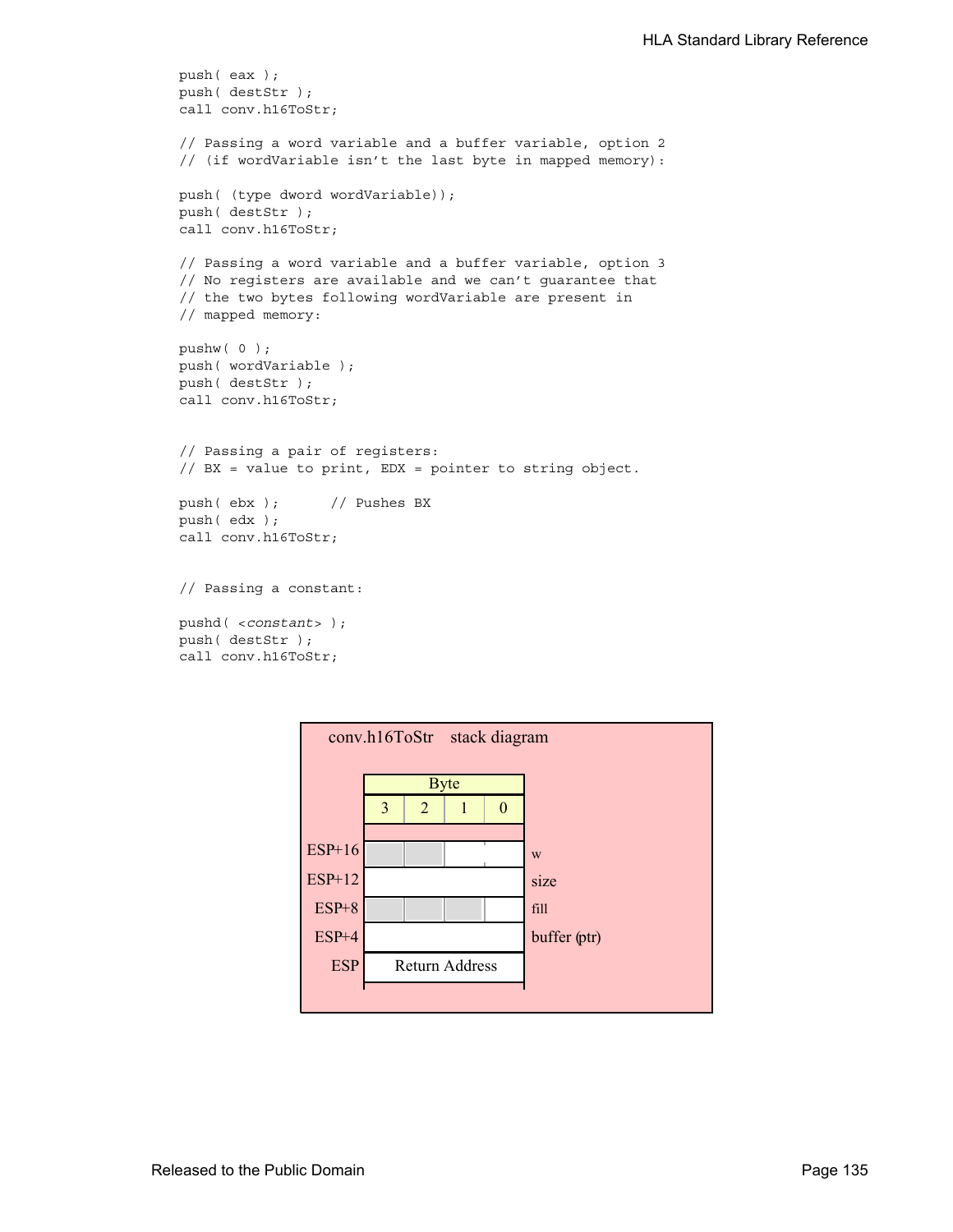## **procedure conv.a\_h16ToStr( w:word; width:int32; fill:char ); @returns( "eax" );**

Allocates an appropriate amount of string storage on the heap and then converts the 16-bit value of the w parameter to a 1..4 byte string that is the hexadecimal representation of this value. Returns a pointer to the newly allocated string in EAX. Because the number of digits is always four or less, the internal underscores flag does not affect the string this function produces.

```
HLA high-level calling sequence examples:
// The following will push "wordVariable" and call conv.a_h16ToStr:
conv.a_h16ToStr( wordVariable );
mov( eax, destStr );
// The following call will BX's value onto the stack 
// before calling conv.a_h16ToStr:
conv.a_h16ToStr( bx );
// The following pushes the constant and calls
// conv.a_h16ToStr:
conv.a_h16ToStr( <const>, destStr ); // <const> must fit in 16 bits
HLA low-level calling sequence examples:
// Passing a word variable and a buffer variable, option 1
// (if a 32-bit register is available):
movzx( wordVariable, eax );
push( eax );
call conv.a_h16ToStr;
mov( eax, destStr );
// Passing a word variable and a buffer variable, option 2
// (if wordVariable isn't the last byte in mapped memory):
push( (type dword wordVariable));
call conv.a_h16ToStr;
mov( eax, destStr );
// Passing a word variable and a buffer variable, option 3
// No registers are available and we can't guarantee that
// the two bytes following wordVariable are present in
// mapped memory:
pushw( 0 );
push( wordVariable );
call conv.a_h16ToStr;
mov( eax, destStr );
// Passing a pair of registers:
// BX = value to print.push( ebx ); // Pushes BX
call conv.a_h16ToStr;
mov( eax, wordStr );
```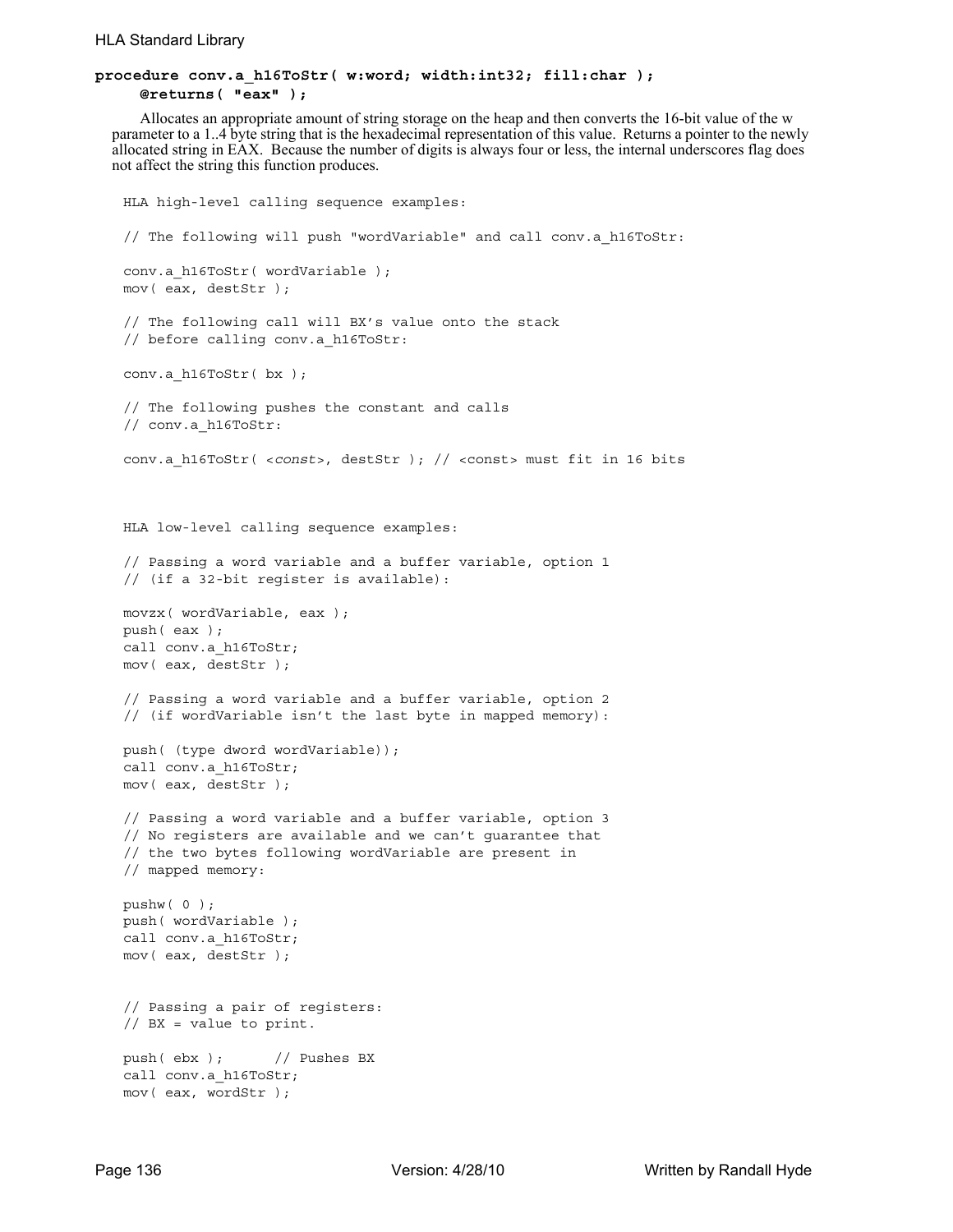// Passing a constant:

```
pushd( <constant> );
call conv.a_h16ToStr;
mov( eax, destStr );
```


# **procedure conv.h32ToStr ( d:dword; width:int32; fill:char; buffer:string );**

 Converts the 32-bit value of the d parameter to a 1..8 byte string (1..9 bytes if the underscores flag is set) that is the hexadecimal representation of this value. If the 32-bit value is greater than \$FFFF and the internal underscores flag is true, then this function will insert an underscore between the 4<sup>th</sup> and 5<sup>th</sup> digits of the string it produces. This function raises a string overflow error if the destination string is not large enough to hold the converted string.

```
HLA high-level calling sequence examples:
// The following will push "dwordVariable" and "destStr" (which 
// is a pointer to a string object) and then call conv.h32ToStr:
conv.h32ToStr( dwordVariable, destStr );
// The following call will push EBX's value onto the stack and then
// push EDX's value (which is the address of a string object)
// before calling conv.h32ToStr:
conv.h32ToStr( ebx, edx );
// The following pushes the constant and destStr and calls
// conv.h32ToStr:
conv.h32ToStr( <constant>, destStr ); // <constant> must fit in 32 bits
```
When using the HLA high-level calling form, remember that string variables are dword pointers that contain the address of a string object. The destination string parameter is passed by value, not by reference; it just turns out that the value of a string is a pointer to the actual string data (confusing, isn't it?). In any case, this is why you can pass a register value as the destination string location rather than having to pass something like "[edx]". A construct like "[edx]" would imply that EDX contains the address of the string variable, that is, a pointer to the pointer to the string.

HLA low-level calling sequence examples: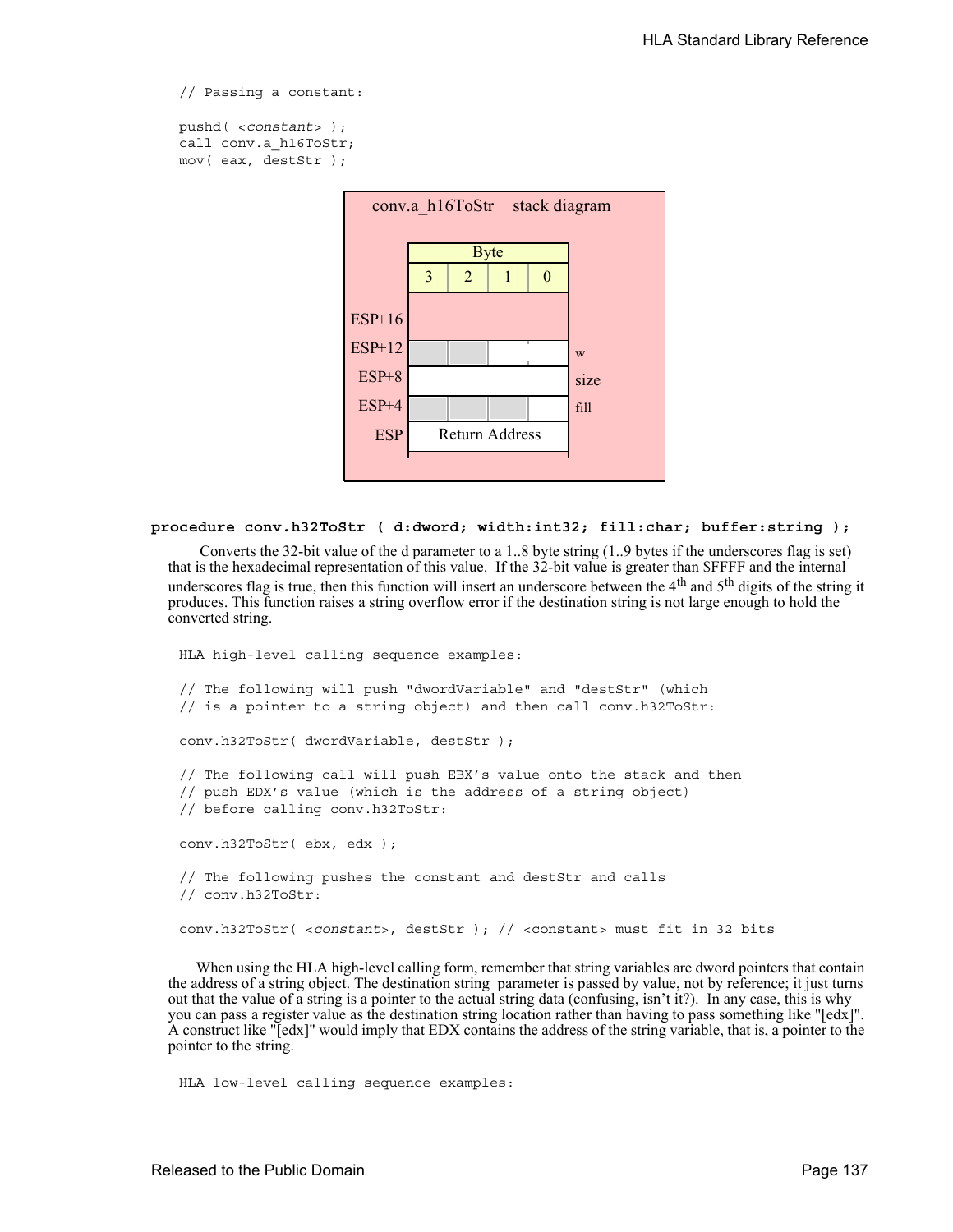```
// Passing a dword variable and a buffer variable:
push( dwordVariable );
push( destStr );
call conv.h32ToStr;
// Passing a pair of registers:
// EBX = value to print, EDX = pointer to string object.
push( ebx );
push( edx );
call conv.h32ToStr;
// Passing a constant:
pushd( <constant> );
push( destStr );
call conv.h32ToStr;
```


# **procedure conv.a\_h32ToStr( d:dword; width:int32; fill:char ); @returns( "eax" );**

Allocates an appropriate amount of string storage on the heap and then converts the 32-bit value of the d parameter to a 1..8 byte string (1..9 bytes if the underscores flag is set) that is the hexadecimal representation of this value. Returns a pointer to the newly allocated string in EAX. If the 32-bit value is greater than \$FFFF and the internal underscores flag is true, then this function will insert underscores between each set of four digits to the left of the least significant digit in the string it produces.

```
HLA high-level calling sequence examples:
// The following will push "dwordVariable" and then call conv.a h32ToStr:
conv.a_h32ToStr( dwordVariable );
mov( eax, destStr );
// The following call will push EBX's value onto the stack
```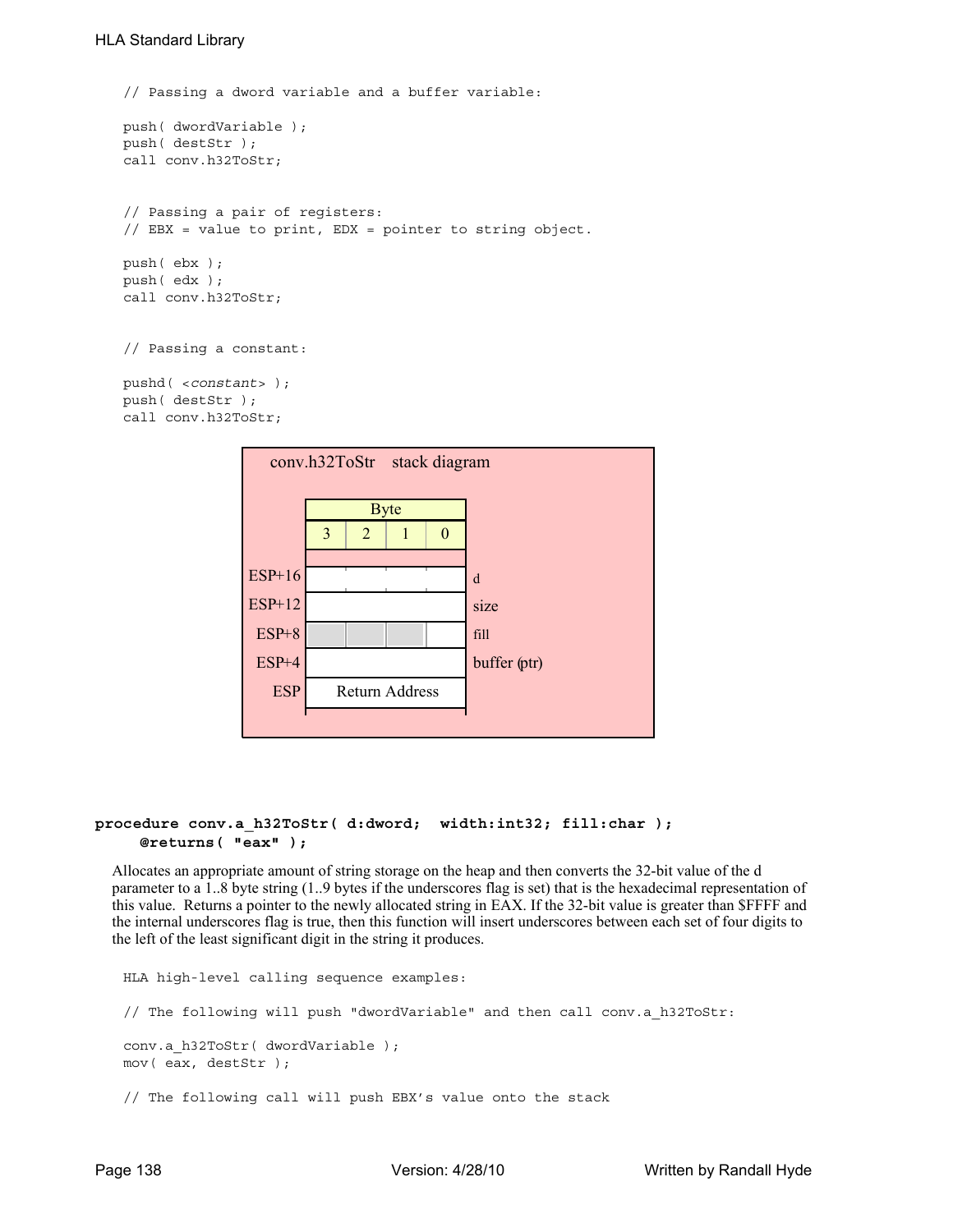// before calling conv.a\_h32ToStr: conv.a\_h32ToStr( ebx ); // The following pushes the constant and calls // conv.a\_h32ToStr: conv.a\_h32ToStr( <*constant*>, destStr ); // <constant> must fit in 32 bits HLA low-level calling sequence examples: // Passing a dword variable: push( dwordVariable ); call conv.a\_h32ToStr; mov( eax, destStr ); // Passing a register: // EBX = value to print. push( ebx ); call conv.a\_h32ToStr; mov( eax, dwordStr ); // Passing a constant: pushd( <*constant*> ); call conv.a\_h32ToStr; mov( eax, destStr );



#### **procedure conv.h64ToStr ( q:qword; width:int32; fill:char; buffer:string );**

 Converts the 64-bit value of the q parameter to a 1..16 byte string (1..19 bytes if the underscores flag is set) that is the hexadecimal representation of this value. If the 64-bit value is greater than \$FFFF and the internal underscores flag is true, then this function will insert underscores between each set of four digits to the left of the least significant digit in the string it produces. This function raises a string overflow error if the destination string is not large enough to hold the converted string.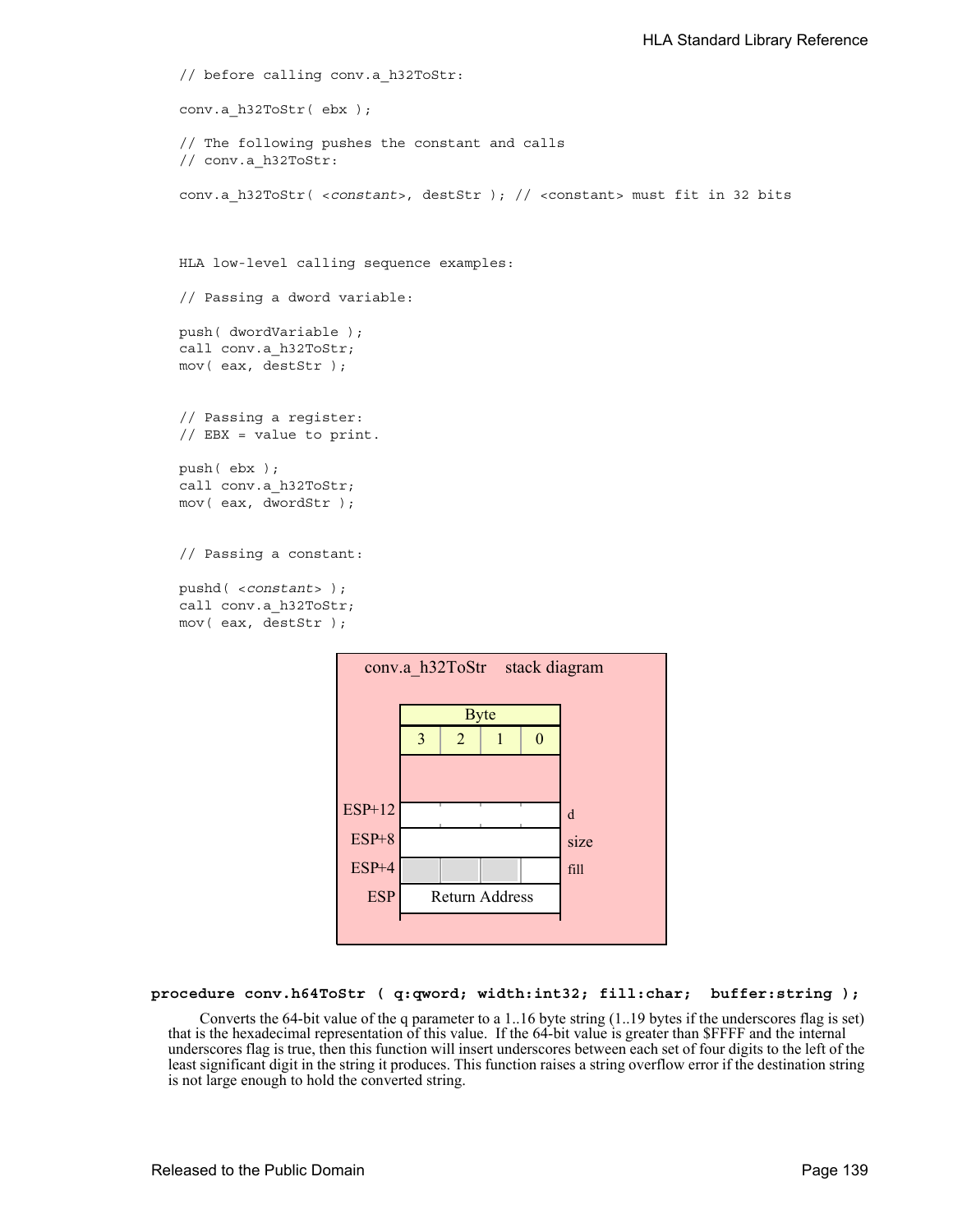HLA high-level calling sequence examples:

```
// The following will push the value of "qwordVariable"
// and the value of the destStr string variable 
// onto the stack and then call conv.h64ToStr:
conv.h64ToStr( qwordVariable, destStr );
// The following pushes the constant onto the stack along with
// the value held in the destStr variable and calls
// conv.h64ToStr:
conv.h64ToStr( <constant>, destStr ); // <constant> must fit in 64 bits
HLA low-level calling sequence examples:
// Passing a qword variable and a buffer variable:
 push( (type dword qwordVariable[4]));// H.O. dword first
 push( (type dword qwordVariable[0]));// L.O. dword last
push( destStr );
call conv.h64ToStr;
// Passing a constant:
pushd( <constant> >> 32 );// Push H.O. dword of constant first.
pushd( <constant> & $FFFF FFFF );// Push L.O. dword second.
push( destStr );
call conv.h64ToStr;
```
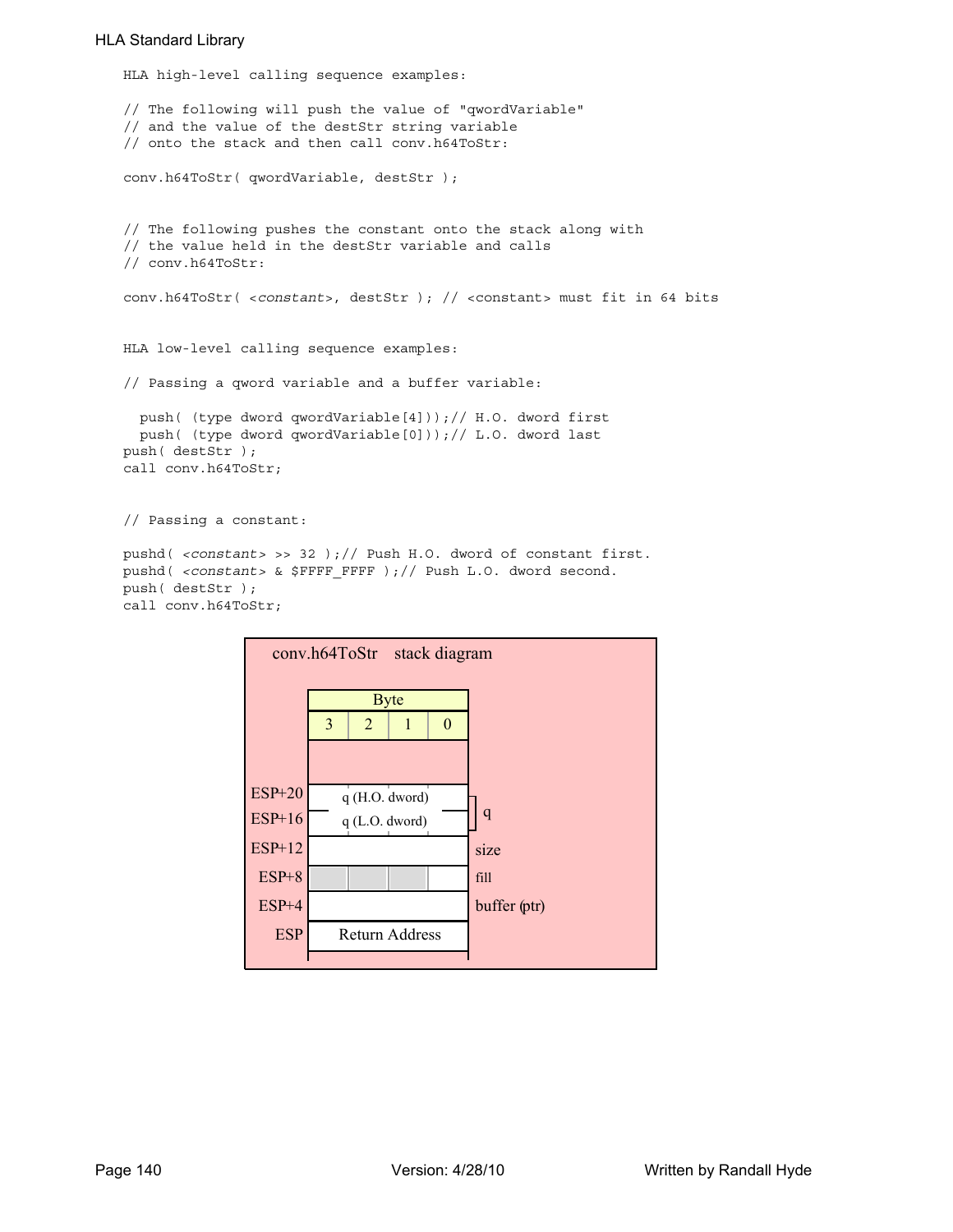# **procedure conv.a\_h64ToStr( q:qword; width:int32; fill:char ); @returns( "eax" );**

Allocates an appropriate amount of string storage on the heap and then converts the 64-bit value of the q parameter to a 1..16 byte string (1..19 bytes if the underscores flag is set) that is the hexadecimal representation of this value. Returns a pointer to the newly allocated string in EAX. If the 64-bit value is greater than \$FFFF and the internal underscores flag is true, then this function will insert underscores between each set of four digits to the left of the least significant digit in the string it produces.

HLA high-level calling sequence examples:

// The following will push the value of "qwordVariable" // onto the stack and then call conv.a\_h64ToStr:

conv.a h64ToStr( qwordVariable ); mov( eax, destStr );

// The following pushes the constant onto the stack and calls // conv.a\_h64ToStr:

conv.a\_h64ToStr( <*constant*> ); // <constant> must fit in 64 bits mov( eax, destStr );

HLA low-level calling sequence examples:

// Passing a qword variable:

push( (type dword qwordVariable[4]));// H.O. dword first push( (type dword qwordVariable[0]));// L.O. dword last call conv.a\_h64ToStr; mov( eax, destStr );

// Passing a constant:

pushd( *<constant>* >> 32 );// Push H.O. dword of constant first. pushd( *<constant>* & \$FFFF\_FFFF );// Push L.O. dword second. call conv.a\_h64ToStr; mov( eax, destStr );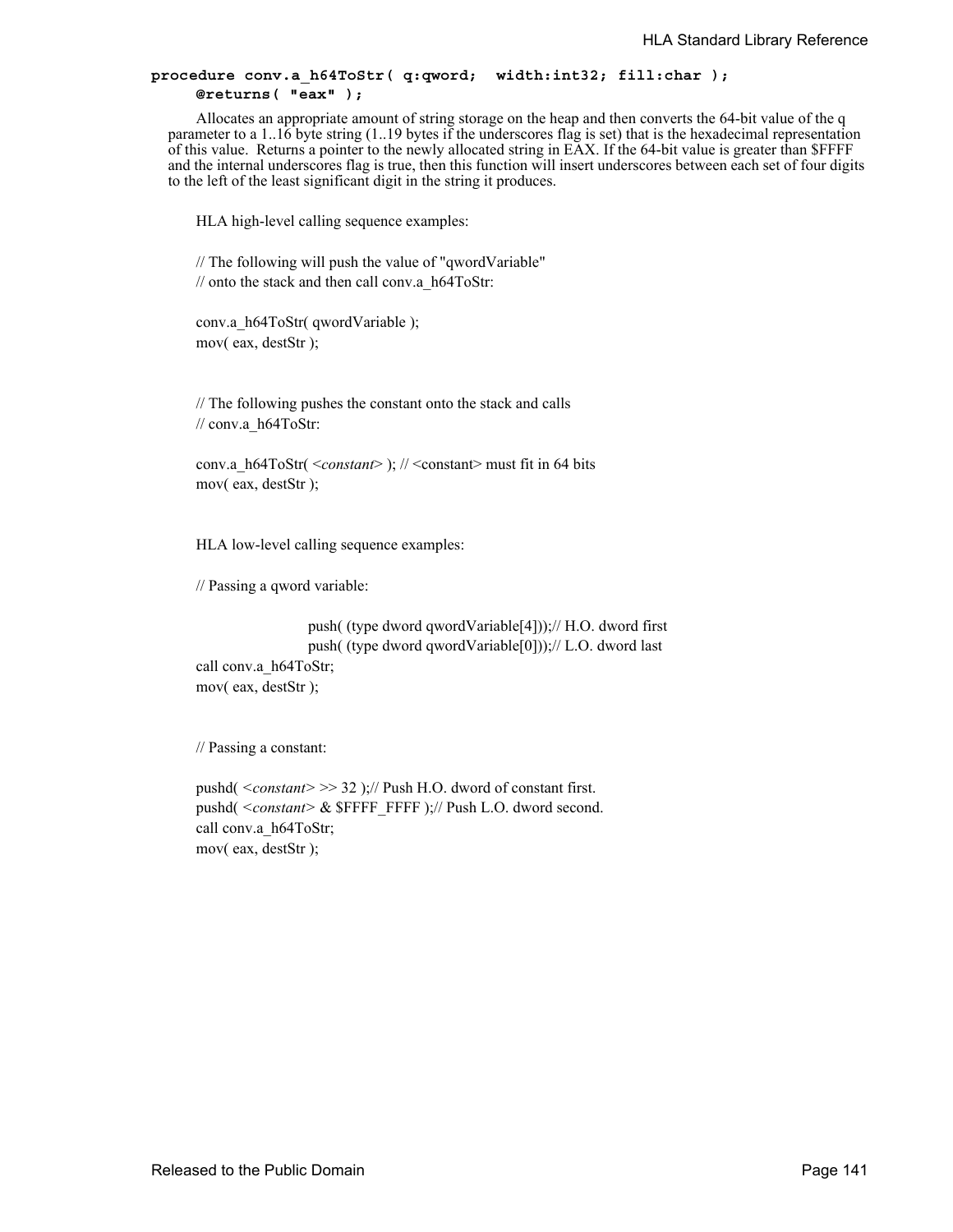

# **procedure conv.h80ToStr( tb:tbyte; width:int32; fill:char; buffer:string );**

 Converts the 80-bit value of the tb parameter to a 1..20 byte string (1..24 bytes if the underscores flag is set) that is the hexadecimal representation of this value. If the 80-bit value is greater than \$FFFF and the internal underscores flag is true, then this function will insert underscores between each set of four digits to the left of the least significant digit in the string it produces. This function raises a string overflow error if the destination string is not large enough to hold the converted string.

```
HLA high-level calling sequence examples:
// The following will push the value of "tbyteVariable" 
// and the value of destStr onto the stack
// and then call conv.h80ToStr:
conv.h80ToStr( tbyteVariable, destStr );
HLA low-level calling sequence examples:
// Passing a tbyte variable:
pushw( 0 ); // Must pad parameter to 12 bytes
push( (type word tbyteVariable[8])); // H.O. word first
  push( (type dword tbyteVariable[4]));
  push( (type dword qwordVariable[0]));// L.O. dword last
push( destStr );
call conv.h80ToStr;
// Passing a constant:
pushd( <constant> >> 64 ); // Push H.O. word as dword, first
pushd( (<constant> >> 32) & $FFFF FFFF );
pushd( <constant> & $FFFF_FFFF );// Push L.O. dword last.
push( destStr );
call conv.h80ToStr;
```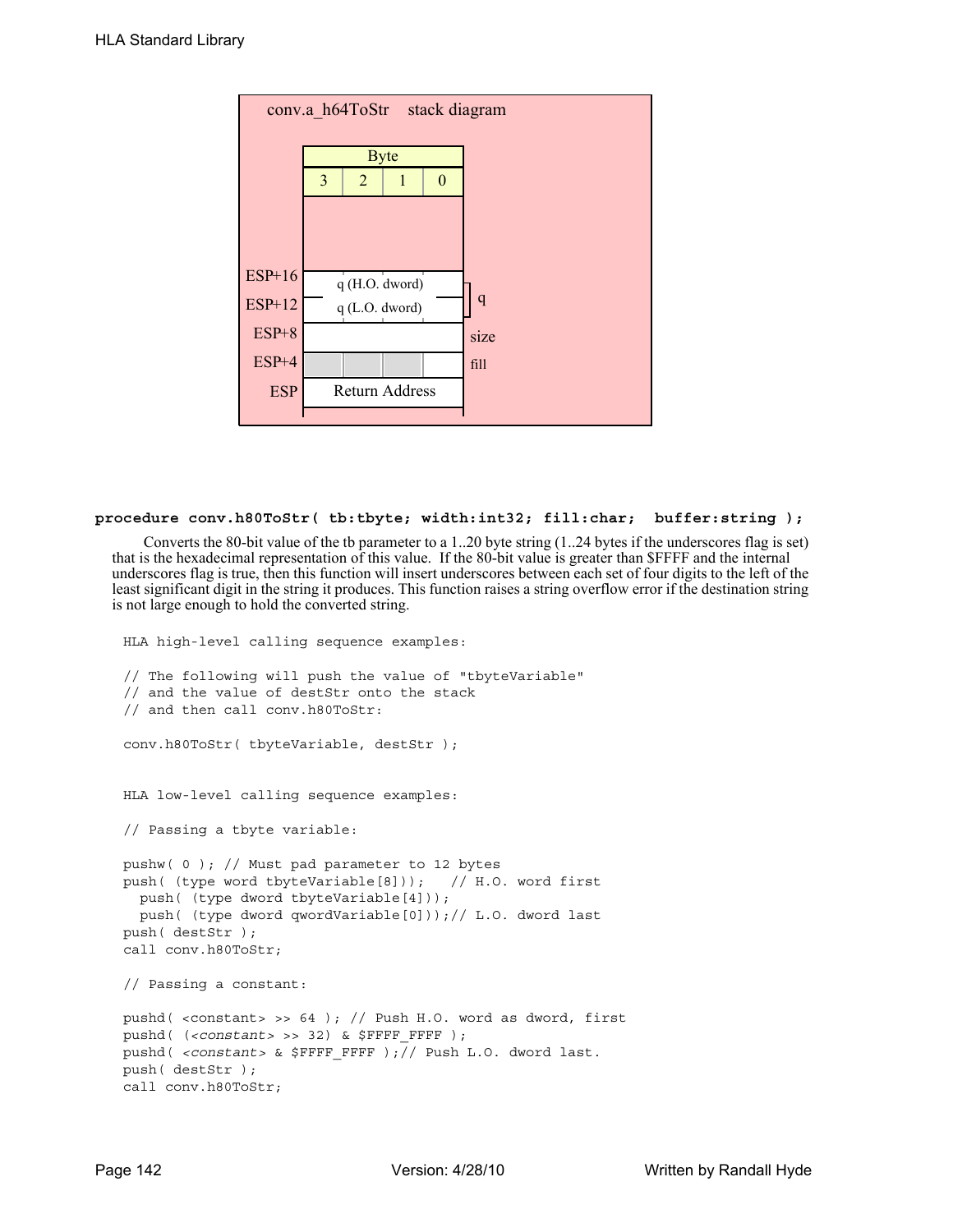

# **procedure conv.a\_h80ToStr( tb:tbyte; width:int32; fill:char ); @returns( "eax" );**

Allocates an appropriate amount of string storage on the heap and then converts the 80-bit value of the tb parameter to a 1..20 byte string (1..24 bytes if the underscores flag is set) that is the hexadecimal representation of this value. Returns a pointer to the newly allocated string in EAX. If the 80-bit value is greater than \$FFFF and the internal underscores flag is true, then this function will insert underscores between each set of four digits to the left of the least significant digit in the string it produces.

```
HLA high-level calling sequence examples:
// The following will push the value of "tbyteVariable" 
// onto the stack and then call conv.a h80ToStr:
conv.a h80ToStr( tbyteVariable );
mov( eax, destStr );
HLA low-level calling sequence examples:
// Passing a tbyte variable:
pushw( 0 ); // Must pad parameter to 12 bytes
push( (type word tbyteVariable[8])); // H.O. word first
 push( (type dword tbyteVariable[4]));
 push( (type dword qwordVariable[0]));// L.O. dword last
call conv.a_h80ToStr;
mov( eax, destStr );
// Passing a constant:
pushd( <constant> >> 64 ); // Push H.O. word as dword, first
pushd( (<constant> >> 32) & $FFFF FFFF );
pushd( <constant> & $FFFF FFFF );// Push L.O. dword last.
call conv.a_h80ToStr;
mov( eax, destStr );
```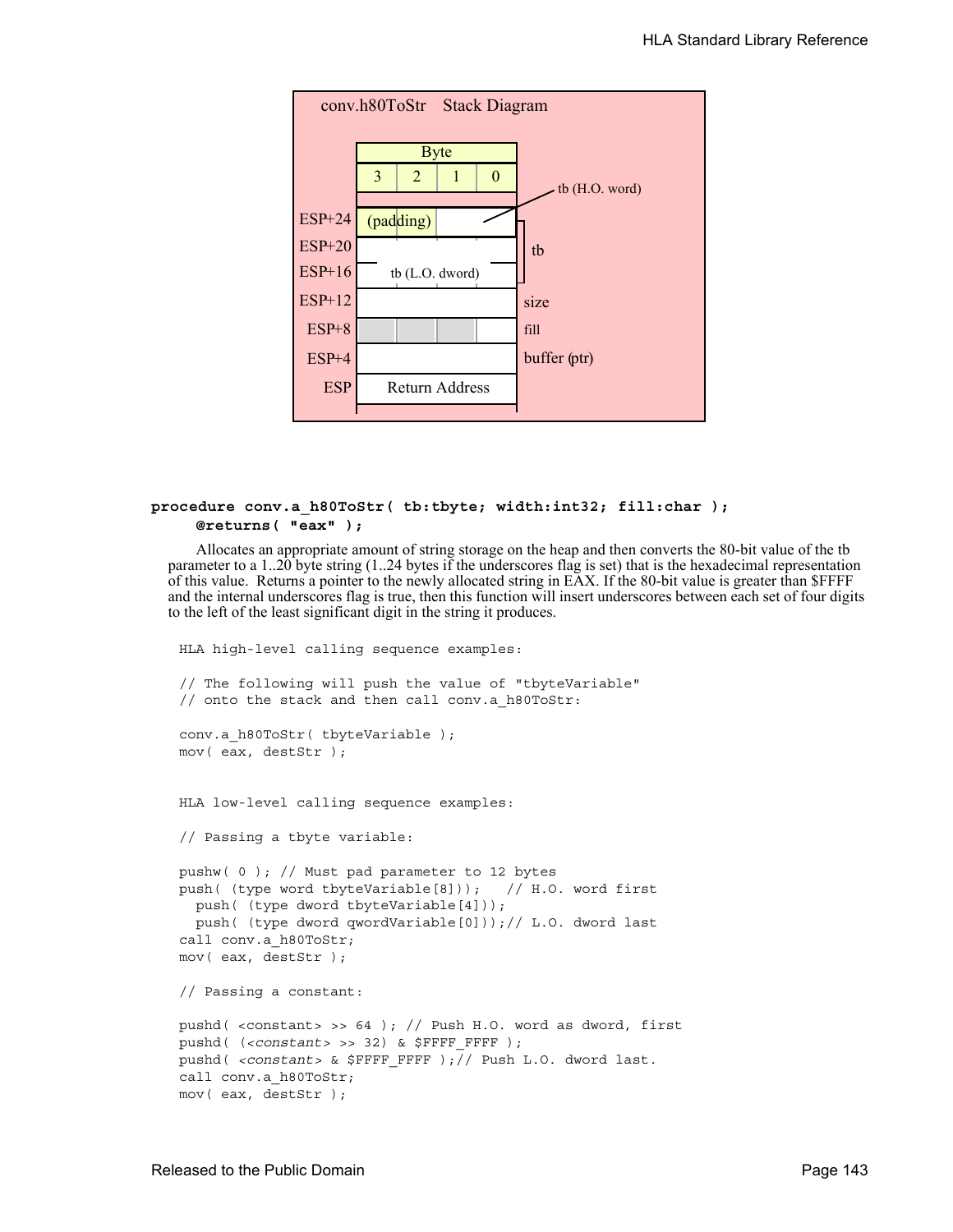

#### **procedure conv.h128ToStr ( l:lword; width:int32; fill:char; buffer:string );**

 Converts the 128-bit value of the l parameter to a 1..32 byte string (1..39 bytes if the underscores flag is set) that is the hexadecimal representation of this value. If the 128-bit value is greater than \$FFFF and the internal underscores flag is true, then this function will insert underscores between each set of four digits to the left of the least significant digit in the string it produces. This function raises a string overflow error if the destination string is not large enough to hold the converted string.

```
// The following will push the value of "lwordVariable" 
// and destStr onto the stack, and then call conv.h128ToStr:
conv.h128ToStr( lwordVariable, destStr );
// The following pushes the constant onto the stack and calls
// conv.h128ToStr:
conv.h128ToStr( <constant>, edx ); // EDX contains string pointer value.
HLA low-level calling sequence examples:
// Passing an lword variable:
  push( (type dword lwordVariable[12]));// H.O. dword first
  push( (type dword lwordVariable[8]));
  push( (type dword lwordVariable[4]));
 push( (type dword lwordVariable[0]));// L.O. dword last
push( destStr );
call conv.h128ToStr;
// Passing a constant:
pushd( <constant> >> 96 );// Push H.O. dword of constant first.
```
HLA high-level calling sequence examples: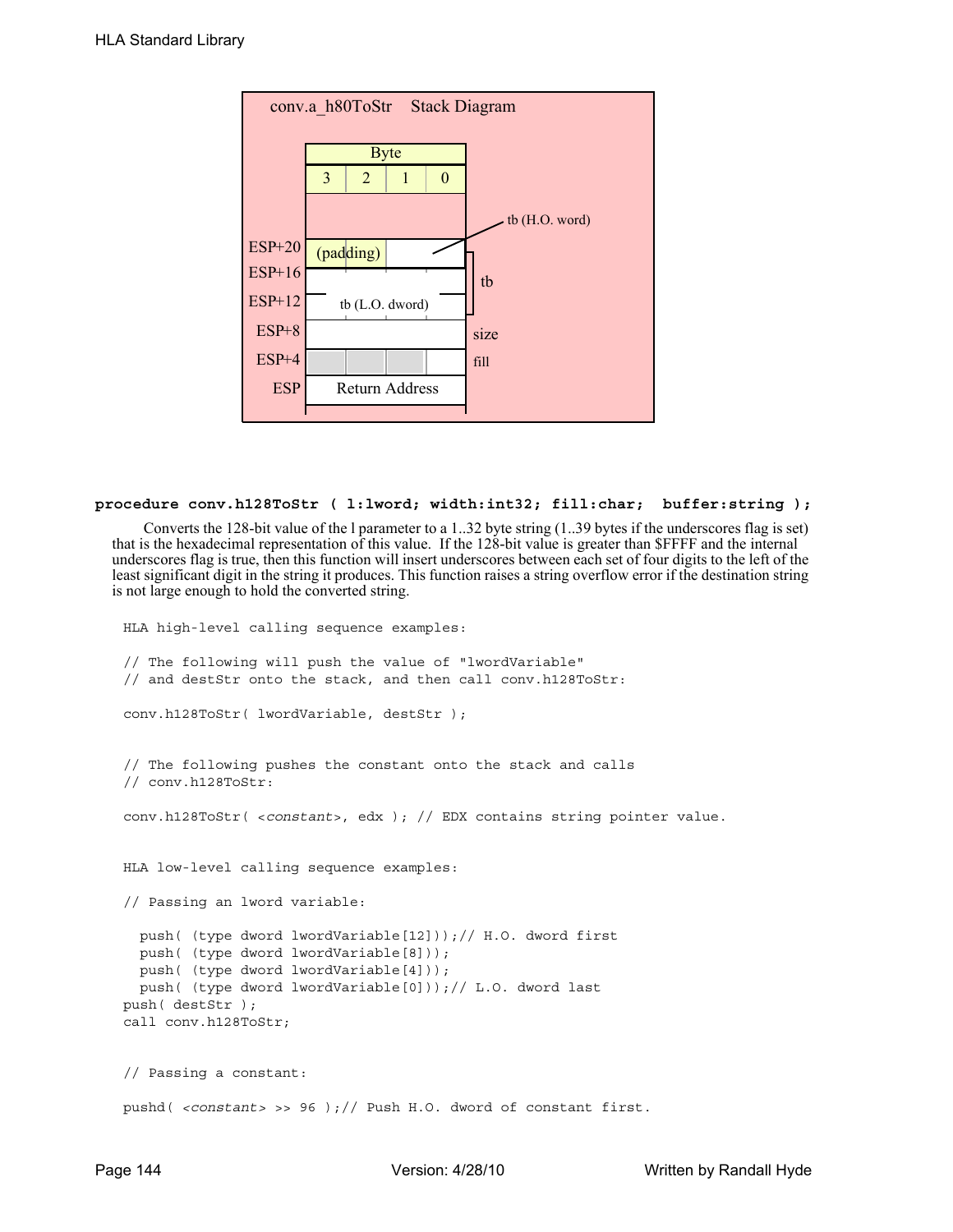```
pushd( (<constant> >> 64)& $FFFF_FFFF );
pushd( (<constant> >> 32)& $FFFF_FFFF );
pushd( <constant> & $FFFF_FFFF );// Push L.O. dword last.
push( edx );// EDX contains string pointer value.
call conv.h128ToStr;
```


# **conv.a\_h128ToStr( l:lword; width:int32; fill:char ); @returns( "eax" );**

Allocates an appropriate amount of string storage on the heap and then converts the 128-bit value of the l parameter to a 1..32 byte string (1..39 bytes if the underscores flag is set) that is the hexadecimal representation of this value. Returns a pointer to the newly allocated string in EAX. If the 128-bit value is greater than \$FFFF and the internal underscores flag is true, then this function will insert underscores between each set of four digits to the left of the least significant digit in the string it produces.

```
HLA high-level calling sequence examples:
// The following will push the value of "lwordVariable" 
// onto the stack, and then call conv.a h128ToStr:
conv.a_h128ToStr( lwordVariable );
mov( eax, destStr );
// The following pushes the constant onto the stack and calls
// conv.a_h128ToStr:
conv.a_h128ToStr( <constant> );
mov( eax, destStr );
HLA low-level calling sequence examples:
// Passing an lword variable:
  push( (type dword lwordVariable[12]));// H.O. dword first
  push( (type dword lwordVariable[8]));
  push( (type dword lwordVariable[4]));
  push( (type dword lwordVariable[0]));// L.O. dword last
```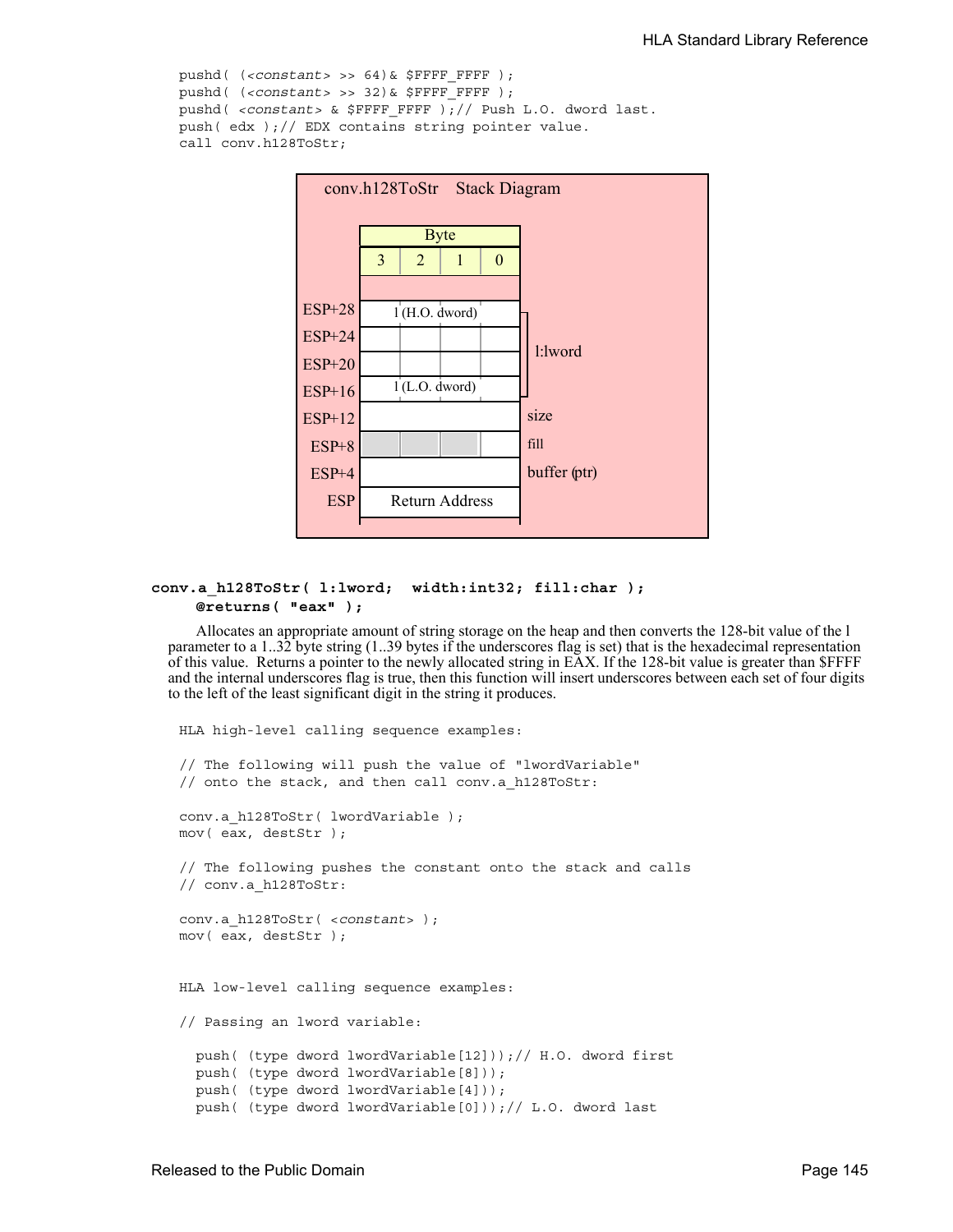```
call conv.a_h128ToStr;
mov( eax, destStr );
// Passing a constant:
pushd( <constant> >> 96 );// Push H.O. dword of constant first.
pushd( (<constant> >> 64)& $FFFF FFFF );
pushd( (<constant> >> 32)& $FFFF_FFFF );
pushd( <constant> & $FFFF_FFFF );// Push L.O. dword last.
call conv.a_h128ToStr;
mov( eax, destStr );
```


# **8.3.5 Hexadecimal Buffer to Numeric Conversions**

The hexadecimal buffer to numeric conversions ("ASCII to hexadecimal") convert a sequence of characters at some address in memory to numeric form.

These routines will skip over any leading underscore and delimiter characters (specified by the internal delimiters character set, see the discussion of conv.setDelimiters and conv.getDelimiters for details). These functions will convert all characters in the sequence until encountering a non-hexadecimal digit or underscore. If the first non-hex character is not the end of string or a delimiter character, these functions will raise a conversion exception. If the character is not a valid 7-bit ASCII character, these functions will raise an illegal character exception.

#### **procedure conv.atoh8( var buffer:var in esi ); @returns( "eax" );**

This function converts the hexadecimal character sequence beginning at character position held in ESI to an 8-bit numeric value. It raises an overflow exception if the value is outside the range \$00..\$FF. This function returns the result in AL, zero extended into EAX. This function returns ESI pointing at the first character after the sequence of hexadecimal characters.

```
HLA high-level calling sequence examples:
// The following will convert the hexadecimal characters in memory
// at the address specified by [esi] into a numeric value
// and return that value in AL:
```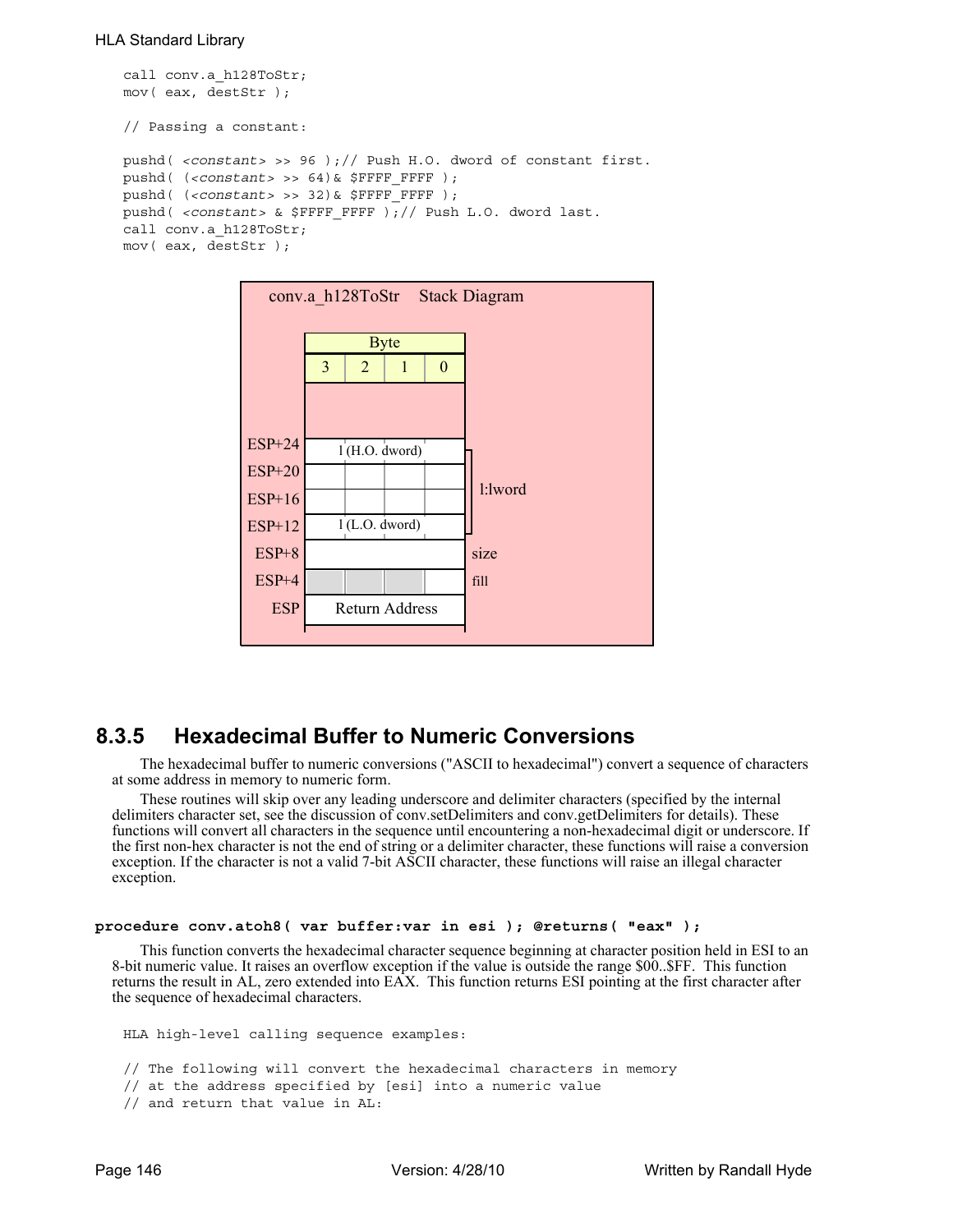```
conv.atoh8( [esi] );
 mov( al, hexNumericResult );
 // The following loads ESI with the address of
 // a sequence of hexadecimal characters (held in an HLA
 // string) and converts them to an 8-bit number:
 conv.atoh8( sourceStr ); // Loads "sourceStr" into ESI
 mov( al, byteVariable );
 HLA low-level calling sequence examples:
   // Same as first example above – ESI already contains
   // the address of the first character to convert:
   call conv.atoh8;
 mov( al, hexNumericResult );
 // Same as second example above
 static
   sourceStr :string := "12";
   .
   .
   .
mov( sourceStr, esi );
 call conv.atoh8;
 mov( al, hex12 );
```
## **procedure conv.atoh16( var buffer:var in esi ); @returns( "eax" );**

This function converts the hexadecimal character sequence beginning at character position held in ESI to an 8-bit numeric value. It raises an overflow exception if the value is outside the range \$0000..\$FFFF. This function returns the result in AX, zero extended into EAX. This function returns ESI pointing at the first character after the sequence of hexadecimal characters.

```
HLA high-level calling sequence examples:
// The following will convert the hexadecimal characters in memory
// at the address specified by [esi] into a numeric value
// and return that value in AX:
conv.atoh16( [esi] );
mov( ax, hex16NumericResult );
// The following loads ESI with the address of
// a sequence of hexadecimal characters (held in an HLA
// string) and converts them to a 16-bit number:
conv.atoh16( sourceStr ); // Loads "sourceStr" into ESI
mov( ax, wordVariable );
HLA low-level calling sequence examples:
```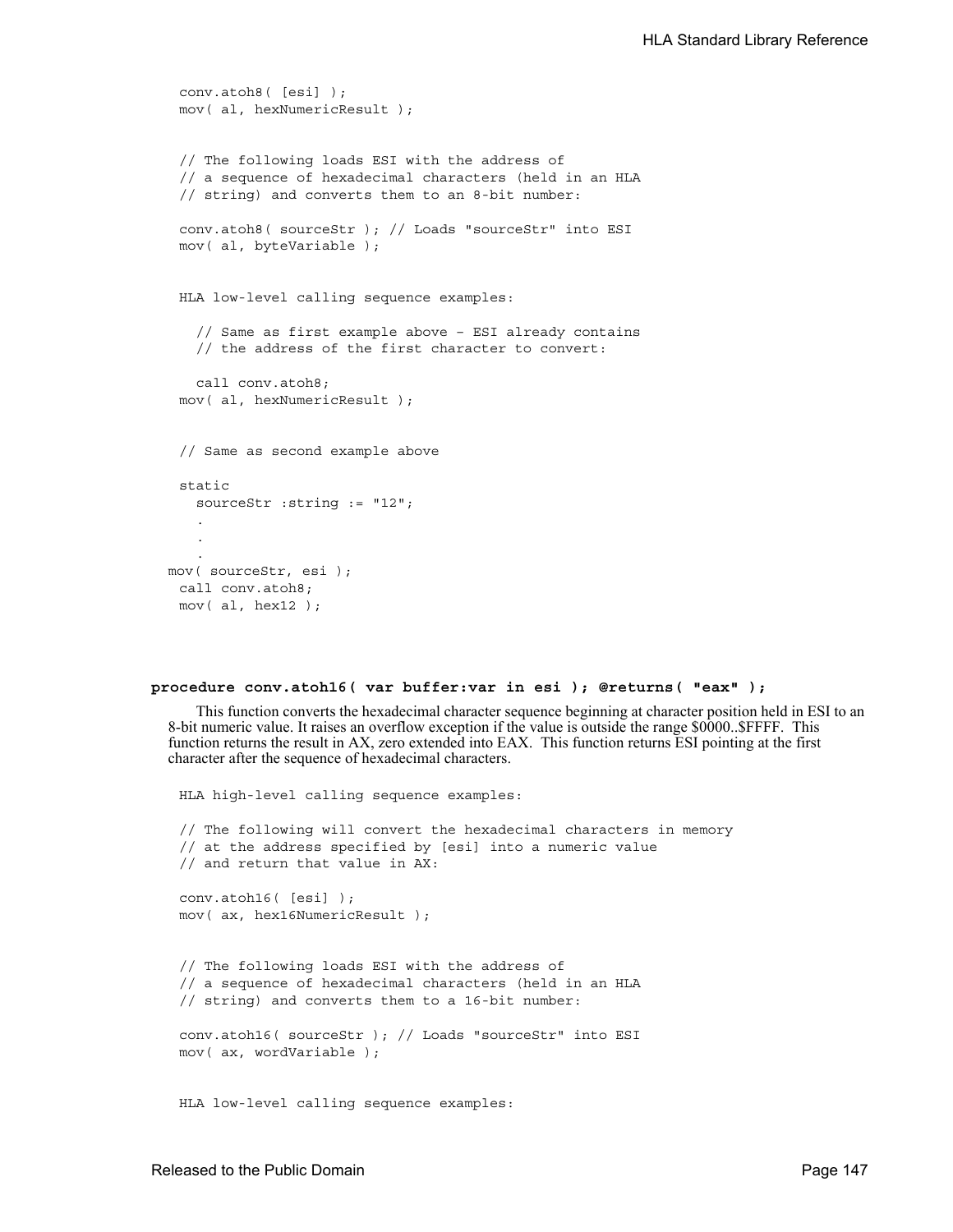```
// Same as first example above – ESI already contains
   // the address of the first character to convert:
   call conv.atoh16;
 mov( ax, hex16NumericResult );
 // Same as second example above
 static
  sourceStr :string := "12";
   .
   .
   .
mov( sourceStr, esi );
 call conv.atoh16;
 mov(ax, hex12);
```
#### **procedure conv.atoh32( var buffer:var in esi ); @returns( "eax" );**

This function converts the hexadecimal character sequence beginning at character position held in ESI to an 8-bit numeric value. It raises an overflow exception if the value is outside the range \$0000 0000..\$FFFF FFFF. This function returns the result in EAX. This function returns ESI pointing at the first character after the sequence of hexadecimal characters.

```
HLA high-level calling sequence examples:
// The following will convert the hexadecimal characters in memory
// at the address specified by [esi] into a numeric value
// and return that value in EAX:
conv.atoh32( [esi] );
mov( eax, hex32NumericResult );
// The following loads ESI with the address of
// a sequence of hexadecimal characters (held in an HLA
// string) and converts them to a 32-bit number:
conv.atoh32( sourceStr ); // Loads "sourceStr" into ESI
mov( eax, dwordVariable );
HLA low-level calling sequence examples:
  // Same as first example above – ESI already contains
  // the address of the first character to convert:
 call conv.atoh32;
mov( eax, hex32NumericResult );
// Same as second example above
static
 sourceStr :string := "12";
  .
  .
```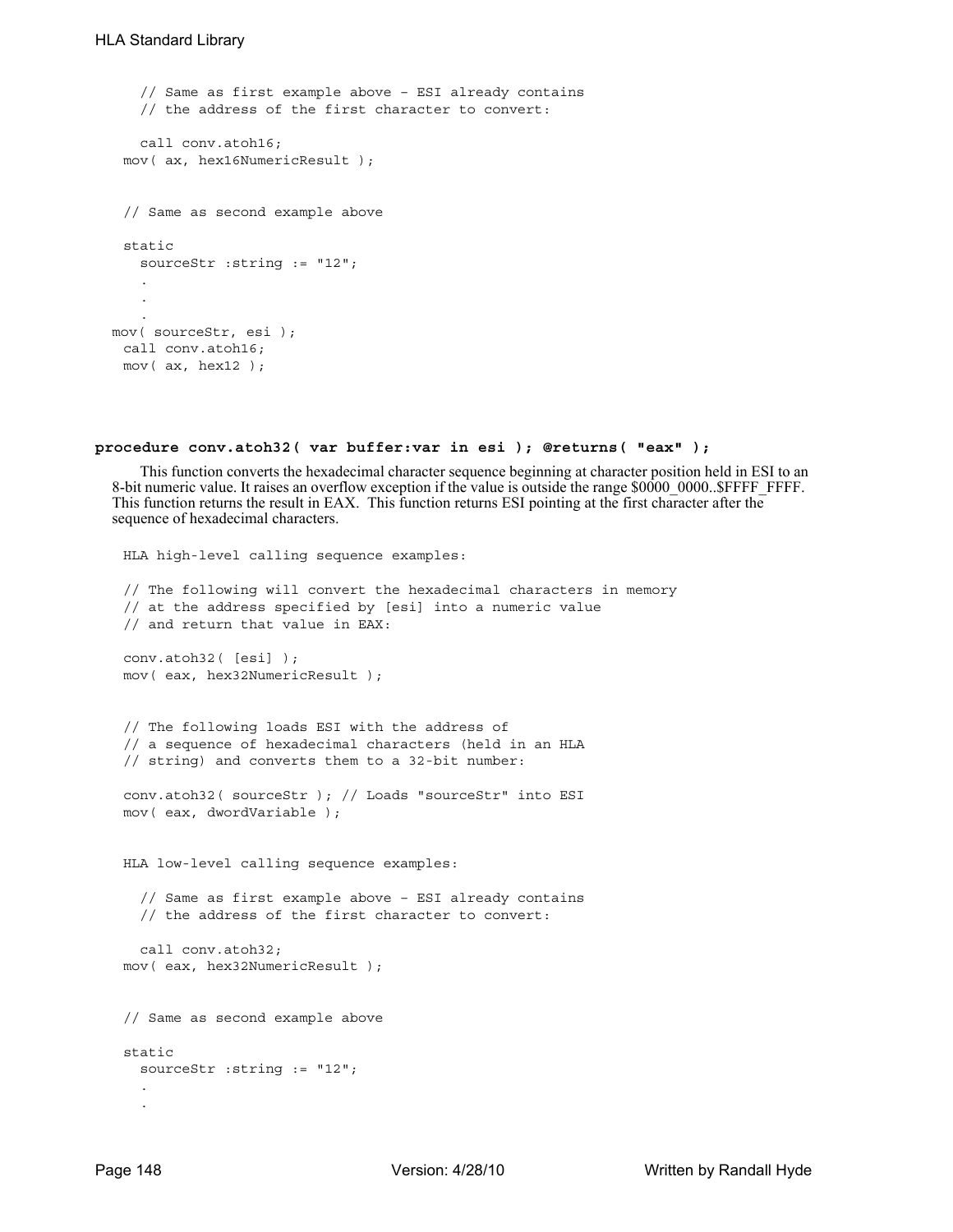```
mov( sourceStr, esi );
 call conv.atoh32;
 mov( eax, hex12 );
```
.

## **procedure conv.atoh64( var buffer:var in esi ); @returns( "edx:eax" );**

This function converts the hexadecimal character sequence beginning at character position held in ESI to an 8-bit numeric value. It raises an overflow exception if the value is outside the range \$0000\_0000\_0000\_0000..\$FFFF\_FFFF\_FFFF\_FFFF. This function returns the result in EDX:EAX (H.O. double word in EDX). This function returns ESI pointing at the first character after the sequence of hexadecimal characters.

```
HLA high-level calling sequence examples:
```

```
// The following will convert the hexadecimal characters in memory
 // at the address specified by [esi] into a numeric value
 // and return that value in EDX:EAX:
 conv.atoh64( [esi] );
 mov( eax, (type dword hex64NumericResult[0]) );
 mov( edx, (type dword hex64NumericResult[4]) );
 // The following loads ESI with the address of
 // a sequence of hexadecimal characters (held in an HLA
 // string) and converts them to a 64-bit number:
 conv.atoh64( sourceStr ); // Loads "sourceStr" into ESI
 mov( eax, (type dword qwordVariable[0]) );
 mov( edx, (type dword qwordVariable[4]) );
 HLA low-level calling sequence examples:
   // Same as first example above – ESI already contains
   // the address of the first character to convert:
   call conv.atoh64;
 mov( eax, (type dword hex64NumericResult[0]) );
 mov( edx, (type dword hex64NumericResult[4]) );
 // Same as second example above
 static
   sourceStr :string := "12";
   .
   .
   .
mov( sourceStr, esi );
 call conv.atoh64;
 mov( eax, (type dword qwordVariable[0]) );
 mov( edx, (type dword qwordVariable[4]) );
```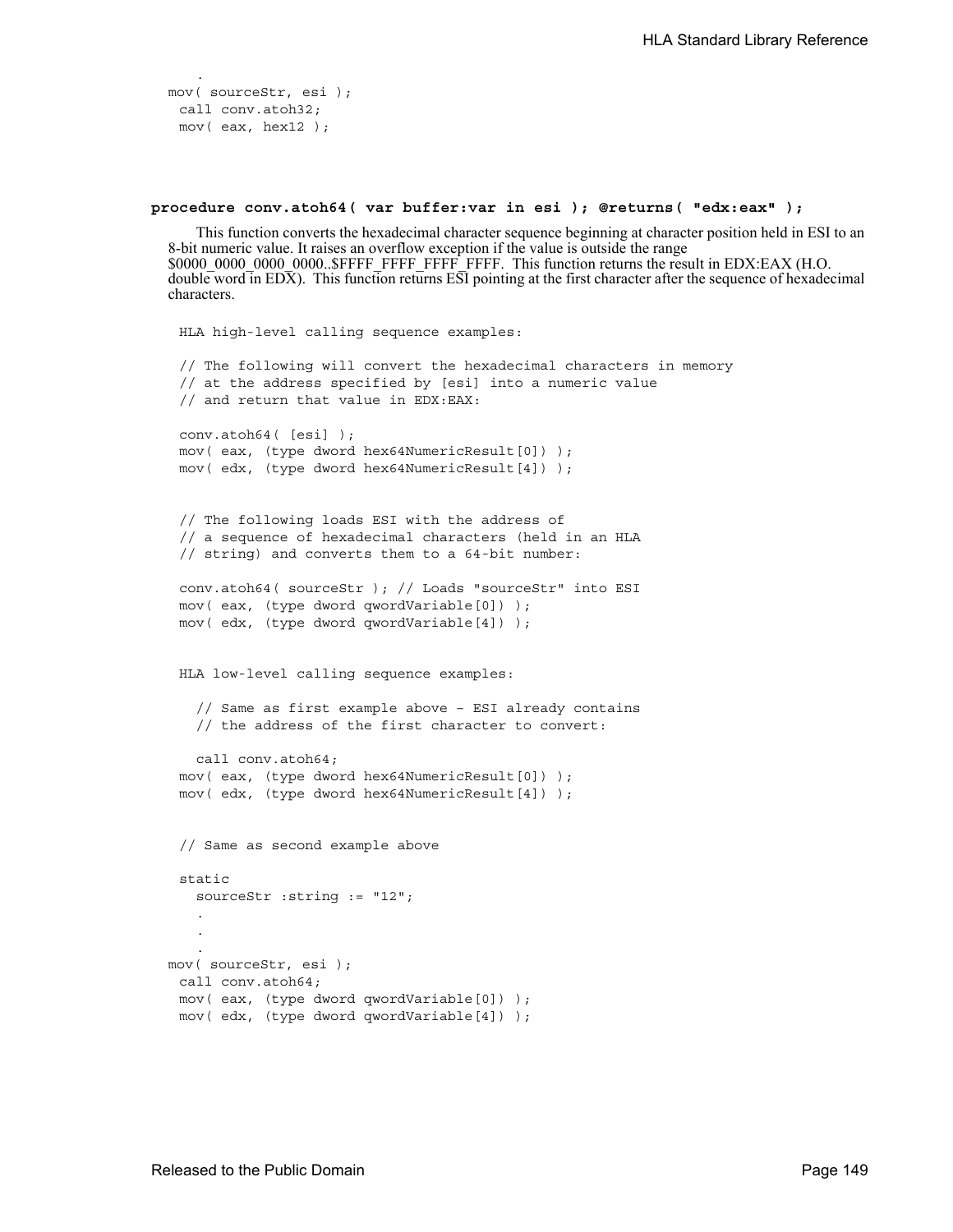## **procedure conv.atoh128( var buffer:var in esi; var dest:lword );**

This function converts the hexadecimal character sequence beginning at character position in the string to a 128-bit numeric value. It raises an overflow exception if the value is outside the range \$0000\_0000\_0000\_0000\_0000\_0000\_0000\_0000..\$FFFF\_FFFF\_FFFF\_FFFF\_FFFF\_FFFF\_FFFF\_FFFF. This function returns the result in the variable specified by the dest parameter.

```
HLA high-level calling sequence examples:
 // The following will convert the hexadecimal characters in memory
 // at the address specified by [esi] into a numeric value
 // and stores that value in lwordDest (passed by reference):
 conv.atoh128( [esi], lwordDest );
 // The following loads ESI with the address of
 // a sequence of hexadecimal characters (held in an HLA
 // string) and converts them to a 128-bit number that it
 // stores in lwordDest:
 conv.atoh128( sourceStr, lwordDest ); // Loads "sourceStr" into ESI
 HLA low-level calling sequence examples:
   // Option 1: lwordDest is a static object declared in a
   // HLA STATIC, READONLY, or STORAGE section:
   // As with the first example above, assume ESI already
   // contains the address of the string to convert:
   pushd( &lwordDest );// Pass address of lwordDest as reference parm.
   call conv.atoh128;
   // Option 2: lwordDest is a simple automatic variable (no indexing)
   // declared in a VAR section (or as a parameter). Assume that
   // no 32-bit registers can be disturbed by this code.
   // As with the first example above, assume ESI already
   // contains the address of the string to convert:
   push( ebp );
   add( @offset( lwordDest ), (type dword [esp]));
   call conv.atoh128;
   // Option 3: lwordDest is a complex addressing mode and at least
   // one 32-bit register is available for use by this code.
   // As with the first example above, assume ESI already
   // contains the address of the string to convert:
   lea( eax, lwordDest ); // Assume EAX is the available register
   push( eax );
   call conv.atoh128;
 // Same as second high-level example above. Assumes that
 // lwordDest is a static object.
 static
   sourceStr :string := "12";
   .
   .
   .
mov( sourceStr, esi );
```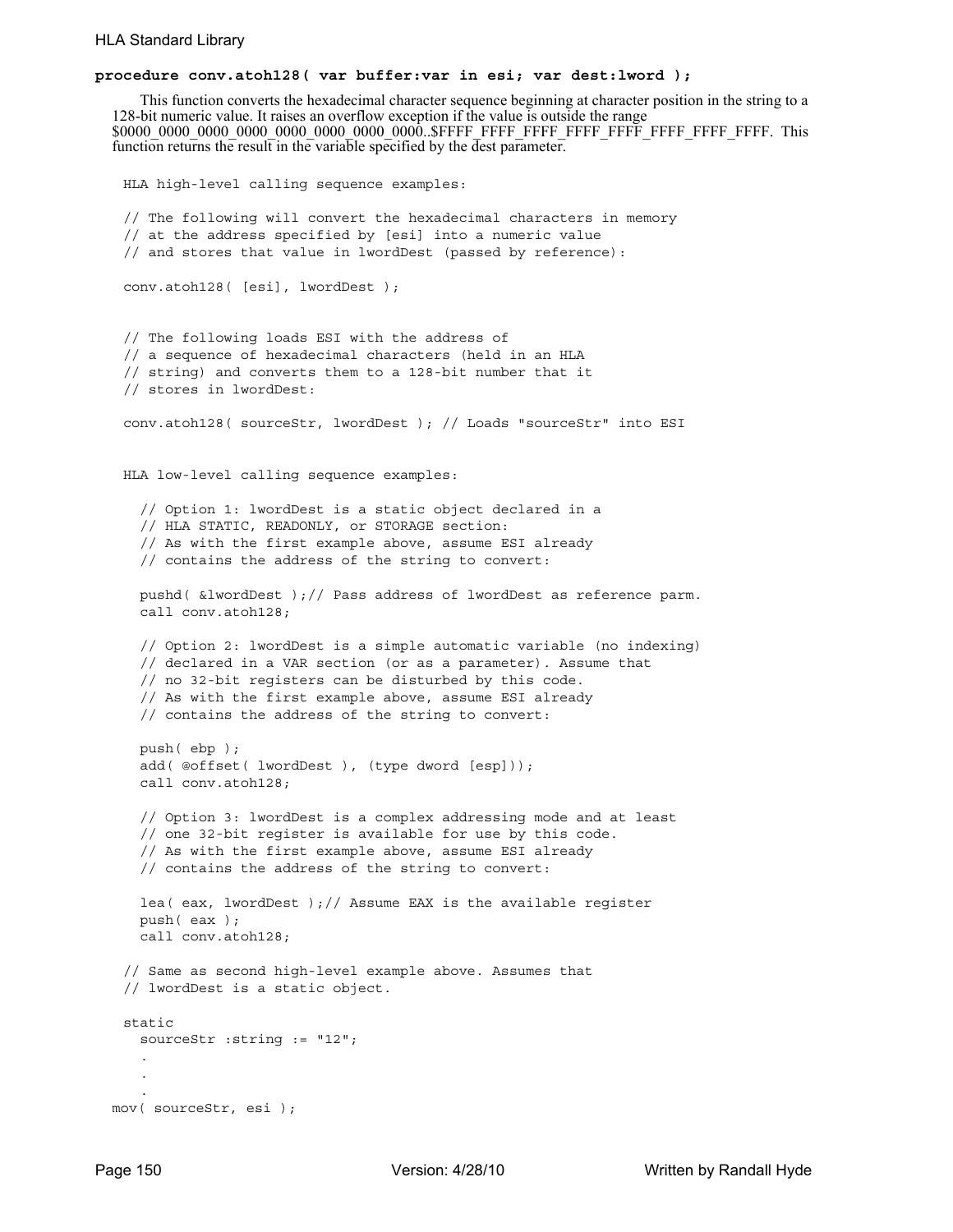pushd( &lwordDest ); call conv.atoh128;



# **8.3.6 Hexadecimal String to Numeric Conversions**

This functions convert a string value, that contain the hexadecimal representation of a number, into the numeric form. These functions have two parameters: a string object and an index into that string. Numeric conversion begins at the zero-based character position specified by the index parameter. For example, the invocation

conv.strToh8( someStr, 5 );

begins the conversion starting with the sixth character (index 5) in someStr. These functions will raise an "index out of range" exception if the supplied index is greater than the size of the string the first parameter specifies. They will return a null pointer reference exception if the string parameter is NULL (they will return an illegal memory access exception if the first parameter is not a valid pointer and references unpaged memory).

These routines will skip over any leading underscore and delimiter characters (specified by the internal delimiters character set, see the discussion of conv.setDelimiters and conv.getDelimiters for details). These functions will convert all characters in the sequence until encountering a non-hexadecimal digit or underscore. If the first non-hex character is not the end of string or a delimiter character, these functions will raise a conversion exception. If the character is not a valid 7-bit ASCII character, these functions will raise an illegal character exception.

#### **procedure conv.strToh8( s:string; index:dword ); @returns( "eax" );**

This function converts the hexadecimal character sequence beginning at the index<sup>th</sup> character position in the string to an 8-bit numeric value. It raises an overflow exception if the value is outside the range \$00..\$FF. This function returns the result in AL, zero extended into EAX.

HLA high-level calling sequence examples: // The following will convert the characters at the beginning // of "hexValueStr" to numeric form: conv.strToh8( hexValueStr, 0 );// Index=0 starts at beginning mov( al, hexNumericResult ); // The following demonstrates using a non-zero index:

```
conv.strToh8( "abc12", 3 ); // "12" begins at offset 3
mov( al, hex12 );
```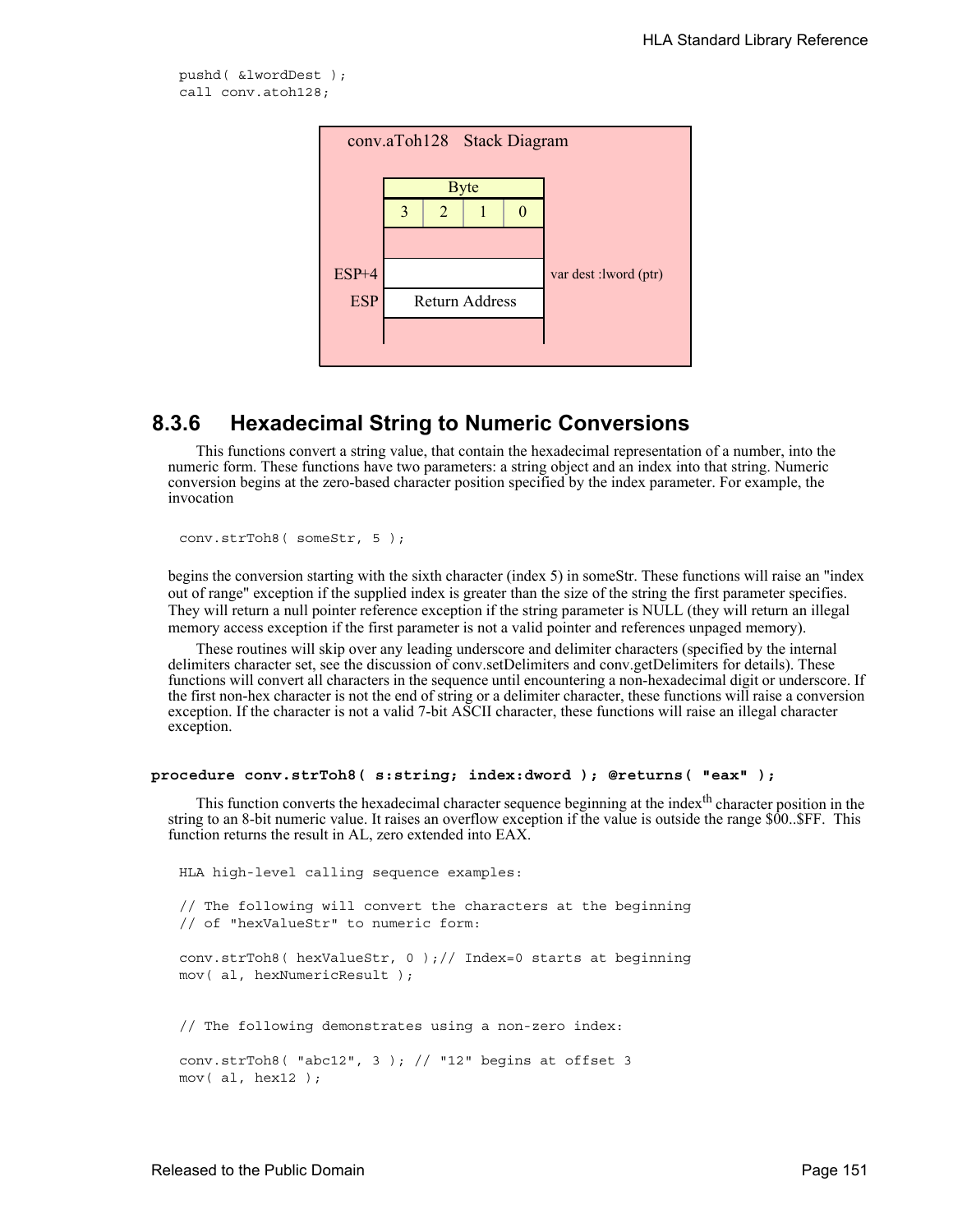```
HLA low-level calling sequence examples:
 push( hexValueStr );// Same as first example above
pushd( 0 );
call conv.strToh8;
mov( al, hexNumericResult );
// Same as second example above
static
 str12 :string := "abc12";
  .
  .
  .
push( str12 );// Note that str12 points at "abc12".
pushd(3);// Index to "12" in "abc12".
call conv.strToh8;
mov( al, hex12 );
```


# **procedure conv.strToh16( s:string; index:dword ); @returns( "eax" );**

This function converts the hexadecimal character sequence beginning at the index<sup>th</sup> character position in the string to a 16-bit numeric value. It raises an overflow exception if the value is outside the range \$0000..\$FFFF. This function returns the result in AX, zero extended into EAX.

```
HLA high-level calling sequence examples:
// The following will convert the characters at the beginning
// of "hexValueStr" to numeric form:
conv.strToh16( hexValueStr, 0 );// Index=0 starts at beginning
mov( ax, wordVar );
// The following demonstrates using a non-zero index:
conv.strToh16( "abc12FF", 3 ); // "12FF" begins at offset 3
mov( ax, wordVar );
```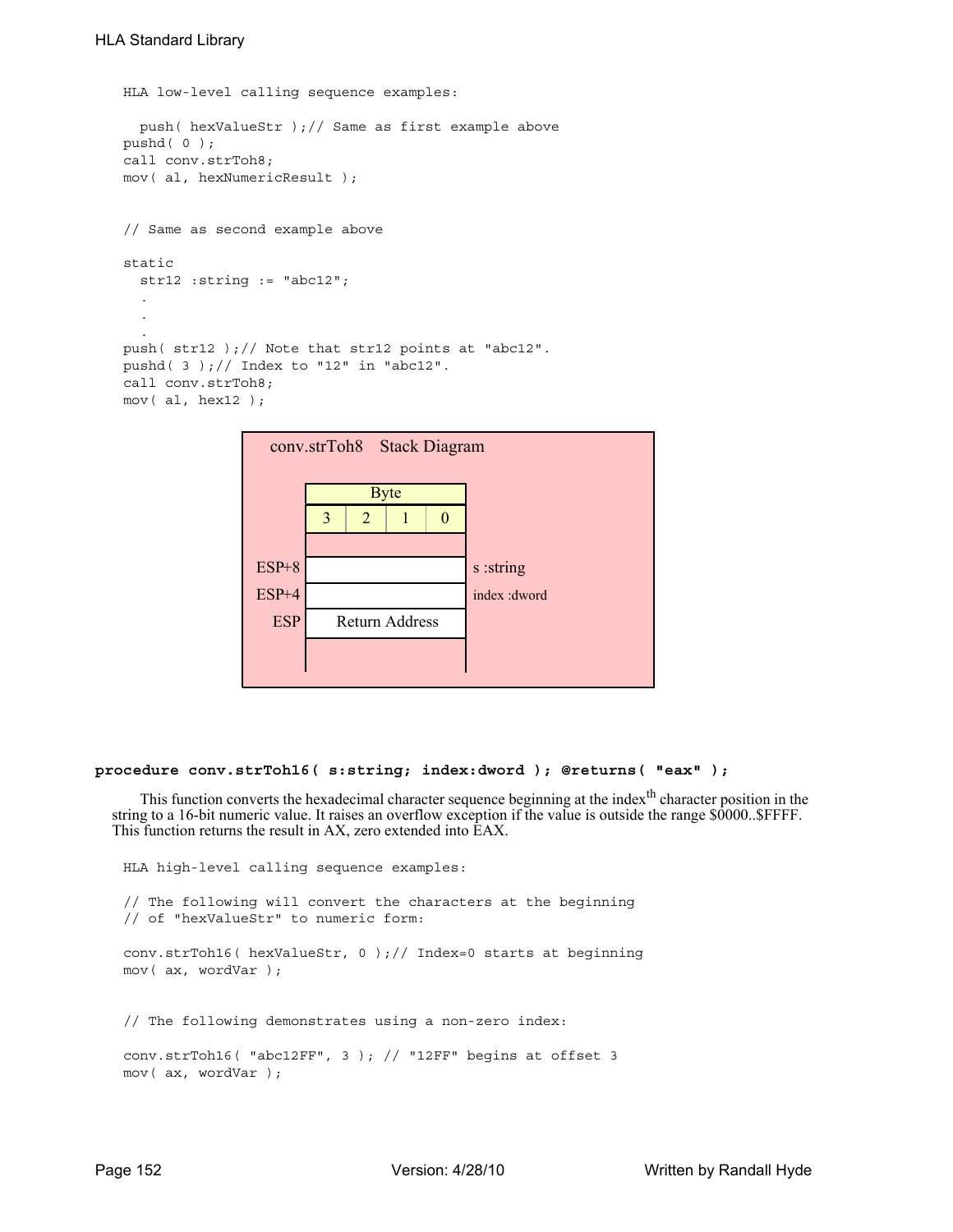```
HLA low-level calling sequence examples:
  push( hexValueStr ); \frac{1}{2} Same as first example above
pushd( 0 );
call conv.strToh16;
mov( ax, wordVar );
// Same as second example above
static
  str12FF :string := "abc12FF";
  .
  .
  .
push( str12FF );// Note that str12FF points at "abc12FF".
pushd(3);// Index to "12FF" in "abc12FF".
call conv.strToh16;
mov( ax, wordVar );
```


## **procedure conv.strToh32( s:string; index:dword ); @returns( "eax" );**

This function converts the hexadecimal character sequence beginning at the index<sup>th</sup> character position in the string to a 32-bit numeric value. It raises an overflow exception if the value is outside the range \$0000\_0000..\$FFFF\_FFFF. This function returns the result in EAX.

HLA high-level calling sequence examples:

// The following will convert the characters at the beginning // of "hexValueStr" to numeric form:

conv.strToh32( hexValueStr, 0 );// Index=0 starts at beginning mov( eax, dwordVar );

// The following demonstrates using a non-zero index:

conv.strToh32( "abc12\_FF00", 3 ); // "12\_FF00" begins at offset 3 mov( eax, dwordVar );

HLA low-level calling sequence examples:

push( hexValueStr );// Same as first example above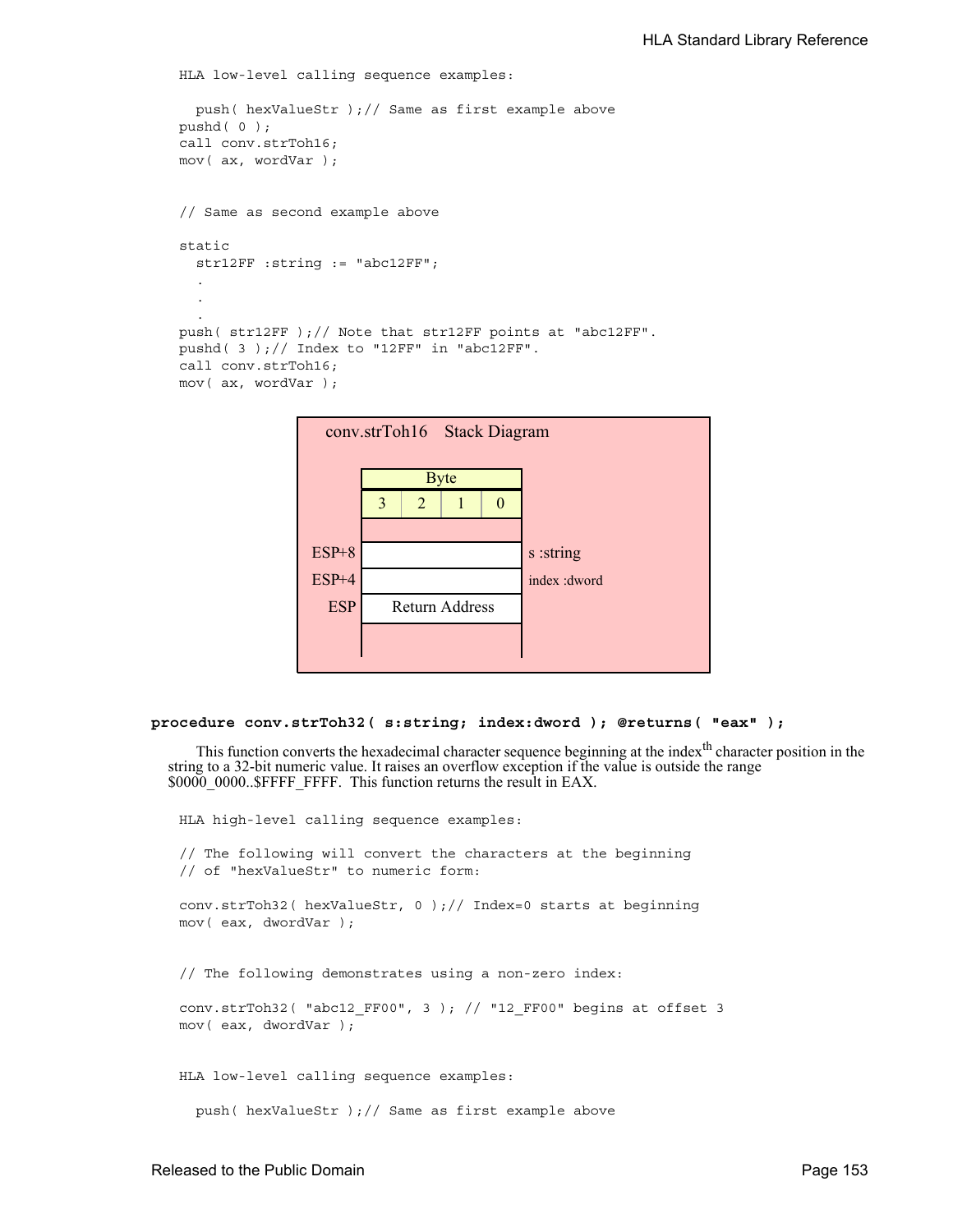```
pushd( 0 );
call conv.strToh32;
mov( eax, dwordVar );
// Same as second example above
static
 str12FF00 :string := "abc12 FF00";
  .
  .
  .
push( str12FF00 );// Note that str12FF00 points at "abc12_FF00".
pushd( 3 ); // Index to "12_FF00" in "abc12_FF00".
call conv.strToh32;
mov( eax, dwordVar );// dwordVar now contains $12_FF00.
```


```
procedure conv.strToh64( s:string; index:dword ); @returns( "edx:eax" );
```
This function converts the hexadecimal character sequence beginning at the index<sup>th</sup> character position in the string to a 64-bit numeric value. It raises an overflow exception if the value is outside the range \$0000\_0000\_0000\_0000..\$FFFF\_FFFF\_FFFF\_FFFF. This function returns the result in EDX:EAX (H.O. double word in EDX).

```
HLA high-level calling sequence examples:
// The following will convert the characters at the beginning
// of "hexValueStr" to numeric form:
conv.strToh64( hexValueStr, 0 );// Index=0 starts at beginning
mov( eax, (type dword qwordVar[0]) );
mov( edx, (type dword qwordVar[4]) );
// The following demonstrates using a non-zero index:
conv.strToh64( "abc12", 1 ); // "bc12" begins at offset 1
mov( eax, (type dword qwordVar[0]) );
mov( edx, (type dword qwordVar[4]) );
HLA low-level calling sequence examples:
```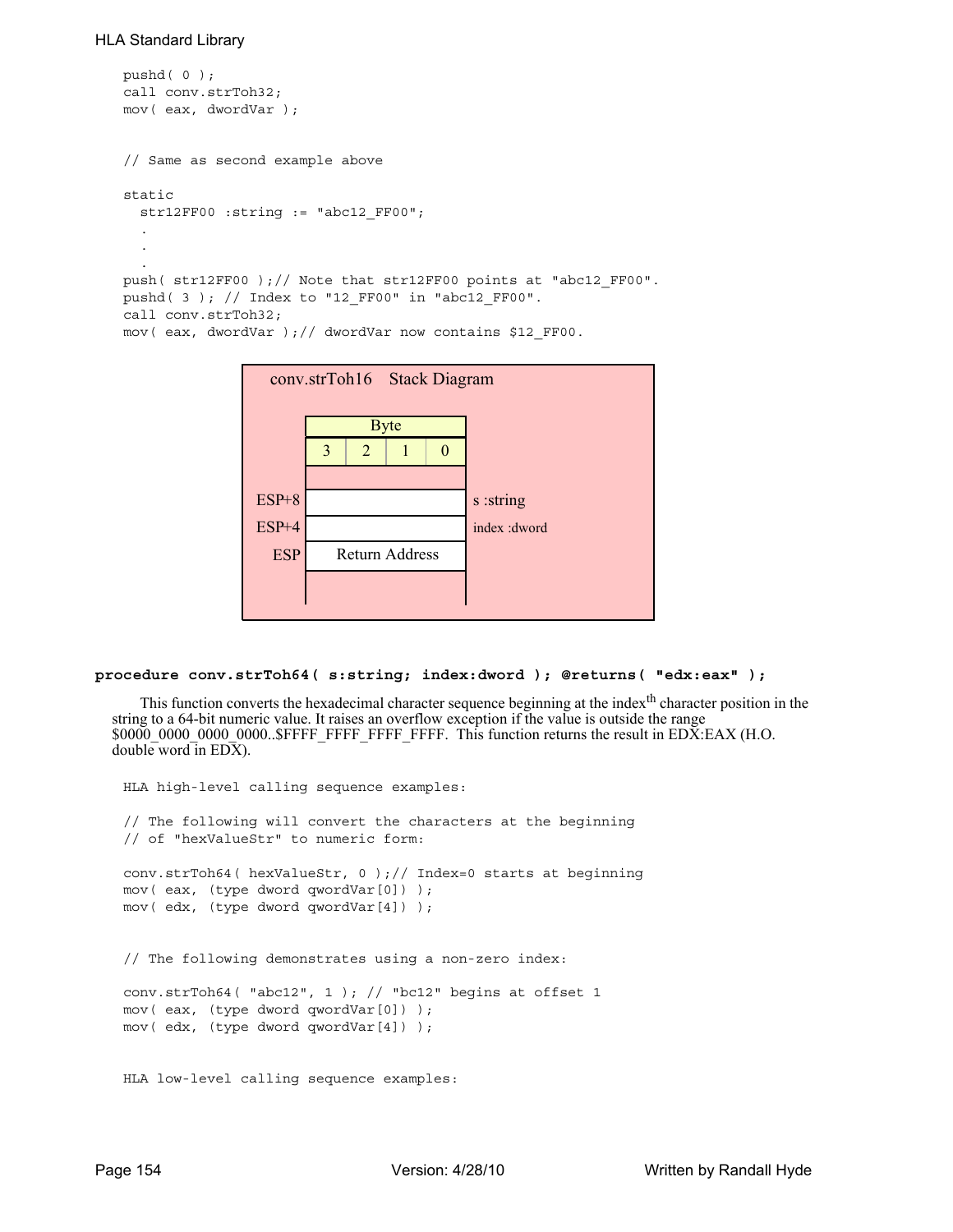```
push( hexValueStr );// Same as first example above
pushd( 0 );
call conv.strToh64;
mov( eax, (type dword qwordVar[0]) );
mov( edx, (type dword qwordVar[4]) );
// Same as second example above
static
 strabc12 :string := "abc12";
  .
  .
  .
push( strabc12 );// Note that strabc12 points at "abc12".
pushd( 1 ); // Index to "bc12" in "abc12".
call conv.strToh64;
mov( eax, (type dword qwordVar[0]) );
mov( edx, (type dword qwordVar[4]) );
```


### **procedure conv.strToh128( s:string; index:dword; var dest:lword );**

This function converts the hexadecimal character sequence beginning at the index<sup>th</sup> character position in the string to a 128-bit numeric value. It raises an overflow exception if the value is outside the range \$0000\_0000\_0000\_0000\_0000\_0000\_0000\_0000..\$FFFF\_FFFF\_FFFF\_FFFF\_FFFF\_FFFF\_FFFF\_FFFF. This function returns the result in the variable specified by the dest parameter.

HLA high-level calling sequence examples: // The following will convert the characters at the beginning // of "hexValueStr" (index=0) to numeric form and store the // 128-bit result into the 1wordDest variable: conv.strToh128( hexValueStr, 0, 1wordDest ); // The following demonstrates using a non-zero index: conv.strToh128( "abc1234567890abcdef", 3, 1wordDest ); HLA low-level calling sequence examples: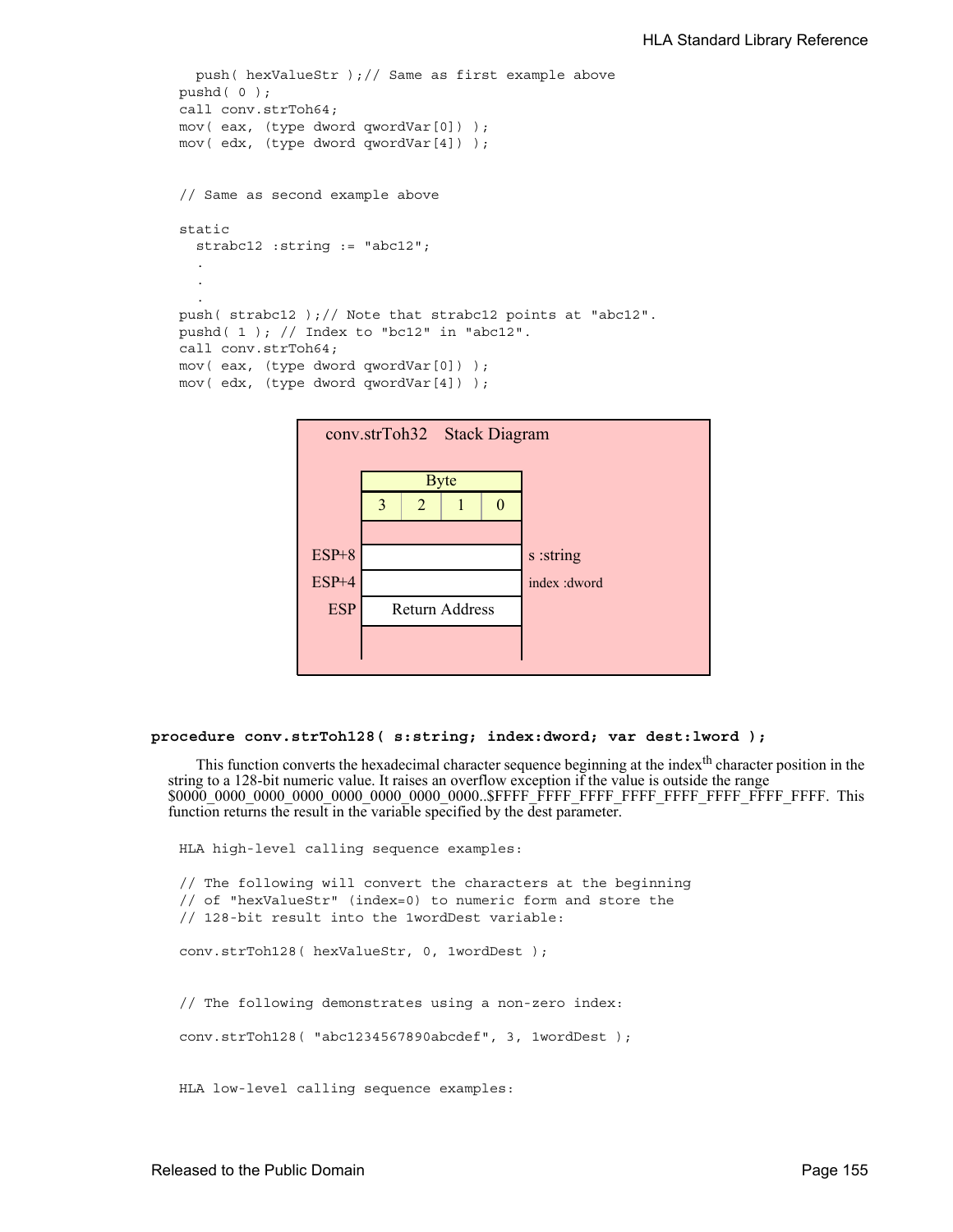```
// Option #1: lwordDest is a STATIC/READONLY/STORAGE
  // variable:
  push( hexValueStr );// Same as first example above
pushd( 0 );
pushd( &lwordDest );
call conv.strToh128;
  // Option #2: lwordDest is not a static object and
  // a 32-bit register is available for use:
  push( hexValueStr );// Same as first example above
pushd( 0 );
lea( eax, lwordDest ); // Assuming EAX is available
push( eax );
call conv.strToh128;
  // Option #3: lwordDest is an automatic (var) object and
  // no 32-bit registers are available for use:
 push( hexValueStr );// Same as first example above
pushd( 0 );
push( ebp );
add( @offset( lwordDest ), (type dword [esp]) );
call conv.strToh128;
  // Option #4: lwordDest is a complex addressing mode object and
  // no 32-bit registers are available for use:
 push( hexValueStr );// Same as first example above
pushd( 0 );
sub( 4, esp );
push( eax );
lea( eax, lwordDest );
mov( eax, [esp+4] );
pop( eax );
call conv.strToh128;
```
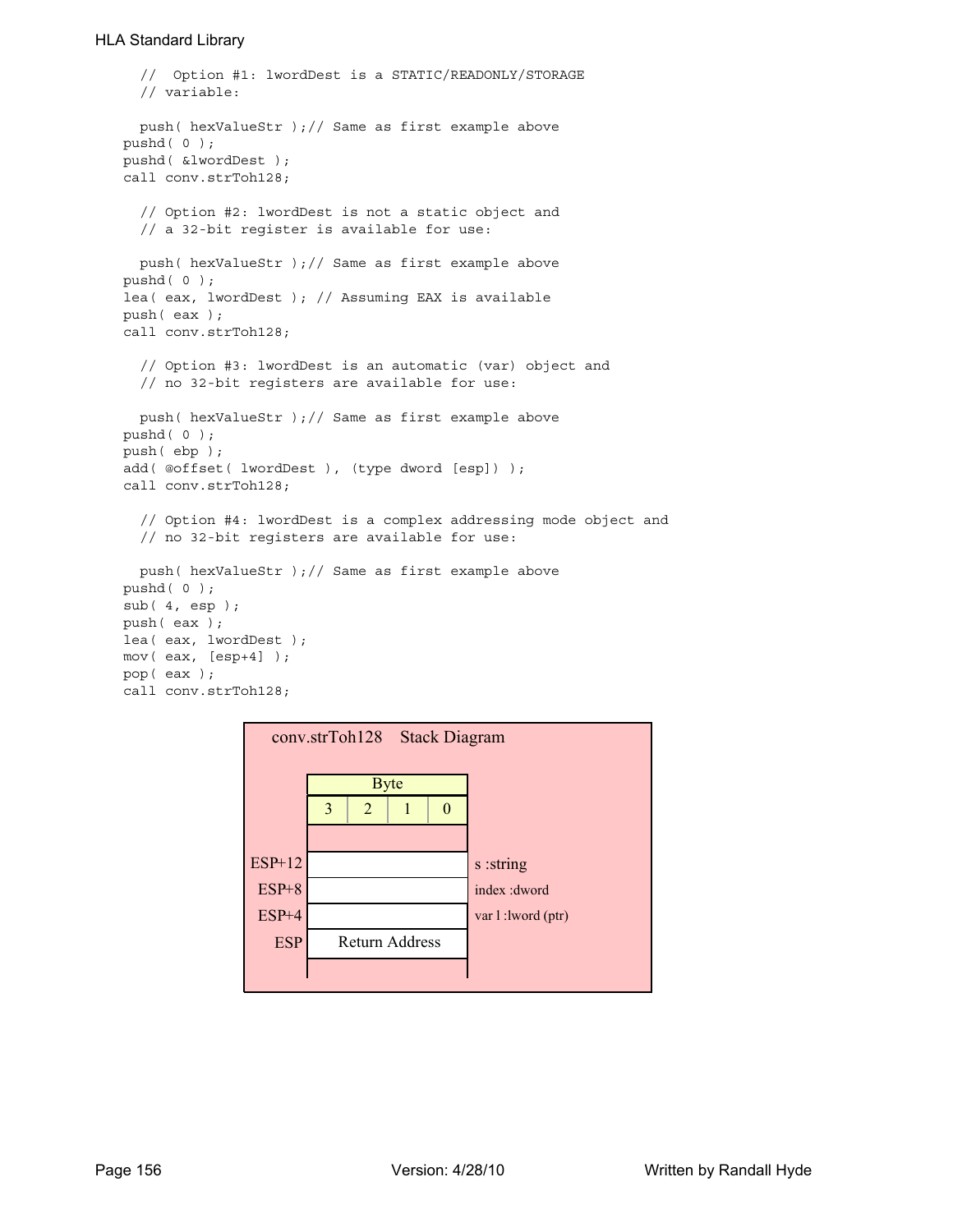# **8.4 Signed Integer Conversions**

The integer conversion functions process signed integer values that are 8, 16, 32, 64, or 128 bits long. Functions in this category compute the output size (in print positions) of an integer, convert an integer to a sequence of characters, and convert a sequence of characters to an integer value.

# **8.4.1 Internal Functions**

These functions are for internal use by the standard library. You should not call these functions in your own code. The internal functions in this category are conv.\_intToBuf32, conv.\_intToBuf32Size, conv.\_intToBuf64, conv. intToBuf64Size, conv. intToBuf128, conv. intToBuf128Size

# **8.4.2 Integer Size Calculations**

These routines return the size, in screen print positions, it would take to print the signed integer passed in the specified parameter. They return their value in the EAX register (the value always fits in AL and AX, if you'd prefer to use these registes as the return value). The count includes room for a minus sign if the number is negative. Note that these routines include print positions required by underscores if you've enabled underscore output in values (see conv.setUnderscores and conv.getUnderscores for details).

#### **procedure conv.i8Size( b:byte in al ); @returns( "eax" );**

This function computes the number of print positions required by the 8-bit signed integer passed in the AL register. Because the number of decimal positions is always three or less, the internal underscores flag does not affect the value this function returns. This function will always return a value in the range 1..4 (e.g., four positions for a value like "-128").

```
HLA high-level calling sequence examples:
conv.i8Size( byteVariable );
mov( eax, numSize );
conv.i8Size( <byte register> ); // al, ah, bl, bh, cl, ch, dl, dh
mov( eax, int8Size );
conv.i8Size( <constant> ); // Must fit into eight bits
mov( al, constantsSize );
```
Because conv.i8Size passes its input parameter in the AL register, any form of the high-level calling sequence except "conv.i8Size( al );" will automatically generate an instruction of the form "mov*(<operand>*,al);". Therefore, if possible, you should try to have the value whose size you wish to compute already sitting in the AL register and pass AL as the parameter to conv.i8Size.

HLA low-level calling sequence examples:

```
mov( byteVariable, al );
call conv.i8Size;
mov( eax, numSize );
mov( <byte register>, al ); // ah, bl, bh, cl, ch, dl, dh
call conv.i8Size;
mov( ax, wordVariable );
// Explicit Examples:
mov( bh, al );
call conv.i8Size;
mov( al, bhSize );
```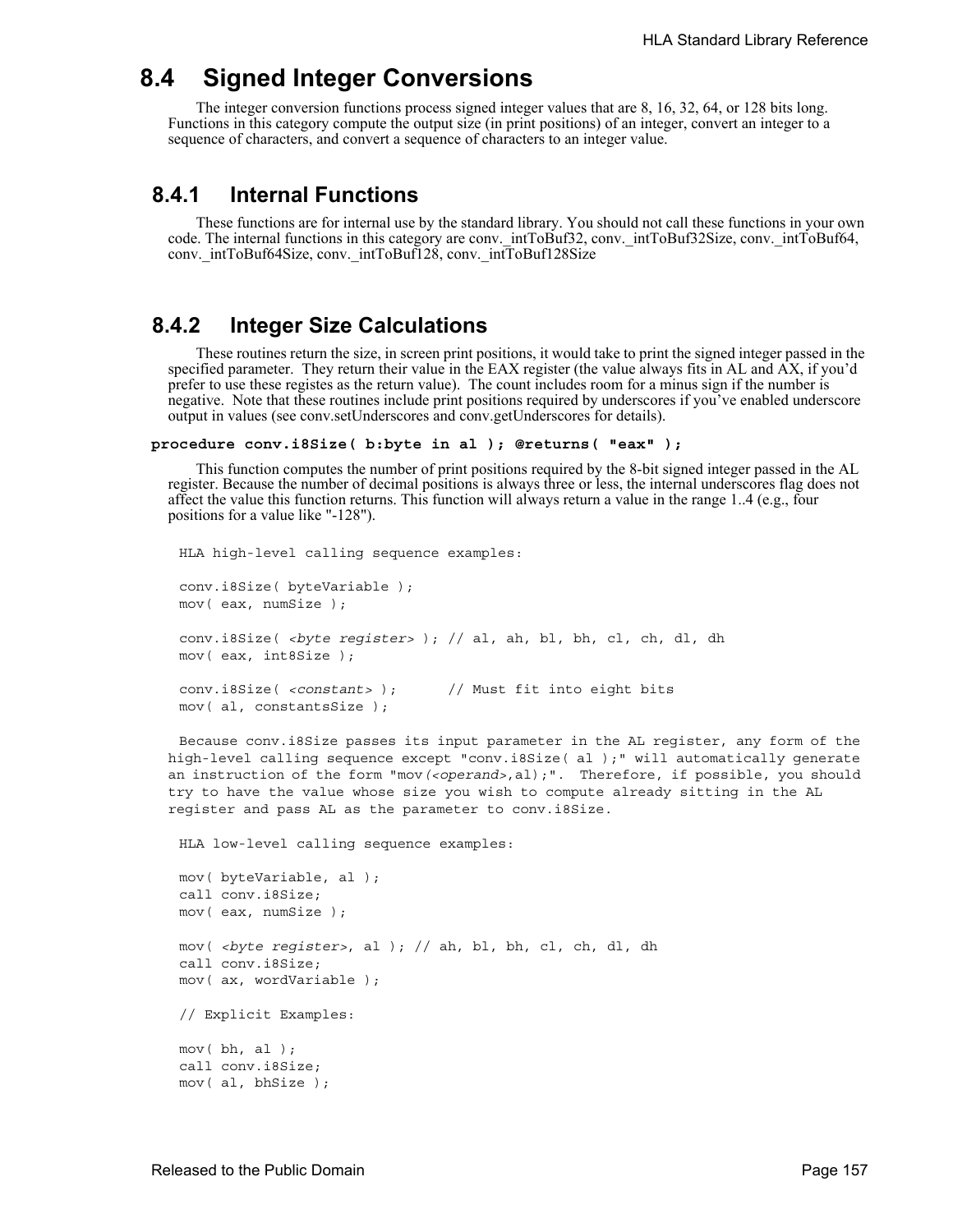```
call conv.i8Size; // Assume value is already in AL
mov( al, alSize );
mov( 123, al ); // Example of computing the size of a constant
call conv.i8Size;
```
mov( eax, constsSize );

It might seem silly to compute the size of a constant as this last example is doing, as the constant's print width is known at compile time. Note, however, that this sequence could appear as part of a macro expansion and the literal constant "123" could actually be the result of expanding a macro parameter.

#### **procedure conv.i16Size( w:word in ax ); @returns( "eax" );**

This function computes the number of print positions required by the 16-bit signed integer passed in the AX register. If the internal underscores flag is set and the integer value is greater than 999 (or less than -999) then this function will account for the underscores injected by the integer to string conversion routines. This function will always return a value in the range 1..6 if the underscores flag is not set (e.g., "-12345") or a value in the range 1…7 if the internal underscores flag is set (e.g., "-12\_345").

```
HLA high-level calling sequence examples:
conv.i16Size( wordVariable );
mov( eax, numSize );
conv.i16Size( <word register> ); // ax, bx, cx, dx, bp, sp, si, di
mov( eax, int16Size );
conv.i16Size( <constant> ); // Must fit into 16 bits
mov( al, constantsSize );
```
Because conv.i16Size passes its input parameter in the AX register, any form of the high-level calling sequence except "conv.i16Size( ax );" will automatically generate an instruction of the form "mov(<*operand*>,ax);". Therefore, if possible, you should try to have the value whose size you wish to compute already sitting in the AX register and pass AX as the parameter to conv.i16Size.

```
HLA low-level calling sequence examples:
mov( wordVariable, ax );
call conv.i16Size;
mov( eax, numSize );
mov( <word register>, ax ); // bx, cx, dx, bp, sp, si, or di
call conv.i16Size;
mov( ax, wordVariable );
// Explicit Examples:
mov( bx, ax );
call conv.i16Size;
mov( al, bxSize );
call conv.i16Size; // Assume value is already in AX
mov( al, axSize );
mov( 12345, ax ); // Example of computing the size of a constant
call conv.i16Size;
mov( eax, constsSize );
```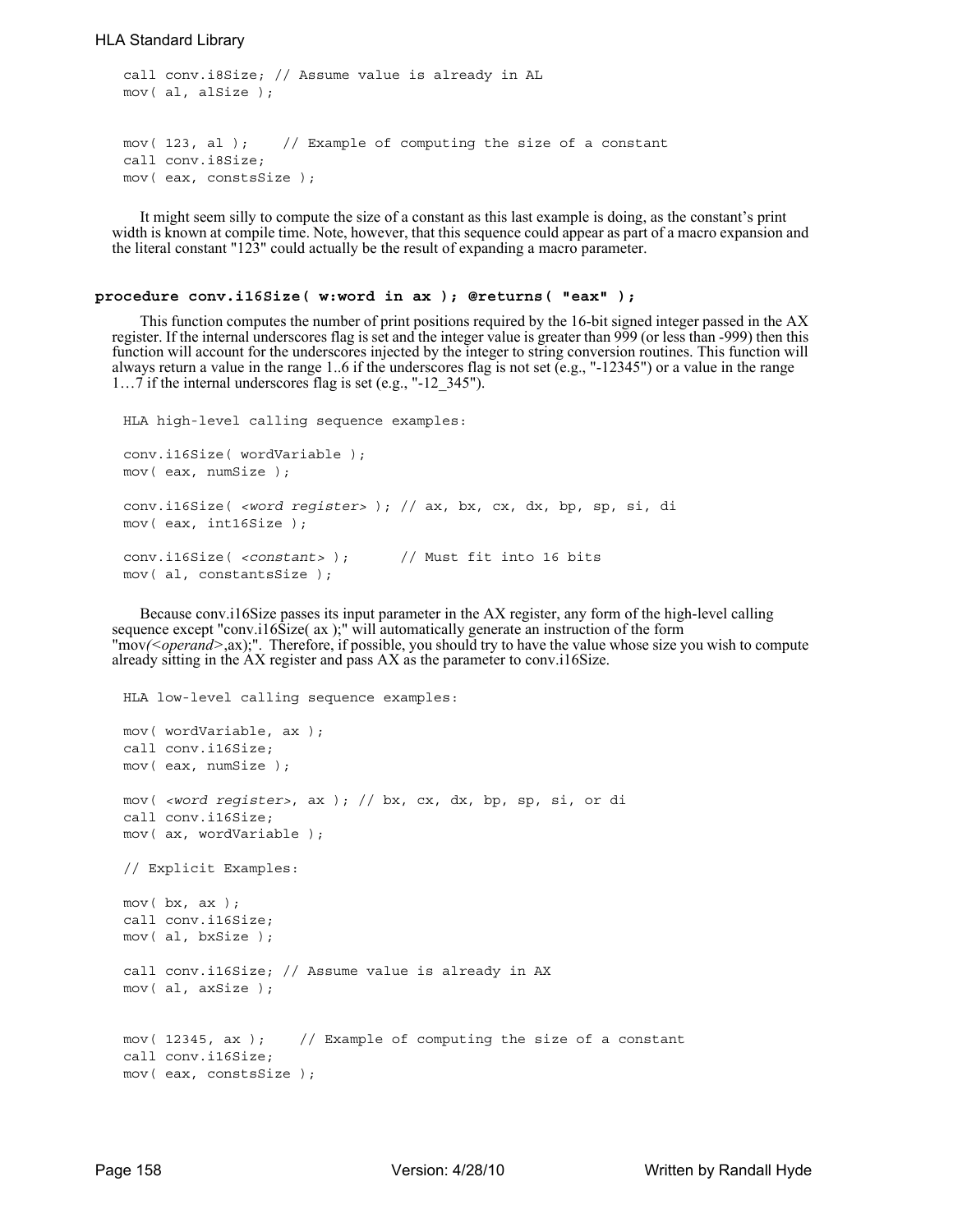See the comment at the end of conv.i8Size about passing constants to these functions.

#### **procedure conv.i32Size( d:dword in eax ); @returns( "eax" );**

This function computes the number of print positions required by the 32-bit signed integer passed in the EAX register. If the internal underscores flag is set this function will include print positions for the underscores that the conversion routines will inject into the string. This function will always return a value in the range 1..11 if the underscores flag is not set (e.g., "-1000000000") or a value in the range  $1...14$  if the internal underscores flag is set (e.g., "-1\_000\_000\_000").

```
HLA high-level calling sequence examples:
conv.i32Size( wordVariable );
mov( eax, numSize );
conv.i32Size( <dword register> ); // eax, ebx, ecx, edx, 
mov( eax, int16Size )l// ebp, esp, esi, or edi
conv.i32Size( <constant> ); // Must fit into 32 bits
mov( al, constantsSize );
```
Because conv.i32Size passes its input parameter in the EAX register, any form of the high-level calling sequence except "conv.i32Size( eax );" will automatically generate an instruction of the form "mov/<*operand>*,eax);". Therefore, if possible, you should try to have the value whose size you wish to compute already sitting in the EAX register and pass EAX as the parameter to conv.i32Size.

```
HLA low-level calling sequence examples:
mov( dwordVariable, eax );
call conv.i32Size;
mov( eax, numSize );
mov( <dword register>, eax ); // ebx, ecx, edx, 
call conv.i32Size;// ebp, esp, esi, or edi
mov( ax, wordVariable );
// Explicit Examples:
mov( ebx, eax );
call conv.i32Size;
mov( al, bxSize );
call conv.i32Size; // Assume value is already in AX
mov( al, axSize );
mov( 1234567890, eax ); // Example of computing 
call conv.i32Size;// the size of a constant.
mov( eax, constsSize );
```
See the comment at the end of conv.i8Size about passing constants to these functions.

#### **procedure conv.i64Size( q:qword ); @returns( "eax" );**

This function computes the number of print positions required by the 64-bit signed integer passed on the stack. If the internal underscores flag is set this function will include print positions for the underscores that the conversion routines will inject into the string. This function will always return a value in the range 1..20 if the underscores flag is not set (e.g., "-9223372036854775807") or a value in the range 1..26 if the internal underscores flag is set (e.g., "-9\_223\_372\_036\_854\_775\_808").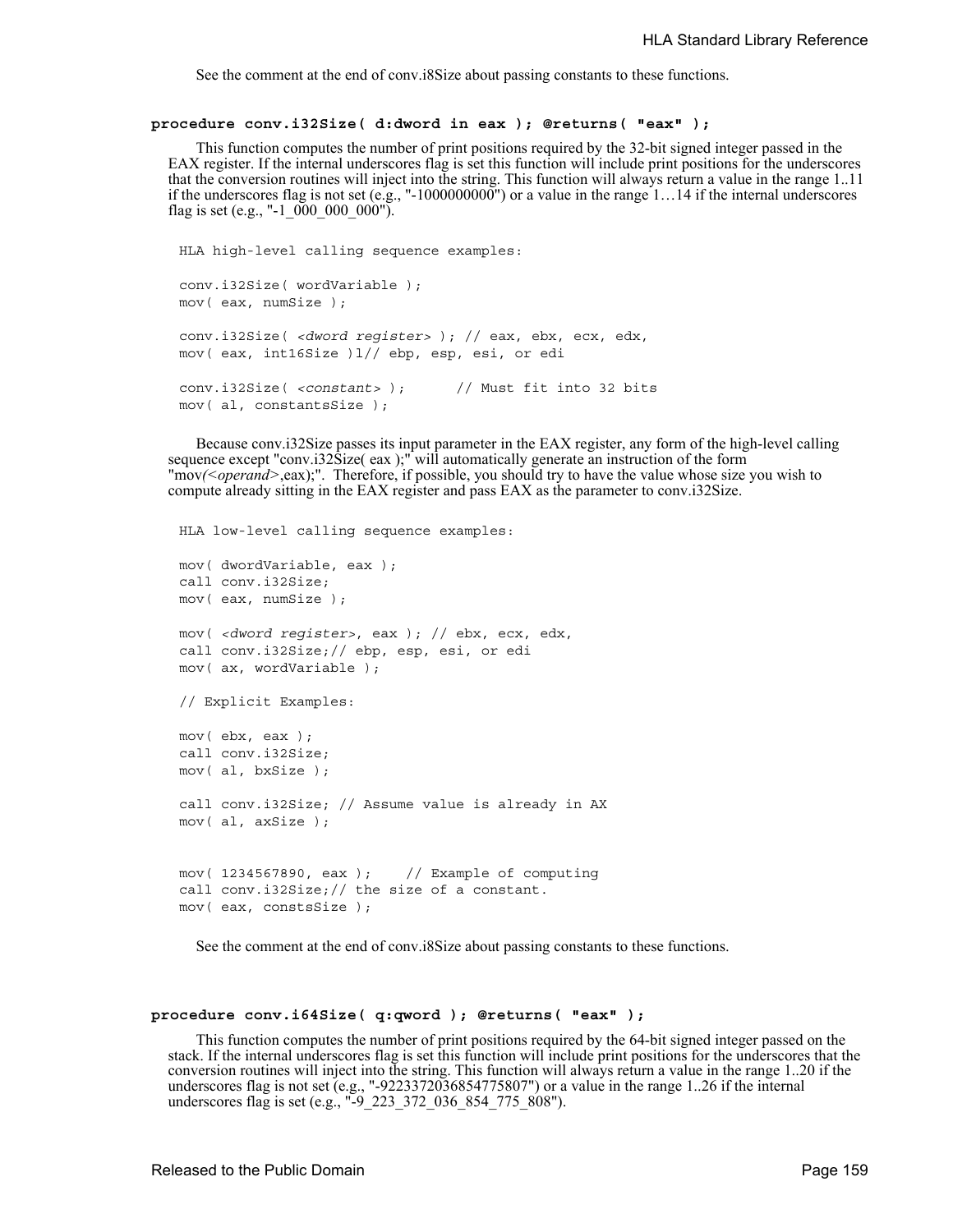```
HLA high-level calling sequence examples:
conv.i64Size( qwordVariable );
mov( eax, numSize );
conv.i64Size( <constant> ); // Must fit into 64 bits
mov( al, constantsSize );
HLA low-level calling sequence examples:
push( (type dword qwordVariable[4]));// Push H.O. dword first
push( (type dword qwordVariable[0]));// Push L.O. dword second
call conv.i64Size;
mov( eax, numSize );
// Compute the size of a 64-bit constant:
pushd( 12345 >> 32 );// Push H.O. dword first
pushd( 12345 & $FFFF_FFFF );// Push L.O. dword second
call conv.i64Size;
mov( eax, constsSize );
```
See the comment at the end of conv.i8Size about passing constants to these functions. If you make a habit of explicitly passing 64-bit constants to this function, you might consider writing a macro to push the 64-bit constant for you (see the chapter on "Passing Parameters to Standard Library Routines" for more details).



#### **procedure conv.i128Size( l:lword ); @returns( "eax" );**

This function computes the number of print positions required by the 128-bit signed integer passed in the EAX register. If the internal underscores flag is set this function will include print positions for the underscores that the conversion routines will inject into the string. This function will always return a value in the range 1..40 if the underscores flag is not set (e.g., "-170141183460469231731687303715884105727") or a value in the range 1…52 if the internal underscores flag is set (e.g.,

```
"-170_141_183_460_469_231_731_687_303_715_884_105_728").
```

```
HLA high-level calling sequence examples:
```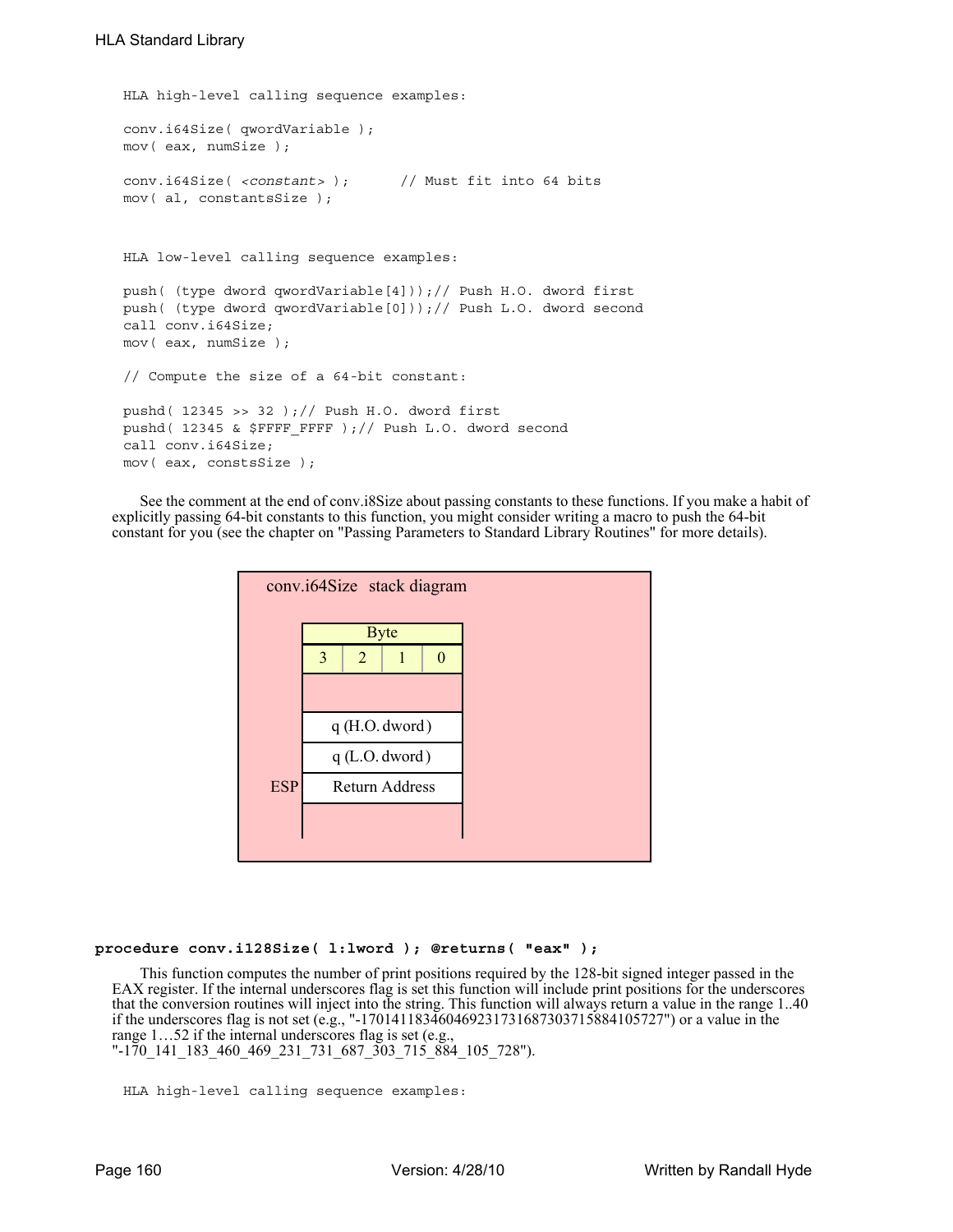```
conv.i128Size( lwordVariable );
mov( eax, numSize );
conv.i128Size( <constant> ); // Must fit into 128 bits
mov( al, constantsSize );
HLA low-level calling sequence examples:
push( (type dword lwordVariable[12]));// Push H.O. dword first
push( (type dword lwordVariable[8]));
push( (type dword lwordVariable[4]));
push( (type dword lwordVariable[0]));// Push L.O. dword last
call conv.i64Size;
mov( eax, numSize );
// Compute the size of a 128-bit constant:
pushd( 12345 >> 96 );// Push H.O. dword first
pushd((12345 \gg 64) & $FFFF_FFFF );
pushd( (12345 >> 32 ) & $FFFF_FFFF );
pushd( 12345 & $FFFF_FFFF );// Push L.O. dword last
call conv.i128Size;
mov( eax, constsSize );
```

```
See the comment at the end of conv.i8Size about passing constants to these functions. If you make a habit of 
explicitly passing 128-bit constants to this function, you might consider writing a macro to push the 128-bit 
constant for you (see the chapter on "Passing Parameters to Standard Library Routines" for more details).
```


# **8.4.3 Signed Integer Numeric to Buffer Conversions**

These routines convert the input parameter to a sequence of characters and store those characters starting at location [EDI]. They return EDI pointing at the first character beyond the converted string. Note that these functions do not zero terminate the string; if you want a zero-terminated string, then store a zero at the byte pointed at by EDI upon return from these functions.

If the internal underscores flag is set (see conv.getUnderscores and conv.setUnderscores for details), then these functions will insert an underscore between each group of three digits starting with the least significant digit.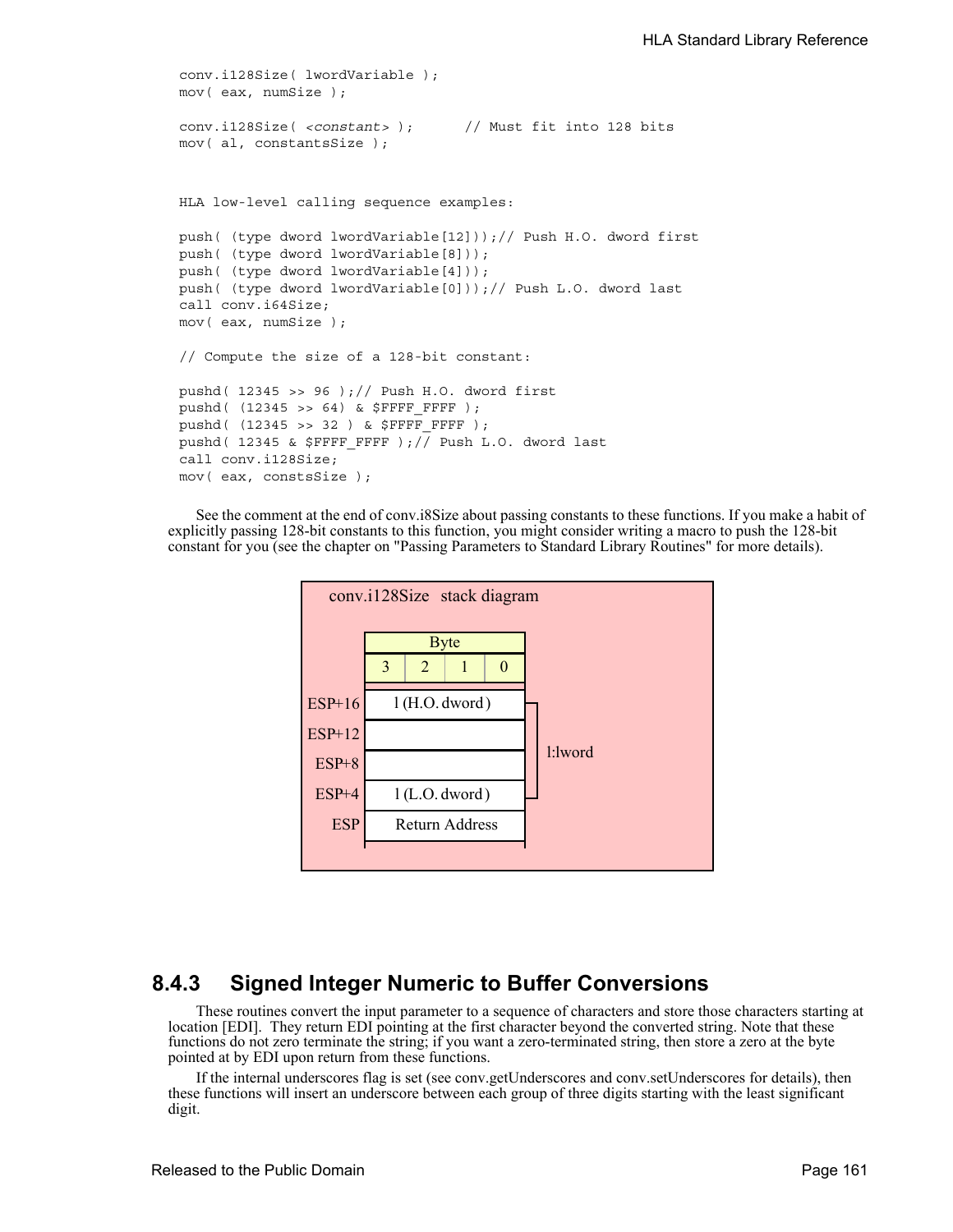#### **procedure conv.i8ToBuf( i8 :int8 in al; var buf:var in edi );**

This function converts the 8-bit signed integer passed in AL to a sequence of 1..4 characters. The string this function produces is always in the range -128..127. Note that because this string always contains three or fewer digits, the internal underscores flag setting does not affect this function's output.

```
HLA high-level calling sequence examples:
// The following will load "byteVariable" into AL and
// the address of "charArrayVariable" into EDI and then
// call conv.i8ToBuf:
conv.i8ToBuf( byteVariable, charArrayVariable );
// The following call will copy BH into AL and 
// EDX into EDI prior to calling conv.i8ToBuf:
conv.i8ToBuf( bh, [edx] );
// The following just calls conv.i8ToBuf as AL and EDI
// already hold the parameter values:
conv.i8ToBuf( al, [edi] );
// The following loads the constant in AL and calls
// conv.i8ToBuf:
conv.i8ToBuf( <constant>, [edi] ); // <constant> must fit in 8 bits
```
When using the HLA high-level calling form, always keep in mind that these statements load the AL and EDI registers with their respective parameter values. In particular, you should not specify [EAX] as the buffer address because the code that HLA generates can overwrite the L.O. byte of EAX (i.e., AL) before it copies the address to the EDI register. It goes without saying that this function will overwrite the values of EAX and EDI if the original parameters are not AL and [EDI].

```
HLA low-level calling sequence examples:
// Passing a byte variable and a buffer variable:
mov( byteVariable, al );
lea( edi, charArrayVariable );
call conv.i8ToBuf;
// Alternate form of above if charArrayVariable is
// a static object (STATIC, READONLY, or STORAGE):
mov( byteVariable, al );
mov( &charArrayVariable, edi );
call conv.i8ToBuf;
// Passing a pair of registers (that are not
// AL and EDI):
mov( bh, al );
mov( edx, edi );
call conv.i8ToBuf;
// Passing a constant:
mov( <constant>, al );
```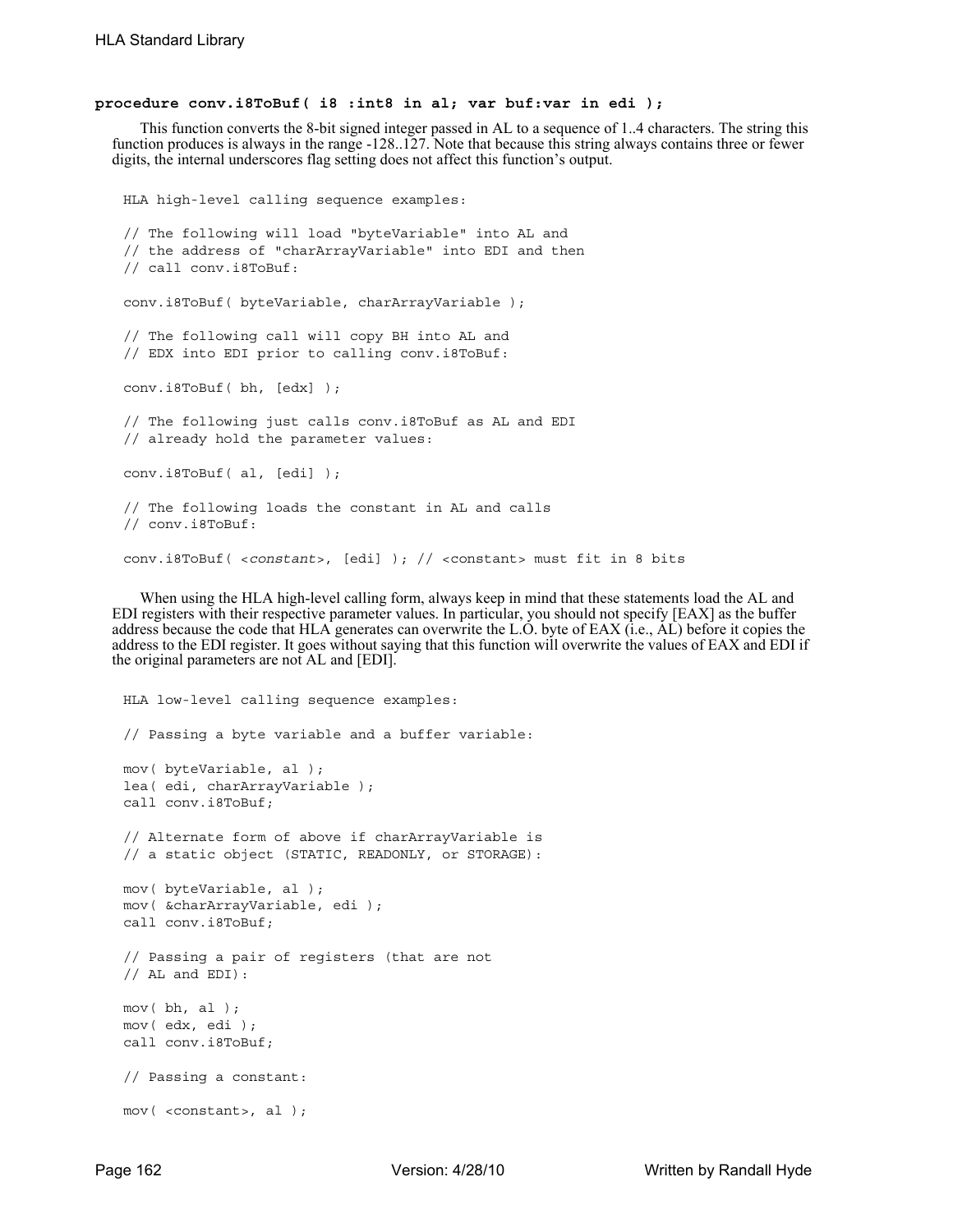call conv.i8ToBuf; // Assume EDI already contains buffer address.

### **procedure conv.i16ToBuf( i16 :int16 in ax; var buf:var in edi )**

This function converts the 16-bit signed integer passed in AX to a sequence of 1..6 characters if the internal underscores flag is false, 1..7 characters if the underscores flag contains true. The string this function produces is always in the range -32768..32767. If the internal underscores flag contains true and the value is greater than 999 or less than -999, then this function emits an underscore between the third and fourth digits (from the right) in the string.

```
HLA high-level calling sequence examples:
// The following will load "wordVariable" into AX and
// the address of "charArrayVariable" into EDI and then
// call conv.i16ToBuf:
conv.i16ToBuf( wordVariable, charArrayVariable );
// The following call will copy BX into AX and 
// EDX into EDI prior to calling conv.i16ToBuf:
conv.i16ToBuf( bx, [edx] );
// The following just calls conv.i16ToBuf as AX and EDI
// already hold the parameter values:
conv.i16ToBuf( ax, [edi] );
// The following loads the constant in AX and calls
// conv.i16ToBuf:
conv.i16ToBuf( <constant>, [edi] ); // <constant> must fit in 16 bits
```
When using the HLA high-level calling form, always keep in mind that these statements load the AX and EDI registers with their respective parameter values. In particular, you should not specify [EAX] as the buffer address because the code that HLA generates can overwrite the L.O. word of EAX (i.e.,  $\overrightarrow{AX}$ ) before it copies the address to the EDI register. It goes without saying that this function will overwrite the values of EAX and EDI if the original parameters are not AX and [EDI].

```
HLA low-level calling sequence examples:
// Passing a word variable and a buffer variable:
mov( wordVariable, ax );
lea( edi, charArrayVariable );
call conv.i16ToBuf;
// Alternate form of above if charArrayVariable is
// a static object (STATIC, READONLY, or STORAGE):
mov( wordVariable, ax );
mov( &charArrayVariable, edi );
call conv.i16ToBuf;
// Passing a pair of registers (that are not
// AX and EDI):
mov( bx, ax );
mov( edx, edi );
```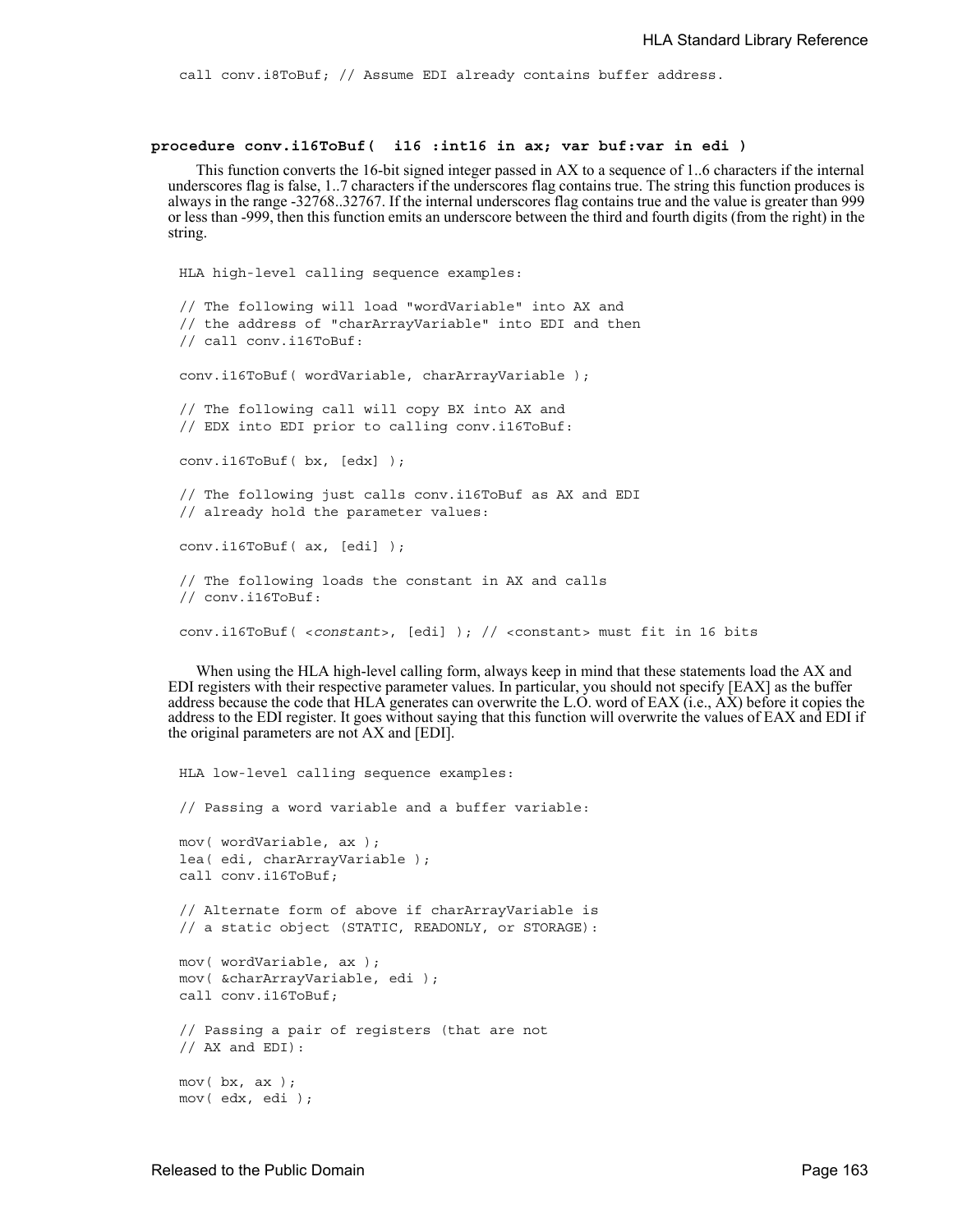```
call conv.i16ToBuf;
// Passing a constant:
mov( <constant>, ax );
call conv.i16ToBuf; // Assume EDI already contains buffer address.
```
#### **procedure conv.i32ToBuf( i32 :int32 in eax; var buf:var in edi )**

This function converts the 32-bit signed integer passed in EAX to a sequence of 1..11 characters if the internal underscores flag is false, 1..14 characters if the underscores flag contains true. The string this function produces is always in the range -2147483648..2147483647. If the internal underscores flag contains true and the value is greater than 999 or less than -999, then this function emits an underscore between the third and fourth digits (from the right) in the string.

```
HLA high-level calling sequence examples:
// The following will load "dwordVariable" into EAX and
// the address of "charArrayVariable" into EDI and then
// call conv.i32ToBuf:
conv.i32ToBuf( dwordVariable, charArrayVariable );
// The following call will copy EBX into EAX and 
// EDX into EDI prior to calling conv.i32ToBuf:
conv.i32ToBuf( ebx, [edx] );
// The following just calls conv.i32ToBuf as EAX and EDI
// already hold the parameter values:
conv.i32ToBuf( eax, [edi] );
// The following loads the constant in EAX and calls
// conv.i32ToBuf:
conv.i32ToBuf( <constant>, [edi] ); // <constant> must fit in 32 bits
```
When using the HLA high-level calling form, always keep in mind that these statements load the EAX and EDI registers with their respective parameter values. In particular, you should not specify [EAX] as the buffer address because the code that HLA generates can overwrite EAX before it copies the address to the EDI register. It goes without saying that this function will overwrite the values of EAX and EDI if the original parameters are not EAX and [EDI].

```
HLA low-level calling sequence examples:
// Passing a dword variable and a buffer variable:
mov( dwordVariable, eax );
lea( edi, charArrayVariable );
call conv.i32ToBuf;
// Alternate form of above if charArrayVariable is
// a static object (STATIC, READONLY, or STORAGE):
mov( dwordVariable, eax );
mov( &charArrayVariable, edi );
call conv.i32ToBuf;
```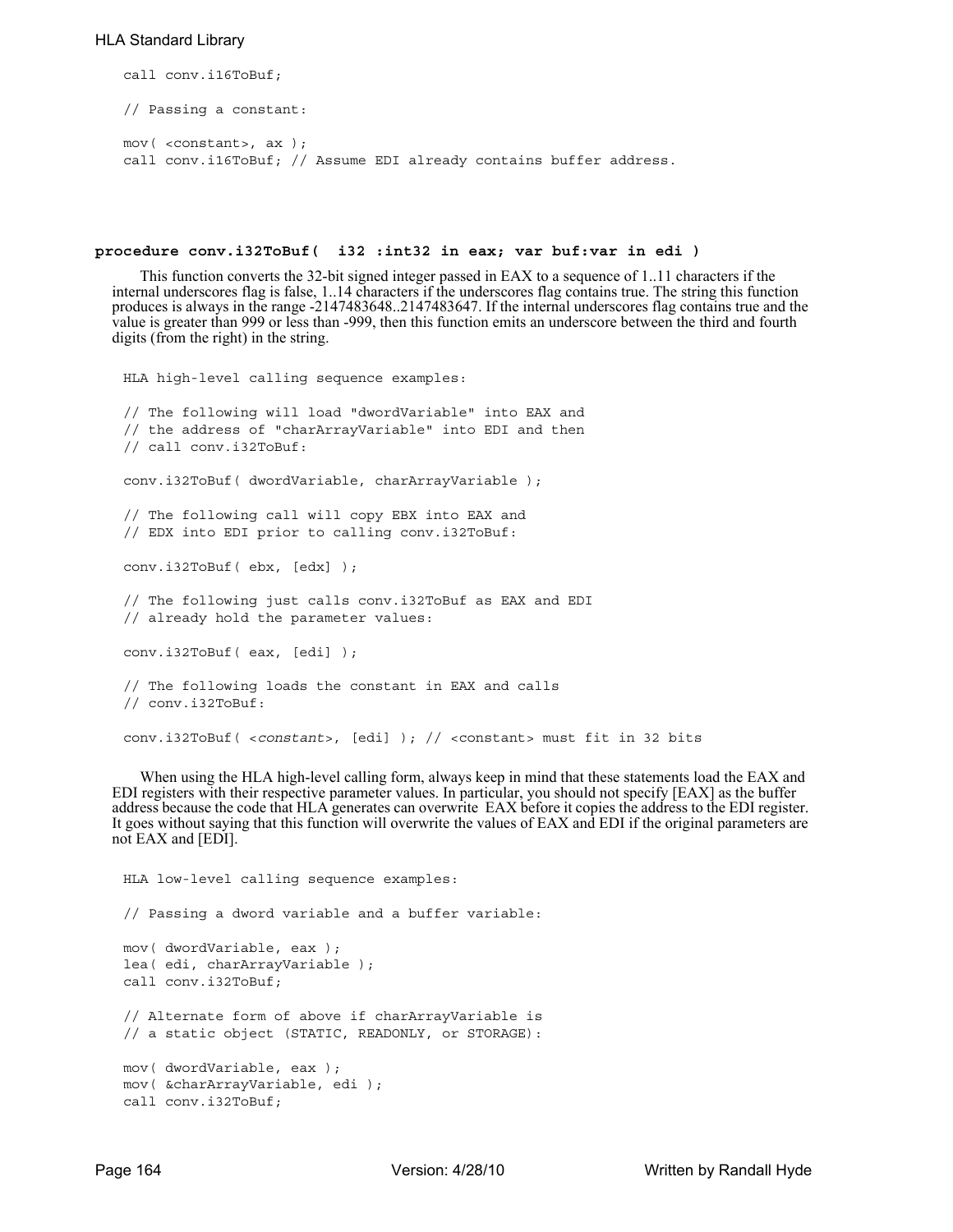```
// Passing a pair of registers (that are not
// EAX and EDI):
mov( ebx, eax );
mov( edx, edi );
call conv.i32ToBuf;
// Passing a constant:
mov( <constant>, eax );
call conv.i32ToBuf; // Assume EDI already contains buffer address.
```
#### **procedure conv.i64ToBuf( q :qword; var buf:var in edi )**

This function converts the 64-bit signed integer passed in q to a sequence of 1..20 characters if the internal underscores flag is false, 1..26 characters if the underscores flag contains true. The string this function produces is always in the range -9223372036854775808 .. 9223372036854775807. If the internal underscores flag contains true and the value is greater than 999 or less than -999, then this function emits an underscore between each group of three digits starting with the least significant digit.

```
HLA high-level calling sequence examples:
// The following will push the value of "qwordVariable" 
// onto the stack, load the address of "charArrayVariable"
// into EDI and then call conv.i64ToBuf:
conv.i64ToBuf( qwordVariable, charArrayVariable );
// The following pushes the constant onto the stack and calls
// conv.i64ToBuf:
conv.i64ToBuf( <constant>, [edi] ); // <constant> must fit in 64 bits
```
When using the HLA high-level calling form, always keep in mind that these statements load the EDI register with the respective parameter value. It goes without saying that this function will overwrite the value of EDI if the original parameter is not [EDI].

```
HLA low-level calling sequence examples:
// Passing a qword variable and a buffer variable:
  push( (type dword qwordVariable[4]));// H.O. dword first
  push( (type dword qwordVariable[0]));// L.O. dword last
lea( edi, charArrayVariable );
call conv.i64ToBuf;
// Alternate form of above if charArrayVariable is
// a static object (STATIC, READONLY, or STORAGE):
  push( (type dword qwordVariable[4]));// H.O. dword first
  push( (type dword qwordVariable[0]));// L.O. dword last
mov( &charArrayVariable, edi );
call conv.i64ToBuf;
// Passing a constant:
```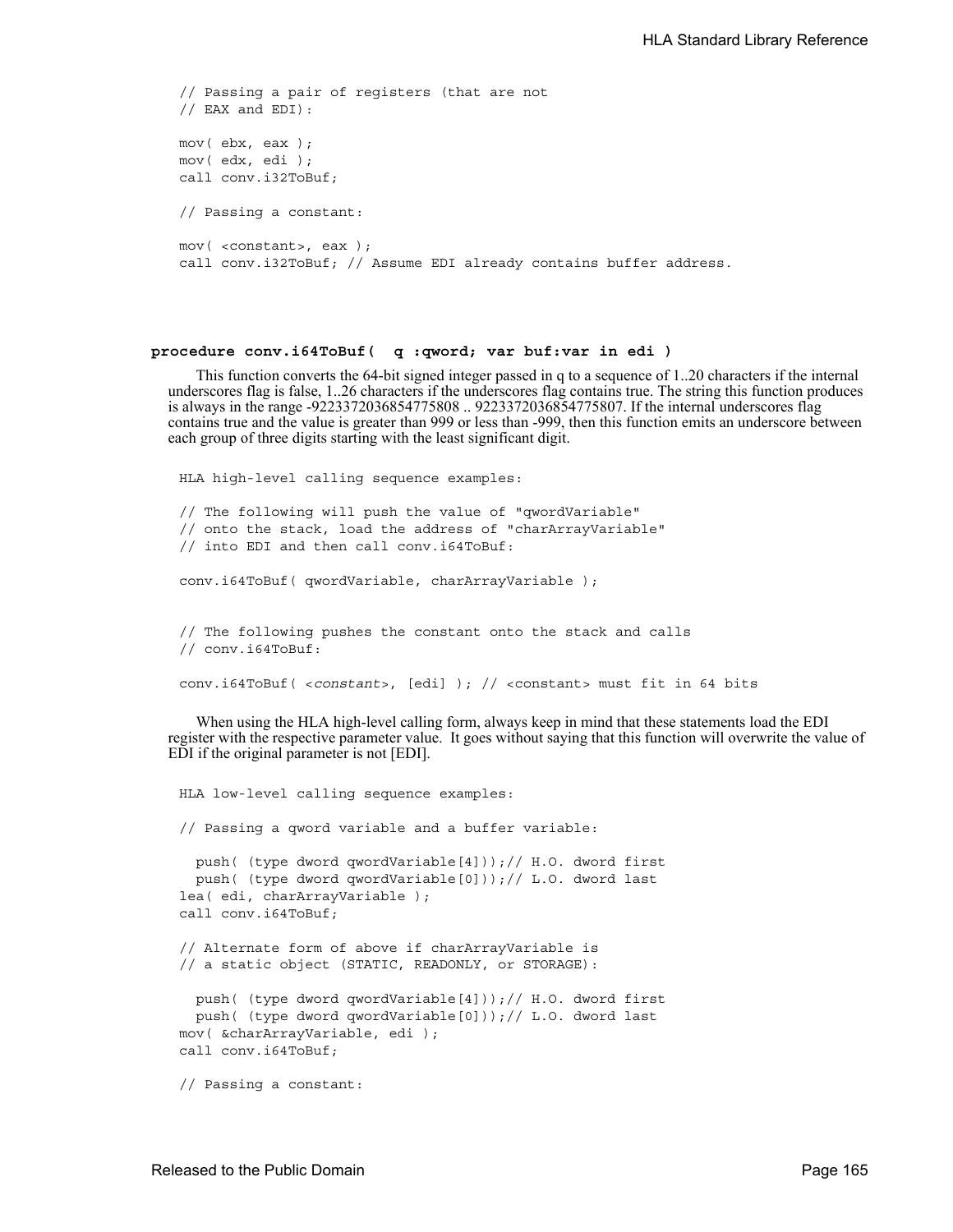```
pushd( <constant> >> 32 );// Push H.O. dword of constant first.
pushd( <constant> & $FFFF_FFFF );// Push L.O. dword second.
call conv.i64ToBuf; // Assume EDI already contains buffer address.
```


### **procedure conv.i128ToBuf( l :lword; var buf:var in edi )**

This function converts the 128-bit signed integer passed in l to a sequence of 1..40 characters if the internal underscores flag is false, 1..53 characters if the underscores flag contains true. The string this function produces is always in the range -170141183460469231731687303715884105728 ..

170141183460469231731687303715884105727. If the internal underscores flag contains true and the value is greater than 999 or less than -999, then this function emits an underscore between each group of three digits starting with the least significant digit.

HLA high-level calling sequence examples:

// The following will push the value of "lwordVariable" // onto the stack, load the address of "charArrayVariable" // into EDI and then call conv.i128ToBuf:

conv.i128ToBuf( lwordVariable, charArrayVariable );

// The following pushes the constant onto the stack and calls // conv.i128ToBuf:

conv.i128ToBuf( <*constant*>, [edi] ); // <constant> must fit in 128 bits

When using the HLA high-level calling form, always keep in mind that these statements load the EDI register with the respective parameter value. It goes without saying that this function will overwrite the value of EDI if the original parameter is not [EDI].

HLA low-level calling sequence examples:

// Passing an lword variable and a buffer variable:

push( (type dword lwordVariable[12]));// H.O. dword first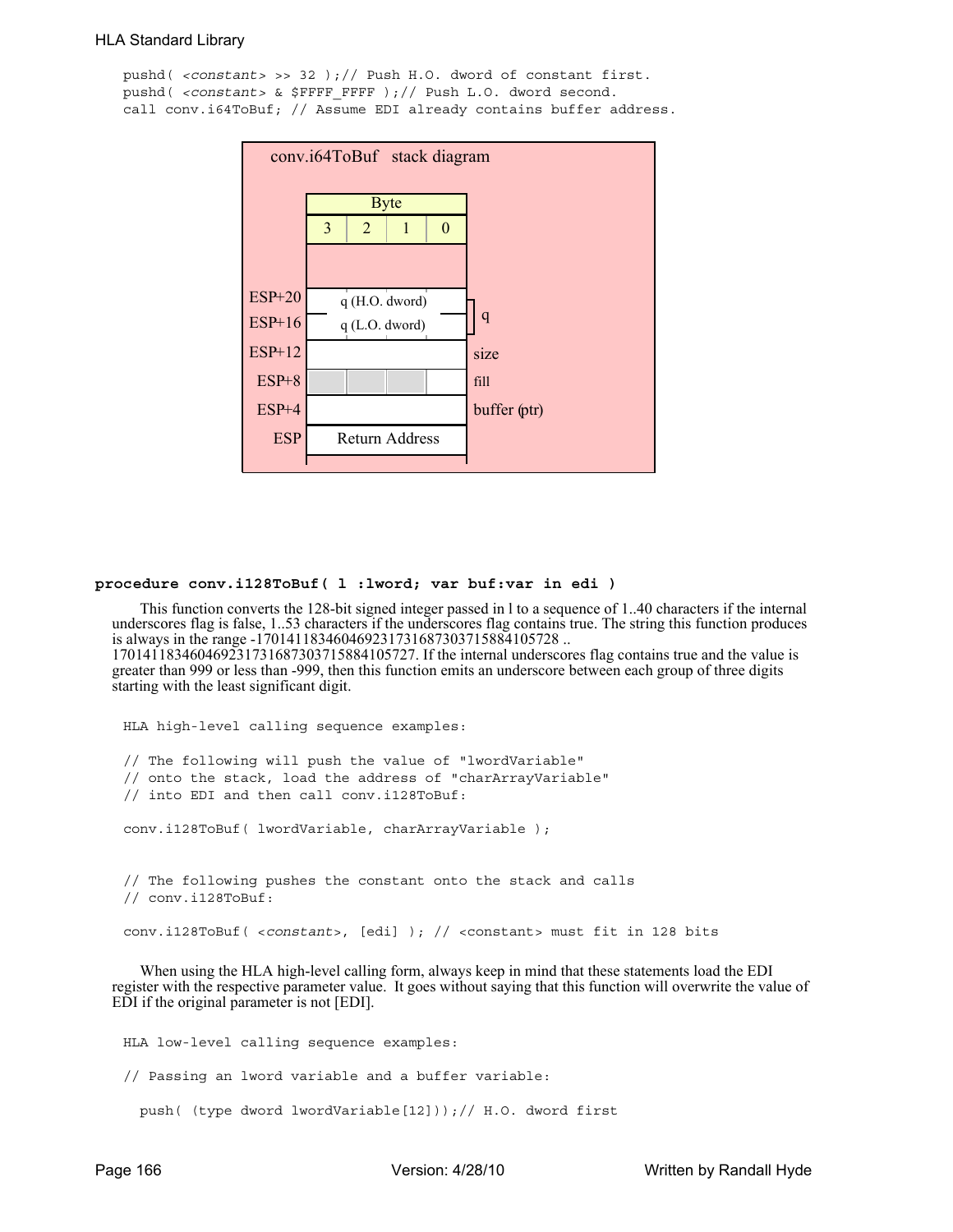```
push( (type dword lwordVariable[8]));
 push( (type dword lwordVariable[4]));
 push( (type dword lwordVariable[0]));// L.O. dword last
lea( edi, charArrayVariable );
call conv.i128ToBuf;
// Alternate form of above if charArrayVariable is
// a static object (STATIC, READONLY, or STORAGE):
  push( (type dword lwordVariable[12]));// H.O. dword first
  push( (type dword lwordVariable[8]));
 push( (type dword lwordVariable[4]));
 push( (type dword lwordVariable[0]));// L.O. dword last
mov( &charArrayVariable, edi );
call conv.i128ToBuf;
// Passing a constant:
pushd( <constant> >> 96 );// Push H.O. dword of constant first.
pushd( (<constant> >> 64)& $FFFF_FFFF );
pushd( (<constant> >> 32)& $FFFF FFFF );
pushd( <constant> & $FFFF FFFF );// Push L.O. dword last.
call conv.i128ToBuf; // Assume EDI already contains buffer address.
```


# **8.4.4 Integer Numeric to String Conversions**

These routines convert a signed integer value ( 8, 16, 32, 64, or 128 bits) to a string. The standard ("unadorned") functions store the string data into a string object that you pass as a parameter to the function. That string object must be preallocated and large enough to receive the string result (else a string overflow occurs). The "adorned" functions, whose names begin with "a\_" automatically allocate storage on the heap, store the converted string into that heap object, and then return a pointer to the newly allocated string in the EAX register (it is the caller's responsibility to free the storage when it is no longer needed).

These functions let you specify a minimum field width and a fill character. If the number would require fewer than width print positions, the routines copy the fill character to the remaining positions in the destination string. If width is positive, the number is right justified in the string. If width is negative, the number is left justified in the string. If the string representation of the value requires more than width print positions, then these functions ignore the width and fill paramenters and use however many positions are necessary to properly display the value.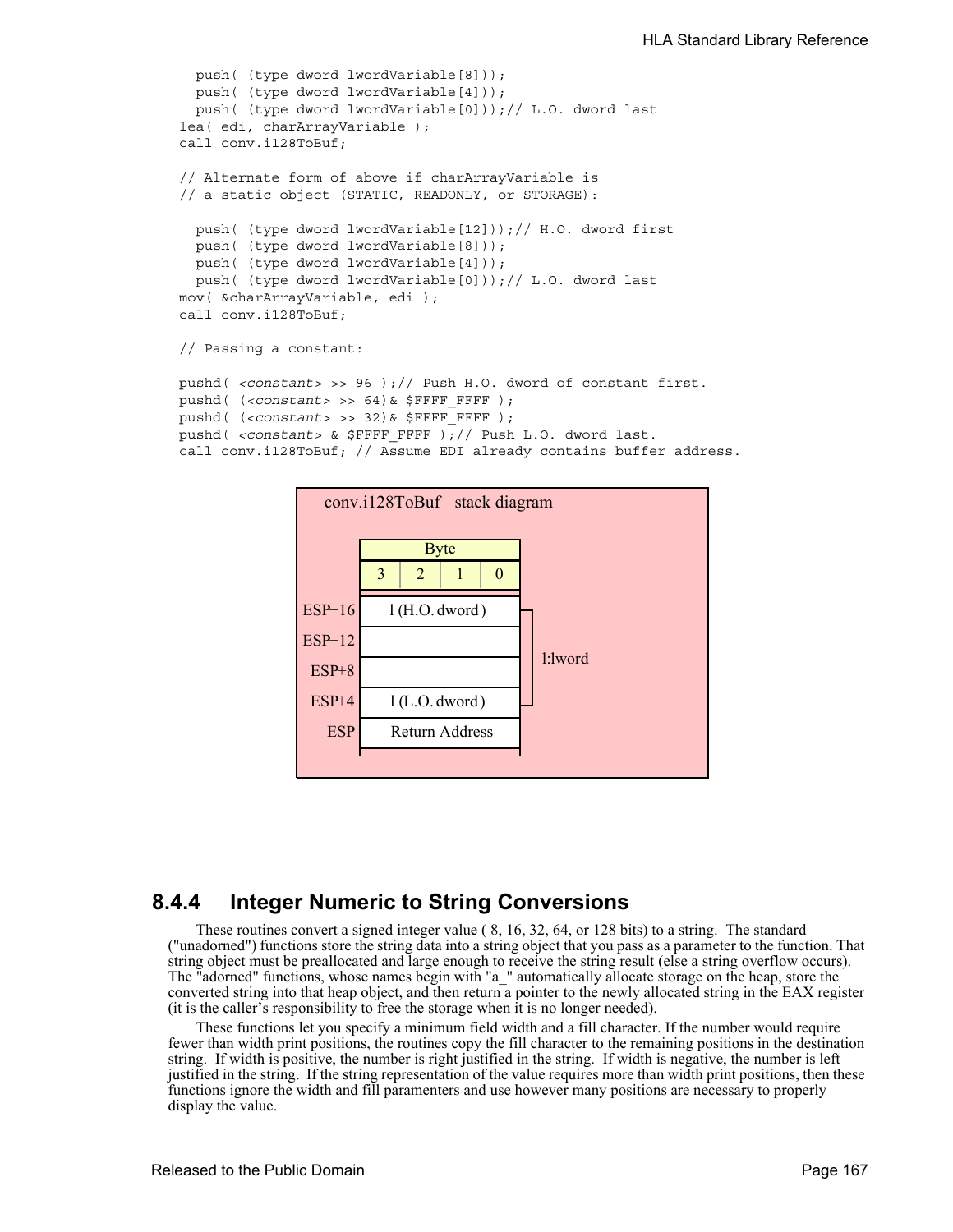

Here are the maximum number of print positions these routines will produce for each data type before considering the minimum field width:

```
Underscores flag is false:
  8 bits:4 (-128..127)
  16 bits:6 (-32768..32767)
  32 bits:11 (-2147483648..2147483647)
  64 bits:20 (-9223372036854775808..9223372036854775807)
  128 bits:40 (-170141183460469231731687303715884105728 ..
                      170141183460469231731687303715884105728)
Underscores flag is true:
  8 bits:4 (-128..127)
  16 bits:7 (-32_768..32_767)
  32 bits:14 (-2_147_483_648..2_147_483_647)
  64 bits:26 (-9_223_372_036_854_775_808..9_223_372_036_854_775_807)
  128 bits:52 (-170_141_183_460_469_231_731_687_303_715_884_105_728 ..
                      170_141_183_460_469_231_731_687_303_715_884_105_728)
```
#### **procedure conv.i8ToStr ( b:int8; width:int32; fill:char; dest:string );**

This function converts an 8-bit signed integer to the decimal string representation of that integer and stores the string in the preallocated string object specified by the dest paramenter. The width and fill parameters specify the minimum field width and padding character (if the minimum field width is greater than the number of output characters needed for the string). This function will raise a string overflow exception if the destination string is not large enough to hold the conversion. Note that the internal underscores flag will not affect the output because 8-bit integers are always three digits or smaller.

```
HLA high-level calling sequence examples:
// The following will push "byteVariable" and "destStr" (which 
// is a pointer to a string object) and then call conv.i8ToStr:
conv.i8ToStr( byteVariable, destStr );
// The following call will BH's value onto the stack and then
// push EDX's value (which is the address of a string object)
// before calling conv.i8ToStr:
conv.i8ToStr( bh, edx );
// The following pushes the constant and destStr and calls
// conv.i8ToStr:
conv.bToBuf( <constant>, destStr ); // <constant> must fit in 8 bits
```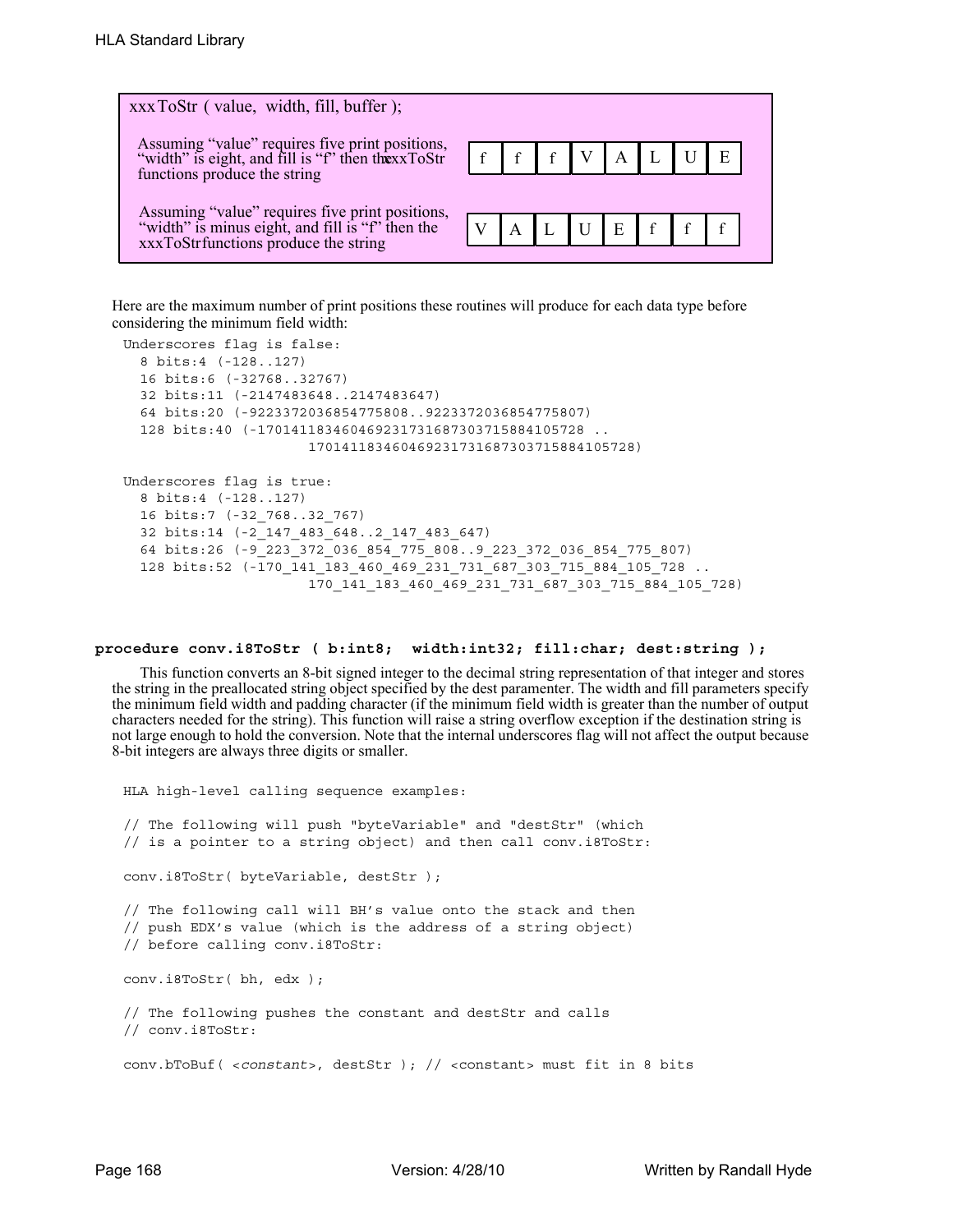When using the HLA high-level calling form, remember that string variables are dword pointers that contain the address of a string object. The destination string parameter is passed by value, not by reference; it just turns out that the value of a string is a pointer to the actual string data (confusing, isn't it?). In any case, this is why you can pass a register value as the destination string location rather than having to pass something like "[edx]". A construct like "[edx]" would imply that EDX contains the address of the string variable, that is, a pointer to the pointer to the string.

```
HLA low-level calling sequence examples:
// Passing a byte variable and a buffer variable, option 1
// (if a 32-bit register is available):
movzx( byteVariable, eax );
push( eax );
push( destStr );
call conv.i8ToStr;
// Passing a byte variable and a buffer variable, option 2
// (if byteVariable isn't the last byte in mapped memory):
push( (type dword byteVariable));
push( destStr );
call conv.i8ToStr;
// Passing a byte variable and a buffer variable, option 3
// No registers are available and we can't guarantee that
// the three bytes following byteVariable are present in
// mapped memory:
sub( 4, esp );
push( eax );
movzx( byteVariable, eax );
mov( eax, [esp+4] );
pop( eax );
push( destStr );
call conv.i8ToStr;
// Passing a pair of registers (hex value in AL, BL, CL, or DL):
// BL = value to print, EDX = pointer to string object.
push( ebx ); // Pushes BL
push( edx );
call conv.i8ToStr;
// Passing a pair of registers (hex value in AH, BH, CH, or DH):
// BH = value to print, EDX = pointer to string object.
pushd( 0 );
mov( bh, [esp] );
push( edx );
call conv.i8ToStr;
// Passing a constant:
pushd( <constant> );
push( destStr );
call conv.i8ToStr;
```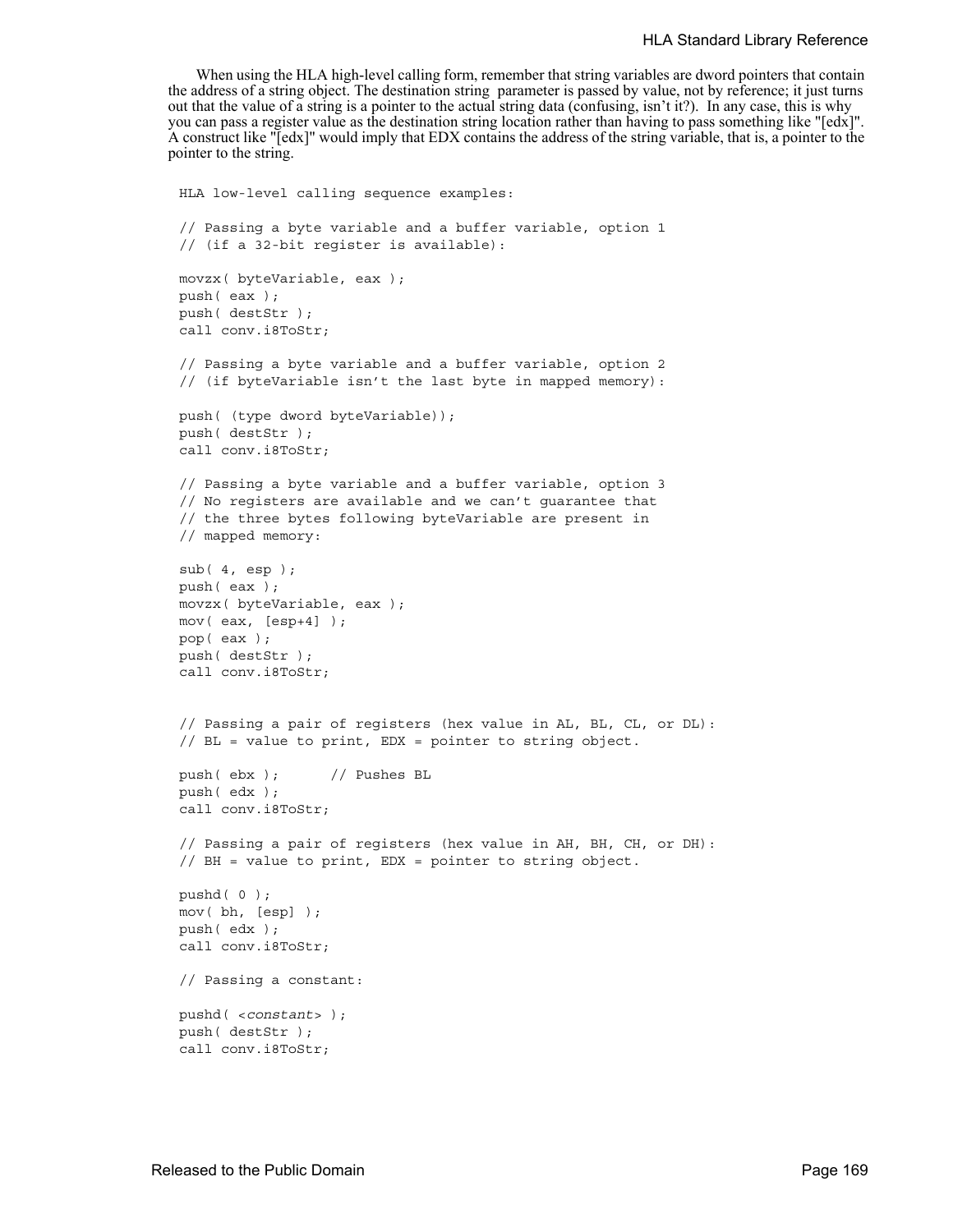

# **procedure conv.a\_i8ToStr ( b:int8; width:int32; fill:char ); @returns( "eax" );**

This function converts an 8-bit signed integer to the decimal string representation of that integer and stores the string in storage it allocates on the heap. The width and fill parameters specify the minimum field width and padding character (if the minimum field width is greater than the number of output characters needed for the string). The caller is responsible for freeing the storage when it is no longer needed. Note that the internal underscores flag will not affect the output because 8-bit integers are always three digits or smaller.

```
HLA high-level calling sequence examples:
```

```
// The following will push "byteVariable" and then call conv.a_i8ToStr:
conv.a_i8ToStr( byteVariable );
mov( eax, byteStr );
// The following call will BH's value onto the stack
// before calling conv.a_i8ToStr:
conv.a_i8ToStr( bh );
mov( eax, byteStr );
// The following pushes the constant and calls
// conv.a_i8ToStr:
conv.a_i8ToStr( <constant> ); // <constant> must fit in 8 bits
mov( eax, byteStr );
HLA low-level calling sequence examples:
// Passing a byte variable and a buffer variable, option 1
// (if a 32-bit register is available):
movzx( byteVariable, eax );
push( eax );
call conv.a_i8ToStr;
mov( eax, destStr );
```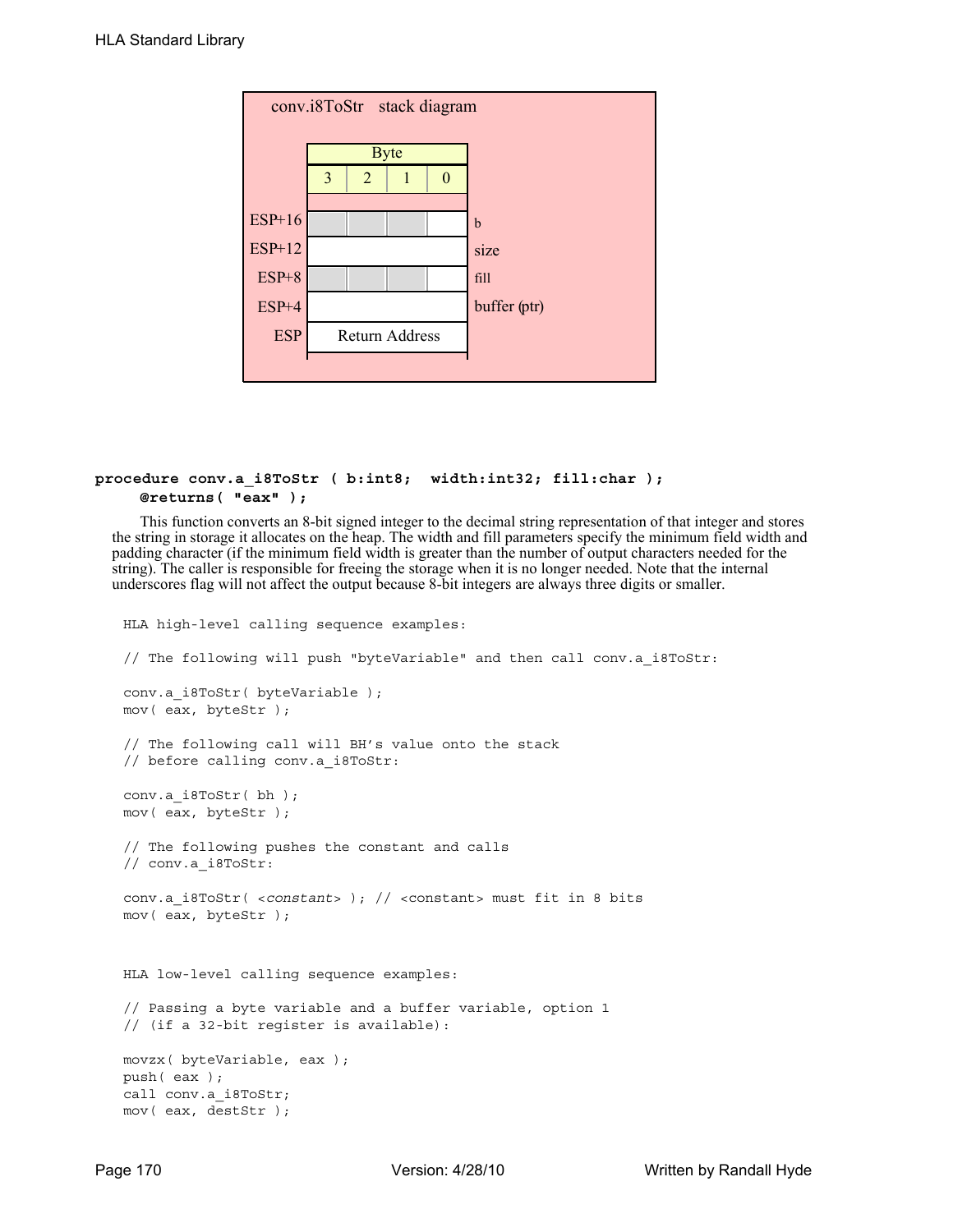```
// Passing a byte variable and a buffer variable, option 2
// (if byteVariable isn't the last byte in mapped memory):
push( (type dword byteVariable));
call conv.a_i8ToStr;
mov( eax, destStr );
// Passing a byte variable, option 3
// No registers are available and we can't guarantee that
// the three bytes following byteVariable are present in
// mapped memory:
sub( 4, esp );
push( eax );
movzx( byteVariable, eax );
mov( eax, [esp+4] );
pop( eax );
call conv.a_i8ToStr;
mov( eax, destStr );
// Passing a pair of registers (hex value in AL, BL, CL, or DL):
// BL = value to print, EDX = pointer to string object.
push( ebx ); // Pushes BL
call conv.a_i8ToStr;
mov( eax, byteStr );
// Passing a pair of registers (hex value in AH, BH, CH, or DH):
// BH = value to print, EDX = pointer to string object.
pushd( 0 );
mov( bh, [esp] );
call conv.a_i8ToStr;
mov( eax, byteStr );
// Passing a constant:
pushd( <constant> );
call conv.a_i8ToStr;
mov( eax, byteStr );
```
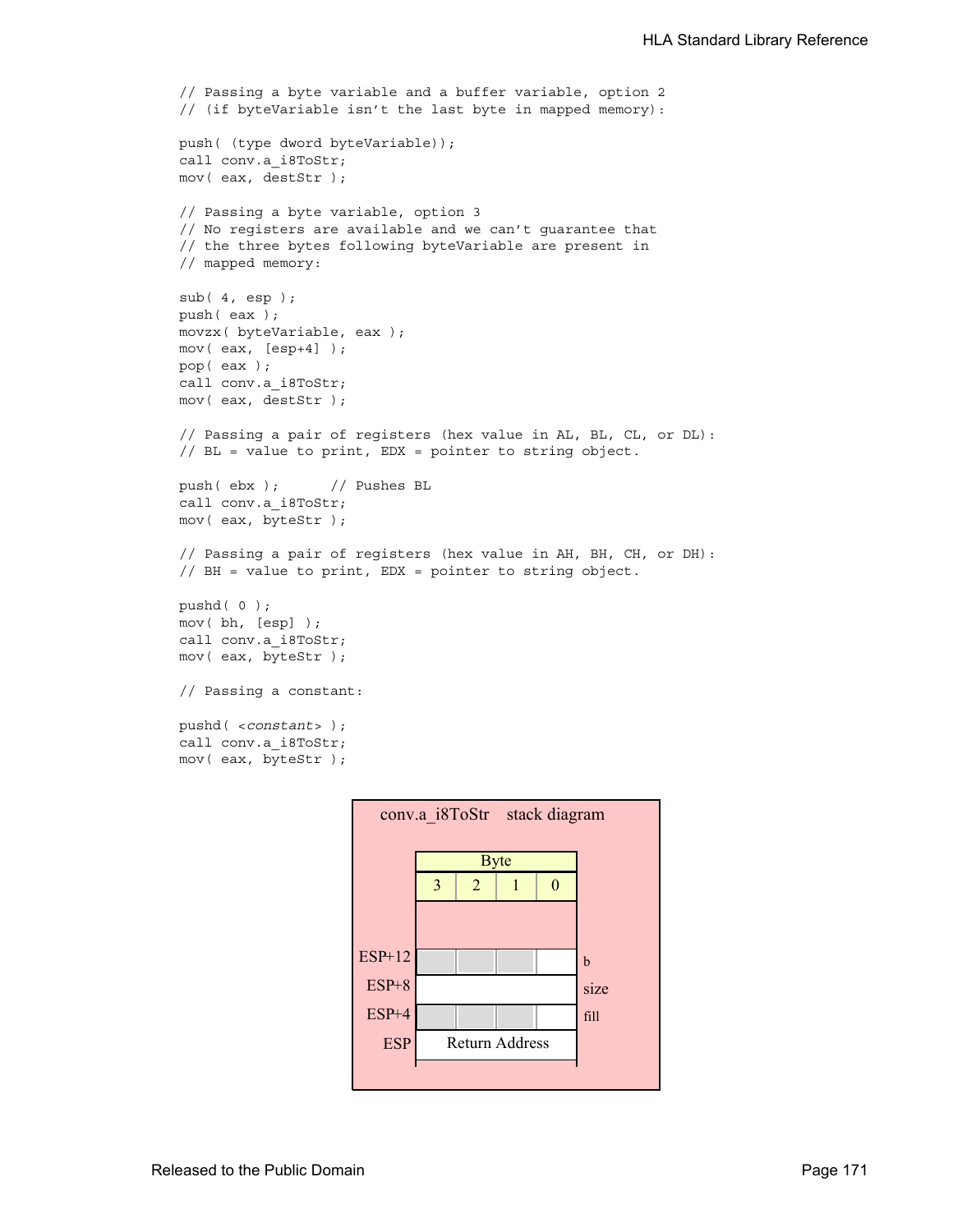#### **procedure conv.i16ToStr( w:int16; width:int32; fill:char; dest:string );**

This function converts a 16-bit signed integer to its decimal string representation and stores the string in the preallocated string object specified by the dest paramenter. The width and fill parameters specify the minimum field width and padding character (if the minimum field width is greater than the number of output characters needed for the string). This function will raise a string overflow exception if the destination string is not large enough to hold the conversion. If the conversion requires more than three digits and the internal underscores flag is true, then this function will insert an underscore between each group of three digits, starting with the least signficant digit (see conv.getUnderscores and conv.setUnderscores for more details).

```
HLA high-level calling sequence examples:
// The following will push "wordVariable" and "destStr" (which 
// is a pointer to a string object) and then call conv.i16ToStr:
conv.i16ToStr( wordVariable, destStr );
// The following call will BX's value onto the stack and then
// push EDX's value (which is the address of a string object)
// before calling conv.i16ToStr:
conv.i16ToStr( bx, edx );
// The following pushes the constant and destStr and calls
// conv.i16ToStr:
conv.i16ToStr( <constant>, destStr ); // <constant> must fit in 16 bits
```
When using the HLA high-level calling form, remember that string variables are dword pointers that contain the address of a string object. The destination string parameter is passed by value, not by reference; it just turns out that the value of a string is a pointer to the actual string data (confusing, isn't it?). In any case, this is why you can pass a register value as the destination string location rather than having to pass something like "[edx]". A construct like "[edx]" would imply that EDX contains the address of the string variable, that is, a pointer to the pointer to the string.

```
HLA low-level calling sequence examples:
// Passing a word variable and a buffer variable, option 1
// (if a 32-bit register is available):
movzx( byteVariable, eax );
push( eax );
push( destStr );
call conv.i16ToStr;
// Passing a word variable and a buffer variable, option 2
// (if wordVariable isn't the last byte in mapped memory):
push( (type dword wordVariable));
push( destStr );
call conv.i16ToStr;
// Passing a word variable and a buffer variable, option 3
// No registers are available and we can't guarantee that
// the two bytes following wordVariable are present in
// mapped memory:
```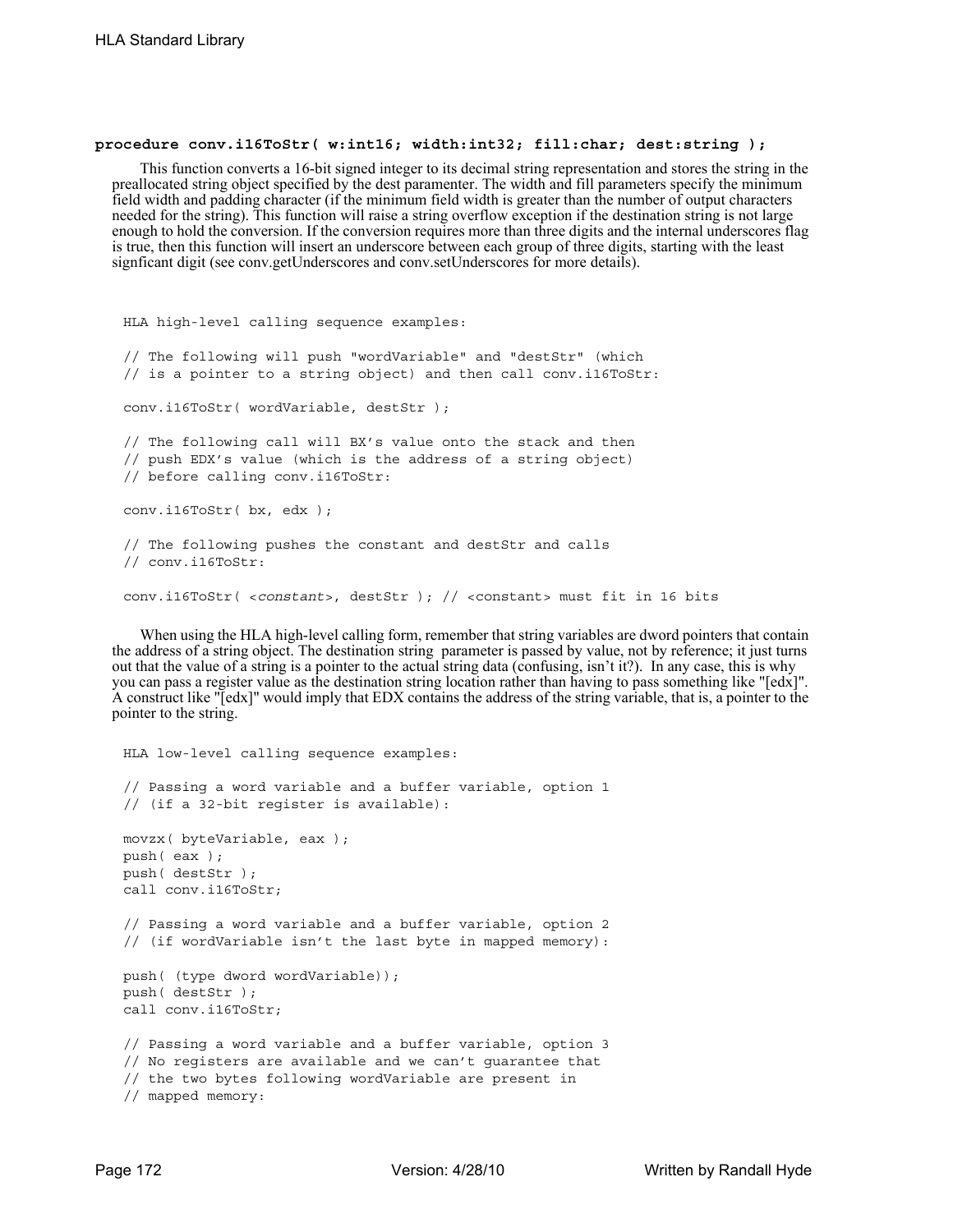```
pushw( 0 );
push( wordVariable );
push( destStr );
call conv.i16ToStr;
// Passing a pair of registers:
// BX = value to print, EDX = pointer to string object.
push( ebx ); // Pushes BX
push( edx );
call conv.i16ToStr;
// Passing a constant:
pushd( <constant> );
push( destStr );
call conv.i16ToStr;
```


### **procedure conv.a\_i16ToStr( w:int16; width:int32; fill:char ); @returns( "eax" );**

This function converts a 16-bit signed integer to the decimal string representation of that integer and stores the string in storage it allocates on the heap. The width and fill parameters specify the minimum field width and padding character (if the minimum field width is greater than the number of output characters needed for the string). The caller is responsible for freeing the storage when it is no longer needed. If the conversion produces more than three digits and the internal underscores flag is true, then this function will insert an underscore between each group of three digits, starting with the least signficant digit (see conv.getUnderscores and conv.setUnderscores for more details).

```
HLA high-level calling sequence examples:
// The following will push "wordVariable" and call conv.a_i16ToStr:
conv.a_i16ToStr( wordVariable );
mov( eax, destStr );
// The following call will BX's value onto the stack
```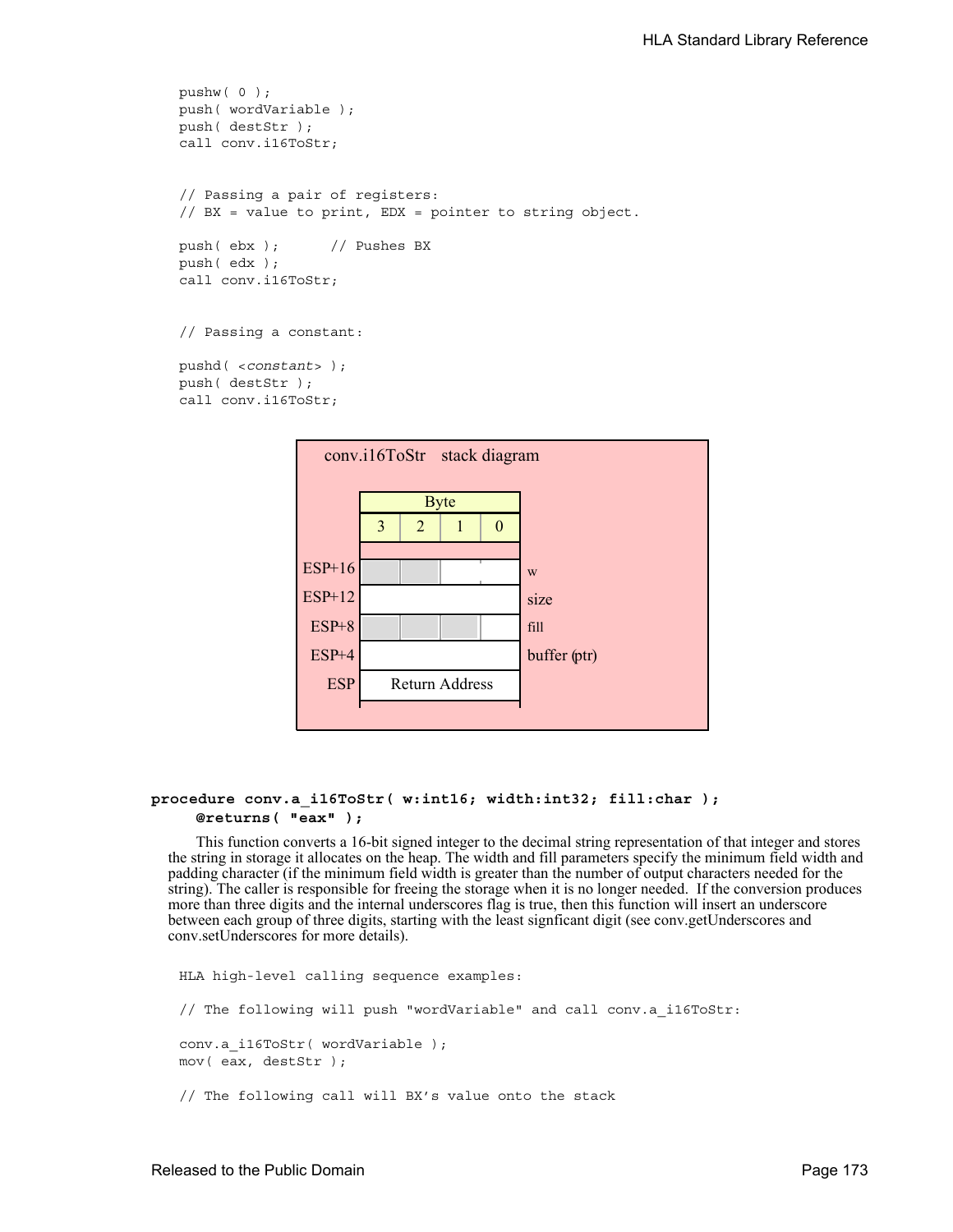```
// before calling conv.a_i16ToStr:
conv.a_i16ToStr( bx );
// The following pushes the constant and calls
// conv.a_i16ToStr:
conv.a_i16ToStr( <const>, destStr ); // <const> must fit in 16 bits
HLA low-level calling sequence examples:
// Passing a word variable and a buffer variable, option 1
// (if a 32-bit register is available):
movzx( wordVariable, eax );
push( eax );
call conv.a_i16ToStr;
mov( eax, destStr );
// Passing a word variable and a buffer variable, option 2
// (if wordVariable isn't the last byte in mapped memory):
push( (type dword wordVariable));
call conv.a_i16ToStr;
mov( eax, destStr );
// Passing a word variable and a buffer variable, option 3
// No registers are available and we can't guarantee that
// the two bytes following wordVariable are present in
// mapped memory:
pushw( 0 );
push( wordVariable );
call conv.a_i16ToStr;
mov( eax, destStr );
// Passing a pair of registers:
// BX = value to print.
push( ebx ); // Pushes BX
call conv.a_i16ToStr;
mov( eax, wordStr );
// Passing a constant:
pushd( <constant> );
call conv.a_i16ToStr;
mov( eax, destStr );
```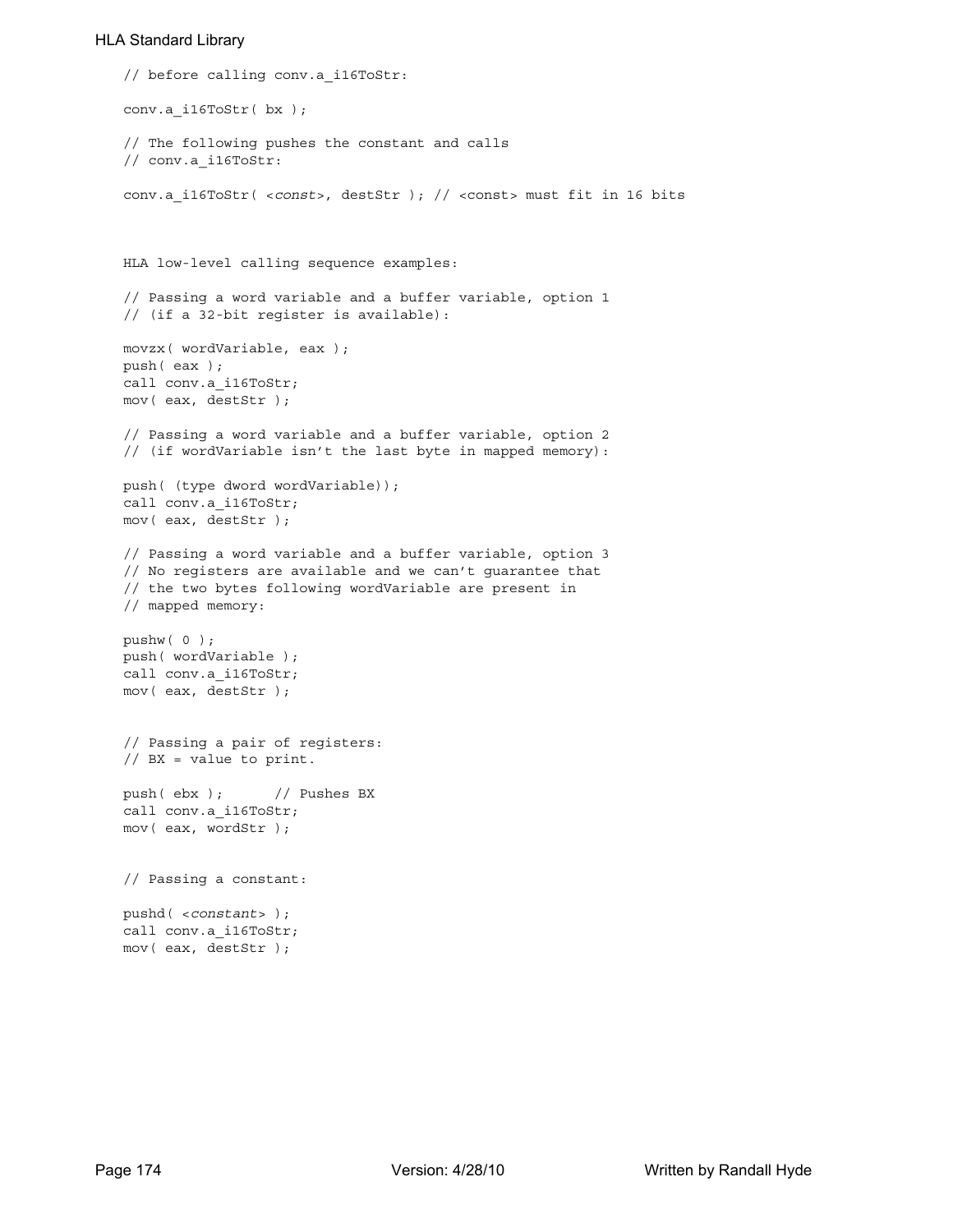

#### **procedure conv.i32ToStr( d:int32; width:int32; fill:char; buffer:string );**

This function converts a 32-bit signed integer to its decimal string representation and stores the string in the preallocated string object specified by the buffer paramenter. The width and fill parameters specify the minimum field width and padding character (if the minimum field width is greater than the number of output characters needed for the string). This function will raise a string overflow exception if the destination string is not large enough to hold the conversion. If the conversion requires more than three digits and the internal underscores flag is true, then this function will insert an underscore between each group of three digits, starting with the least signficant digit (see conv.getUnderscores and conv.setUnderscores for more details).

HLA high-level calling sequence examples:

```
// The following will push "dwordVariable" and "destStr" (which 
// is a pointer to a string object) and then call conv.i32ToStr:
conv.i32ToStr( dwordVariable, destStr );
// The following call will push EBX's value onto the stack and then
// push EDX's value (which is the address of a string object)
// before calling conv.i32ToStr:
conv.i32ToStr( ebx, edx );
// The following pushes the constant and destStr and calls
// conv.i32ToStr:
conv.i32ToStr( <constant>, destStr ); // <constant> must fit in 32 bits
```
When using the HLA high-level calling form, remember that string variables are dword pointers that contain the address of a string object. The destination string parameter is passed by value, not by reference; it just turns out that the value of a string is a pointer to the actual string data. In any case, this is why you can pass a register value as the destination string location rather than having to pass something like "[edx]". A construct like "[edx]" would imply that EDX contains the address of the string variable, that is, a pointer to the pointer to the string data.

HLA low-level calling sequence examples: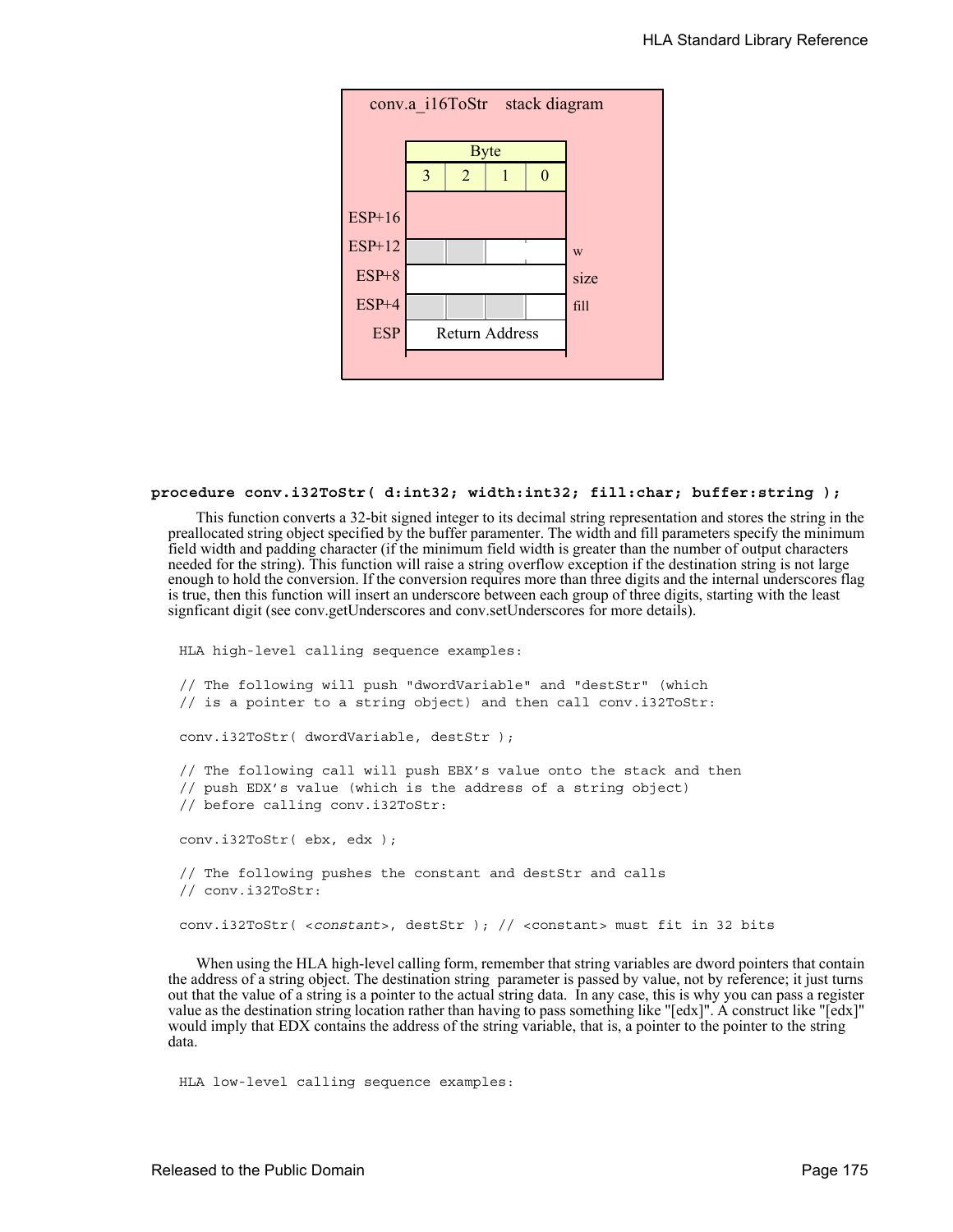```
// Passing a dword variable and a buffer variable:
push( dwordVariable );
push( destStr );
call conv.i32ToStr;
// Passing a pair of registers:
// EBX = value to print, EDX = pointer to string object.
push( ebx );
push( edx );
call conv.i32ToStr;
// Passing a constant:
pushd( <constant> );
push( destStr );
call conv.i32ToStr;
```


### **procedure conv.a\_i32ToStr( d:int32; width:int32; fill:char ); @returns( "eax" );**

This function converts a 32-bit signed integer to the decimal string representation of that integer and stores the string in storage it allocates on the heap. The width and fill parameters specify the minimum field width and padding character (if the minimum field width is greater than the number of output characters needed for the string). The caller is responsible for freeing the storage when it is no longer needed. If the conversion produces more than three digits and the internal underscores flag is true, then this function will insert an underscore between each group of three digits, starting with the least signficant digit (see conv.getUnderscores and conv.setUnderscores for more details).

```
HLA high-level calling sequence examples:
// The following will push "dwordVariable" and then call conv.a_i32ToStr:
conv.a_i32ToStr( dwordVariable );
mov( eax, destStr );
```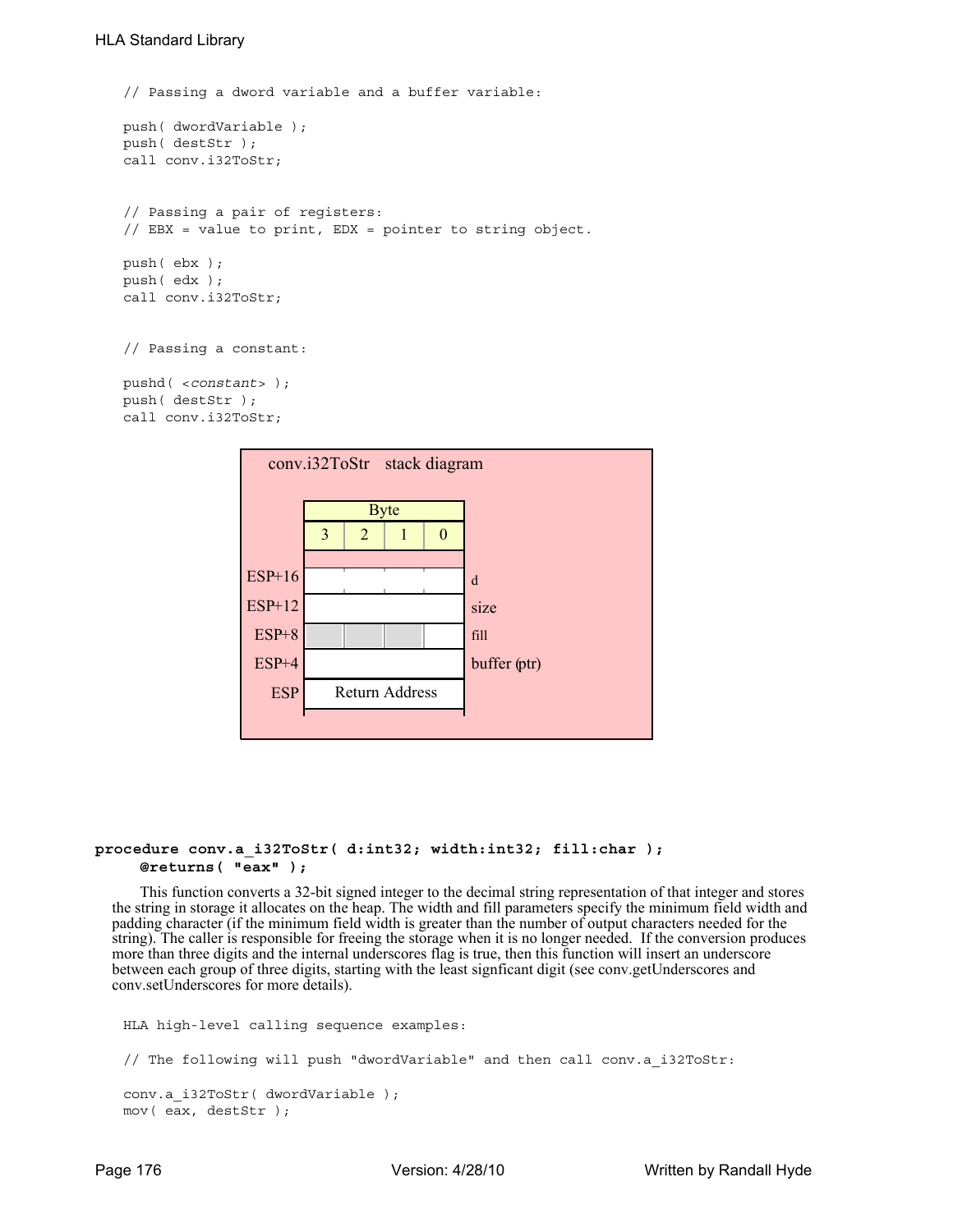```
// The following call will push EBX's value onto the stack 
// before calling conv.a_i32ToStr:
conv.a_i32ToStr( ebx );
// The following pushes the constant and calls
// conv.a_i32ToStr:
conv.a_i32ToStr( <constant>, destStr ); // <constant> must fit in 32 bits
HLA low-level calling sequence examples:
// Passing a dword variable:
push( dwordVariable );
call conv.a_i32ToStr;
mov( eax, destStr );
// Passing a register:
// EBX = value to print.
push( ebx );
call conv.a_i32ToStr;
mov( eax, dwordStr );
// Passing a constant:
pushd( <constant> );
call conv.a_i32ToStr;
mov( eax, destStr );
```
#### **procedure conv.i64ToStr( q:qword; width:int32; fill:char; buffer:string );**

This function converts a 64-bit signed integer to its decimal string representation and stores the string in the preallocated string object specified by the buffer paramenter. The width and fill parameters specify the minimum field width and padding character (if the minimum field width is greater than the number of output characters needed for the string). This function will raise a string overflow exception if the destination string is not large enough to hold the conversion. If the conversion requires more than three digits and the internal underscores flag is true, then this function will insert an underscore between each group of three digits, starting with the least signficant digit (see conv.getUnderscores and conv.setUnderscores for more details).

```
HLA high-level calling sequence examples:
// The following will push the value of "qwordVariable"
// and the value of the destStr string variable 
// onto the stack and then call conv.i64ToStr:
conv.i64ToStr( qwordVariable, destStr );
// The following pushes the constant onto the stack along with
// the value held in the destStr variable and calls
// conv.i64ToStr:
```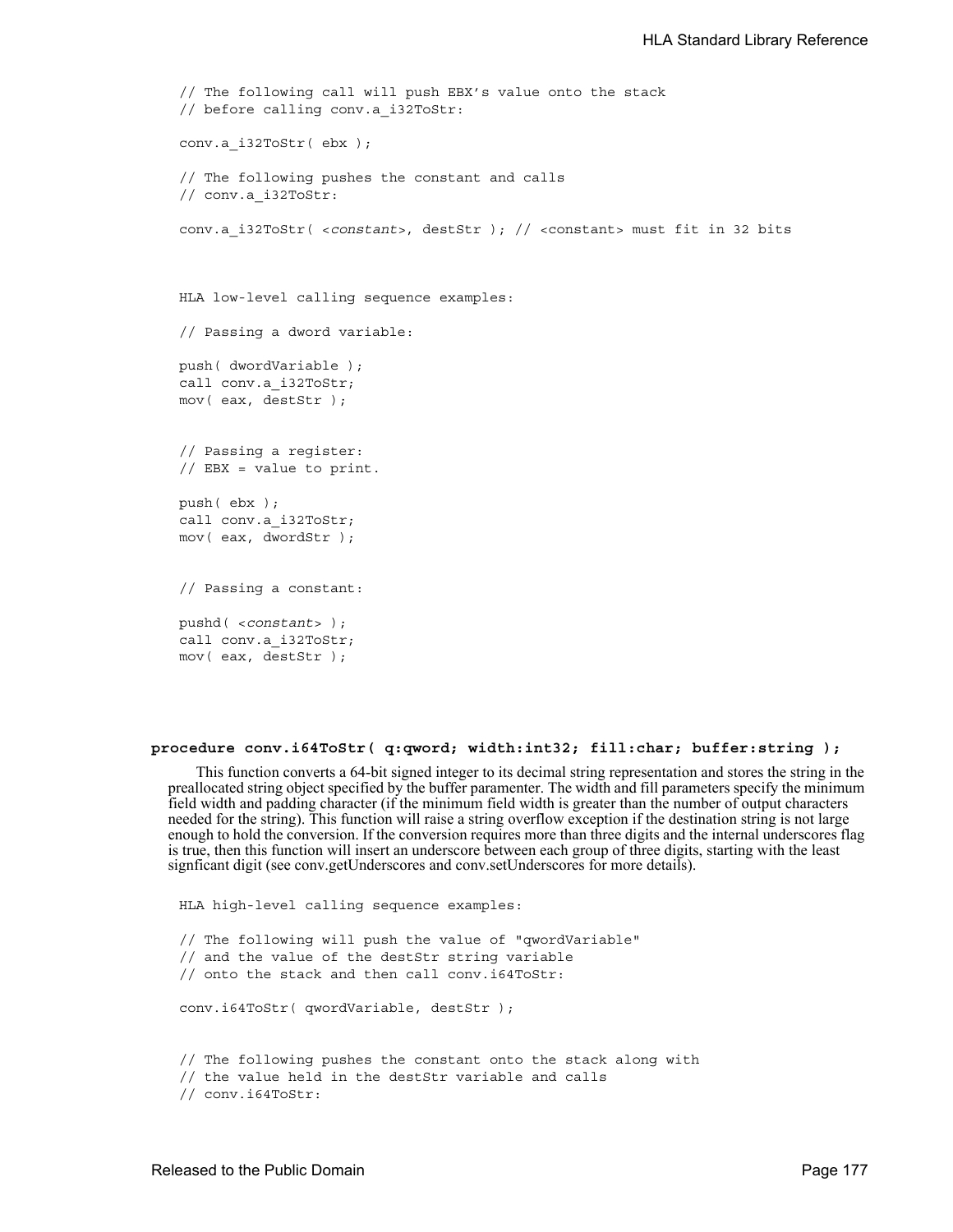```
conv.i64ToStr( <constant>, destStr ); // <constant> must fit in 64 bits
HLA low-level calling sequence examples:
// Passing a qword variable and a buffer variable:
 push( (type dword qwordVariable[4]));// H.O. dword first
 push( (type dword qwordVariable[0]));// L.O. dword last
push( destStr );
call conv.i64ToStr;
// Passing a constant:
pushd( <constant> >> 32 );// Push H.O. dword of constant first.
pushd( <constant> & $FFFF FFFF );// Push L.O. dword second.
push( destStr );
call conv.i64ToStr;
```


# **procedure conv.a\_i64ToStr( q:qword; width:int32; fill:char ); @returns( "eax" );**

This function converts a 64-bit signed integer to the decimal string representation of that integer and stores the string in storage it allocates on the heap. The width and fill parameters specify the minimum field width and padding character (if the minimum field width is greater than the number of output characters needed for the string). The caller is responsible for freeing the storage when it is no longer needed. If the conversion produces more than three digits and the internal underscores flag is true, then this function will insert an underscore between each group of three digits, starting with the least signficant digit (see conv.getUnderscores and conv.setUnderscores for more details).

```
HLA high-level calling sequence examples:
// The following will push the value of "qwordVariable"
// onto the stack and then call conv.a i64ToStr:
conv.a_i64ToStr( qwordVariable );
```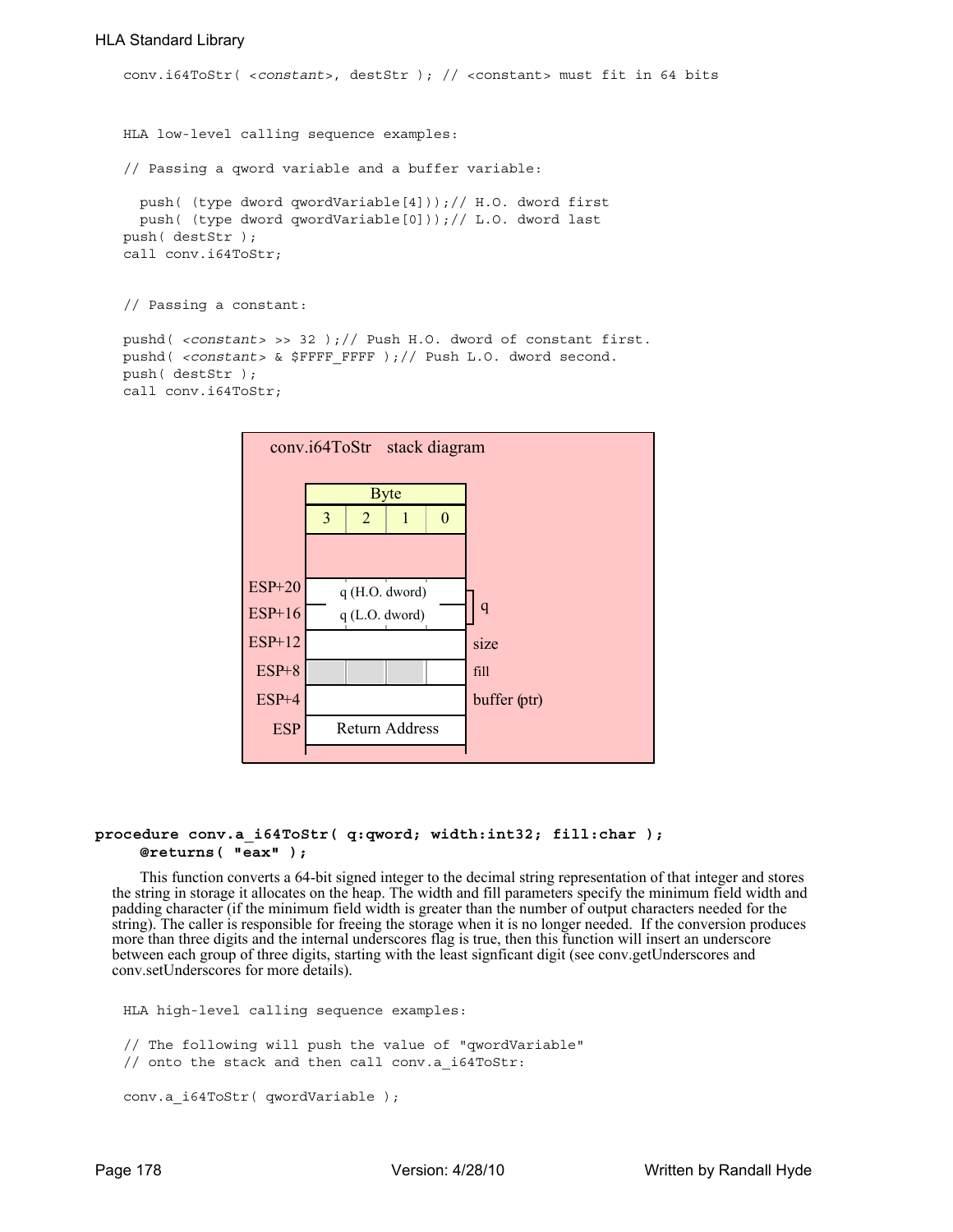```
mov( eax, destStr );
// The following pushes the constant onto the stack and calls
// conv.a_i64ToStr:
conv.a_i64ToStr( <constant> ); // <constant> must fit in 64 bits
mov( eax, destStr );
HLA low-level calling sequence examples:
// Passing a qword variable:
 push( (type dword qwordVariable[4]));// H.O. dword first
 push( (type dword qwordVariable[0]));// L.O. dword last
call conv.a_i64ToStr;
mov( eax, destStr );
// Passing a constant:
pushd( <constant> >> 32 );// Push H.O. dword of constant first.
```

```
pushd( <constant> & $FFFF FFFF );// Push L.O. dword second.
call conv.a_i64ToStr;
mov( eax, destStr );
```


#### **procedure conv.i128ToStr( l:lword; width:int32; fill:char; buffer:string );**

This function converts a 128-bit signed integer to its decimal string representation and stores the string in the preallocated string object specified by the buffer paramenter. The width and fill parameters specify the minimum field width and padding character (if the minimum field width is greater than the number of output characters needed for the string). This function will raise a string overflow exception if the destination string is not large enough to hold the conversion. If the conversion requires more than three digits and the internal underscores flag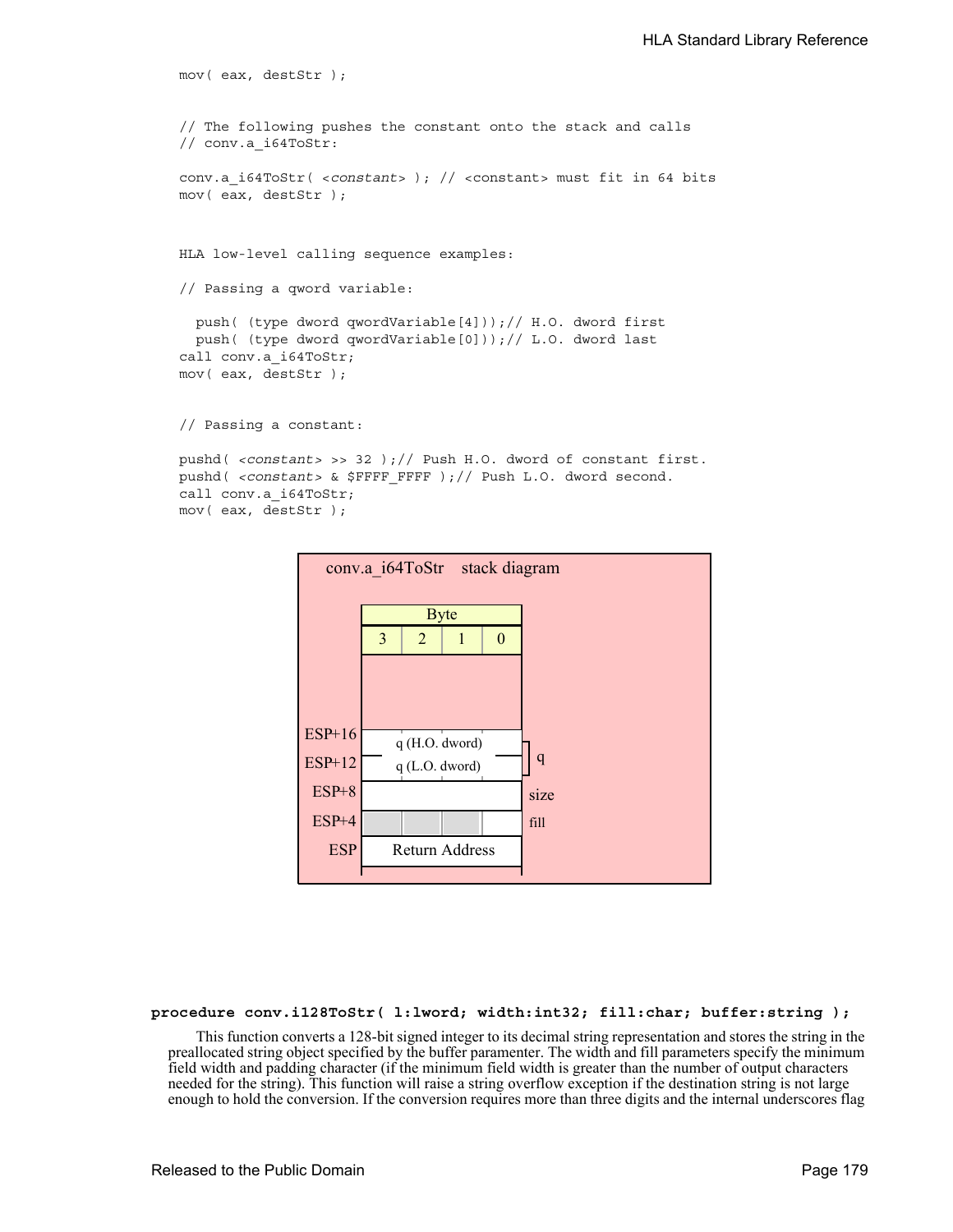is true, then this function will insert an underscore between each group of three digits, starting with the least signficant digit (see conv.getUnderscores and conv.setUnderscores for more details).

```
HLA high-level calling sequence examples:
// The following will push the value of "lwordVariable" 
// and destStr onto the stack, and then call conv.i128ToStr:
conv.i128ToStr( lwordVariable, destStr );
// The following pushes the constant onto the stack and calls
// conv.i128ToStr:
conv.i128ToStr( <constant>, edx ); // EDX contains string pointer value.
HLA low-level calling sequence examples:
// Passing an lword variable:
  push( (type dword lwordVariable[12]));// H.O. dword first
  push( (type dword lwordVariable[8]));
 push( (type dword lwordVariable[4]));
 push( (type dword lwordVariable[0]));// L.O. dword last
push( destStr );
call conv.i128ToStr;
// Passing a constant:
pushd( <constant> >> 96 );// Push H.O. dword of constant first.
pushd( (<constant> >> 64)& $FFFF FFFF );
pushd( (<constant> >> 32)& $FFFF FFFF );
```
pushd( <constant> & \$FFFF FFFF );// Push L.O. dword last. push( edx );// EDX contains string pointer value.

call conv.i128ToStr;

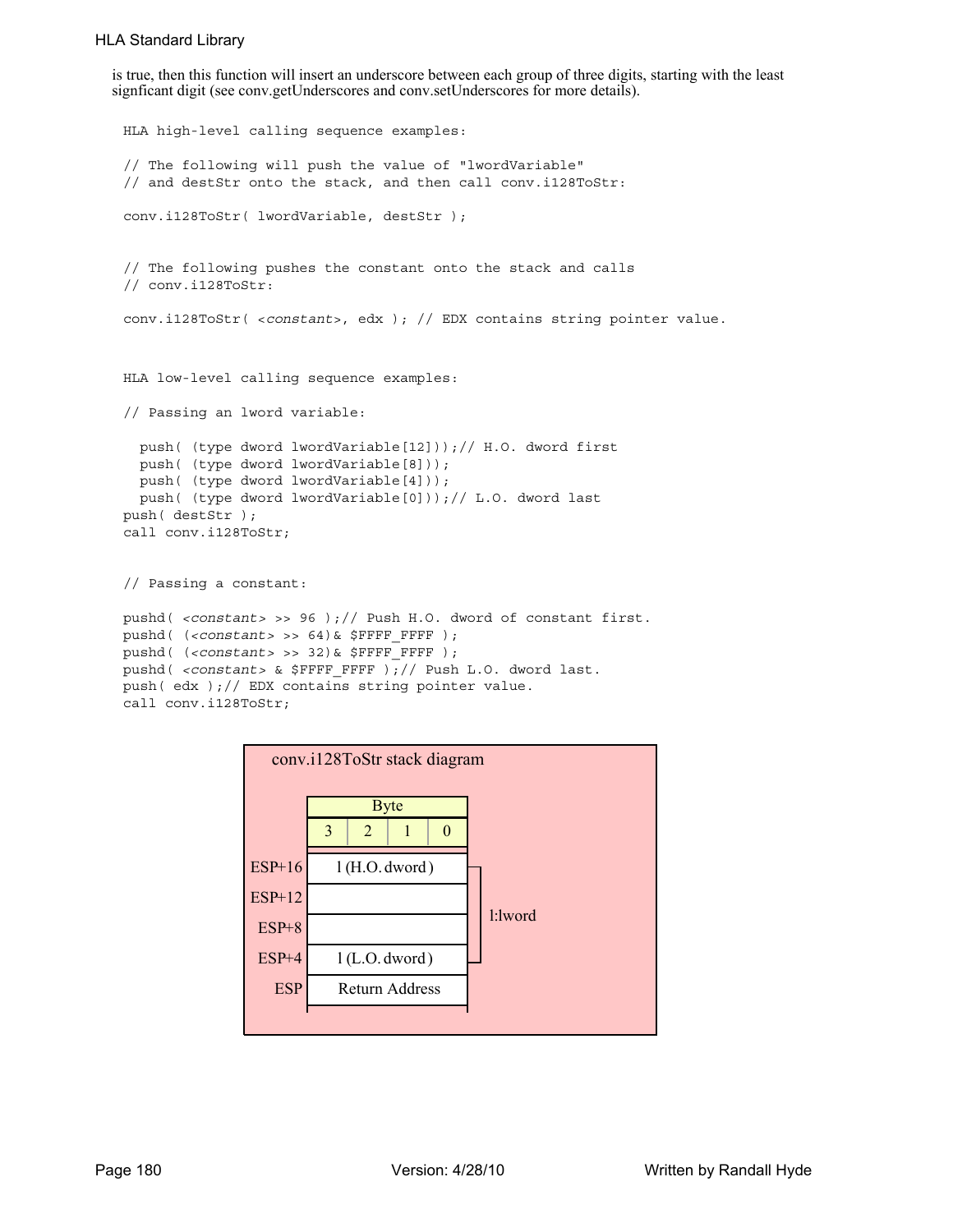## **procedure conv.a\_i128ToStr( l:lword; width:int32; fill:char ); @returns( "eax" );**

This function converts a 128-bit signed integer to the decimal string representation of that integer and stores the string in storage it allocates on the heap. The width and fill parameters specify the minimum field width and padding character (if the minimum field width is greater than the number of output characters needed for the string). The caller is responsible for freeing the storage when it is no longer needed. If the conversion produces more than three digits and the internal underscores flag is true, then this function will insert an underscore between each group of three digits, starting with the least signficant digit (see conv.getUnderscores and conv.setUnderscores for more details).

```
HLA high-level calling sequence examples:
// The following will push the value of "lwordVariable" 
// onto the stack, and then call conv.a i128ToStr:
conv.a_i128ToStr( lwordVariable );
mov( eax, destStr );
// The following pushes the constant onto the stack and calls
// conv.a_i128ToStr:
conv.a_i128ToStr( <constant> );
mov( eax, destStr );
HLA low-level calling sequence examples:
// Passing an lword variable:
  push( (type dword lwordVariable[12]));// H.O. dword first
  push( (type dword lwordVariable[8]));
  push( (type dword lwordVariable[4]));
  push( (type dword lwordVariable[0]));// L.O. dword last
call conv.a_i128ToStr;
mov( eax, destStr );
// Passing a constant:
pushd( <constant> >> 96 );// Push H.O. dword of constant first.
pushd( (<constant> >> 64)& $FFFF FFFF );
pushd( \langle (<constant> >> 32) & $FFFF_FFFF );
pushd( <constant> & $FFFF_FFFF );// Push L.O. dword last.
call conv.a_i128ToStr;
mov( eax, destStr );
```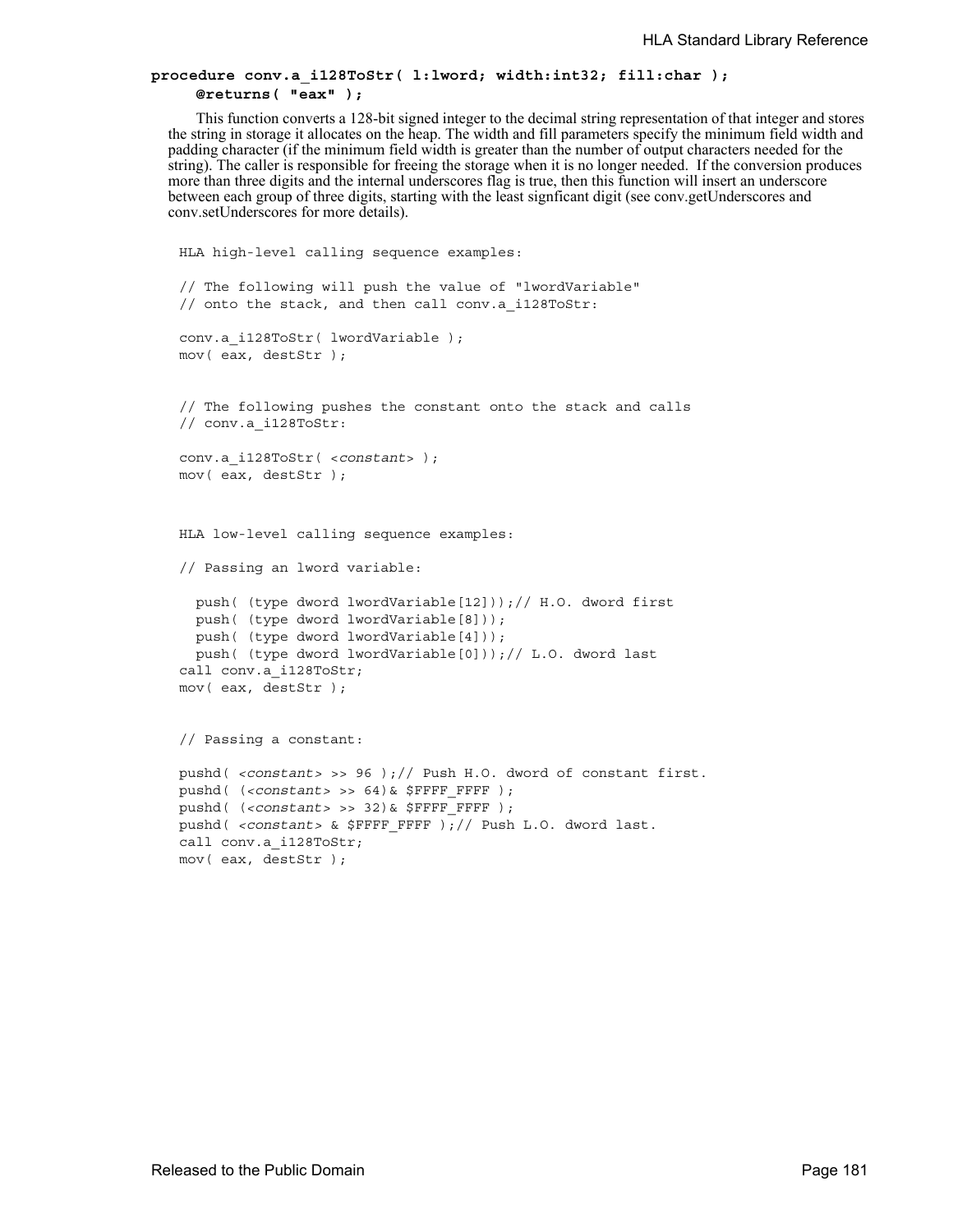

# **8.4.5 Signed Integer String to Numeric Conversions**

The standard library string to integer conversion routines convert a sequence of digits, possibly prefaced by a minus sign, into the corresponding signed integer value. These routines begin by skipping over any leading delimiter characters (see the conv.getDelimiters and conv.setDelimiters functions for details), handling an optional minus sign, followed by any number of decimal digits and underscores (these routines ignore the underscores). Conversion stops at the end of the string or upon encountering a delimiter character.

These routines will raise a conversion error exception if they encounter a 7-bit ASCII character that is not a decimal digit, an underscore, or a delimiter character during the translation. These routines will raise an illegal character exception if they encounter a non-ASCII character (one with its H.O. bit set). These routines will raise a value out of range exception if the converted value will not fit in the destination data object.

There are two basic sets of string to numeric conversion routines: the conv.atoi\* routines and the conv.strToi\* routines. The atoi\* routines process the characters pointed at by the ESI register. The strToi\* routines process data in a string object, starting at an offset specified by a second parameter. For example, "conv.strToi8( "12345", 3);" returns the value 45 because it begins processing the string at (zero-based) offset 3 in the string.

### **procedure conv.atoi8 ( buffer:var in esi ); @returns( "al" );**

This function converts the sequence of characters starting at the memory address held in ESI to an 8-bit signed integer. It returns the value (in the range  $-128.+127$ ) in AL. Note that this function actually returns the sign-extended value in EAX, so you may use EAX if it is more convenient to do so. Upon successful return, ESI is pointing at the delimiter character at the end of the sequence of digits.

HLA high-level calling sequence examples: // The following will convert the decimal characters in memory // at the address specified by [esi] into a numeric value // and return that value in AL: conv.atoi8( [esi] ); mov( al, numericResult );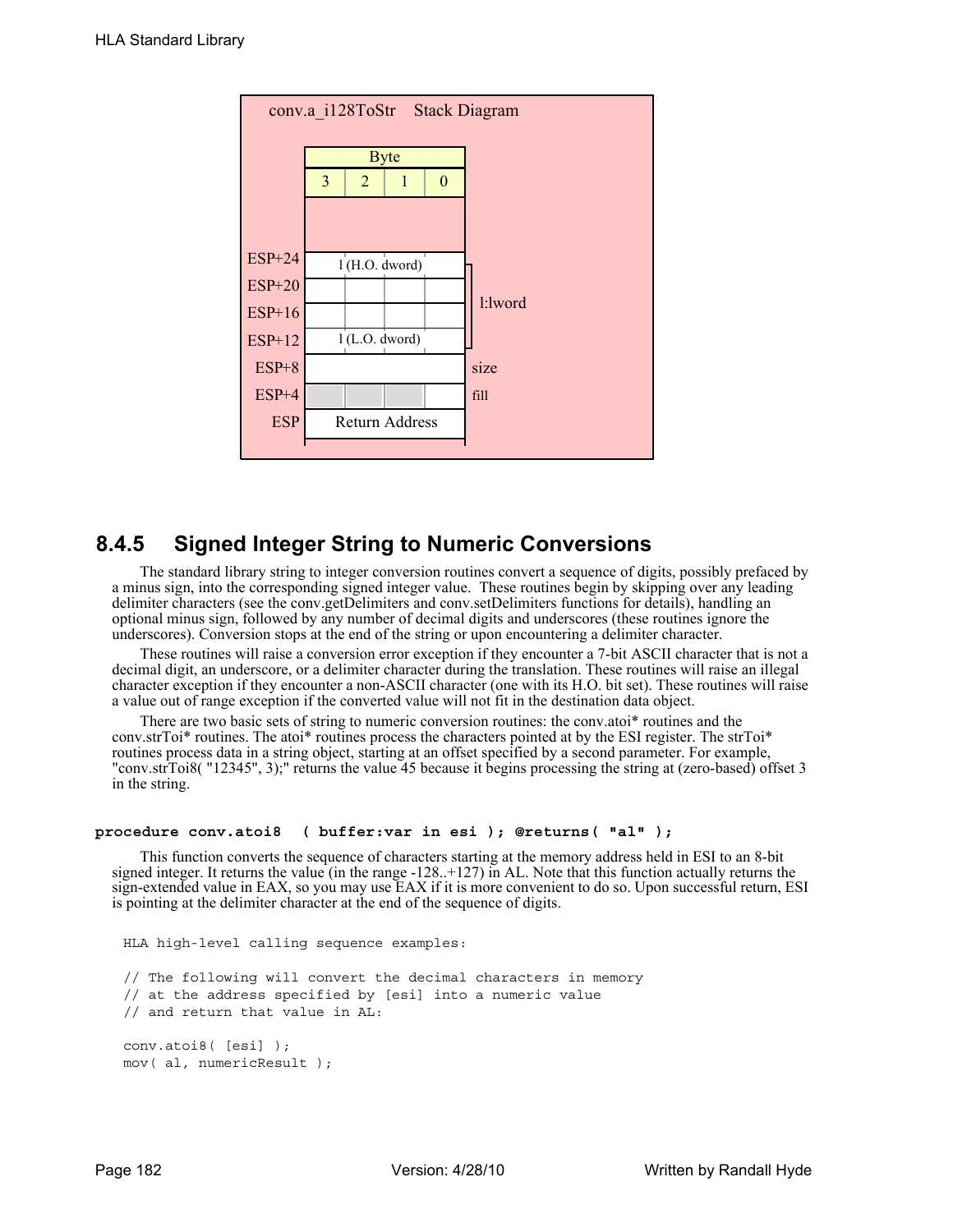```
// The following loads ESI with the address of
 // a sequence of decimal characters (held in an HLA
 // string) and converts them to an 8-bit number:
 conv.atoi8( sourceStr ); // Loads "sourceStr" into ESI
 mov( al, byteVariable );
 HLA low-level calling sequence examples:
   // Same as first example above – ESI already contains
   // the address of the first character to convert:
   call conv.atoi8;
 mov( al, numericResult );
 // Same as second example above
 static
   sourceStr :string := "12";
   .
   .
   .
mov( sourceStr, esi );
 call conv.atoi8;
 mov( al, num12 );
```
#### **procedure conv.atoi16 ( buffer:var in esi ); @returns( "ax" );**

This function converts the sequence of characters starting at the memory address held in ESI to a 16-bit signed integer. It returns the value (in the range -32768..+32767) in AX. Note that this function actually returns the sign-extended value in EAX, so you may use EAX if it is more convenient to do so. Upon successful return, ESI is pointing at the delimiter character at the end of the sequence of digits.

```
HLA high-level calling sequence examples:
// The following will convert the decimal characters in memory
// at the address specified by [esi] into a numeric value
// and return that value in AX:
conv.atoi16( [esi] );
mov( ax, numericResult );
// The following loads ESI with the address of
// a sequence of decimal characters (held in an HLA
// string) and converts them to a 16-bit number:
conv.atoi16( sourceStr ); // Loads "sourceStr" into ESI
mov( ax, wordVariable );
HLA low-level calling sequence examples:
  // Same as first example above – ESI already contains
  // the address of the first character to convert:
```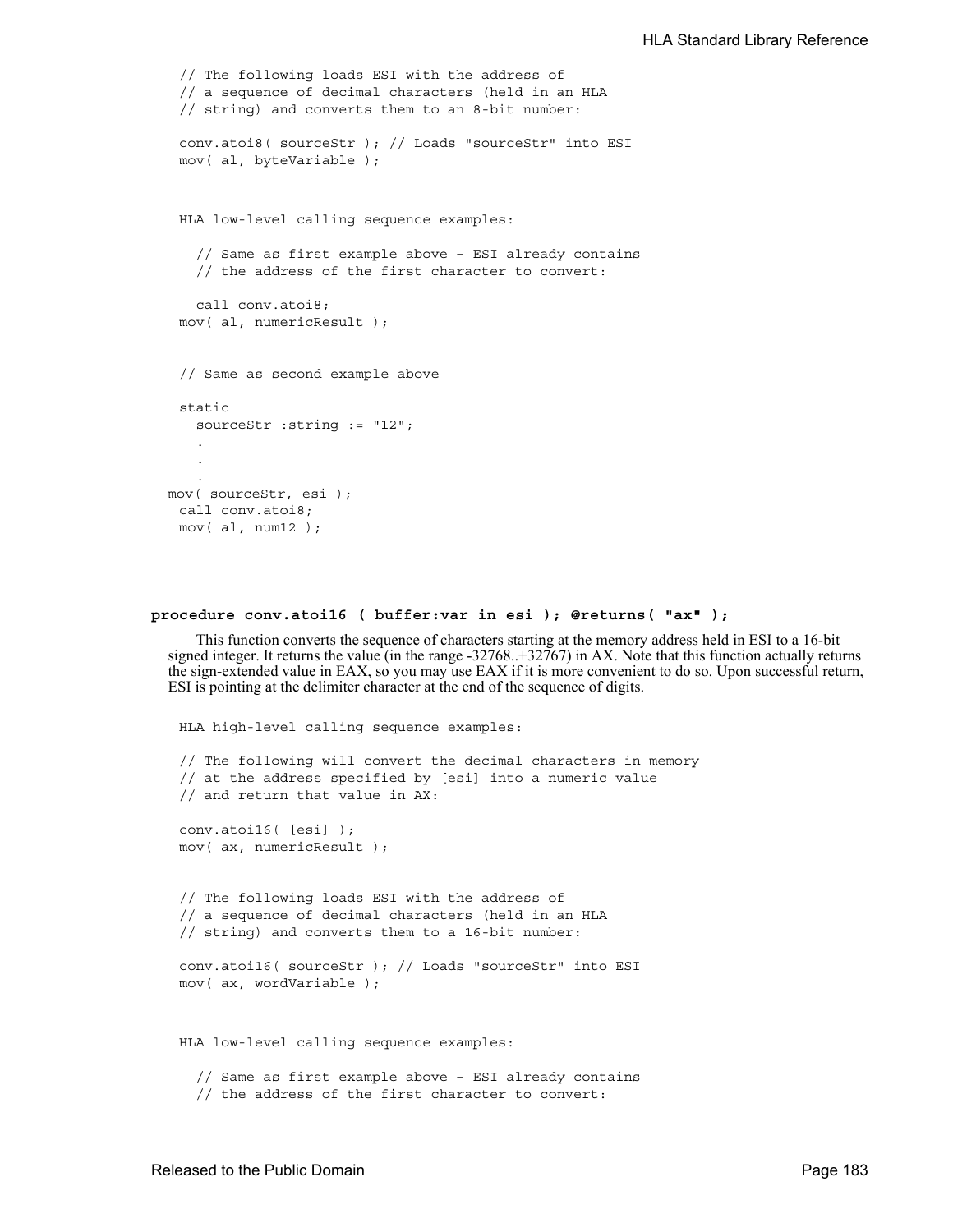```
call conv.atoi16;
 mov( ax, numericResult );
 // Same as second example above
 static
  sourceStr :string := "12";
   .
   .
   .
mov( sourceStr, esi );
 call conv.atoi16;
 mov( ax, num12 );
```
## **procedure conv.atoi32 ( buffer:var in esi ); @returns( "eax" );**

This function converts the sequence of characters starting at the memory address held in ESI to a 32-bit signed integer. It returns the value (in the range -2147483648..+2147483647) in EAX. ESI is pointing at the delimiter character at the end of the sequence of digits.

```
HLA high-level calling sequence examples:
 // The following will convert the hexadecimal characters in memory
 // at the address specified by [esi] into a numeric value
 // and return that value in EAX:
 conv.atoi32( [esi] );
 mov( eax, numericResult );
 // The following loads ESI with the address of
 // a sequence of decimal characters (held in an HLA
 // string) and converts them to a 32-bit number:
 conv.atoi32( sourceStr ); // Loads "sourceStr" into ESI
 mov( eax, dwordVariable );
 HLA low-level calling sequence examples:
   // Same as first example above – ESI already contains
   // the address of the first character to convert:
   call conv.atoi32;
 mov( eax, numericResult );
 // Same as second example above
 static
  sourceStr :string := "12";
   .
   .
   .
mov( sourceStr, esi );
 call conv.atoi32;
 mov( eax, num12 );
```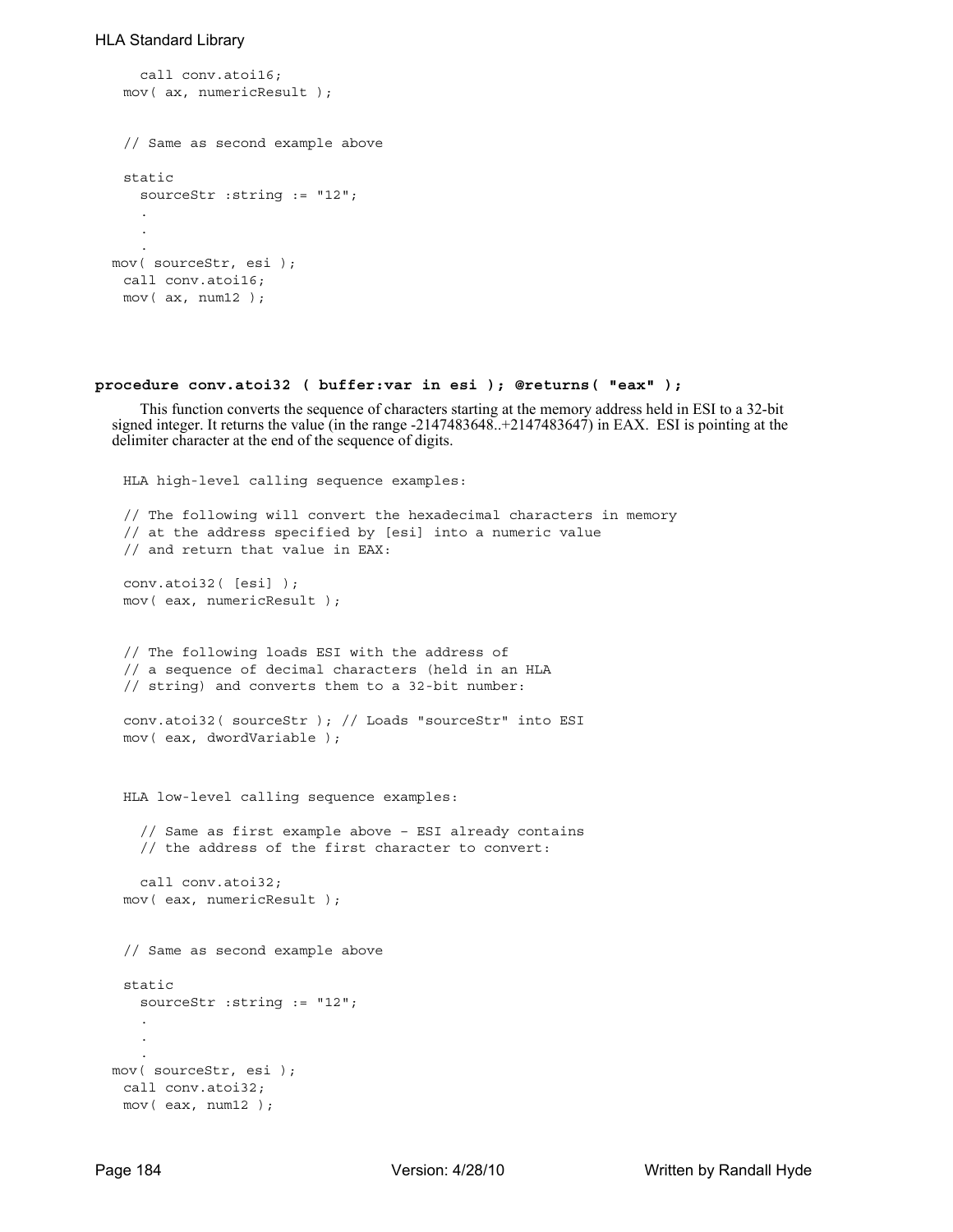#### **procedure conv.atoi64 ( buffer:var in esi ); @returns( "edx:eax" );**

This function converts the sequence of characters starting at the memory address held in ESI to a 64-bit signed integer. It returns the value (in the range -9223372036854775808..+9223372036854775807) in EDX:EAX (EDX contains the H.O. dword). ESI is pointing at the delimiter character at the end of the sequence of digits.

```
HLA high-level calling sequence examples:
 // The following will convert the decimal characters in memory
 // at the address specified by [esi] into a numeric value
 // and return that value in EDX:EAX:
 conv.atoi64( [esi] );
 mov( eax, (type dword hex64NumericResult[0]) );
 mov( edx, (type dword hex64NumericResult[4]) );
 // The following loads ESI with the address of
 // a sequence of decimal characters (held in an HLA
 // string) and converts them to a 64-bit number:
 conv.atoi64( sourceStr ); // Loads "sourceStr" into ESI
 mov( eax, (type dword qwordVariable[0]) );
 mov( edx, (type dword qwordVariable[4]) );
 HLA low-level calling sequence examples:
   // Same as first example above – ESI already contains
   // the address of the first character to convert:
   call conv.atoi64;
 mov( eax, (type dword numericResult[0]) );
 mov( edx, (type dword numericResult[4]) );
 // Same as second example above
 static
   sourceStr :string := "12";
   .
   .
   .
mov( sourceStr, esi );
 call conv.atoi64;
 mov( eax, (type dword qwordVariable[0]) );
 mov( edx, (type dword qwordVariable[4]) );
```
#### **procedure conv.atoi128( buffer:var in esi; var l:lword );**

This function converts the sequence of characters starting at the memory address held in ESI to a 128-bit signed integer. It returns the value (in the range - 170141183460469231731687303715884105728..+170141183460469231731687303715884105727) in the l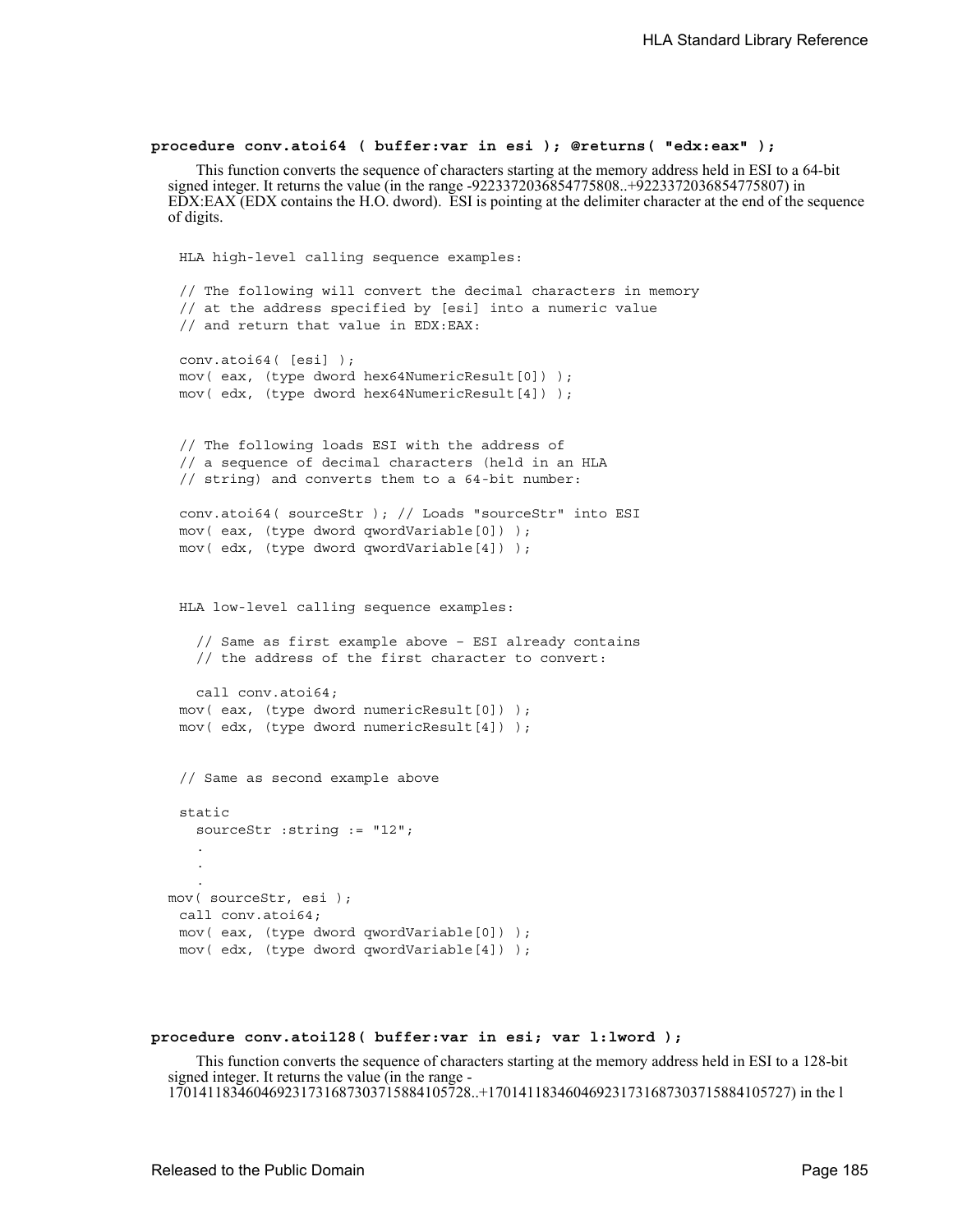parameter that is passed by reference to this function. ESI is pointing at the delimiter character at the end of the sequence of digits.

```
HLA high-level calling sequence examples:
 // The following will convert the decimal characters in memory
 // at the address specified by [esi] into a numeric value
 // and stores that value in lwordDest (passed by reference):
 conv.atoi128( [esi], lwordDest );
 // The following loads ESI with the address of
 // a sequence of decimal characters (held in an HLA
 // string) and converts them to a 128-bit number that it
 // stores in lwordDest:
 conv.atoi128( sourceStr, lwordDest ); // Loads "sourceStr" into ESI
 HLA low-level calling sequence examples:
   // Option 1: lwordDest is a static object declared in a
   // HLA STATIC, READONLY, or STORAGE section:
   // As with the first example above, assume ESI already
   // contains the address of the string to convert:
   pushd( &lwordDest );// Pass address of lwordDest as reference parm.
   call conv.atoi128;
   // Option 2: lwordDest is a simple automatic variable (no indexing)
   // declared in a VAR section (or as a parameter). Assume that
   // no 32-bit registers can be disturbed by this code.
   // As with the first example above, assume ESI already
   // contains the address of the string to convert:
   push( ebp );
   add( @offset( lwordDest ), (type dword [esp]));
   call conv.atoi128;
   // Option 3: lwordDest is a complex addressing mode and at least
   // one 32-bit register is available for use by this code.
   // As with the first example above, assume ESI already
   // contains the address of the string to convert:
   lea( eax, lwordDest ); // Assume EAX is the available register
   push( eax );
   call conv.atoi128;
 // Same as second high-level example above. Assumes that
 // lwordDest is a static object.
 static
   sourceStr :string := "12";
   .
   .
   .
mov( sourceStr, esi );
 pushd( &lwordDest );
```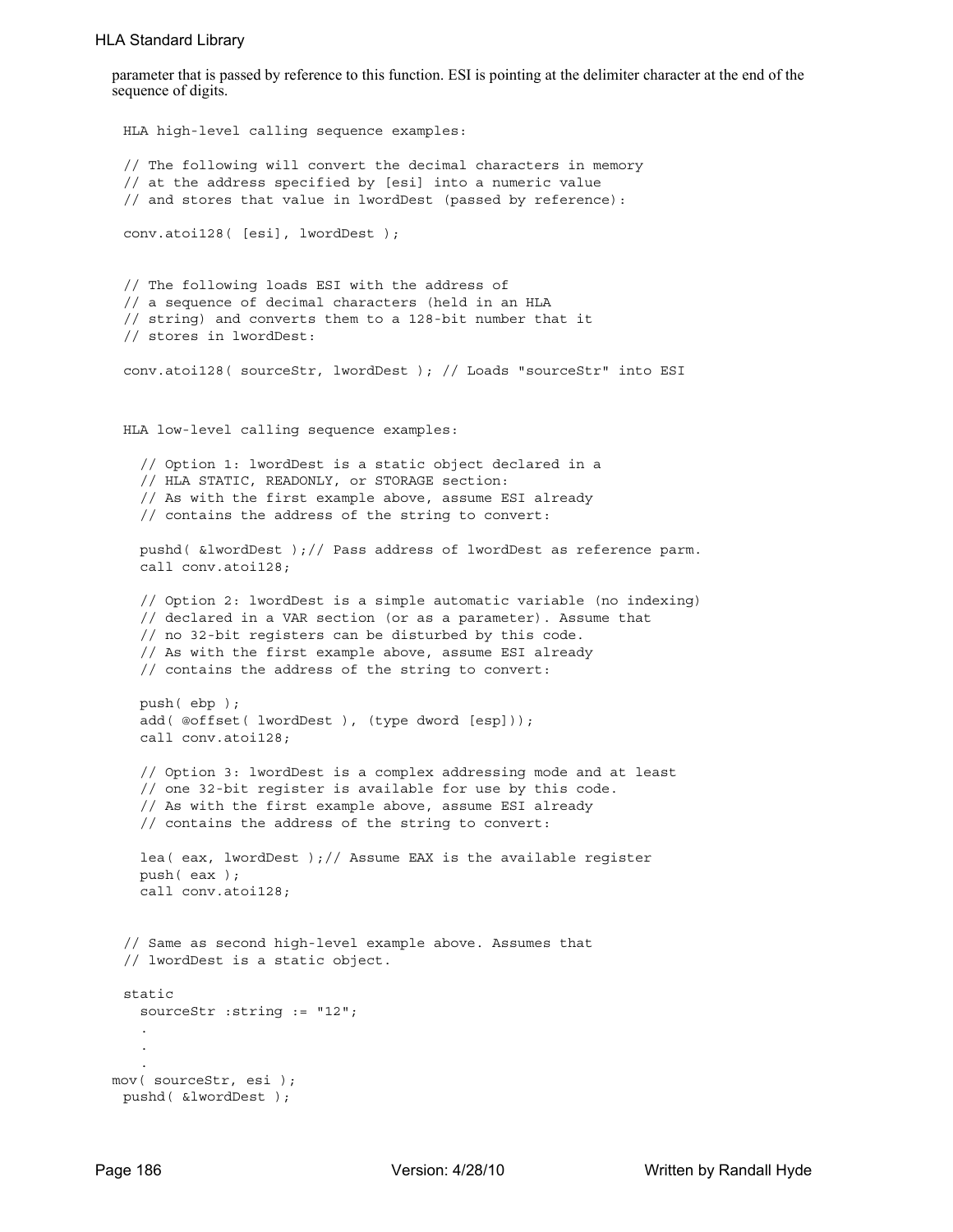

### **procedure conv.strToi8( s:string; index:dword )**

This function converts the sequence of characters starting at zero-based offset index within the string parameter s to an 8-bit signed integer. It returns the value (in the range -128..+127) in AL. Note that this function actually returns the sign-extended value in EAX, so you may use EAX if it is more convenient to do so.

```
HLA high-level calling sequence examples:
// The following will convert the characters at the beginning
// of "decValueStr" to numeric form:
conv.strToi8( decValueStr, 0 );// Index=0 starts at beginning
mov( al, numericResult );
// The following demonstrates using a non-zero index:
conv.strToi8( "abc12", 3 ); // "12" begins at offset 3
mov( al, hex12 );
HLA low-level calling sequence examples:
 push( decValueStr );// Same as first example above
pushd( 0 );
call conv.strToi8;
mov( al, decNumericResult );
// Same as second example above
static
  str12:string := "abc12";.
  .
  .
push( str12 );// Note that str12 points at "abc12".
```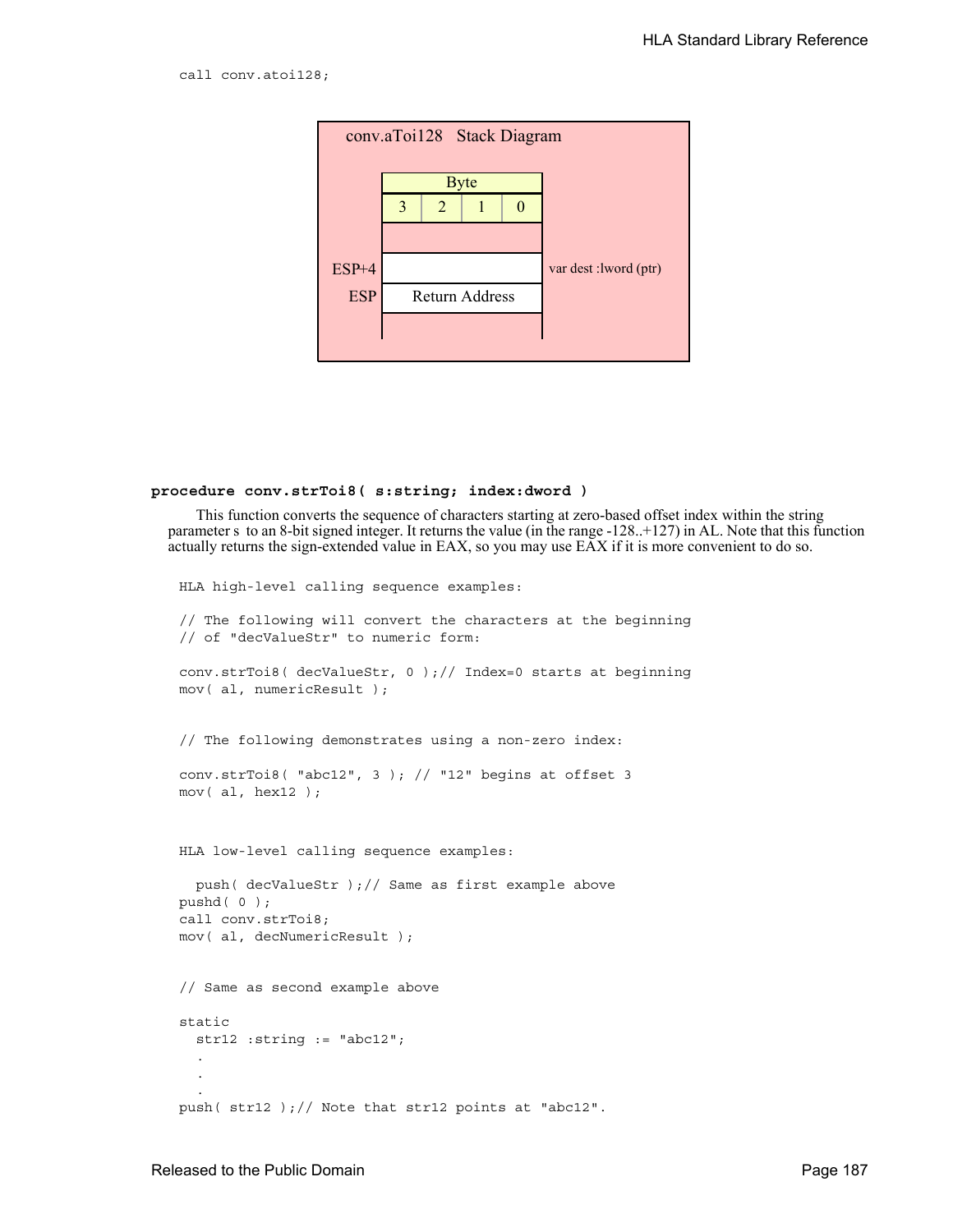```
pushd( 3 );// Index to "12" in "abc12".
call conv.strToi8;
mov( al, dec12 );
```


#### **procedure conv.strToi16( s:string; index:dword )**

This function converts the sequence of characters starting at zero-based offset index within the string parameter s to a 16-bit signed integer. It returns the value (in the range -32768..+32767) in AX. Note that this function actually returns the sign-extended value in EAX, so you may use EAX if it is more convenient to do so.

HLA high-level calling sequence examples:

```
// The following will convert the characters at the beginning
// of "decValueStr" to numeric form:
conv.strToi16( hexValueStr, 0 );// Index=0 starts at beginning
mov( ax, wordVar );
// The following demonstrates using a non-zero index:
conv.strToi16( "abc1234", 3 ); // "1234" begins at offset 3
mov( ax, wordVar );
HLA low-level calling sequence examples:
 push( decValueStr );// Same as first example above
pushd( 0 );
call conv.strToi16;
mov( ax, wordVar );
// Same as second example above
static
 str1200 :string := "abc1200";
  .
  .
```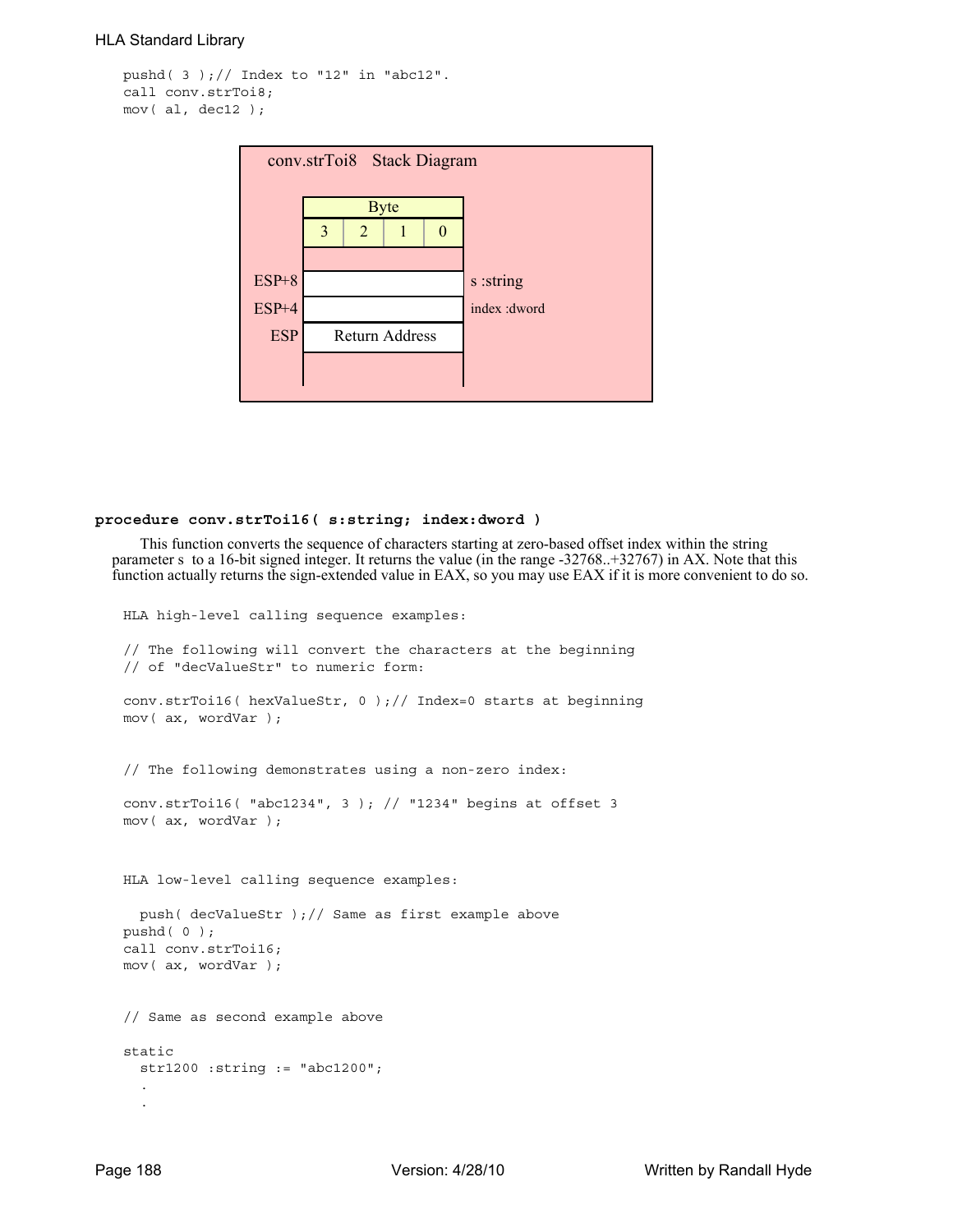```
push( str1200 );// Note that str1200 points at "abc1200".
pushd( 3 );// Index to "1200" in "abc1200".
call conv.strToi16;
mov( ax, wordVar );
```
.



#### **procedure conv.strToi32( s:string; index:dword )**

This function converts the sequence of characters starting at zero-based offset index within the string parameter s to a 32-bit signed integer. It returns the value (in the range -2147483648..+2147483647) in EAX.

```
HLA high-level calling sequence examples:
// The following will convert the characters at the beginning
// of "decValueStr" to numeric form:
conv.strToi32( decValueStr, 0 );// Index=0 starts at beginning
mov( eax, dwordVar );
// The following demonstrates using a non-zero index:
conv.strToi32( "abc12_345", 3 ); // "12_345" begins at offset 3
mov( eax, dwordVar );
HLA low-level calling sequence examples:
  push( decValueStr );// Same as first example above
pushd( 0 );
call conv.strToi32;
mov( eax, dwordVar );
// Same as second example above
static
  str12345 :string := "abc-12_345";
  .
```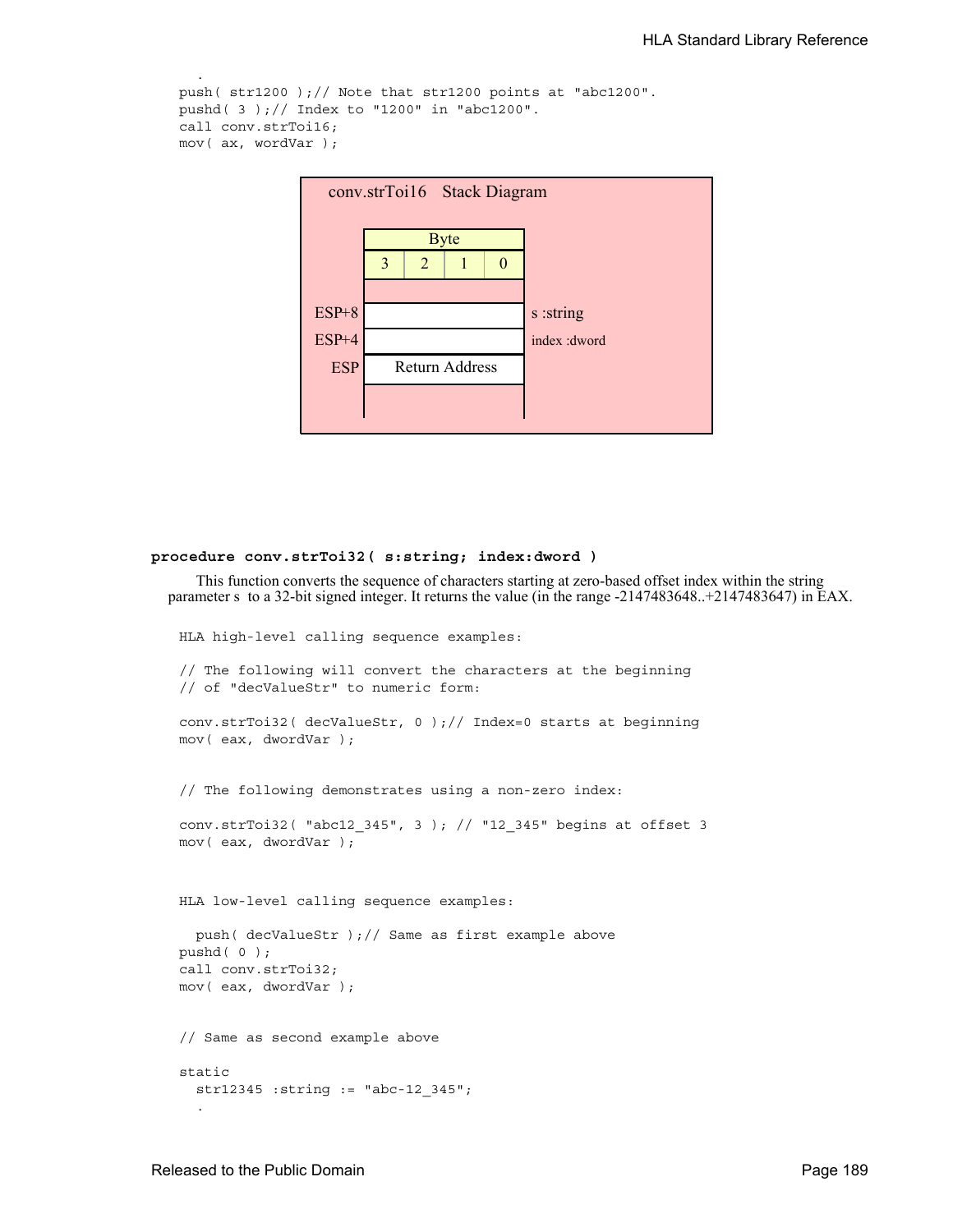. .

push( str12345 );// Note that str12345 points at "abc-12\_345". pushd( 3 ); // Index to "-12\_345" in "abc-12\_345". call conv.strToi32; mov( eax, dwordVar );// dwordVar now contains -12,345.



### **procedure conv.strToi64( s:string; index:dword )**

This function converts the sequence of characters starting at zero-based offset index within the string parameter s to a 64-bit signed integer. It returns the value (in the range -9223372036854775808 ... +9223372036854775807) in EDX:EAX (EDX contains the H.O. dword).

```
HLA high-level calling sequence examples:
// The following will convert the characters at the beginning
// of "decValueStr" to numeric form:
conv.strToi64( decValueStr, 0 );// Index=0 starts at beginning
mov( eax, (type dword qwordVar[0]) );
mov( edx, (type dword qwordVar[4]) );
// The following demonstrates using a non-zero index:
conv.strToi64( "a-123", 1 ); // "-123" begins at offset 1
mov( eax, (type dword qwordVar[0]) );
mov( edx, (type dword qwordVar[4]) );
HLA low-level calling sequence examples:
  push( decValueStr );// Same as first example above
pushd( 0 );
call conv.strToi64;
mov( eax, (type dword qwordVar[0]) );
mov( edx, (type dword qwordVar[4]) );
```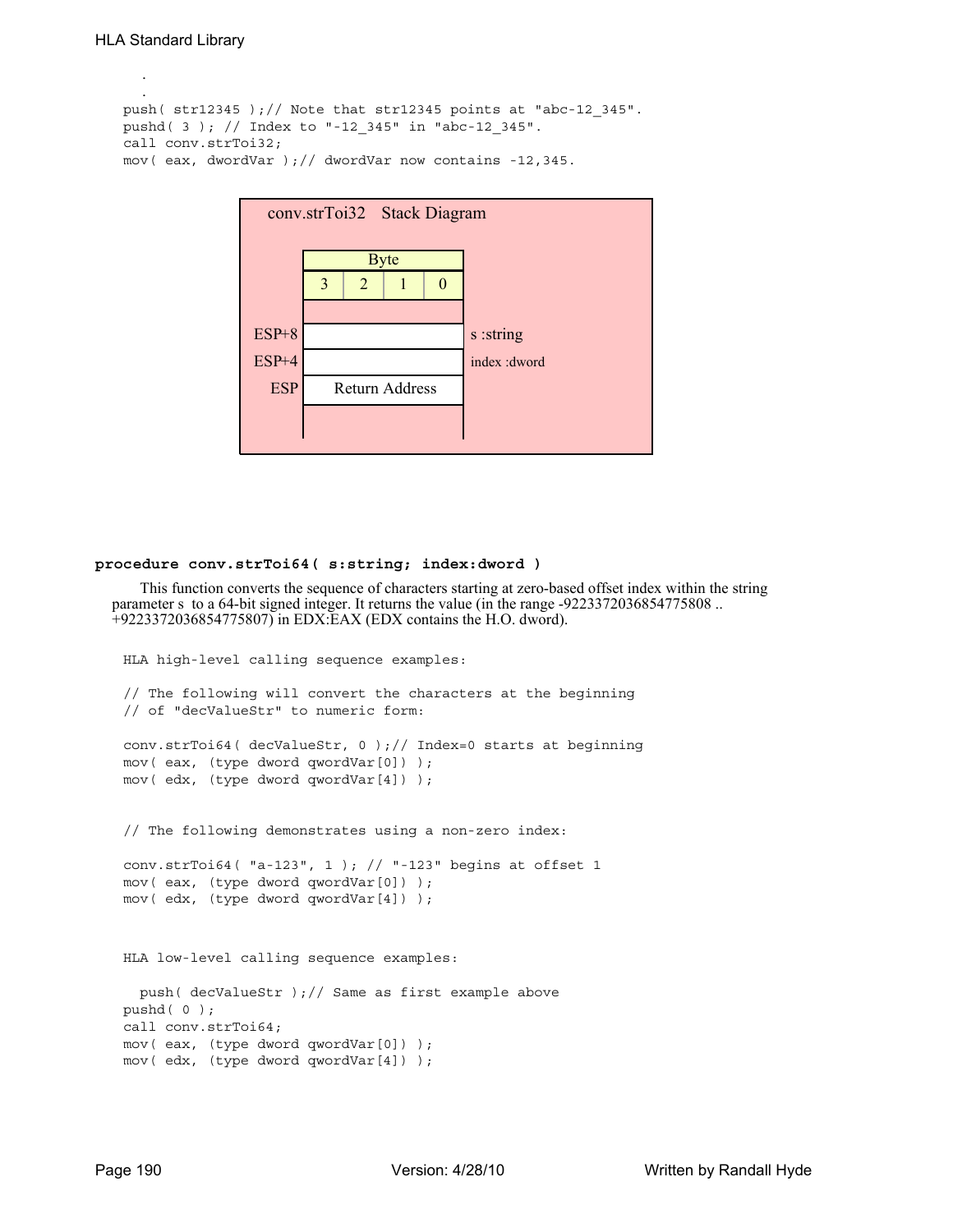```
// Same as second example above
static
  strabc12 :string := "a-123";
  .
  .
  .
push( strabc12 );// Note that strabc12 points at "a-123".
pushd( 1 ); // Index to "-123" in "a-123".
call conv.strToi64;
mov( eax, (type dword qwordVar[0]) );
mov( edx, (type dword qwordVar[4]) );
```


#### **procedure conv.strToi128( s:string; index:dword; var dest:lword )**

This function converts the sequence of characters starting at zero-based offset index within the string parameter s to a 128-bit signed integer. It returns the value (in the range -170141183460469231731687303715884105728.. +170141183460469231731687303715884105727) in the parameter l that you pass by reference to this function.

```
HLA high-level calling sequence examples:
// The following will convert the characters at the beginning
// of "decValueStr" (index=0) to numeric form and store the
// 128-bit result into the 1wordDest variable:
conv.strToi128( decValueStr, 0, 1wordDest );
// The following demonstrates using a non-zero index:
conv.strToi128( "abc1234567890123456789", 3, 1wordDest );
HLA low-level calling sequence examples:
  // Option #1: lwordDest is a STATIC/READONLY/STORAGE
  // variable:
```
push( decValueStr );// Same as first example above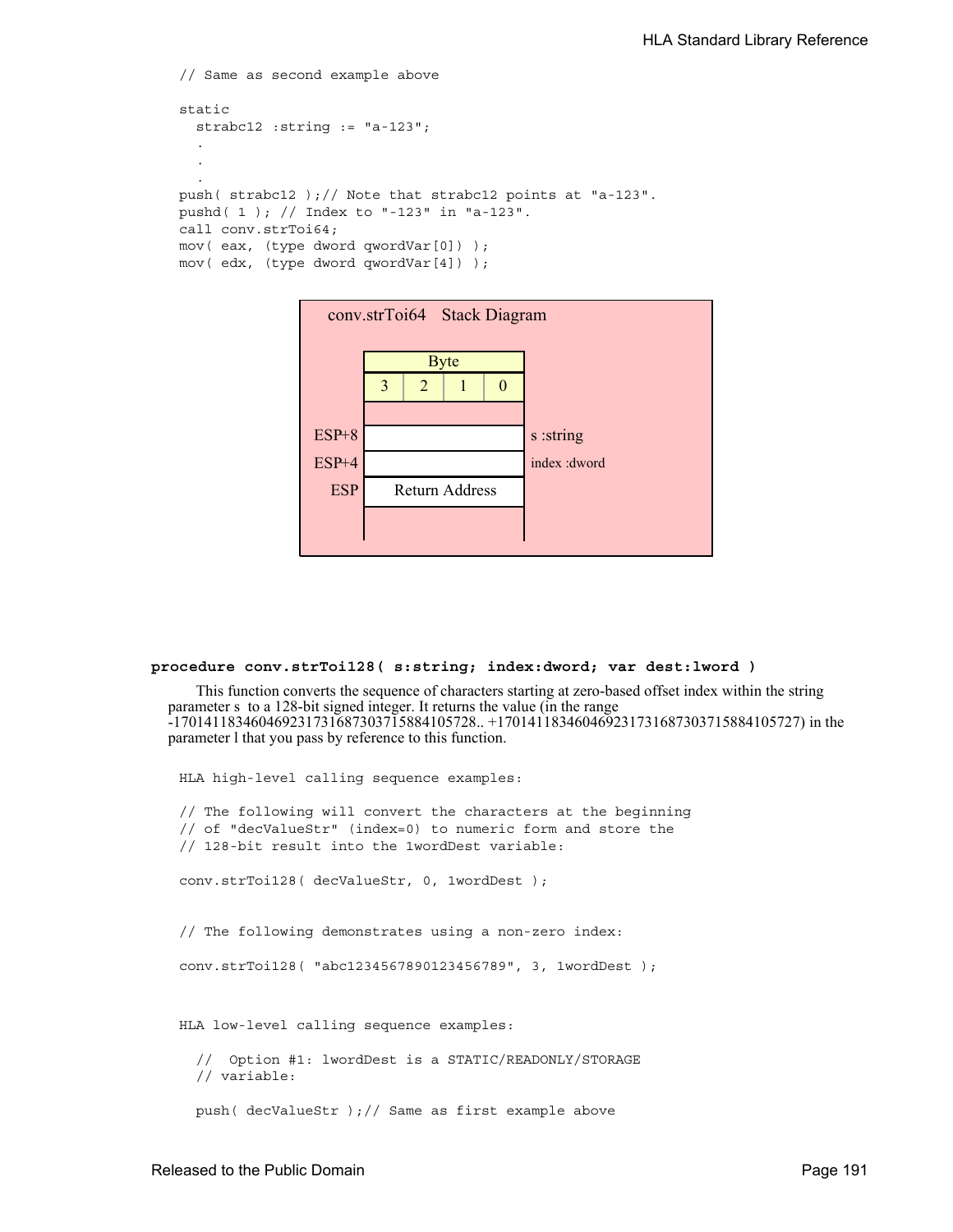# HLA Standard Library

```
pushd( 0 );
pushd( &lwordDest );
call conv.strToi128;
  // Option #2: lwordDest is not a static object and
  // a 32-bit register is available for use:
  push( decValueStr );// Same as first example above
pushd( 0 );
lea( eax, lwordDest ); // Assuming EAX is available
push( eax );
call conv.strToi128;
  // Option #3: lwordDest is an automatic (var) object and
  // no 32-bit registers are available for use:
  push( decValueStr );// Same as first example above
pushd( 0 );
push( ebp );
add( @offset( lwordDest ), (type dword [esp]) );
call conv.strToi128;
  // Option #4: lwordDest is a complex addressing mode object and
  // no 32-bit registers are available for use:
  push( decValueStr );// Same as first example above
pushd( 0 );
sub( 4, esp );
push( eax );
lea( eax, lwordDest );
mov( eax, [esp+4] );
pop( eax );
call conv.strToi128;
```


# **8.5 Unsigned Integer Conversions**

The integer conversion function process signed integer values that are 8, 16, 32, 64, or 128 bits long. Functions in this category compute the output size (in print positions) of an integer, convert an integer to a sequence of characters, and convert a sequence of characters to an integer value.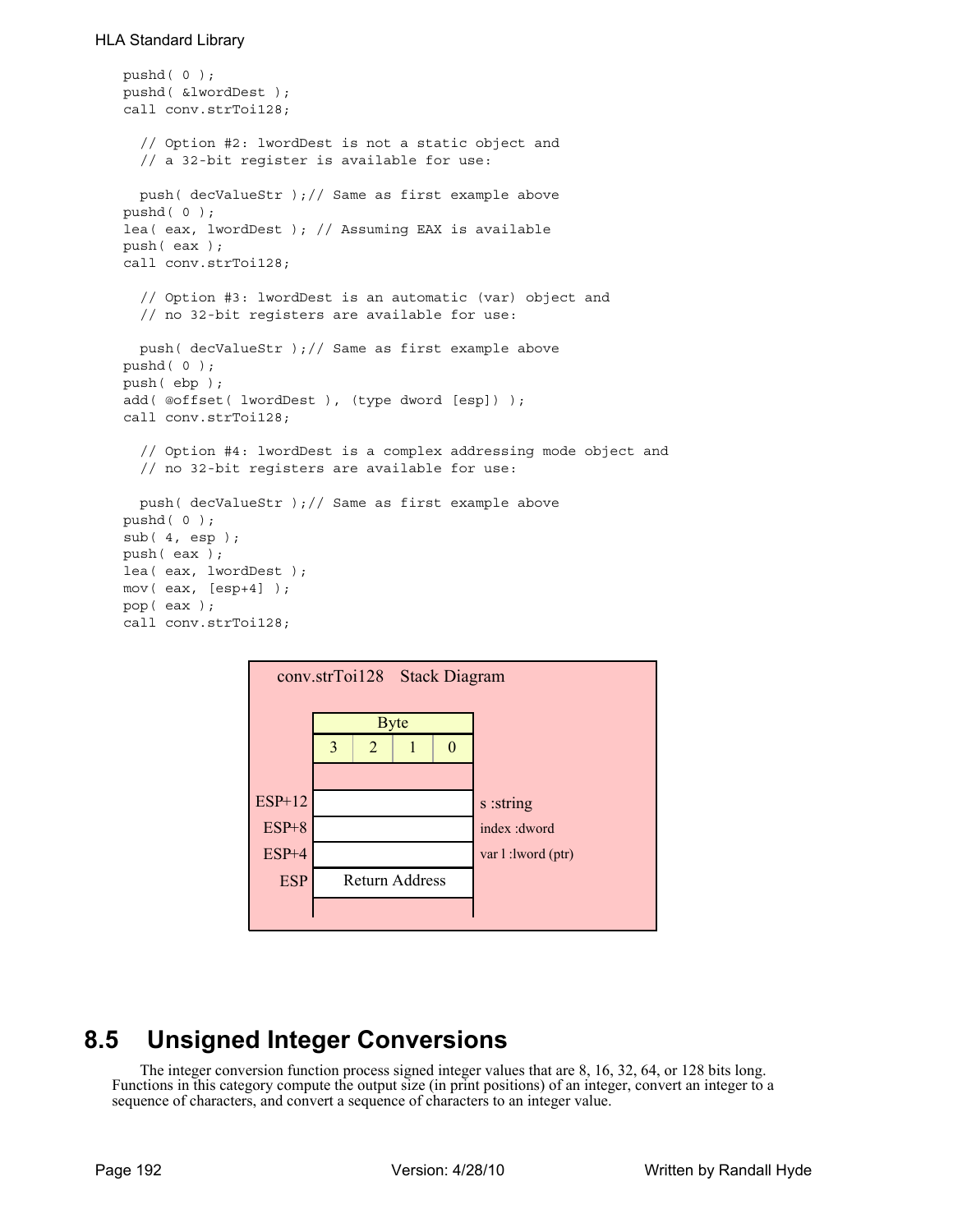# **8.5.1 Internal Routines**

**The following routines are used internally by the standard library unsigned integer code and you should not directly call them: conv.\_u8Size, conv.\_u16Size, and conv.\_u32Size.**

# **8.5.2 Unsigned Integer Size Calculations**

These routines return the size, in screen print positions, it would take to print the unsigned integer passed in the specified parameter. They return their value in the EAX register. Note that these routines include print positions required by underscores if you've enabled underscore output in values (see conv.setUnderscores and conv.getUnderscores for details).

It should go without saying that if you compute the size of an unsigned integer and then change the value of the internal underscores flag, the size you've computed may be invalid.

### **procedure conv.u8Size( b:byte in al ); @returns( "eax" );**

Computes the output size of an 8-bit unsigned integer (passed in AL) and returns this value in EAX. The return result will always be a value in the range 1..3. The internal underscores flag does not affect the result this function returns.

```
HLA high-level calling sequence examples:
conv.u8Size( byteVariable );
mov( eax, numSize );
conv.u8Size( <byte register> ); // al, ah, bl, bh, cl, ch, dl, dh
mov( eax, int8Size );
conv.u8Size( <constant> ); // Must fit into eight bits
mov( al, constantsSize );
```
Because conv.u8Size passes its input parameter in the AL register, any form of the high-level calling sequence except "conv.u8Size( al );" will automatically generate an instruction of the form "mov/<*operand>*,al);". Therefore, if possible, you should try to have the value whose size you wish to compute already sitting in the AL register and pass AL as the parameter to conv.u8Size.

```
HLA low-level calling sequence examples:
mov( byteVariable, al );
call conv.u8Size;
mov( eax, numSize );
mov( <byte register>, al ); // ah, bl, bh, cl, ch, dl, dh
call conv.u8Size;
mov( ax, wordVariable );
// Explicit Examples:
mov( bh, al);call conv.u8Size;
mov( al, bhSize );
call conv.u8Size; // Assume value is already in AL
mov( al, alSize );
mov( 123, al ); // Example of computing the size of a constant
```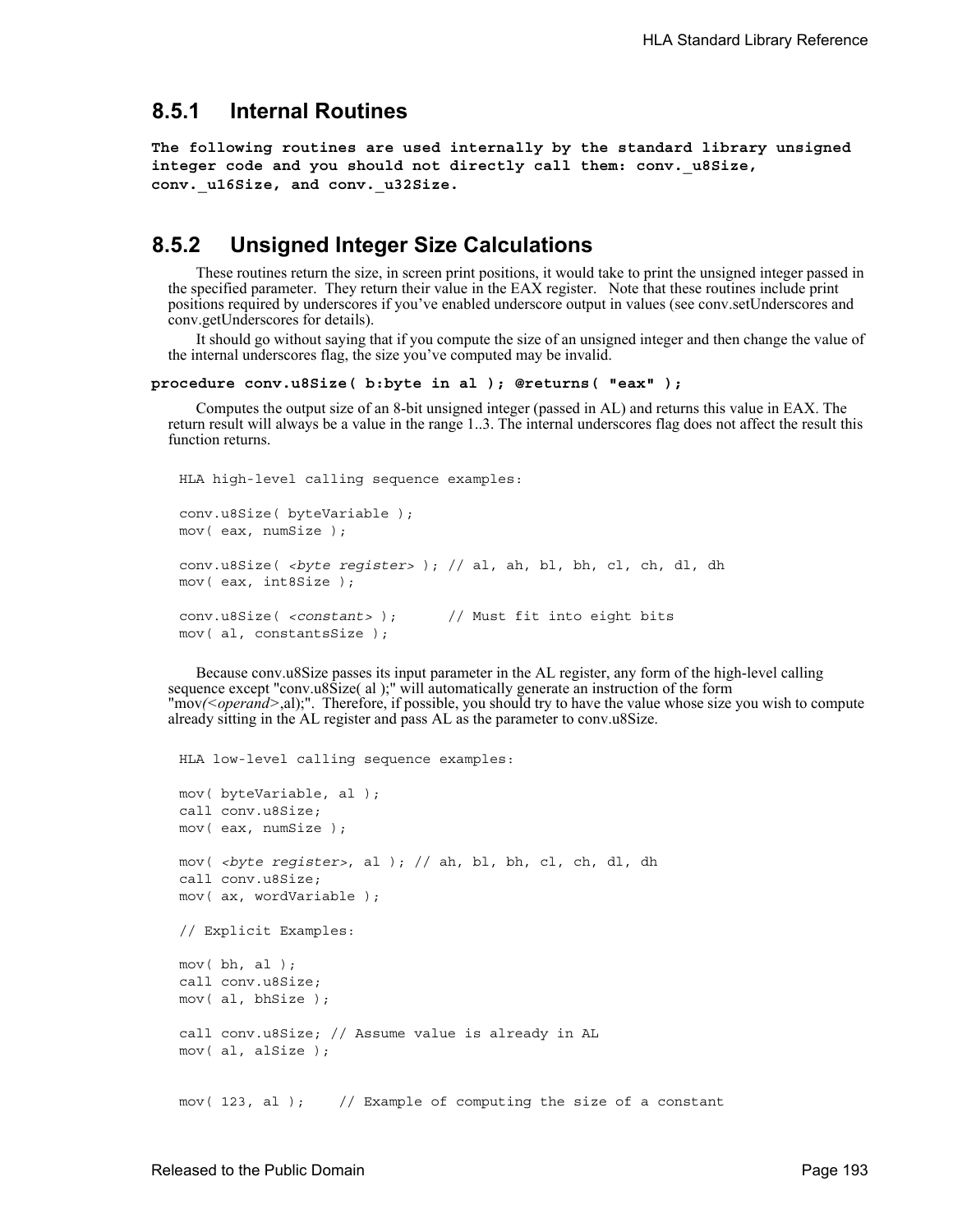```
call conv.u8Size;
mov( eax, constsSize );
```
It might seem silly to compute the size of a constant as this last example is doing, as the constant's print width is known at compile time. Note, however, that this sequence could appear as part of a macro expansion and the literal constant "123" could actually be the result of expanding a macro parameter.

### **procedure conv.u16Size( w:word in ax )**

Computes the output size of a 16-bit unsigned integer (passed in AX) and returns this value in EAX. The return result will always be a value in the range 1..5 if the internal underscores flag contains false, 1..6 if the underscores flag contains true.

```
HLA high-level calling sequence examples:
conv.u16Size( wordVariable );
mov( eax, numSize );
conv.u16Size( <word register> ); // ax, bx, cx, dx, bp, sp, si, di
mov( eax, int16Size );
conv.u16Size( <constant> ); // Must fit into 16 bits
mov( al, constantsSize );
```
Because conv.u16Size passes its input parameter in the AX register, any form of the high-level calling sequence except "conv.u16Size( ax );" will automatically generate an instruction of the form "mov/<*operand>*,ax);". Therefore, if possible, you should try to have the value whose size you wish to compute already sitting in the AX register and pass AX as the parameter to conv.u16Size.

```
HLA low-level calling sequence examples:
mov( wordVariable, ax );
call conv.u16Size;
mov( eax, numSize );
mov( <word register>, ax ); // bx, cx, dx, bp, sp, si, or di
call conv.u16Size;
mov( ax, wordVariable );
// Explicit Examples:
mov( bx, ax );
call conv.u16Size;
mov( al, bxSize );
call conv.u16Size; // Assume value is already in AX
mov( al, axSize );
mov( 12345, ax ); // Example of computing the size of a constant
call conv.u16Size;
mov( eax, constsSize );
```
See the comment at the end of conv.i8Size about passing constants to these functions.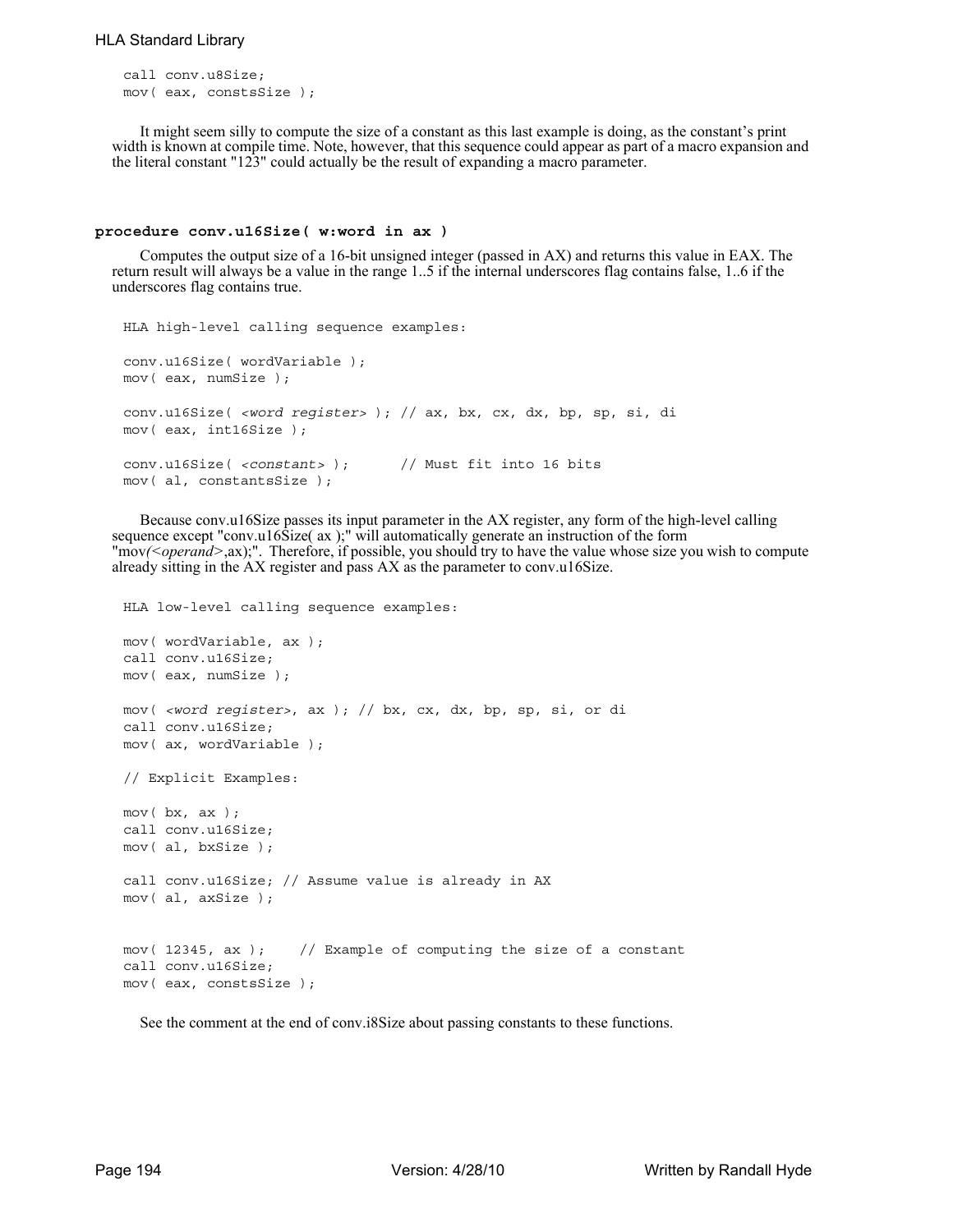### **procedure conv.u32Size( d:dword in eax )**

Computes the output size of a 32-bit unsigned integer (passed in EAX) and returns this value in EAX. The return result will always be a value in the range 1..10 if the internal underscores flag contains false, 1..11 if the underscores flag contains true.

```
HLA high-level calling sequence examples:
conv.u32Size( wordVariable );
mov( eax, numSize );
conv.u32Size( <dword register> ); // eax, ebx, ecx, edx, 
mov( eax, int16Size )l// ebp, esp, esi, or edi
conv.u32Size( <constant> ); // Must fit into 32 bits
mov( al, constantsSize );
```
Because conv.u32Size passes its input parameter in the EAX register, any form of the high-level calling sequence except "conv.u32Size( eax );" will automatically generate an instruction of the form "mov/<operand>,eax);". Therefore, if possible, you should try to have the value whose size you wish to compute already sitting in the EAX register and pass EAX as the parameter to conv.u32Size.

```
HLA low-level calling sequence examples:
mov( dwordVariable, eax );
call conv.u32Size;
mov( eax, numSize );
mov( <dword register>, eax ); // ebx, ecx, edx, 
call conv.u32Size;// ebp, esp, esi, or edi
mov( ax, wordVariable );
// Explicit Examples:
mov( ebx, eax );
call conv.u32Size;
mov( al, bxSize );
call conv.u32Size; // Assume value is already in AX
mov( al, axSize );
mov( 1234567890, eax ); // Example of computing 
call conv.u32Size;// the size of a constant.
mov( eax, constsSize );
```
See the comment at the end of conv.u8Size about passing constants to these functions.

### **procedure conv.u64Size( q:qword )**

Computes the output size of a 64-bit unsigned integer (passed in in q parameter) and returns this value in EAX. The return result will always be a value in the range 1..20 (e.g., "18446744073709551615") if the internal underscores flag contains false, 1..26 if the underscores flag contains true (e.g., "18 446 744 073 709 551 615").

HLA high-level calling sequence examples: conv.u64Size( qwordVariable );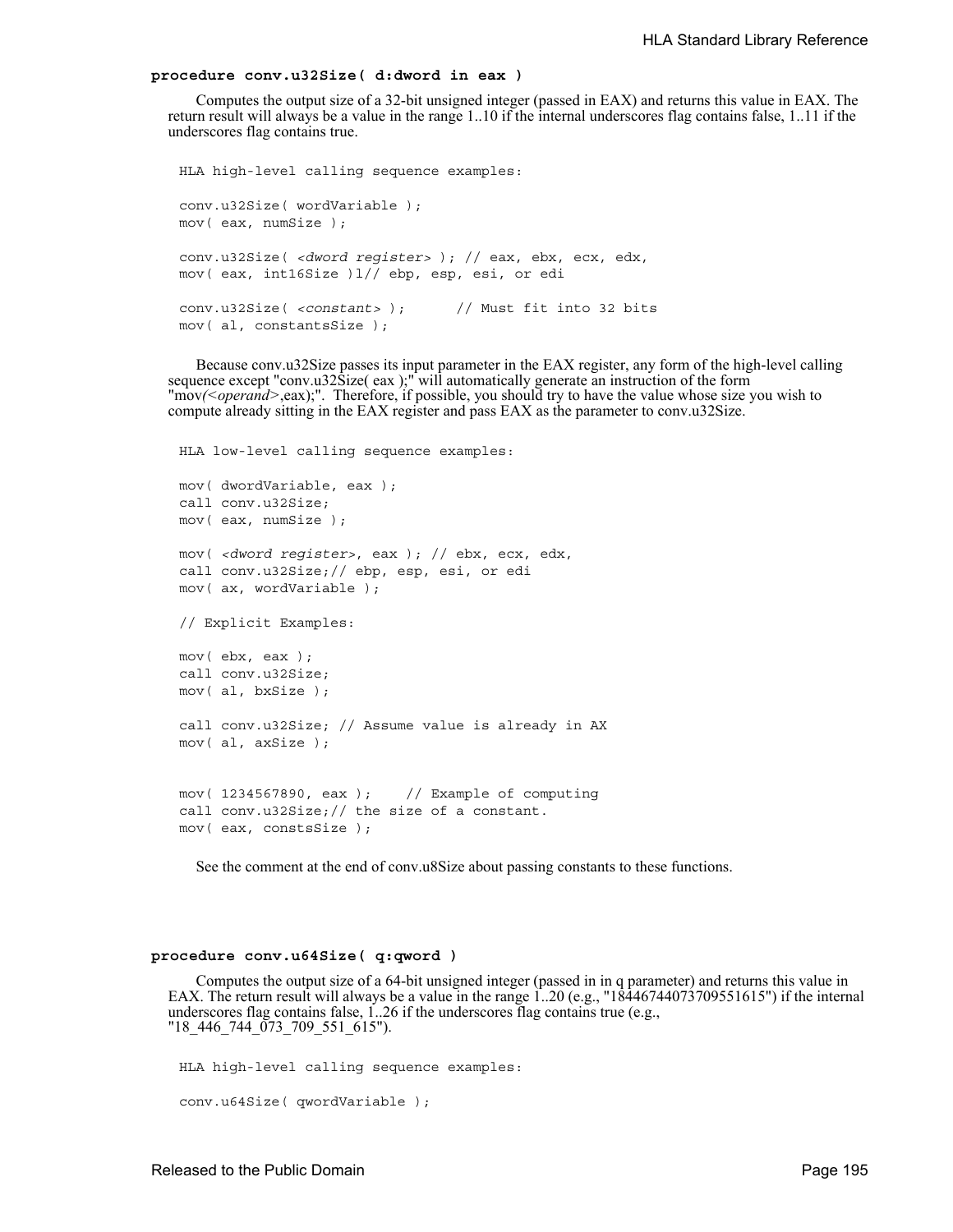# HLA Standard Library

```
mov( eax, numSize );
conv.u64Size( <constant> ); // Must fit into 64 bits
mov( al, constantsSize );
HLA low-level calling sequence examples:
push( (type dword qwordVariable[4]));// Push H.O. dword first
push( (type dword qwordVariable[0]));// Push L.O. dword second
call conv.u64Size;
mov( eax, numSize );
// Compute the size of a 64-bit constant:
pushd( 12345 >> 32 );// Push H.O. dword first
pushd( 12345 & $FFFF FFFF );// Push L.O. dword second
call conv.u64Size;
mov( eax, constsSize );
```
See the comment at the end of conv.u8Size about passing constants to these functions. If you make a habit of explicitly passing 64-bit constants to this function, you might consider writing a macro to push the 64-bit constant for you (see the chapter on "Passing Parameters to Standard Library Routines" for more details).



# **procedure conv.u128Size( l:lword )**

Computes the output size of a 128-bit unsigned integer (passed in the l parameter) and returns this value in EAX. The return result will always be a value in the range 1..39 (e.g., "340282366920938463463374607431768211455") if the internal underscores flag contains false, 1..51 if the underscores flag contains true (e.g., "340\_282\_366\_920\_938\_463\_463\_374\_607\_431\_768\_211\_455").

```
HLA high-level calling sequence examples:
conv.u128Size( lwordVariable );
mov( eax, numSize );
conv.u128Size( <constant> ); // Must fit into 128 bits
mov( al, constantsSize );
```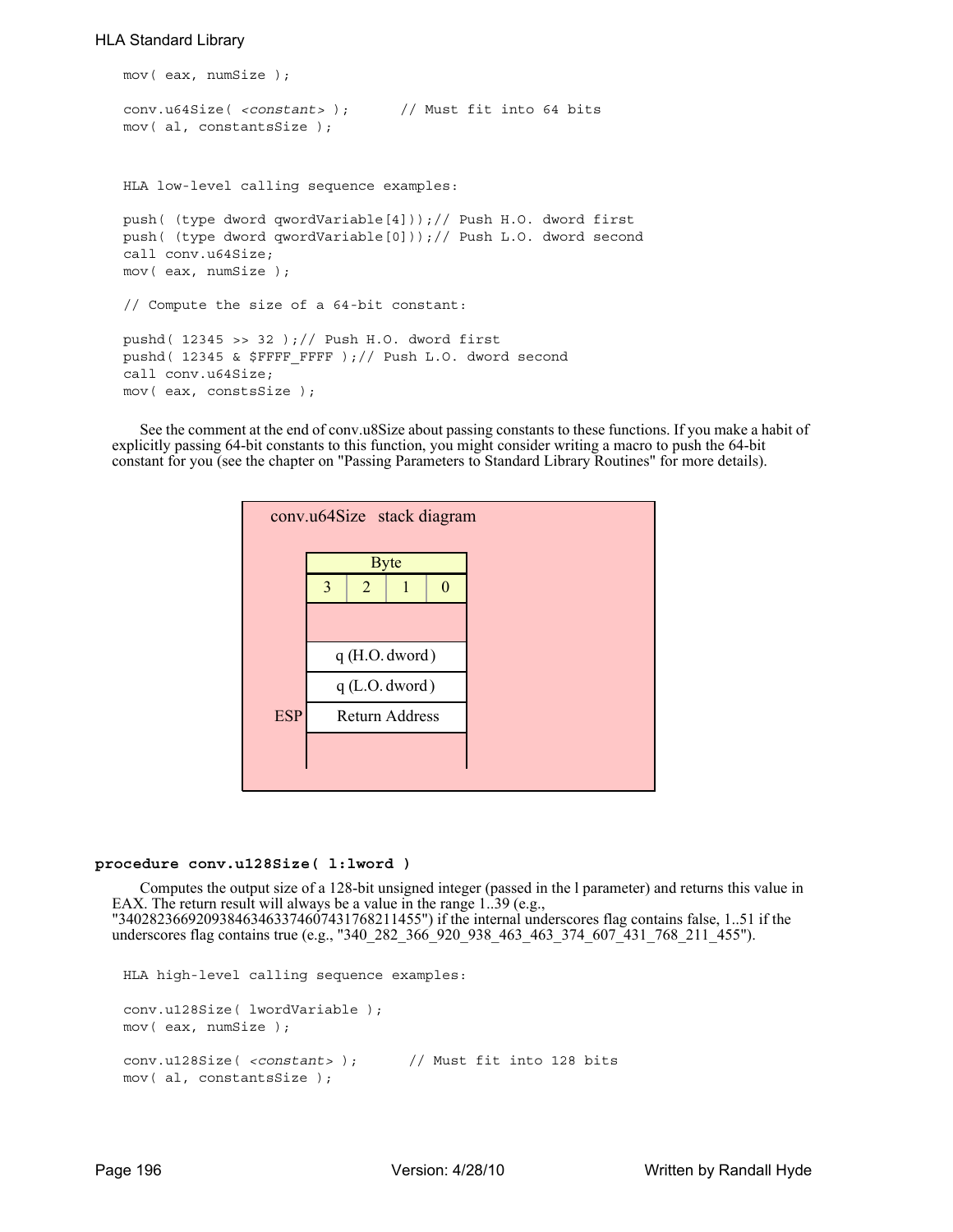```
HLA low-level calling sequence examples:
push( (type dword lwordVariable[12]));// Push H.O. dword first
push( (type dword lwordVariable[8]));
push( (type dword lwordVariable[4]));
push( (type dword lwordVariable[0]));// Push L.O. dword last
call conv.u64Size;
mov( eax, numSize );
// Compute the size of a 128-bit constant:
pushd( 12345 >> 96 );// Push H.O. dword first
pushd( (12345 \gg 64) & $FFFF FFFF);
pushd( (12345 >> 32 ) & $FFFF_FFFF );
pushd( 12345 & $FFFF_FFFF );// Push L.O. dword last
call conv.u128Size;
mov( eax, constsSize );
```
See the comment at the end of conv.u8Size about passing constants to these functions. If you make a habit of explicitly passing 128-bit constants to this function, you might consider writing a macro to push the 128-bit constant for you (see the chapter on "Passing Parameters to Standard Library Routines" for more details).



# **8.5.3 Unsigned Integer Numeric to Buffer Conversions**

These routines convert the input parameter to a sequence of characters and store those characters starting at location [EDI]. They return EDI pointing at the first character beyond the converted string. Note that these functions do not zero terminate the string; if you want a zero-terminated string, then store a zero at the byte pointed at by EDI upon return from these functions.

If the internal underscores flag is set (see conv.getUnderscores and conv.setUnderscores for details), then these functions will insert an underscore between each group of three digits starting with the least significant digit.

#### **procedure conv.u8ToBuf( u8: uns8 in al )**

This function converts the 8-bit unsigned integer passed in AL to a sequence of 1..3 characters. The string this function produces is always in the range 0..255. Note that because this string always contains three or fewer digits, the internal underscores flag setting does not affect this function's output.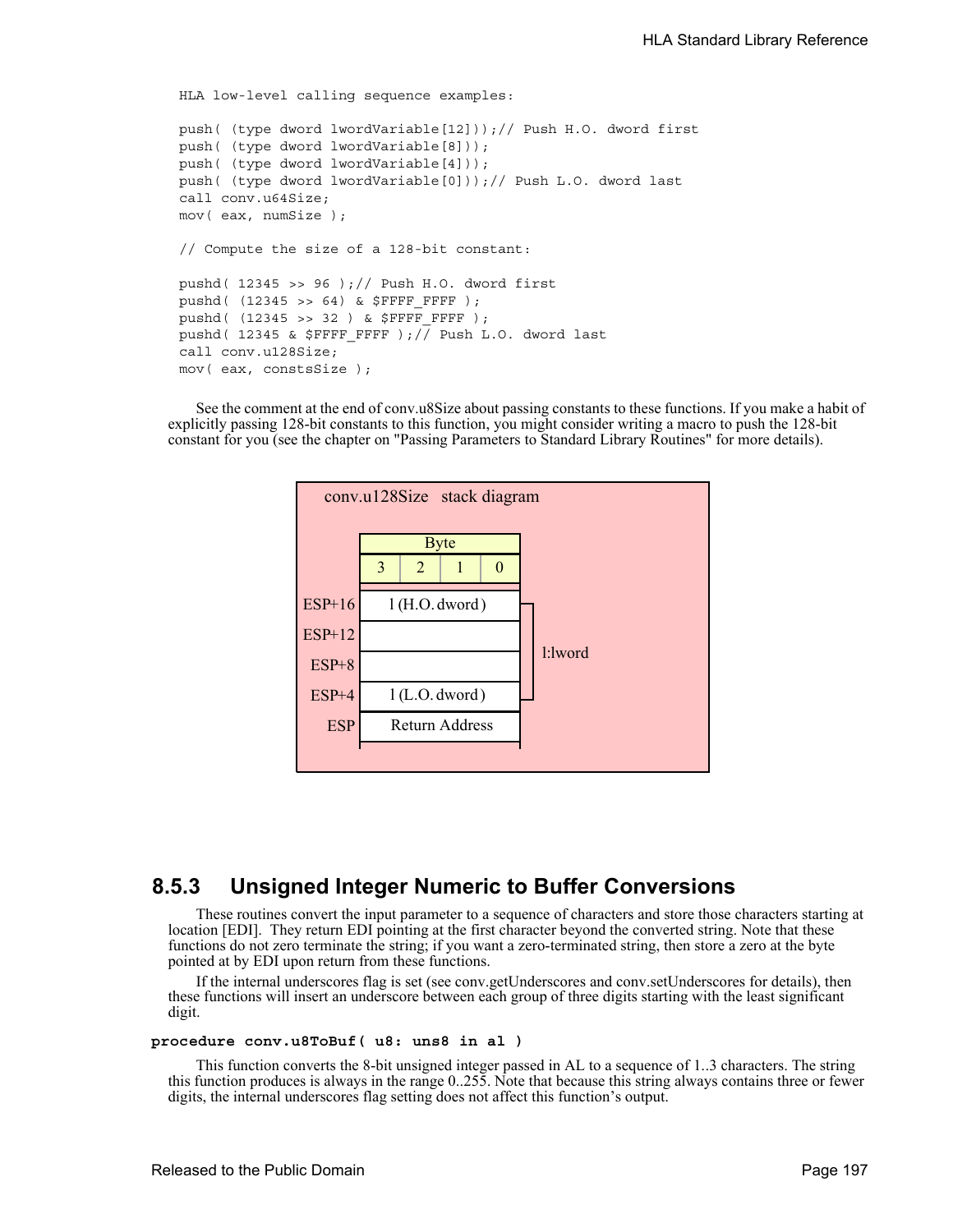HLA high-level calling sequence examples: // The following will load "byteVariable" into AL and // the address of "charArrayVariable" into EDI and then // call conv.u8ToBuf: conv.u8ToBuf( byteVariable, charArrayVariable ); // The following call will copy BH into AL and // EDX into EDI prior to calling conv.u8ToBuf: conv.u8ToBuf( bh, [edx] ); // The following just calls conv.u8ToBuf as AL and EDI // already hold the parameter values: conv.u8ToBuf( al, [edi] ); // The following loads the constant in AL and calls // conv.u8ToBuf: conv.u8ToBuf( <*constant*>, [edi] ); // <constant> must fit in 8 bits

When using the HLA high-level calling form, always keep in mind that these statements load the AL and EDI registers with their respective parameter values. In particular, you should not specify [EAX] as the buffer address because the code that HLA generates can overwrite the L.O. byte of EAX (i.e., AL) before it copies the address to the EDI register. It goes without saying that this function will overwrite the values of EAX and EDI if the original parameters are not AL and [EDI].

```
HLA low-level calling sequence examples:
// Passing a byte variable and a buffer variable:
mov( byteVariable, al );
lea( edi, charArrayVariable );
call conv.u8ToBuf;
// Alternate form of above if charArrayVariable is
// a static object (STATIC, READONLY, or STORAGE):
mov( byteVariable, al );
mov( &charArrayVariable, edi );
call conv.u8ToBuf;
// Passing a pair of registers (that are not
// AL and EDI):
mov( bh, al );
mov( edx, edi );
call conv.u8ToBuf;
// Passing a constant:
mov( <constant>, al );
call conv.u8ToBuf; // Assume EDI already contains buffer address.
```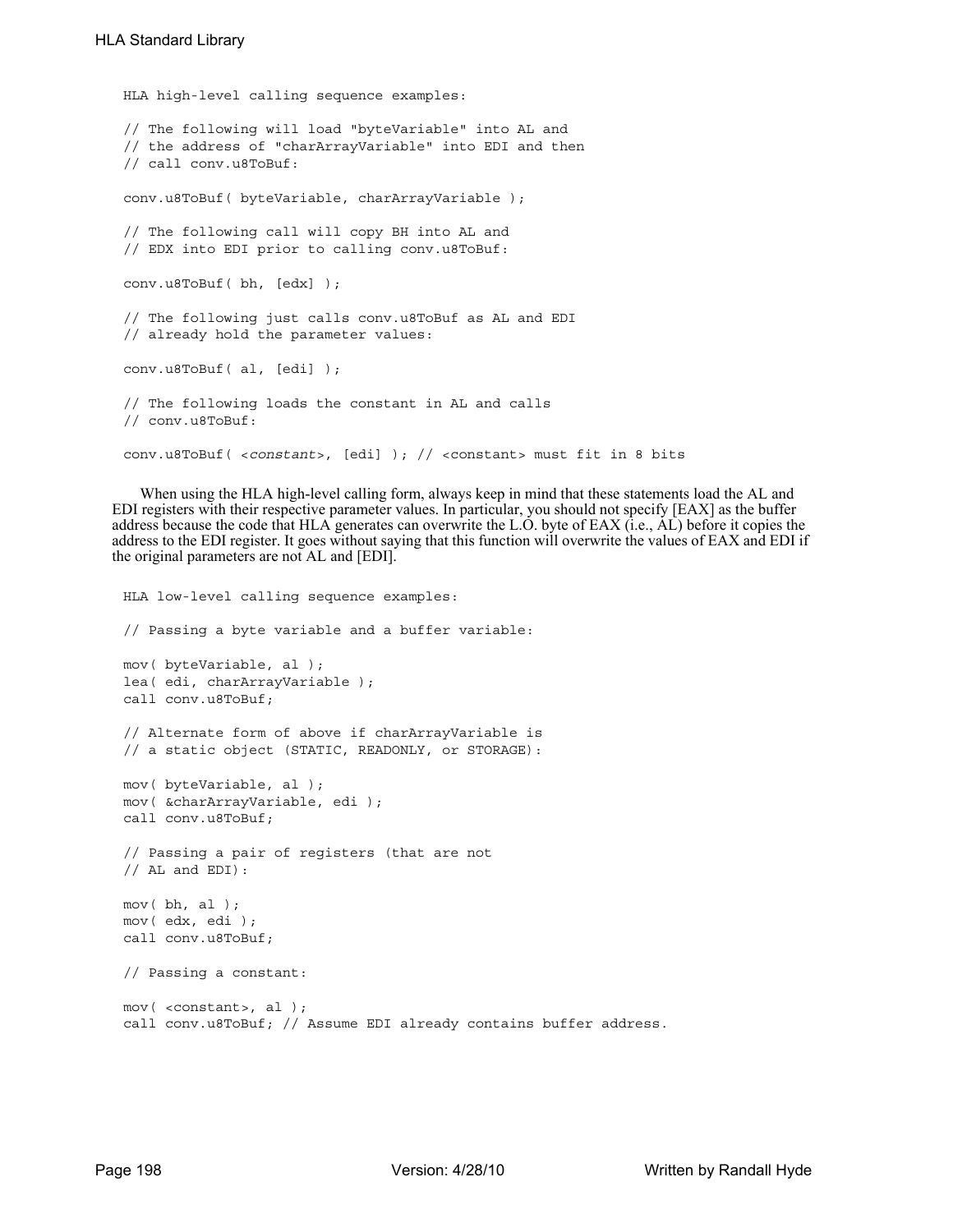### **procedure conv.u16ToBuf( u16: uns16 in ax )**

This function converts the 16-bit unsigned integer passed in AX to a sequence of 1..5 characters if the internal underscores flag is false, 1..6 characters if the underscores flag contains true. The string this function produces is always in the range 0..65535. If the internal underscores flag contains true and the value is greater than 999, then this function emits an underscore between the third and fourth digits (from the right) in the string.

```
HLA high-level calling sequence examples:
// The following will load "wordVariable" into AX and
// the address of "charArrayVariable" into EDI and then
// call conv.u16ToBuf:
conv.u16ToBuf( wordVariable, charArrayVariable );
// The following call will copy BX into AX and 
// EDX into EDI prior to calling conv.u16ToBuf:
conv.u16ToBuf( bx, [edx] );
// The following just calls conv.u16ToBuf as AX and EDI
// already hold the parameter values:
conv.u16ToBuf( ax, [edi] );
// The following loads the constant in AX and calls
// conv.u16ToBuf:
conv.u16ToBuf( <constant>, [edi] ); // <constant> must fit in 16 bits
```
When using the HLA high-level calling form, always keep in mind that these statements load the AX and EDI registers with their respective parameter values. In particular, you should not specify [EAX] as the buffer address because the code that HLA generates can overwrite the L.O. word of EAX (i.e.,  $\overrightarrow{AX}$ ) before it copies the address to the EDI register. It goes without saying that this function will overwrite the values of EAX and EDI if the original parameters are not AX and [EDI].

```
HLA low-level calling sequence examples:
// Passing a word variable and a buffer variable:
mov( wordVariable, ax );
lea( edi, charArrayVariable );
call conv.u16ToBuf;
// Alternate form of above if charArrayVariable is
// a static object (STATIC, READONLY, or STORAGE):
mov( wordVariable, ax );
mov( &charArrayVariable, edi );
call conv.u16ToBuf;
// Passing a pair of registers (that are not
// AX and EDI):
mov( bx, ax);mov( edx, edi );
call conv.u16ToBuf;
// Passing a constant:
mov( <constant>, ax );
```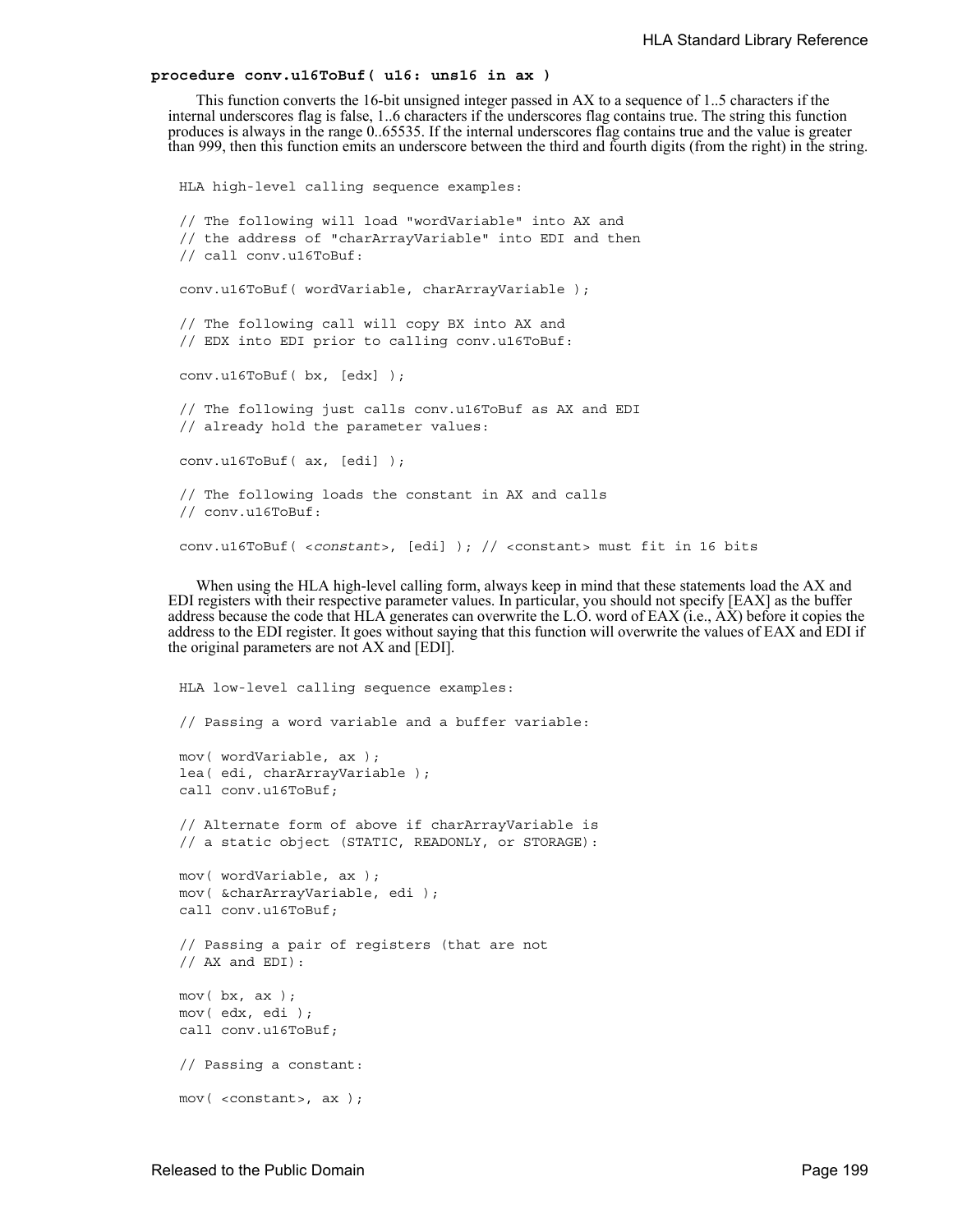call conv.u16ToBuf; // Assume EDI already contains buffer address.

### **procedure conv.u32ToBuf( u32: uns32 in eax)**

This function converts the 32-bit unsigned integer passed in EAX to a sequence of 1..10 characters if the internal underscores flag is false, 1..11 characters if the underscores flag contains true. The string this function produces is always in the range 0..4294967295. If the internal underscores flag contains true and the value is greater than 999, then this function emits an underscore between the third and fourth digits (from the right) in the string.

```
HLA high-level calling sequence examples:
// The following will load "dwordVariable" into EAX and
// the address of "charArrayVariable" into EDI and then
// call conv.u32ToBuf:
conv.u32ToBuf( dwordVariable, charArrayVariable );
// The following call will copy EBX into EAX and 
// EDX into EDI prior to calling conv.u32ToBuf:
conv.u32ToBuf( ebx, [edx] );
// The following just calls conv.u32ToBuf as EAX and EDI
// already hold the parameter values:
conv.u32ToBuf( eax, [edi] );
// The following loads the constant in EAX and calls
// conv.u32ToBuf:
conv.u32ToBuf( <constant>, [edi] ); // <constant> must fit in 32 bits
```
When using the HLA high-level calling form, always keep in mind that these statements load the EAX and EDI registers with their respective parameter values. In particular, you should not specify [EAX] as the buffer address because the code that HLA generates can overwrite EAX before it copies the address to the EDI register. It goes without saying that this function will overwrite the values of EAX and EDI if the original parameters are not EAX and [EDI].

```
HLA low-level calling sequence examples:
// Passing a dword variable and a buffer variable:
mov( dwordVariable, eax );
lea( edi, charArrayVariable );
call conv.u32ToBuf;
// Alternate form of above if charArrayVariable is
// a static object (STATIC, READONLY, or STORAGE):
mov( dwordVariable, eax );
mov( &charArrayVariable, edi );
call conv.u32ToBuf;
// Passing a pair of registers (that are not
// EAX and EDI):
mov( ebx, eax );
mov( edx, edi );
```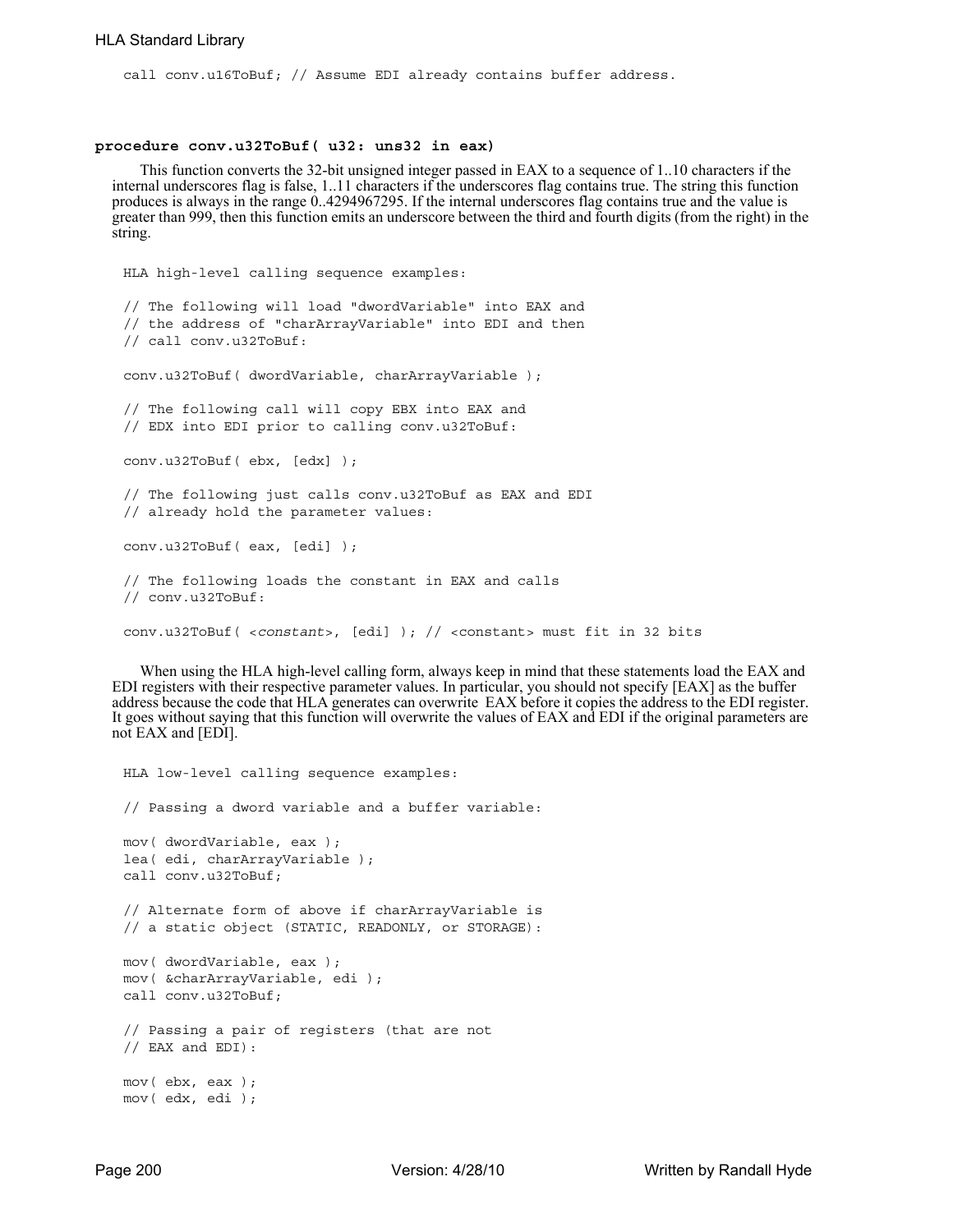```
call conv.u32ToBuf;
// Passing a constant:
mov( <constant>, eax );
call conv.u32ToBuf; // Assume EDI already contains buffer address.
```
#### **procedure conv.u64ToBuf( q:qword )**

This function converts the 64-bit unsigned integer passed in q to a sequence of 1..20 characters if the internal underscores flag is false, 1..26 characters if the underscores flag contains true. The string this function produces is always in the range 0 .. 18446744073709551615. If the internal underscores flag contains true and the value is greater than 999, then this function emits an underscore between each group of three digits starting with the least significant digit.

```
HLA high-level calling sequence examples:
// The following will push the value of "qwordVariable" 
// onto the stack, load the address of "charArrayVariable"
// into EDI and then call conv.u64ToBuf:
conv.u64ToBuf( qwordVariable, charArrayVariable );
// The following pushes the constant onto the stack and calls
// conv.u64ToBuf:
conv.u64ToBuf( <constant>, [edi] ); // <constant> must fit in 64 bits
```
When using the HLA high-level calling form, always keep in mind that these statements load the EDI register with the respective parameter value. It goes without saying that this function will overwrite the value of EDI if the original parameter is not [EDI].

```
HLA low-level calling sequence examples:
// Passing a qword variable and a buffer variable:
  push( (type dword qwordVariable[4]));// H.O. dword first
  push( (type dword qwordVariable[0]));// L.O. dword last
lea( edi, charArrayVariable );
call conv.u64ToBuf;
// Alternate form of above if charArrayVariable is
// a static object (STATIC, READONLY, or STORAGE):
  push( (type dword qwordVariable[4]));// H.O. dword first
  push( (type dword qwordVariable[0]));// L.O. dword last
mov( &charArrayVariable, edi );
call conv.u64ToBuf;
// Passing a constant:
pushd( <constant> >> 32 );// Push H.O. dword of constant first.
pushd( <constant> & $FFFF FFFF );// Push L.O. dword second.
call conv.u64ToBuf; // Assume EDI already contains buffer address.
```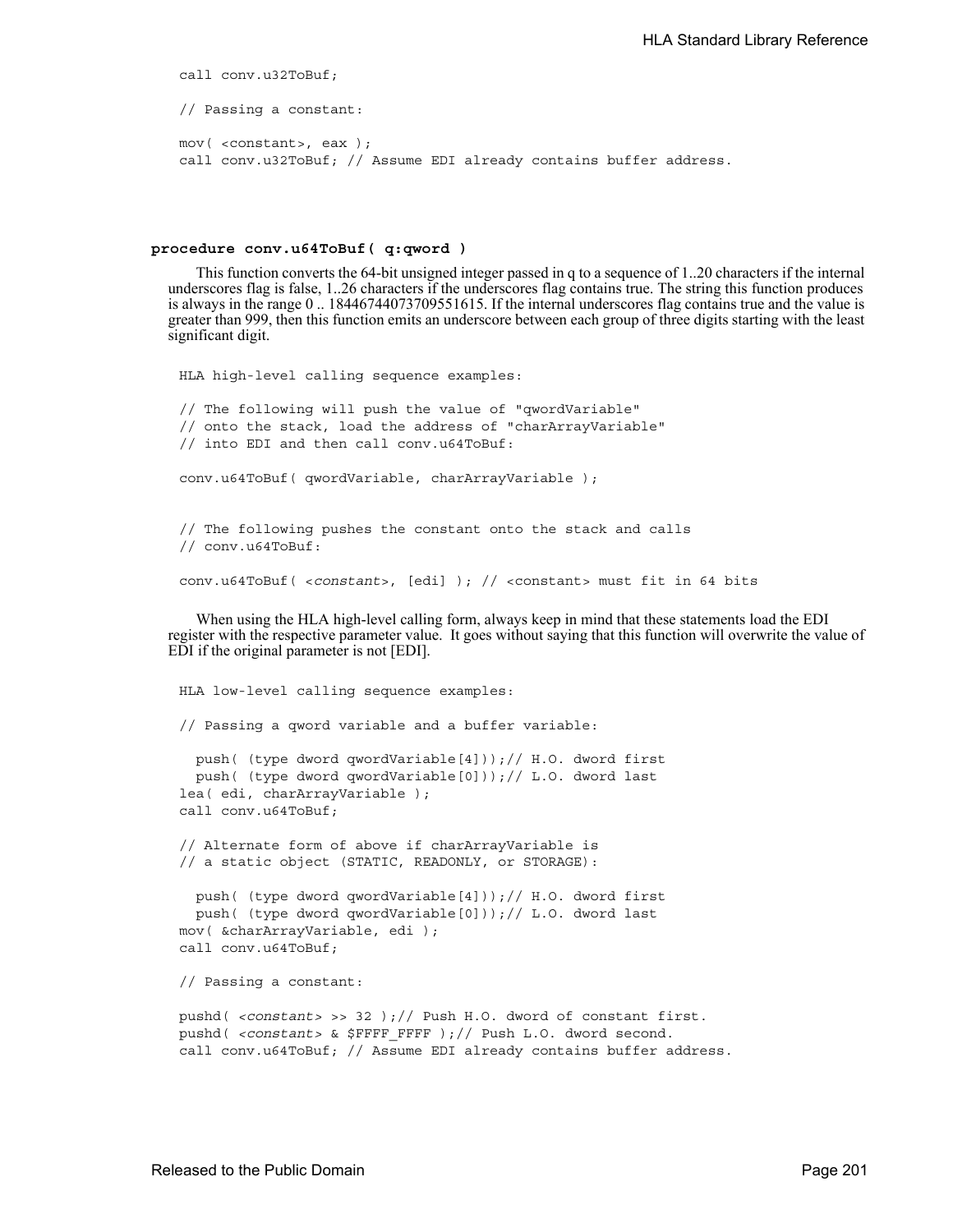

#### **procedure conv.u128ToBuf( l:lword )**

This function converts the 128-bit unsigned integer passed in l to a sequence of 1..39 characters if the internal underscores flag is false, 1..52 characters if the underscores flag contains true. The string this function produces is always in the range 0 .. 340282366920938463463374607431768211455. If the internal underscores flag contains true and the value is greater than 999, then this function emits an underscore between each group of three digits starting with the least significant digit.

```
HLA high-level calling sequence examples:
// The following will push the value of "lwordVariable" 
// onto the stack, load the address of "charArrayVariable"
// into EDI and then call conv.u128ToBuf:
conv.u128ToBuf( lwordVariable, charArrayVariable );
// The following pushes the constant onto the stack and calls
// conv.u128ToBuf:
conv.u128ToBuf( <constant>, [edi] ); // <constant> must fit in 128 bits
```
When using the HLA high-level calling form, always keep in mind that these statements load the EDI register with the respective parameter value. It goes without saying that this function will overwrite the value of EDI if the original parameter is not [EDI].

```
HLA low-level calling sequence examples:
// Passing an lword variable and a buffer variable:
  push( (type dword lwordVariable[12]));// H.O. dword first
  push( (type dword lwordVariable[8]));
  push( (type dword lwordVariable[4]));
  push( (type dword lwordVariable[0]));// L.O. dword last
lea( edi, charArrayVariable );
```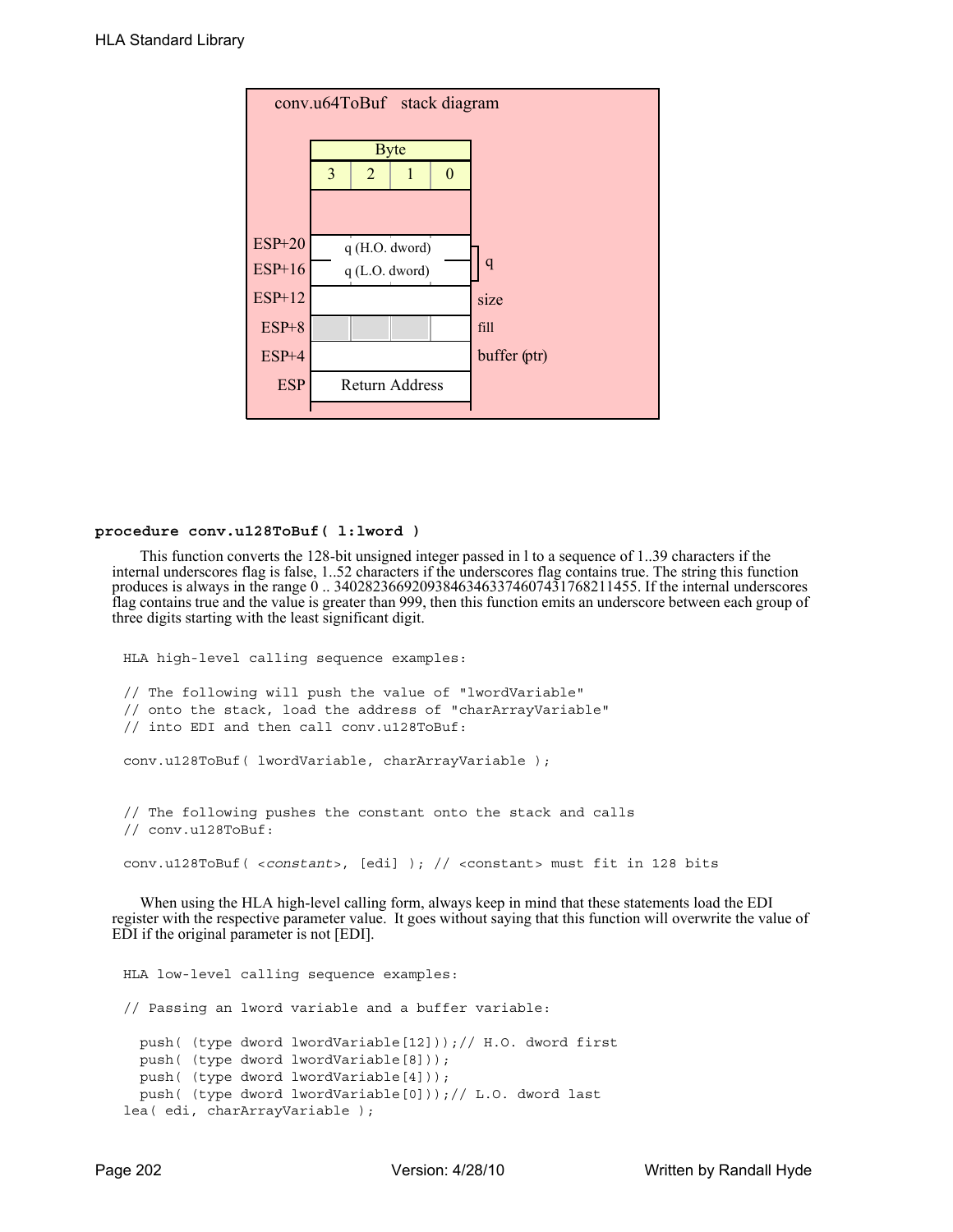```
call conv.u128ToBuf;
// Alternate form of above if charArrayVariable is
// a static object (STATIC, READONLY, or STORAGE):
 push( (type dword lwordVariable[12]));// H.O. dword first
 push( (type dword lwordVariable[8]));
 push( (type dword lwordVariable[4]));
 push( (type dword lwordVariable[0]));// L.O. dword last
mov( &charArrayVariable, edi );
call conv.u128ToBuf;
// Passing a constant:
pushd( <constant> >> 96 );// Push H.O. dword of constant first.
pushd( (<constant> >> 64)& $FFFF FFFF );
```

```
pushd( (<constant> >> 32)& $FFFF FFFF );
```
pushd( *<constant>* & \$FFFF\_FFFF );// Push L.O. dword last.

call conv.u128ToBuf; // Assume EDI already contains buffer address.



# **8.5.4 Unsigned Integer Numeric to String Conversions**

These routines convert an unsigned integer value ( 8, 16, 32, 64, or 128 bits) to a string. The standard ("unadorned") functions store the string data into a string object that you pass as a parameter to the function. That string object must be preallocated and large enough to receive the string result (else a string overflow occurs). The "adorned" functions, whose names begin with "a\_" automatically allocate storage on the heap, store the converted string into that heap object, and then return a pointer to the newly allocated string in the EAX register (it is the caller's responsibility to free the storage when it is no longer needed).

These functions let you specify a minimum field width and a fill character. If the number would require fewer than width print positions, the routines copy the fill character to the remaining positions in the destination string. If width is positive, the number is right justified in the string. If width is negative, the number is left justified in the string. If the string representation of the value requires more than width print positions, then these functions ignore the width and fill paramenters and use however many positions are necessary to properly display the value.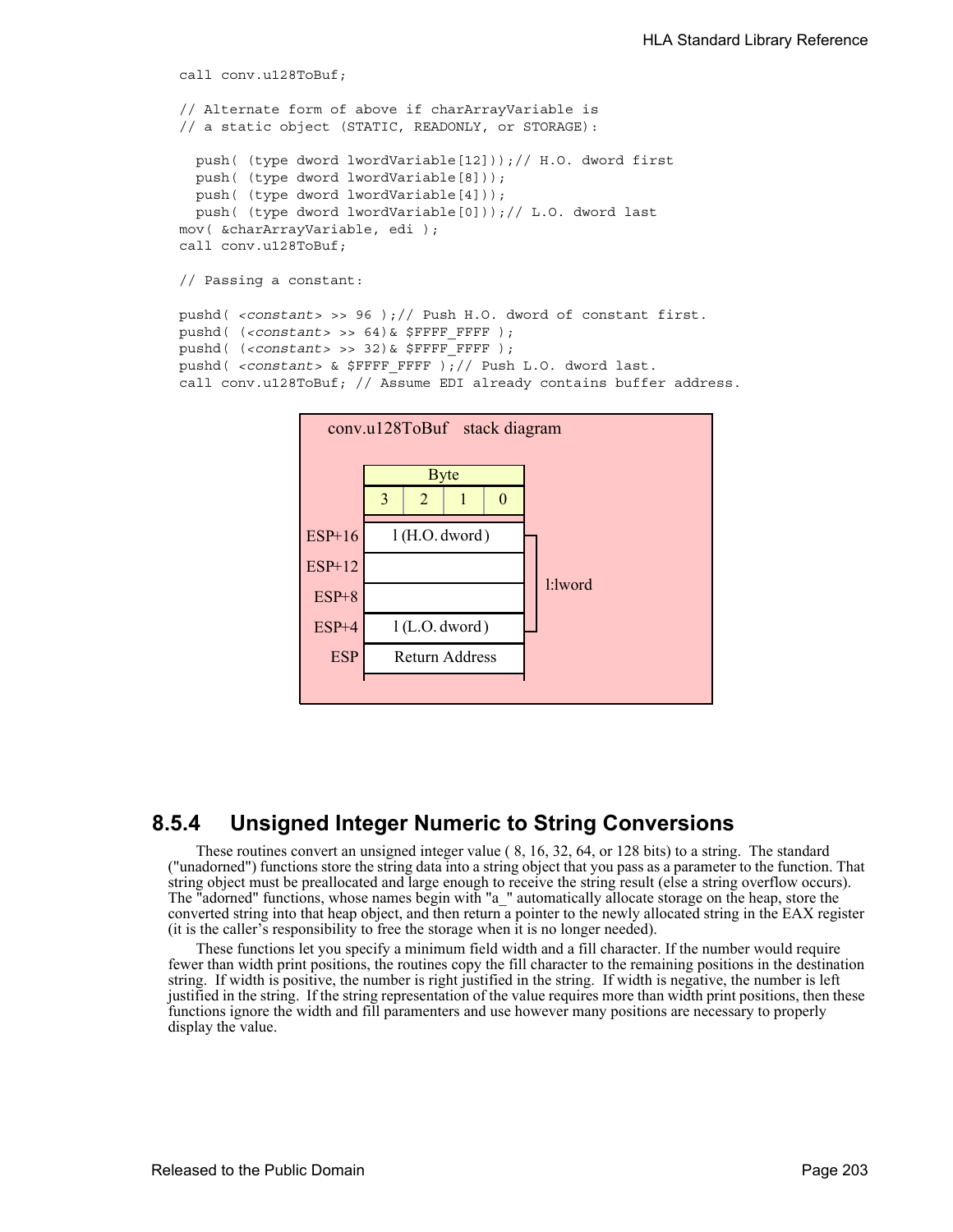

Here are the maximum number of print positions these routines will produce for each data type before considering the minimum field width:

```
Underscores flag is false:
  8 bits:3 (0..255)
  16 bits:5 (0..65535)
  32 bits:10 (0..4294967295)
  64 bits:20 (0..18446744073709551615)
  128 bits:39 (0 .. 340282366920938463463374607431768211455)
Underscores flag is true:
  8 bits:3 (0..255)
  16 bits:6 (0..65_535)
  32 bits:13 (0..4_294_967_295)
  64 bits:26 (0..18_446_744_073_709_551_615)
  128 bits:51 (0..340_282_366_920_938_463_463_374_607_431_768_211_455)
```
### **procedure conv.u8ToStr ( b:uns8; width:int32; fill:char; buffer:string );**

This function converts an 8-bit unsigned integer to the decimal string representation of that integer and stores the string in the preallocated string object specified by the dest paramenter. The width and fill parameters specify the minimum field width and padding character (if the minimum field width is greater than the number of output characters needed for the string). This function will raise a string overflow exception if the destination string is not large enough to hold the conversion. Note that the internal underscores flag will not affect the output because 8-bit integers are always three digits or smaller.

```
HLA high-level calling sequence examples:
// The following will push "byteVariable" and "destStr" (which 
// is a pointer to a string object) and then call conv.u8ToStr:
conv.u8ToStr( byteVariable, destStr );
// The following call will BH's value onto the stack and then
// push EDX's value (which is the address of a string object)
// before calling conv.u8ToStr:
conv.u8ToStr( bh, edx );
// The following pushes the constant and destStr and calls
// conv.u8ToStr:
conv.bToBuf( <constant>, destStr ); // <constant> must fit in 8 bits
```
When using the HLA high-level calling form, remember that string variables are dword pointers that contain the address of a string object. The destination string parameter is passed by value, not by reference; it just turns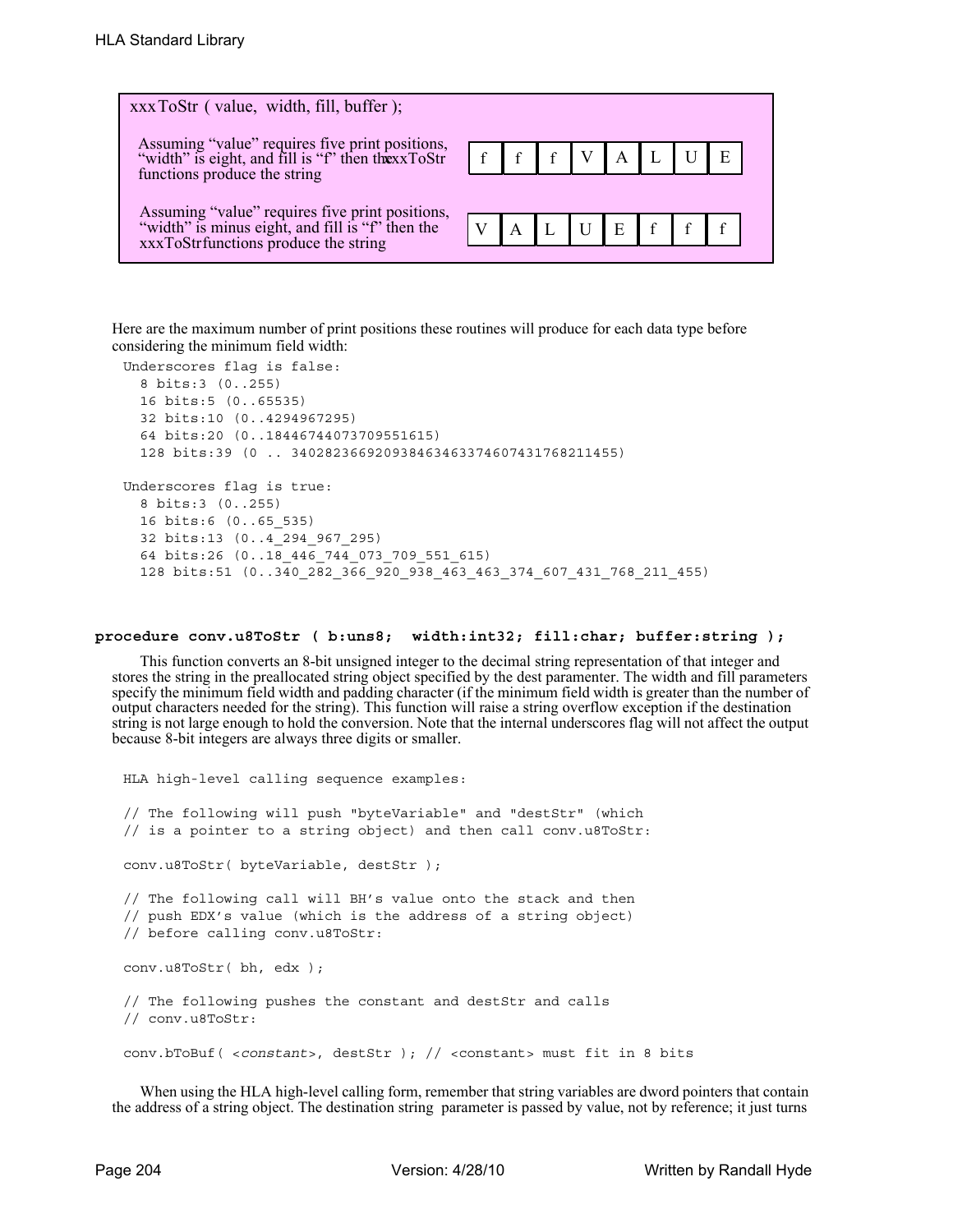# HLA Standard Library Reference

out that the value of a string is a pointer to the actual string data (confusing, isn't it?). In any case, this is why you can pass a register value as the destination string location rather than having to pass something like "[edx]". A construct like "[edx]" would imply that EDX contains the address of the string variable, that is, a pointer to the pointer to the string.

```
HLA low-level calling sequence examples:
// Passing a byte variable and a buffer variable, option 1
// (if a 32-bit register is available):
movzx( byteVariable, eax );
push( eax );
push( destStr );
call conv.u8ToStr;
// Passing a byte variable and a buffer variable, option 2
// (if byteVariable isn't the last byte in mapped memory):
push( (type dword byteVariable));
push( destStr );
call conv.u8ToStr;
// Passing a byte variable and a buffer variable, option 3
// No registers are available and we can't guarantee that
// the three bytes following byteVariable are present in
// mapped memory:
sub(4, esp);push( eax );
movzx( byteVariable, eax );
mov( eax, [esp+4] );
pop( eax );
push( destStr );
call conv.u8ToStr;
// Passing a pair of registers (hex value in AL, BL, CL, or DL):
// BL = value to print, EDX = pointer to string object.
push( ebx ); // Pushes BL
push( edx );
call conv.u8ToStr;
// Passing a pair of registers (hex value in AH, BH, CH, or DH):
// BH = value to print, EDX = pointer to string object.
pushd( 0 );
mov( bh, [esp] );
push( edx );
call conv.u8ToStr;
// Passing a constant:
pushd( <constant> );
push( destStr );
call conv.u8ToStr;
```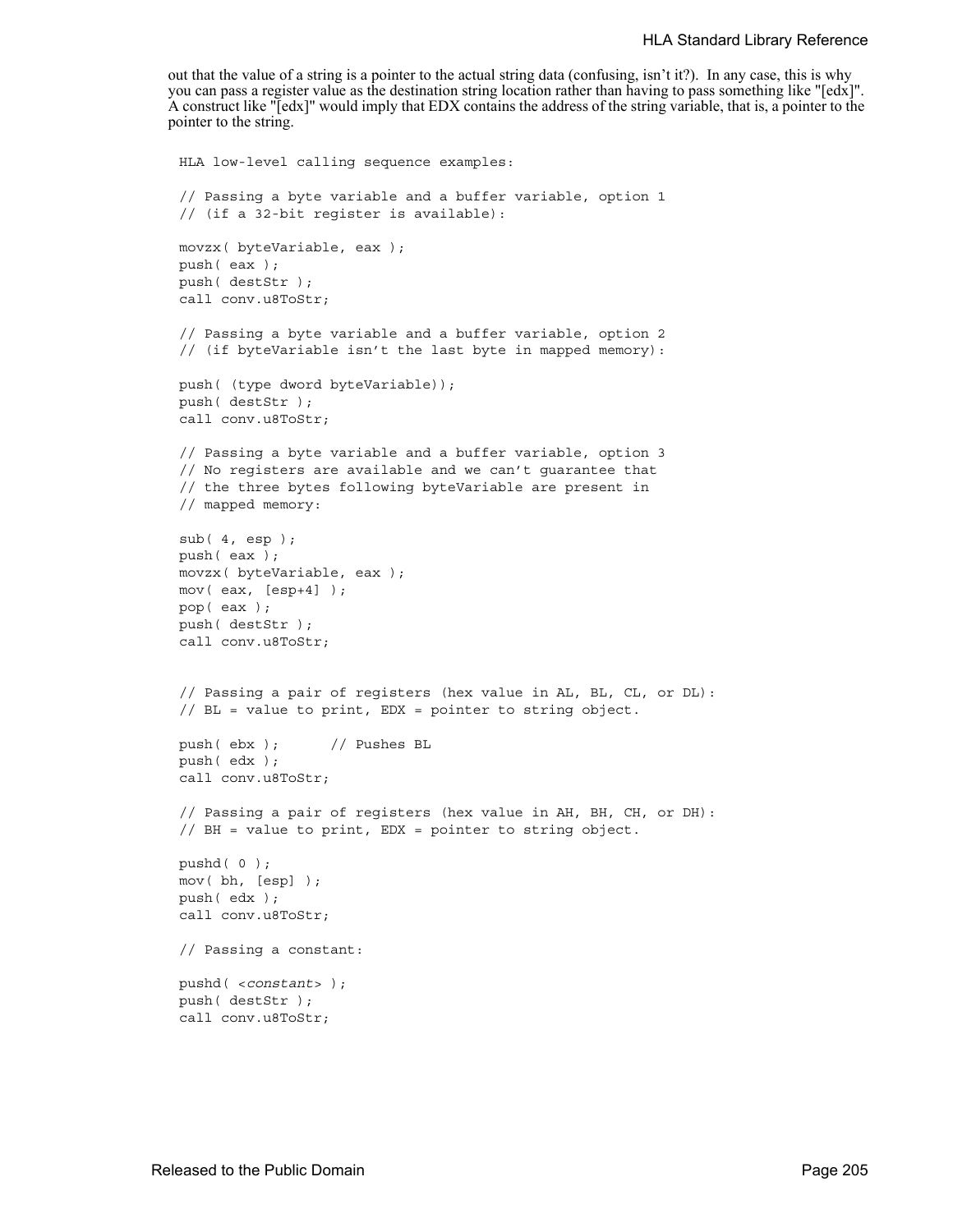

# **procedure conv.a\_u8ToStr ( b:uns8; width:int32; fill:char ); @returns( "eax" );**

This function converts an 8-bit unsigned integer to the decimal string representation of that integer and stores the string in storage it allocates on the heap. The width and fill parameters specify the minimum field width and padding character (if the minimum field width is greater than the number of output characters needed for the string). The caller is responsible for freeing the storage when it is no longer needed. Note that the internal underscores flag will not affect the output because 8-bit integers are always three digits or smaller.

```
HLA high-level calling sequence examples:
// The following will push "byteVariable" and then call conv.a_u8ToStr:
conv.a_u8ToStr( byteVariable );
mov( eax, byteStr );
// The following call will BH's value onto the stack
// before calling conv.a_u8ToStr:
conv.a_u8ToStr( bh );
mov( eax, byteStr );
// The following pushes the constant and calls
// conv.a_u8ToStr:
conv.a_u8ToStr( <constant> ); // <constant> must fit in 8 bits
mov( eax, byteStr );
HLA low-level calling sequence examples:
// Passing a byte variable and a buffer variable, option 1
// (if a 32-bit register is available):
movzx( byteVariable, eax );
push( eax );
```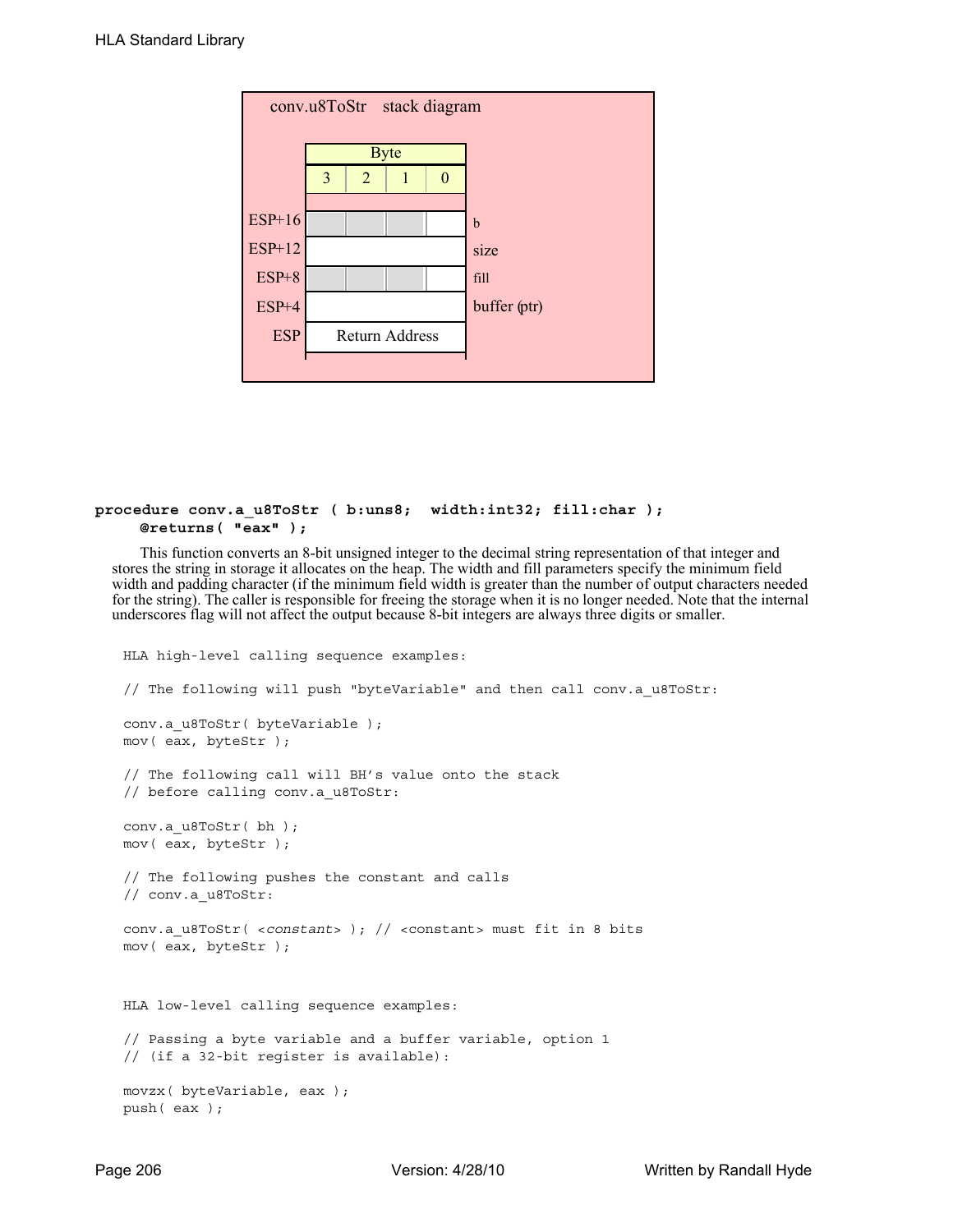```
call conv.a_u8ToStr;
mov( eax, destStr );
// Passing a byte variable and a buffer variable, option 2
// (if byteVariable isn't the last byte in mapped memory):
push( (type dword byteVariable));
call conv.a_u8ToStr;
mov( eax, destStr );
// Passing a byte variable, option 3
// No registers are available and we can't guarantee that
// the three bytes following byteVariable are present in
// mapped memory:
sub( 4, esp );
push( eax );
movzx( byteVariable, eax );
mov( eax, [esp+4] );
pop( eax );
call conv.a_u8ToStr;
mov( eax, destStr );
// Passing a pair of registers (hex value in AL, BL, CL, or DL):
// BL = value to print, EDX = pointer to string object.
push( ebx ); // Pushes BL
call conv.a_u8ToStr;
mov( eax, byteStr );
// Passing a pair of registers (hex value in AH, BH, CH, or DH):
// BH = value to print, EDX = pointer to string object.
pushd( 0 );
mov( bh, [esp] );
call conv.a_u8ToStr;
mov( eax, byteStr );
// Passing a constant:
pushd( <constant> );
call conv.a_u8ToStr;
mov( eax, byteStr );
```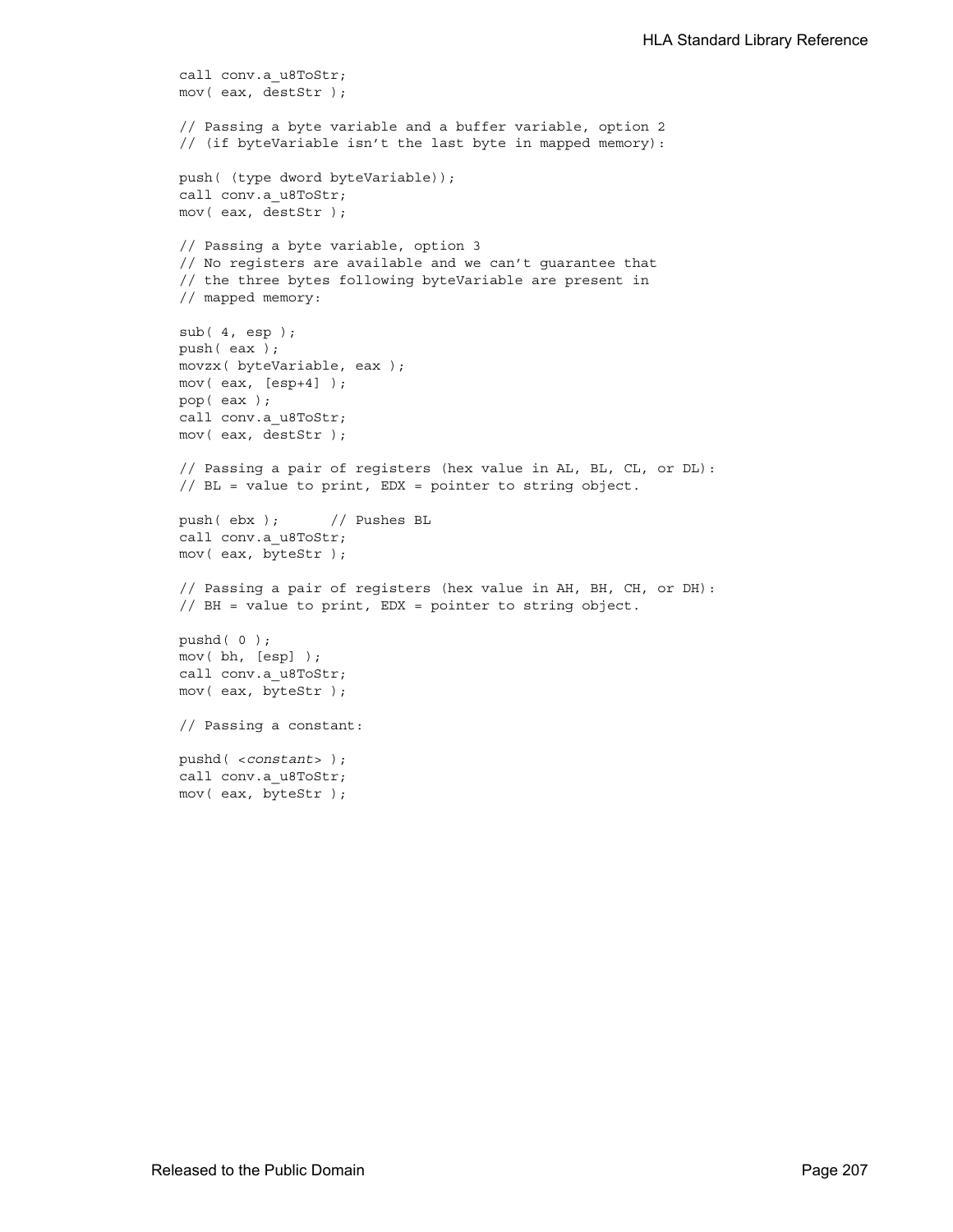

# **procedure conv.u16ToStr( w:uns16; width:int32; fill:char; buffer:string );**

This function converts a 16-bit unsigned integer to its decimal string representation and stores the string in the preallocated string object specified by the dest paramenter. The width and fill parameters specify the minimum field width and padding character (if the minimum field width is greater than the number of output characters needed for the string). This function will raise a string overflow exception if the destination string is not large enough to hold the conversion. If the conversion requires more than three digits and the internal underscores flag is true, then this function will insert an underscore between each group of three digits, starting with the least signficant digit (see conv.getUnderscores and conv.setUnderscores for more details).

```
HLA high-level calling sequence examples:
// The following will push "wordVariable" and "destStr" (which 
// is a pointer to a string object) and then call conv.u16ToStr:
conv.u16ToStr( wordVariable, destStr );
// The following call will BX's value onto the stack and then
// push EDX's value (which is the address of a string object)
// before calling conv.u16ToStr:
conv.u16ToStr( bx, edx );
// The following pushes the constant and destStr and calls
// conv.u16ToStr:
conv.u16ToStr( <constant>, destStr ); // <constant> must fit in 16 bits
```
When using the HLA high-level calling form, remember that string variables are dword pointers that contain the address of a string object. The destination string parameter is passed by value, not by reference; it just turns out that the value of a string is a pointer to the actual string data (confusing, isn't it?). In any case, this is why you can pass a register value as the destination string location rather than having to pass something like "[edx]". A construct like "[edx]" would imply that EDX contains the address of the string variable, that is, a pointer to the pointer to the string.

```
HLA low-level calling sequence examples:
// Passing a word variable and a buffer variable, option 1
```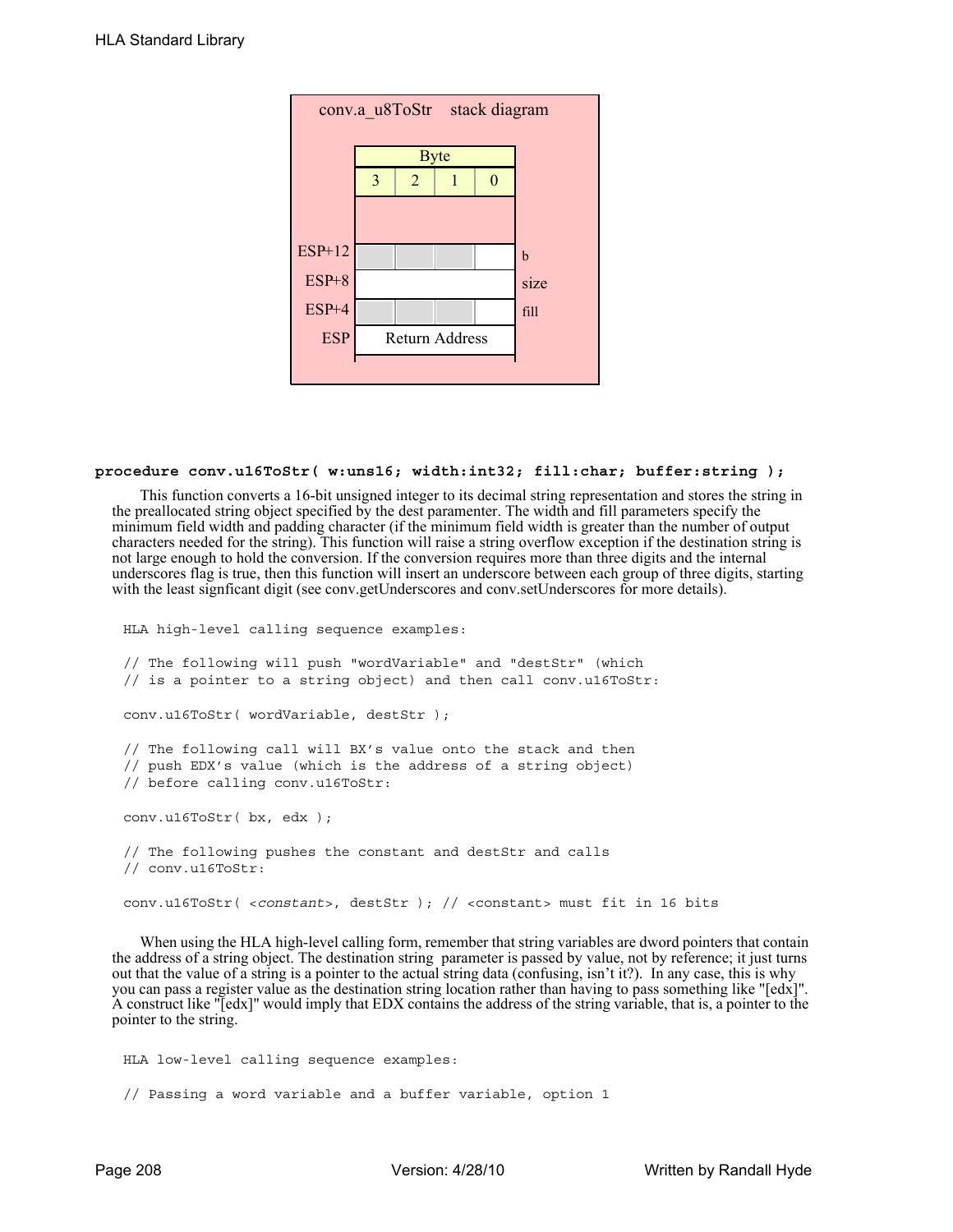```
// (if a 32-bit register is available):
movzx( byteVariable, eax );
push( eax );
push( destStr );
call conv.u16ToStr;
// Passing a word variable and a buffer variable, option 2
// (if wordVariable isn't the last byte in mapped memory):
push( (type dword wordVariable));
push( destStr );
call conv.u16ToStr;
// Passing a word variable and a buffer variable, option 3
// No registers are available and we can't guarantee that
// the two bytes following wordVariable are present in
// mapped memory:
pushw( 0 );
push( wordVariable );
push( destStr );
call conv.u16ToStr;
// Passing a pair of registers:
// BX = value to print, EDX = pointer to string object.
push( ebx ); // Pushes BX
push( edx );
call conv.u16ToStr;
// Passing a constant:
pushd( <constant> );
push( destStr );
call conv.u16ToStr;
```
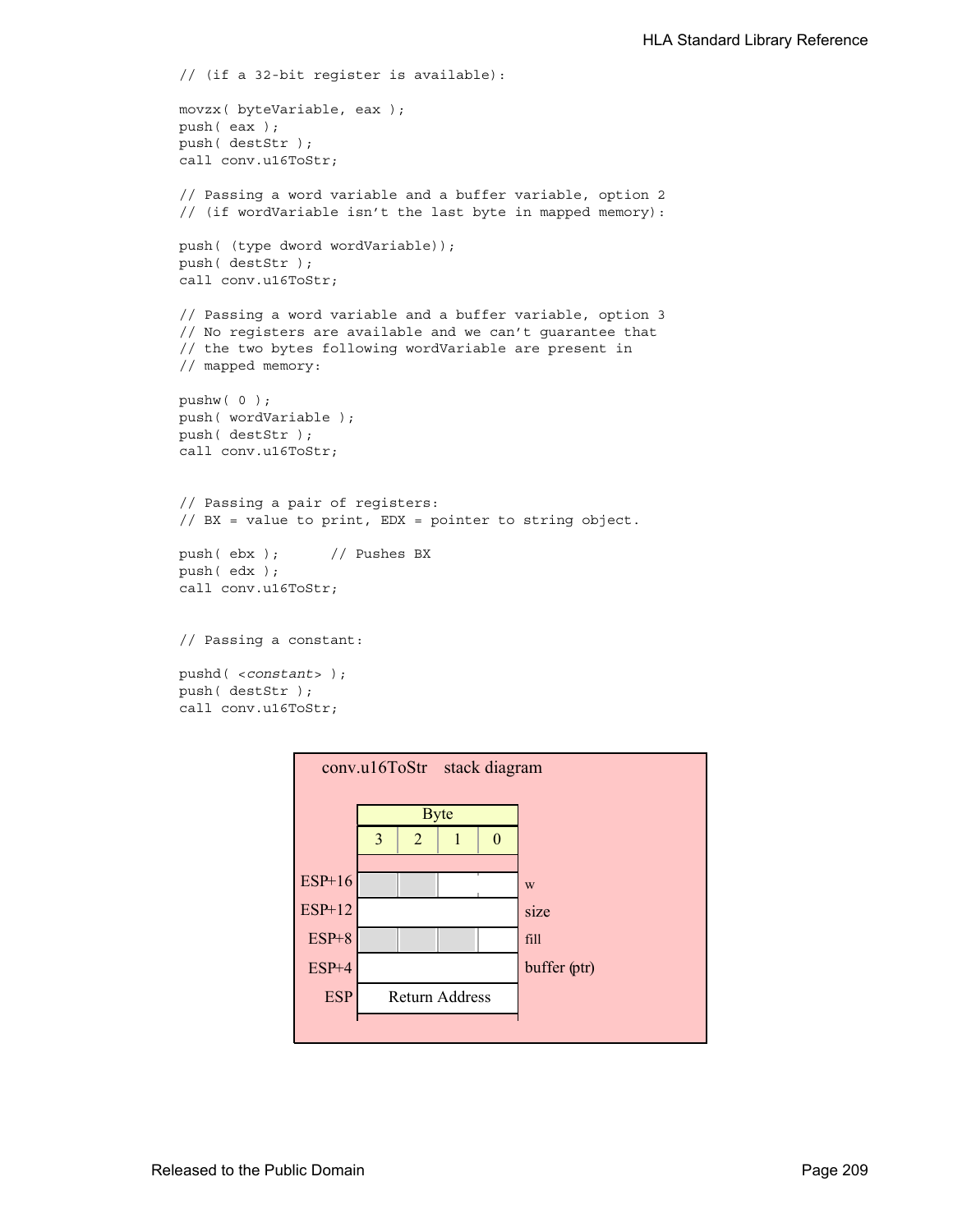# **procedure conv.a\_u16ToStr( w:uns16; width:int32; fill:char ); @returns( "eax" );**

This function converts a 16-bit unsigned integer to the decimal string representation of that integer and stores the string in storage it allocates on the heap. The width and fill parameters specify the minimum field width and padding character (if the minimum field width is greater than the number of output characters needed for the string). The caller is responsible for freeing the storage when it is no longer needed. If the conversion produces more than three digits and the internal underscores flag is true, then this function will insert an underscore between each group of three digits, starting with the least signficant digit (see conv.getUnderscores and conv.setUnderscores for more details).

```
HLA high-level calling sequence examples:
// The following will push "wordVariable" and call conv.a u16ToStr:
conv.a_u16ToStr( wordVariable );
mov( eax, destStr );
// The following call will BX's value onto the stack 
// before calling conv.a_u16ToStr:
conv.a_u16ToStr( bx );
// The following pushes the constant and calls
// conv.a_u16ToStr:
conv.a_u16ToStr( <const>, destStr ); // <const> must fit in 16 bits
HLA low-level calling sequence examples:
// Passing a word variable and a buffer variable, option 1
// (if a 32-bit register is available):
movzx( wordVariable, eax );
push( eax );
call conv.a_u16ToStr;
mov( eax, destStr );
// Passing a word variable and a buffer variable, option 2
// (if wordVariable isn't the last byte in mapped memory):
push( (type dword wordVariable));
call conv.a_u16ToStr;
mov( eax, destStr );
// Passing a word variable and a buffer variable, option 3
// No registers are available and we can't guarantee that
// the two bytes following wordVariable are present in
// mapped memory:
pushw( 0 );
push( wordVariable );
call conv.a_u16ToStr;
mov( eax, destStr );
// Passing a pair of registers:
// BX = value to print.
```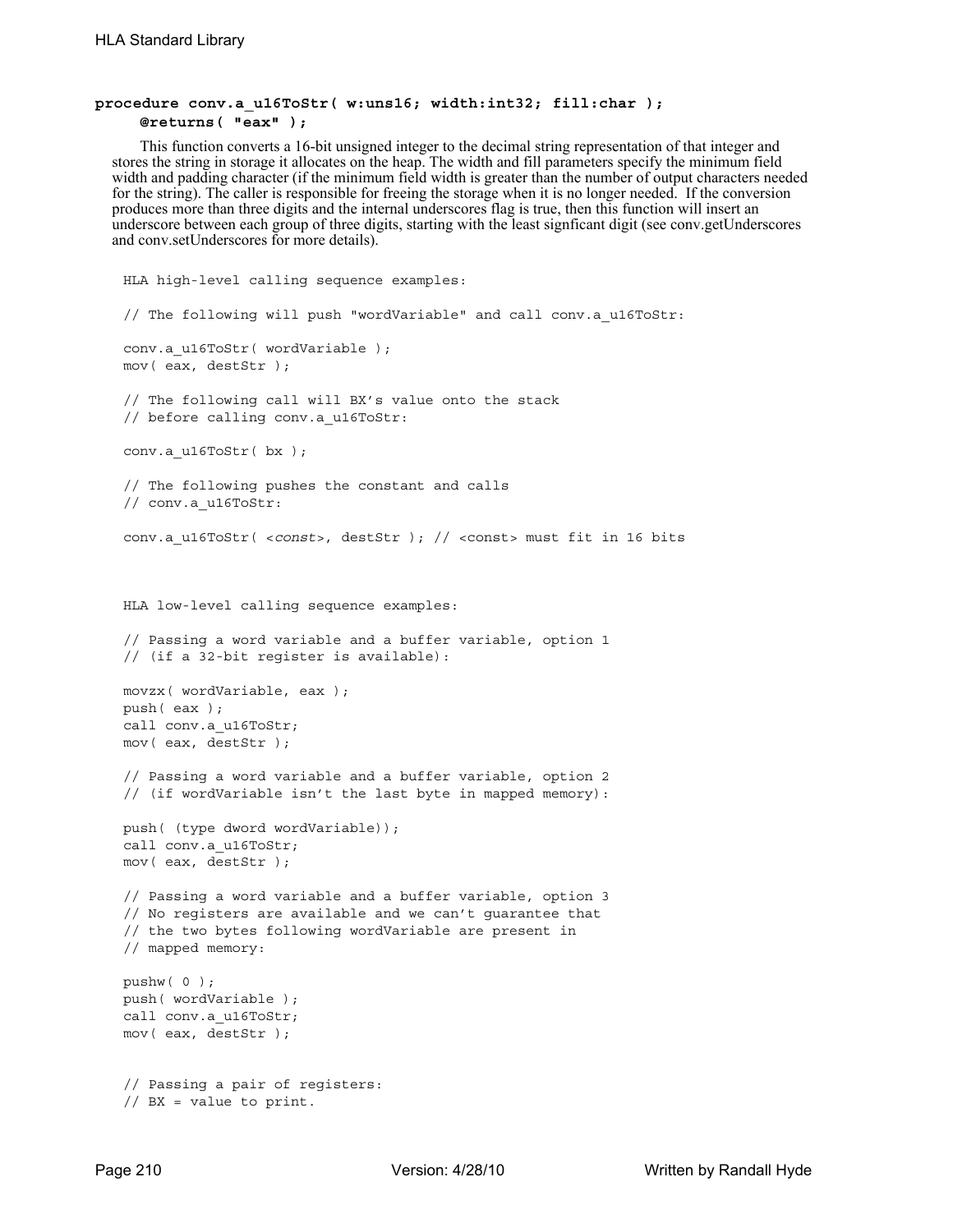```
push( ebx ); // Pushes BX
call conv.a_u16ToStr;
mov( eax, wordStr );
// Passing a constant:
pushd( <constant> );
call conv.a_u16ToStr;
mov( eax, destStr );
```


# **procedure conv.u32ToStr( d:uns32; width:int32; fill:char; buffer:string );**

This function converts a 32-bit unsigned integer to its decimal string representation and stores the string in the preallocated string object specified by the buffer paramenter. The width and fill parameters specify the minimum field width and padding character (if the minimum field width is greater than the number of output characters needed for the string). This function will raise a string overflow exception if the destination string is not large enough to hold the conversion. If the conversion requires more than three digits and the internal underscores flag is true, then this function will insert an underscore between each group of three digits, starting with the least signficant digit (see conv.getUnderscores and conv.setUnderscores for more details).

```
HLA high-level calling sequence examples:
// The following will push "dwordVariable" and "destStr" (which 
// is a pointer to a string object) and then call conv.u32ToStr:
conv.u32ToStr( dwordVariable, destStr );
// The following call will push EBX's value onto the stack and then
// push EDX's value (which is the address of a string object)
// before calling conv.u32ToStr:
conv.u32ToStr( ebx, edx );
// The following pushes the constant and destStr and calls
// conv.u32ToStr:
```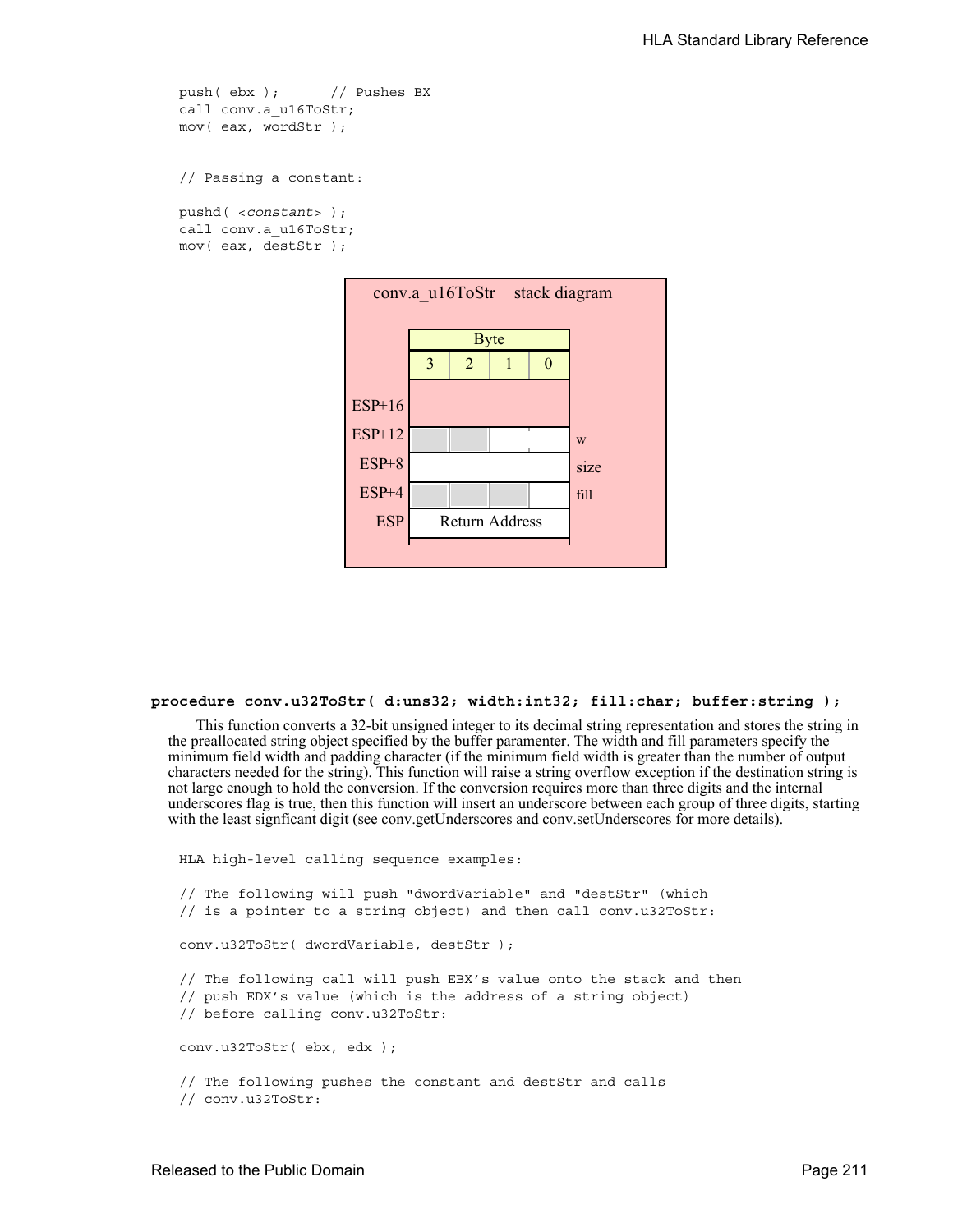```
conv.u32ToStr( <constant>, destStr ); // <constant> must fit in 32 bits
```
When using the HLA high-level calling form, remember that string variables are dword pointers that contain the address of a string object. The destination string parameter is passed by value, not by reference; it just turns out that the value of a string is a pointer to the actual string data. In any case, this is why you can pass a register value as the destination string location rather than having to pass something like "[edx]". A construct like "[edx]" would imply that EDX contains the address of the string variable, that is, a pointer to the pointer to the string data.

```
HLA low-level calling sequence examples:
// Passing a dword variable and a buffer variable:
push( dwordVariable );
push( destStr );
call conv.u32ToStr;
// Passing a pair of registers:
// EBX = value to print, EDX = pointer to string object.
push( ebx );
push( edx );
call conv.u32ToStr;
// Passing a constant:
pushd( <constant> );
push( destStr );
call conv.u32ToStr;
```
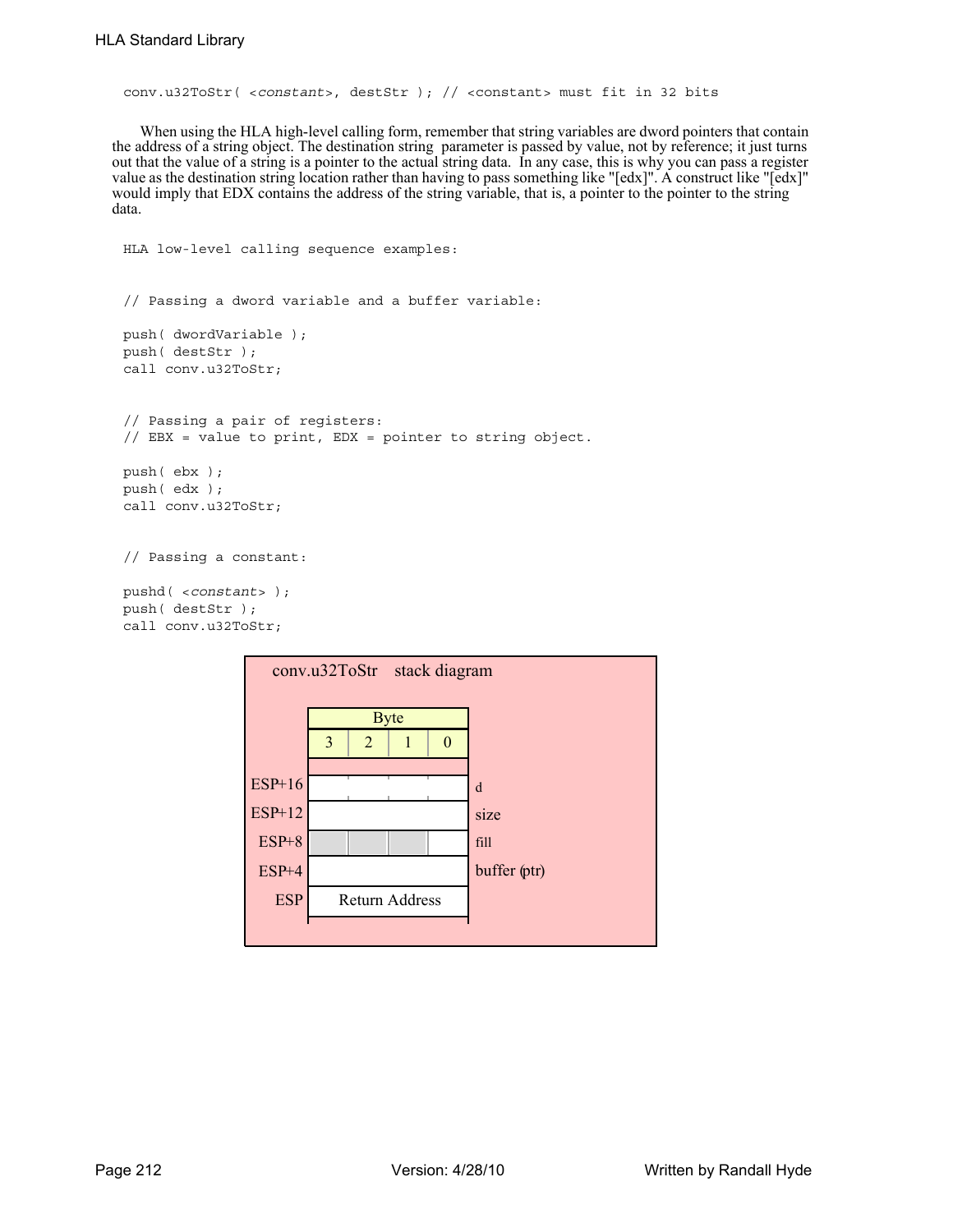# **procedure conv.a\_u32ToStr( d:uns32; width:int32; fill:char ); @returns( "eax" );**

This function converts a 32-bit unsigned integer to the decimal string representation of that integer and stores the string in storage it allocates on the heap. The width and fill parameters specify the minimum field width and padding character (if the minimum field width is greater than the number of output characters needed for the string). The caller is responsible for freeing the storage when it is no longer needed. If the conversion produces more than three digits and the internal underscores flag is true, then this function will insert an underscore between each group of three digits, starting with the least signficant digit (see conv.getUnderscores and conv.setUnderscores for more details).

```
HLA high-level calling sequence examples:
// The following will push "dwordVariable" and then call conv.a_u32ToStr:
conv.a_u32ToStr( dwordVariable );
mov( eax, destStr );
// The following call will push EBX's value onto the stack 
// before calling conv.a_u32ToStr:
conv.a_u32ToStr( ebx );
// The following pushes the constant and calls
// conv.a_u32ToStr:
conv.a_u32ToStr( <constant>, destStr ); // <constant> must fit in 32 bits
```
HLA low-level calling sequence examples:

```
// Passing a dword variable:
push( dwordVariable );
call conv.a_u32ToStr;
mov( eax, destStr );
```
// Passing a register: // EBX = value to print.

push( ebx ); call conv.a\_u32ToStr; mov( eax, dwordStr );

// Passing a constant:

pushd( <*constant*> ); call conv.a\_u32ToStr; mov( eax, destStr );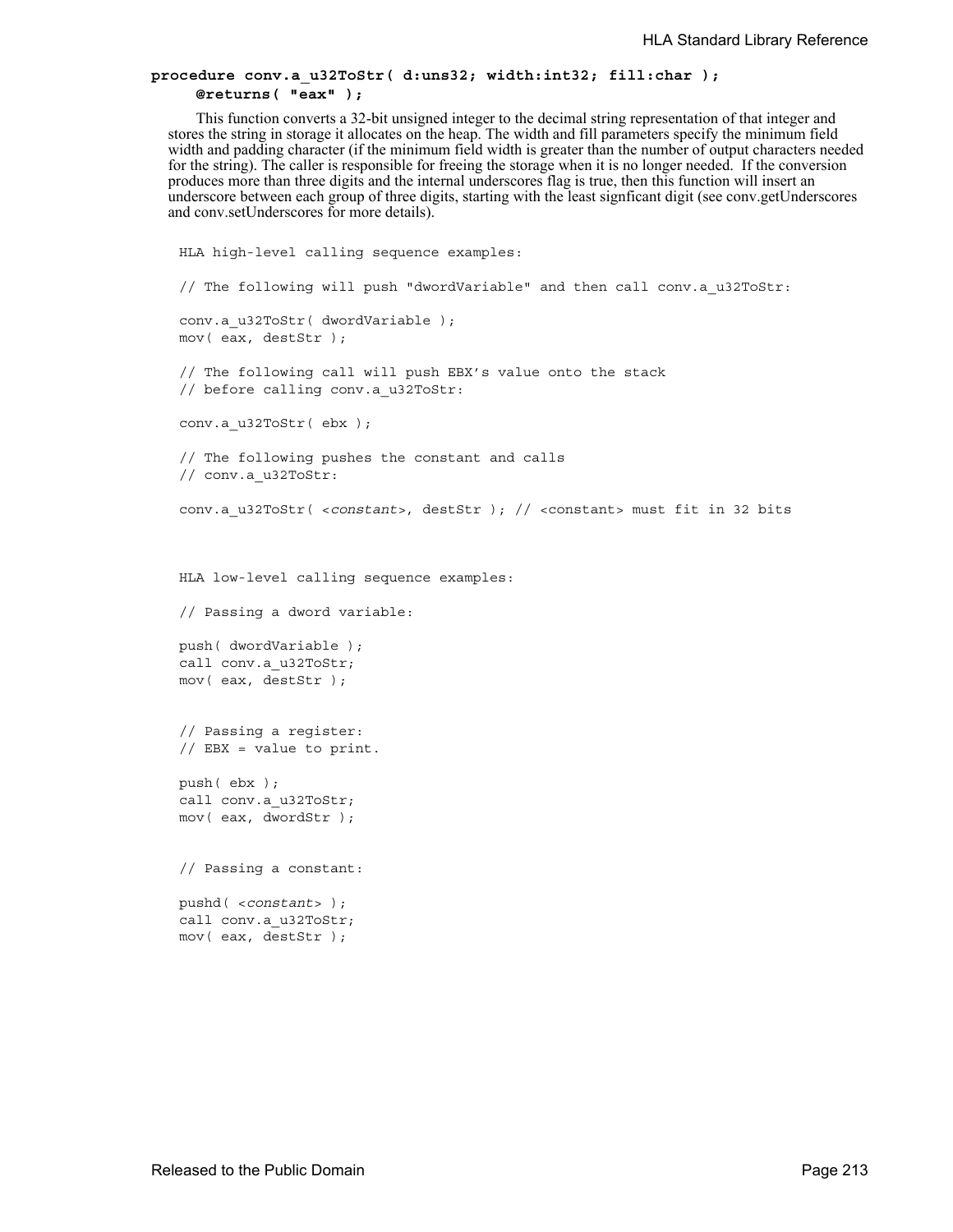

#### **procedure conv.u64ToStr( q:qword; width:int32; fill:char; buffer:string );**

This function converts a 64-bit unsigned integer to its decimal string representation and stores the string in the preallocated string object specified by the buffer paramenter. The width and fill parameters specify the minimum field width and padding character (if the minimum field width is greater than the number of output characters needed for the string). This function will raise a string overflow exception if the destination string is not large enough to hold the conversion. If the conversion requires more than three digits and the internal underscores flag is true, then this function will insert an underscore between each group of three digits, starting with the least signficant digit (see conv.getUnderscores and conv.setUnderscores for more details).

```
HLA high-level calling sequence examples:
// The following will push the value of "qwordVariable"
// and the value of the destStr string variable 
// onto the stack and then call conv.u64ToStr:
conv.u64ToStr( qwordVariable, destStr );
// The following pushes the constant onto the stack along with
// the value held in the destStr variable and calls
// conv.u64ToStr:
conv.u64ToStr( <constant>, destStr ); // <constant> must fit in 64 bits
HLA low-level calling sequence examples:
// Passing a qword variable and a buffer variable:
  push( (type dword qwordVariable[4]));// H.O. dword first
  push( (type dword qwordVariable[0]));// L.O. dword last
push( destStr );
call conv.u64ToStr;
```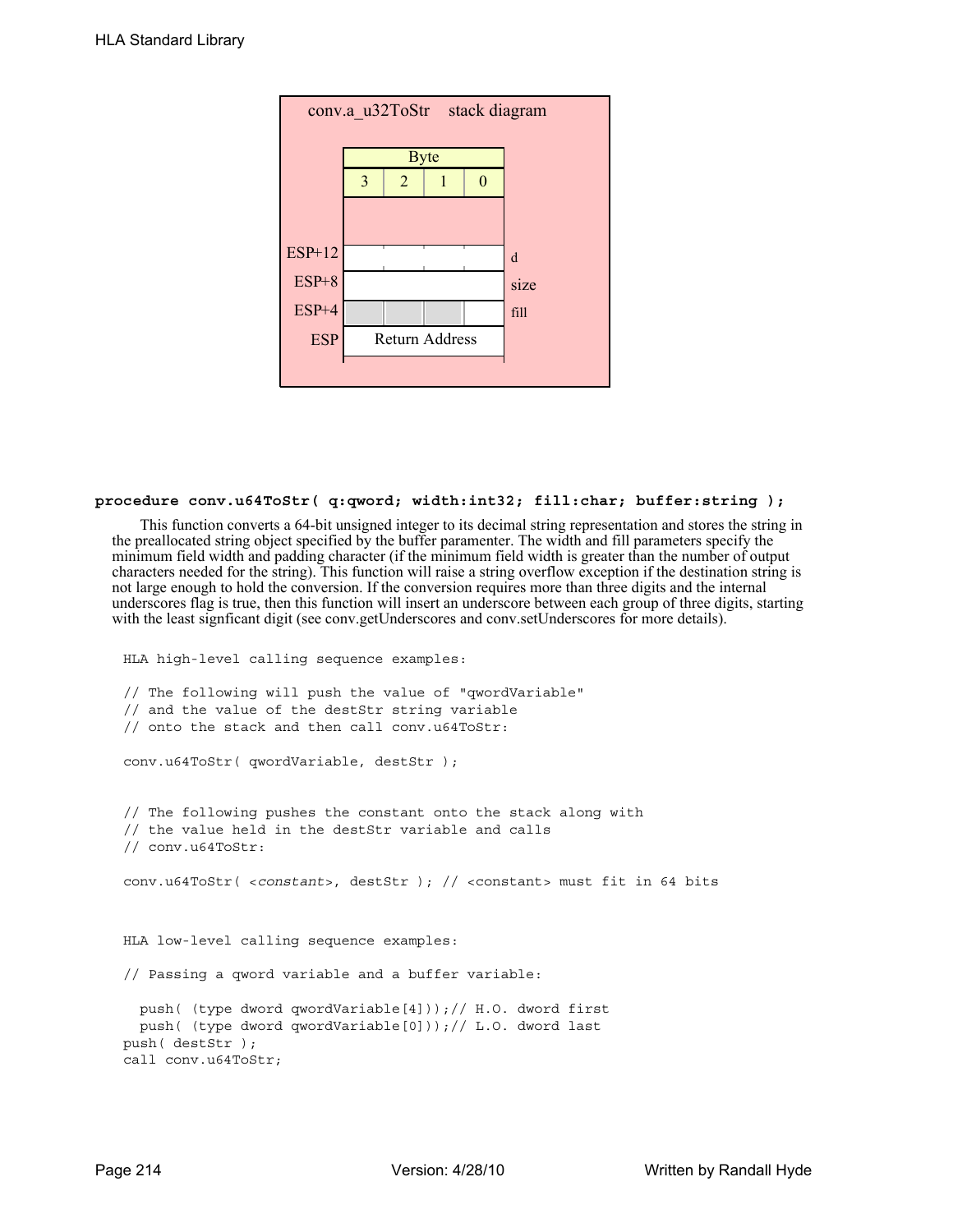// Passing a constant:

```
pushd( <constant> >> 32 );// Push H.O. dword of constant first.
pushd( <constant> & $FFFF FFFF );// Push L.O. dword second.
push( destStr );
call conv.u64ToStr;
```


# **procedure conv.a\_u64ToStr( q:qword; width:int32; fill:char ); @returns( "eax" );**

This function converts a 64-bit unsigned integer to the decimal string representation of that integer and stores the string in storage it allocates on the heap. The width and fill parameters specify the minimum field width and padding character (if the minimum field width is greater than the number of output characters needed for the string). The caller is responsible for freeing the storage when it is no longer needed. If the conversion produces more than three digits and the internal underscores flag is true, then this function will insert an underscore between each group of three digits, starting with the least signficant digit (see conv.getUnderscores and conv.setUnderscores for more details).

```
HLA high-level calling sequence examples:
// The following will push the value of "qwordVariable"
// onto the stack and then call conv.a u64ToStr:
conv.a_u64ToStr( qwordVariable );
mov( eax, destStr );
// The following pushes the constant onto the stack and calls
// conv.a_u64ToStr:
conv.a_u64ToStr( <constant> ); // <constant> must fit in 64 bits
mov( eax, destStr );
```
HLA low-level calling sequence examples: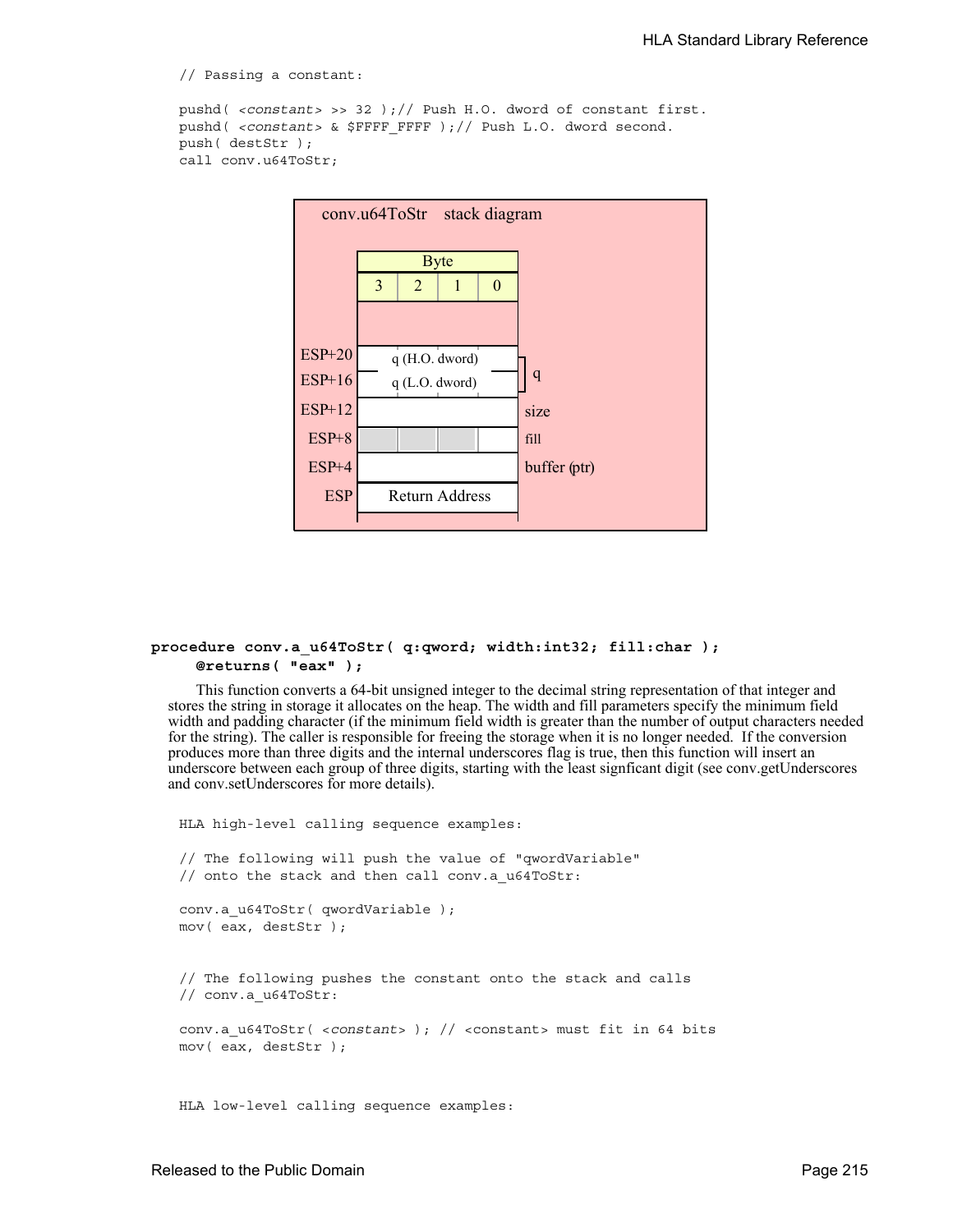```
// Passing a qword variable:
  push( (type dword qwordVariable[4]));// H.O. dword first
 push( (type dword qwordVariable[0]));// L.O. dword last
call conv.a_u64ToStr;
mov( eax, destStr );
// Passing a constant:
```

```
pushd( <constant> >> 32 );// Push H.O. dword of constant first.
pushd( <constant> & $FFFF_FFFF );// Push L.O. dword second.
call conv.a_u64ToStr;
mov( eax, destStr );
```


# **procedure conv.u128ToStr(l:lword; width:int32; fill:char; buffer:string );**

This function converts a 128-bit unsigned integer to its decimal string representation and stores the string in the preallocated string object specified by the buffer paramenter. The width and fill parameters specify the minimum field width and padding character (if the minimum field width is greater than the number of output characters needed for the string). This function will raise a string overflow exception if the destination string is not large enough to hold the conversion. If the conversion requires more than three digits and the internal underscores flag is true, then this function will insert an underscore between each group of three digits, starting with the least signficant digit (see conv.getUnderscores and conv.setUnderscores for more details).

```
HLA high-level calling sequence examples:
// The following will push the value of "lwordVariable" 
// and destStr onto the stack, and then call conv.u128ToStr:
conv.u128ToStr( lwordVariable, destStr );
// The following pushes the constant onto the stack and calls
// conv.u128ToStr:
```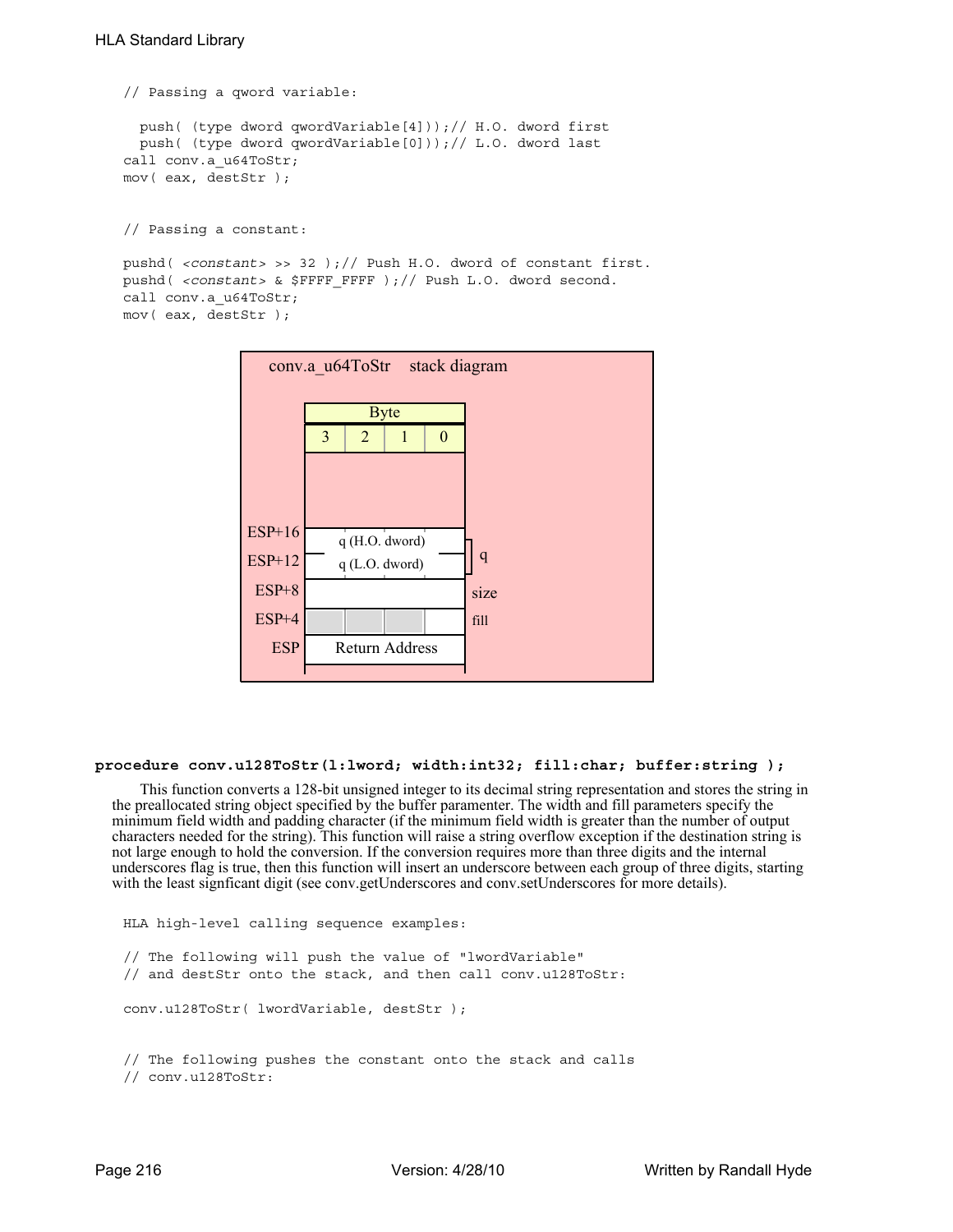```
conv.u128ToStr( <constant>, edx ); // EDX contains string pointer value.
HLA low-level calling sequence examples:
// Passing an lword variable:
 push( (type dword lwordVariable[12]));// H.O. dword first
 push( (type dword lwordVariable[8]));
 push( (type dword lwordVariable[4]));
 push( (type dword lwordVariable[0]));// L.O. dword last
push( destStr );
call conv.u128ToStr;
// Passing a constant:
pushd( <constant> >> 96 );// Push H.O. dword of constant first.
pushd( (<constant> >> 64)& $FFFF_FFFF );
pushd( (<constant> >> 32)& $FFFF FFFF );
pushd( <constant> & $FFFF FFFF );// Push L.O. dword last.
push( edx );// EDX contains string pointer value.
call conv.u128ToStr;
```


# **procedure conv.a\_u128ToStr( l:lword; width:int32; fill:char ); @returns( "eax" );**

This function converts a 128-bit signed integer to the decimal string representation of that integer and stores the string in storage it allocates on the heap. The width and fill parameters specify the minimum field width and padding character (if the minimum field width is greater than the number of output characters needed for the string). The caller is responsible for freeing the storage when it is no longer needed. If the conversion produces more than three digits and the internal underscores flag is true, then this function will insert an underscore between each group of three digits, starting with the least signficant digit (see conv.getUnderscores and conv.setUnderscores for more details).

HLA high-level calling sequence examples:

```
// The following will push the value of "lwordVariable" 
// onto the stack, and then call conv.a u128ToStr:
```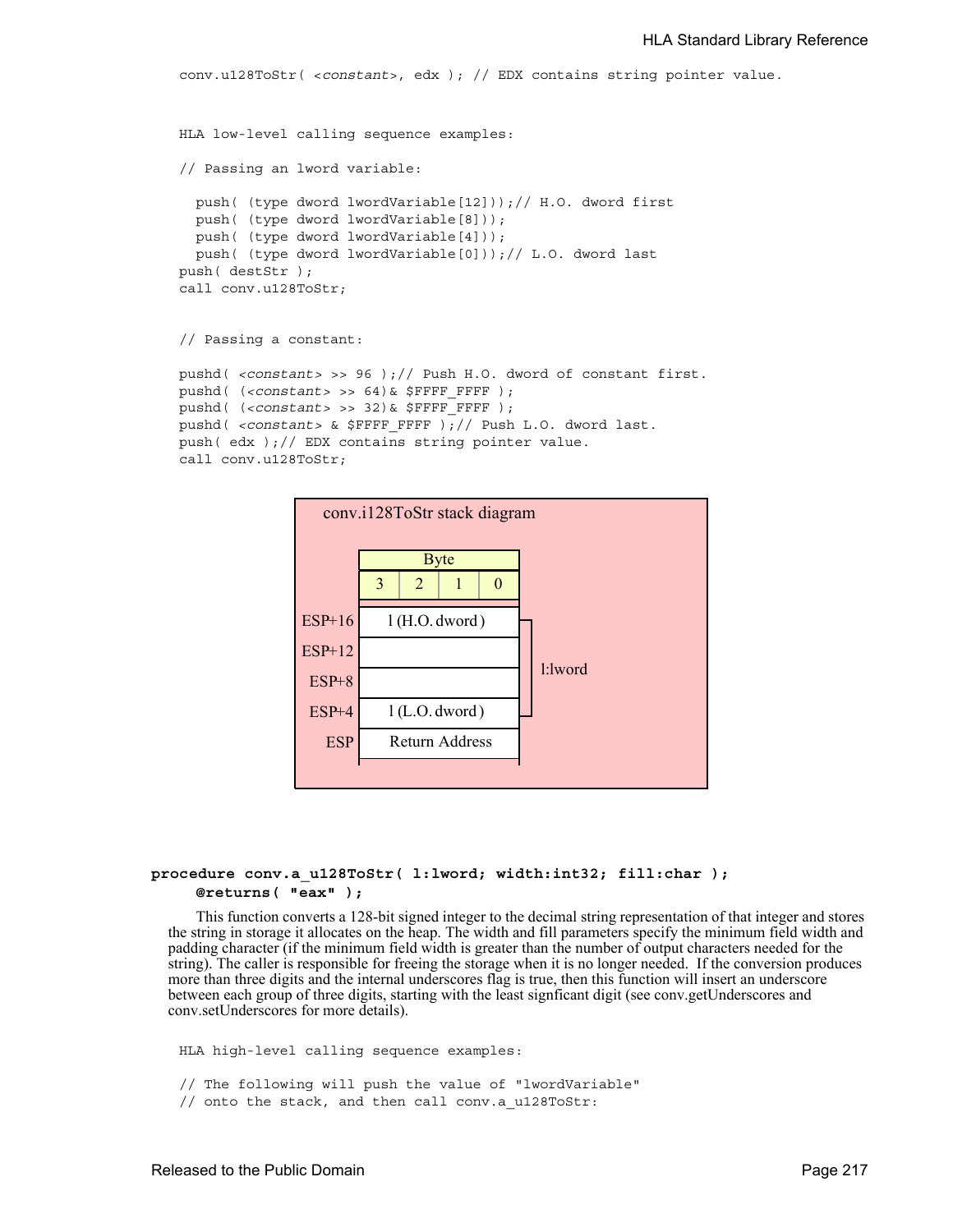# HLA Standard Library

```
conv.a_u128ToStr( lwordVariable );
mov( eax, destStr );
// The following pushes the constant onto the stack and calls
// conv.a_u128ToStr:
conv.a_u128ToStr( <constant> );
mov( eax, destStr );
HLA low-level calling sequence examples:
// Passing an lword variable:
 push( (type dword lwordVariable[12]));// H.O. dword first
 push( (type dword lwordVariable[8]));
 push( (type dword lwordVariable[4]));
 push( (type dword lwordVariable[0]));// L.O. dword last
call conv.a_u128ToStr;
mov( eax, destStr );
// Passing a constant:
pushd( <constant> >> 96 );// Push H.O. dword of constant first.
pushd( (<constant> >> 64)& $FFFF_FFFF );
pushd( (<constant> >> 32)& $FFFF FFFF );
pushd( <constant> & $FFFF FFFF );// Push L.O. dword last.
call conv.a_u128ToStr;
```
mov( eax, destStr );

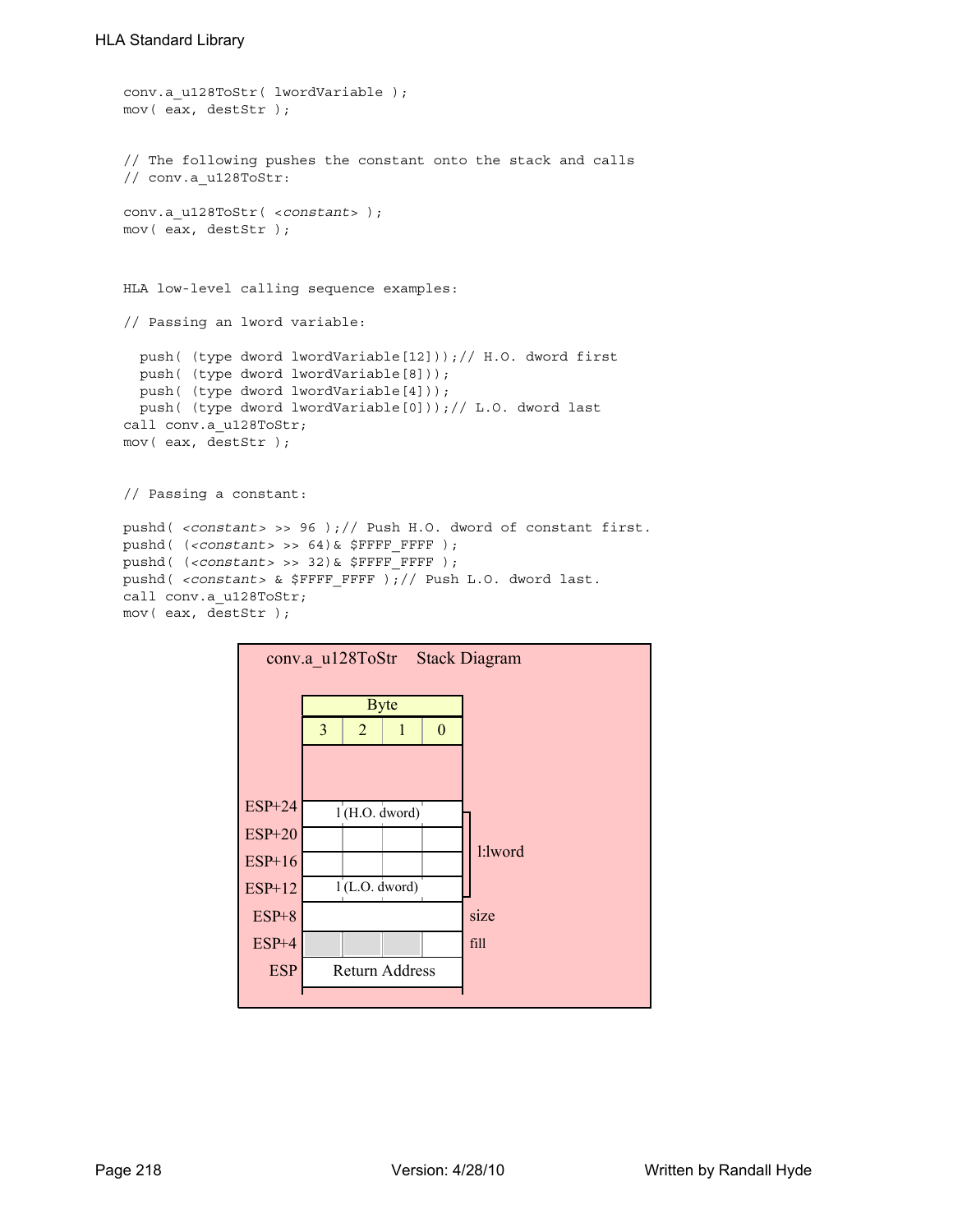# **8.5.5 Unsigned Integer String to Numeric Conversions**

The standard library string to integer conversion routines convert a sequence of digits into the corresponding unsigned integer value. These routines begin by skipping over any leading delimiter characters (see the conv.getDelimiters and conv.setDelimiters functions for details) followed by any number of decimal digits and underscores (these routines ignore the underscores). Conversion stops at the end of the string or upon encountering a delimiter character.

These routines will raise a conversion error exception if they encounter a 7-bit ASCII character that is not a decimal digit, an underscore, or a delimiter character during the translation. These routines will raise an illegal character exception if they encounter a non-ASCII character (one with its H.O. bit set). These routines will raise a value out of range exception if the converted value will not fit in the destination data object.

There are two basic sets of string to numeric conversion routines: the conv.atou\* routines and the conv.strTou\* routines. The atou\* routines process the characters pointed at by the ESI register. The strTou\* routines process data in a string object, starting at an offset specified by a second parameter. For example, "conv.strTou8( "12345", 3);" returns the value 45 because it begins processing the string at (zero-based) offset 3 in the string.

#### **procedure conv.atou8 ( buffer: var in esi ); @returns( "ax" );**

This function converts the sequence of characters starting at the memory address held in ESI to an 8-bit unsigned integer. It returns the value (in the range 0..+255) in AL. Note that this function actually returns the zero-extended value in EAX, so you may use EAX if it is more convenient to do so. Upon successful return, ESI is pointing at the delimiter character at the end of the sequence of digits.

```
HLA high-level calling sequence examples:
 // The following will convert the decimal characters in memory
 // at the address specified by [esi] into a numeric value
 // and return that value in AL:
 conv.atou8( [esi] );
 mov( al, numericResult );
 // The following loads ESI with the address of
 // a sequence of decimal characters (held in an HLA
 // string) and converts them to an 8-bit number:
 conv.atou8( sourceStr ); // Loads "sourceStr" into ESI
 mov( al, byteVariable );
 HLA low-level calling sequence examples:
   // Same as first example above – ESI already contains
   // the address of the first character to convert:
   call conv.atou8;
 mov( al, numericResult );
 // Same as second example above
 static
   sourceStr :string := "12";
   .
   .
   .
mov( sourceStr, esi );
 call conv.atou8;
 mov( al, num12 );
```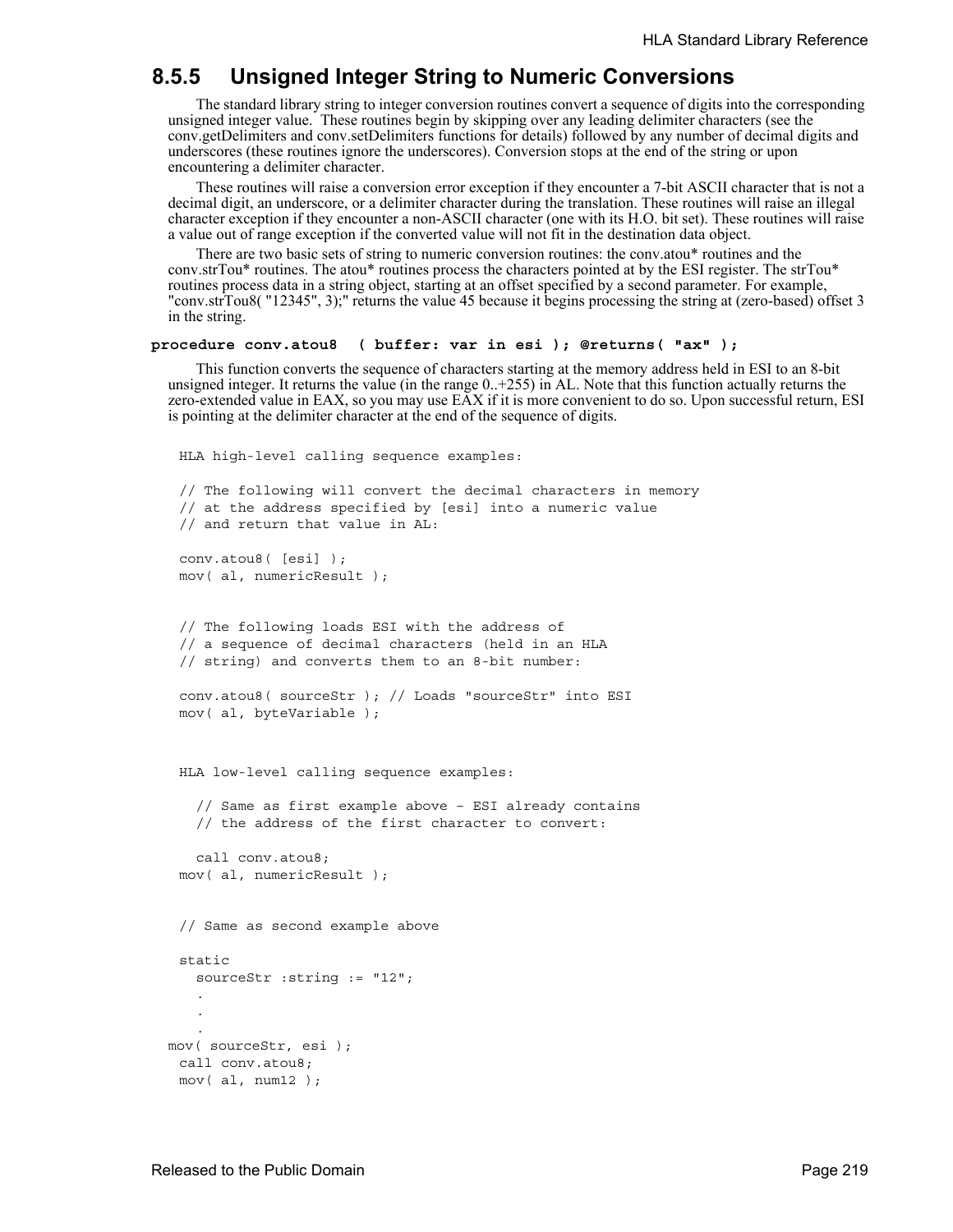### **procedure conv.atou16 ( buffer: var in esi ); @returns( "ax" );**

This function converts the sequence of characters starting at the memory address held in ESI to a 16-bit unsigned integer. It returns the value (in the range 0..65535) in AX. Note that this function actually returns the zero-extended value in EAX, so you may use EAX if it is more convenient to do so. Upon successful return, ESI is pointing at the delimiter character at the end of the sequence of digits.

```
HLA high-level calling sequence examples:
 // The following will convert the decimal characters in memory
 // at the address specified by [esi] into a numeric value
 // and return that value in AX:
 conv.atou16( [esi] );
 mov( ax, numericResult );
 // The following loads ESI with the address of
 // a sequence of decimal characters (held in an HLA
 // string) and converts them to a 16-bit number:
 conv.atou16( sourceStr ); // Loads "sourceStr" into ESI
 mov( ax, wordVariable );
 HLA low-level calling sequence examples:
   // Same as first example above – ESI already contains
   // the address of the first character to convert:
   call conv.atou16;
 mov( ax, numericResult );
 // Same as second example above
 static
   sourceStr :string := "12";
   .
   .
   .
mov( sourceStr, esi );
call conv.atou16;
mov(ax, num12);
```
# **procedure conv.atou32 ( buffer: var in esi ); @returns( "eax" );**

This function converts the sequence of characters starting at the memory address held in ESI to a 32-bit unsigned integer. It returns the value (in the range 0..4294967295) in EAX. ESI is pointing at the delimiter character at the end of the sequence of digits.

```
HLA high-level calling sequence examples:
// The following will convert the hexadecimal characters in memory
// at the address specified by [esi] into a numeric value
// and return that value in EAX:
```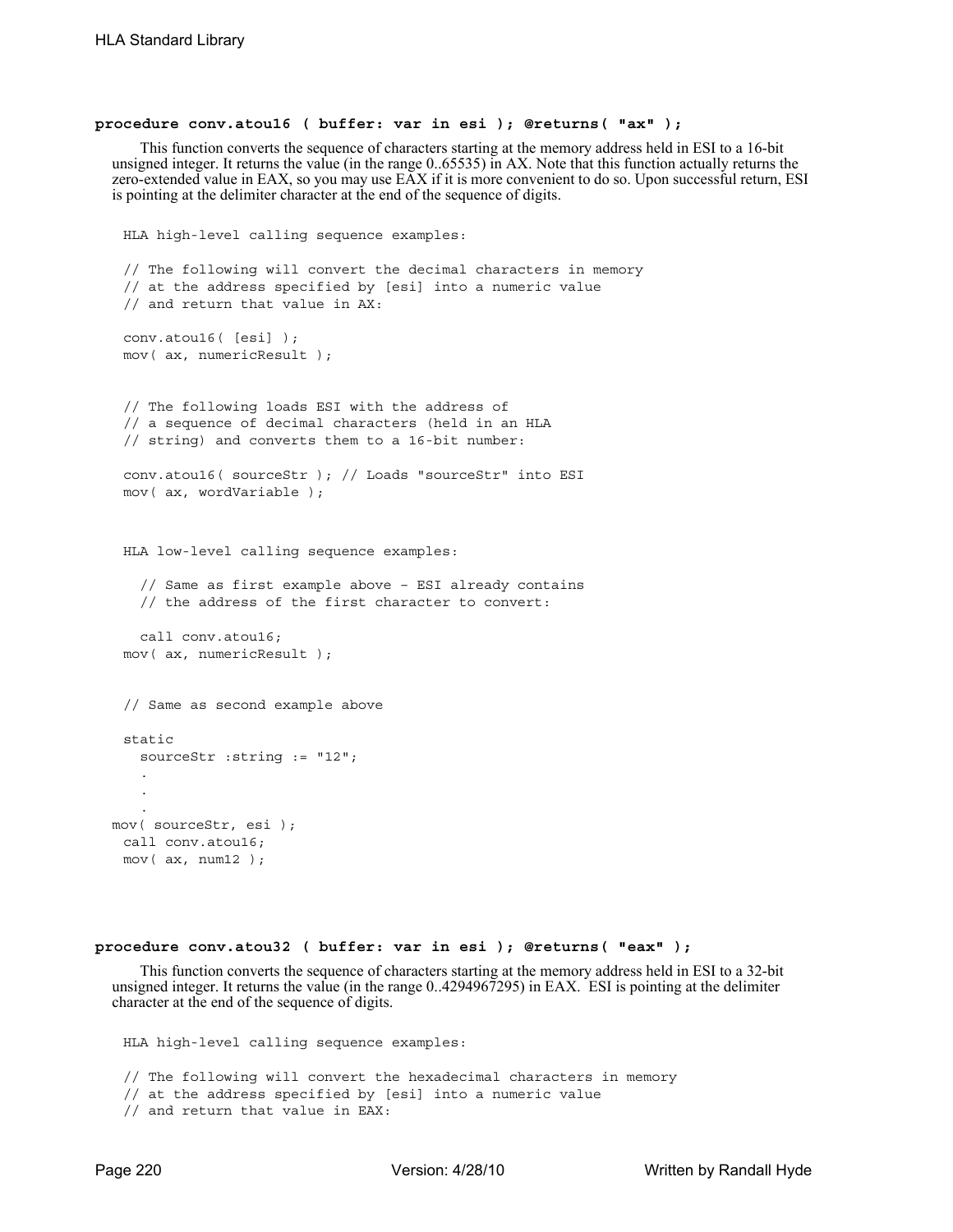```
conv.atou32( [esi] );
 mov( eax, numericResult );
 // The following loads ESI with the address of
 // a sequence of decimal characters (held in an HLA
 // string) and converts them to a 32-bit number:
 conv.atou32( sourceStr ); // Loads "sourceStr" into ESI
 mov( eax, dwordVariable );
 HLA low-level calling sequence examples:
   // Same as first example above – ESI already contains
   // the address of the first character to convert:
   call conv.atou32;
 mov( eax, numericResult );
 // Same as second example above
 static
  sourceStr :string := "12";
   .
   .
   .
mov( sourceStr, esi );
 call conv.atou32;
 mov( eax, num12 );
```

```
procedure conv.atou64 ( buffer: var in esi ); @returns( "edx:eax" );
```
This function converts the sequence of characters starting at the memory address held in ESI to a 64-bit unsigned integer. It returns the value (in the range 0..18446744073709551615) in EDX:EAX (EDX contains the H.O. dword). ESI is pointing at the delimiter character at the end of the sequence of digits.

```
HLA high-level calling sequence examples:
// The following will convert the decimal characters in memory
// at the address specified by [esi] into a numeric value
// and return that value in EDX:EAX:
conv.atou64( [esi] );
mov( eax, (type dword hex64NumericResult[0]) );
mov( edx, (type dword hex64NumericResult[4]) );
// The following loads ESI with the address of
// a sequence of decimal characters (held in an HLA
// string) and converts them to a 64-bit number:
conv.atou64( sourceStr ); // Loads "sourceStr" into ESI
mov( eax, (type dword qwordVariable[0]) );
mov( edx, (type dword qwordVariable[4]) );
```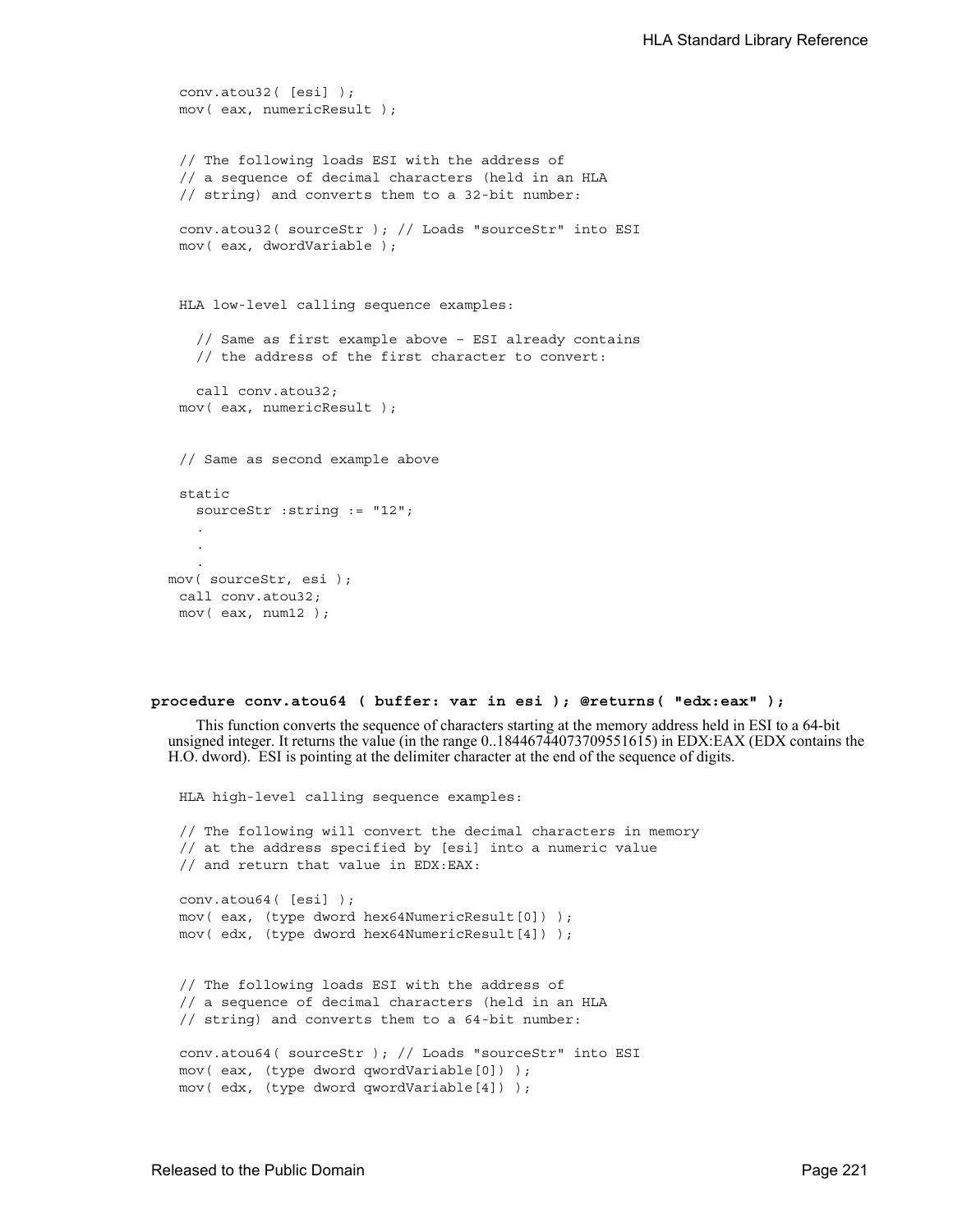```
HLA low-level calling sequence examples:
   // Same as first example above – ESI already contains
   // the address of the first character to convert:
   call conv.atou64;
 mov( eax, (type dword numericResult[0]) );
 mov( edx, (type dword numericResult[4]) );
 // Same as second example above
 static
   sourceStr :string := "12";
   .
   .
   .
mov( sourceStr, esi );
 call conv.atou64;
 mov( eax, (type dword qwordVariable[0]) );
 mov( edx, (type dword qwordVariable[4]) );
```
#### **procedure conv.atou128( buffer: var in esi; var l:lword );**

This function converts the sequence of characters starting at the memory address held in ESI to a 128-bit signed integer. It returns the value (in the range 0..340282366920938463463374607431768211455) in the l parameter that is passed by reference to this function. ESI is pointing at the delimiter character at the end of the sequence of digits.

```
HLA high-level calling sequence examples:
// The following will convert the decimal characters in memory
// at the address specified by [esi] into a numeric value
// and stores that value in lwordDest (passed by reference):
conv.atou128( [esi], lwordDest );
// The following loads ESI with the address of
// a sequence of decimal characters (held in an HLA
// string) and converts them to a 128-bit number that it
// stores in lwordDest:
conv.atou128( sourceStr, lwordDest ); // Loads "sourceStr" into ESI
HLA low-level calling sequence examples:
  // Option 1: lwordDest is a static object declared in a
  // HLA STATIC, READONLY, or STORAGE section:
  // As with the first example above, assume ESI already
  // contains the address of the string to convert:
  pushd( &lwordDest );// Pass address of lwordDest as reference parm.
 call conv.atou128;
  // Option 2: lwordDest is a simple automatic variable (no indexing)
```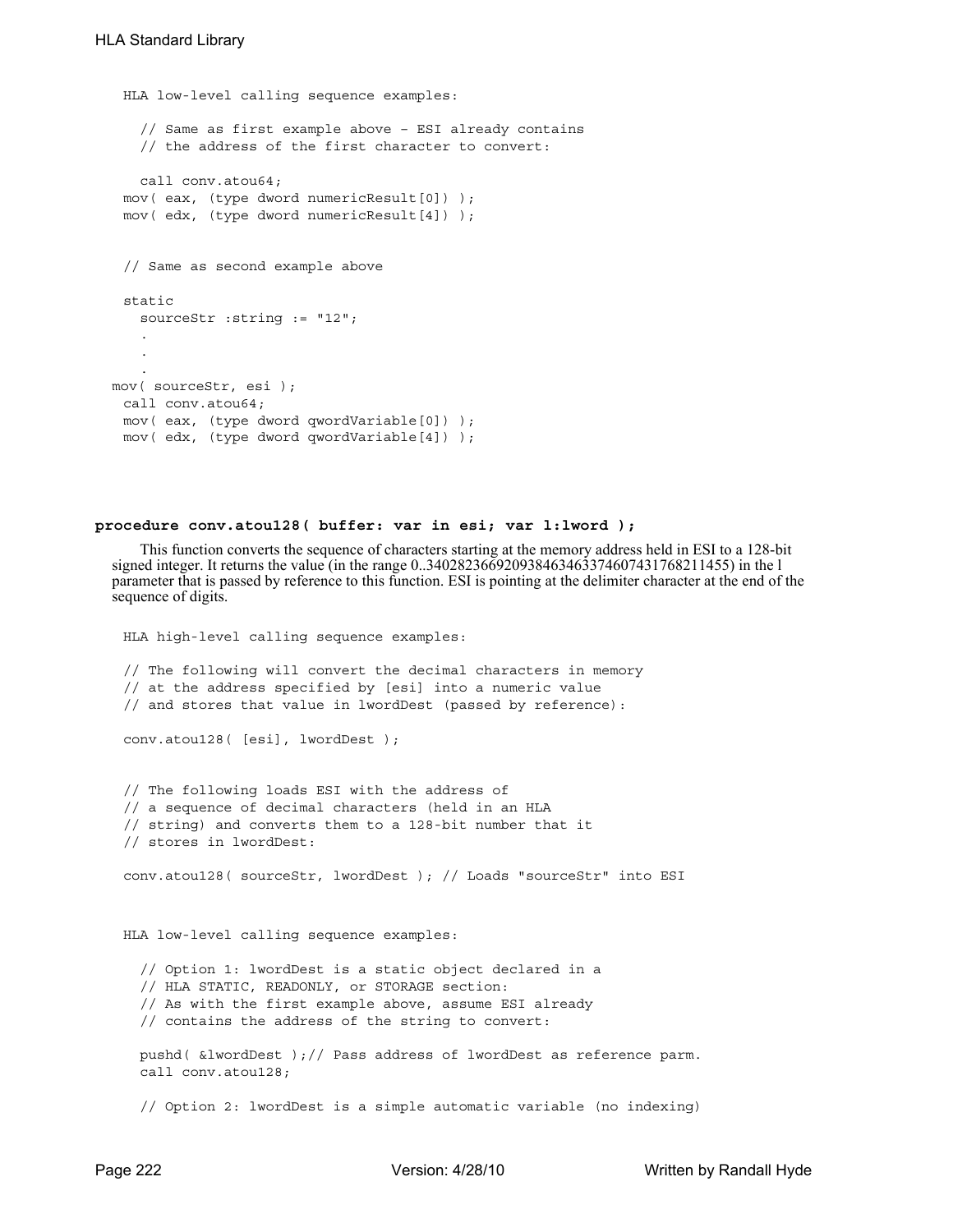```
// declared in a VAR section (or as a parameter). Assume that
   // no 32-bit registers can be disturbed by this code.
   // As with the first example above, assume ESI already
   // contains the address of the string to convert:
   push( ebp );
   add( @offset( lwordDest ), (type dword [esp]));
   call conv.atou128;
   // Option 3: lwordDest is a complex addressing mode and at least
   // one 32-bit register is available for use by this code.
   // As with the first example above, assume ESI already
   // contains the address of the string to convert:
   lea( eax, lwordDest ); // Assume EAX is the available register
   push( eax );
   call conv.atou128;
 // Same as second high-level example above. Assumes that
 // lwordDest is a static object.
 static
   sourceStr :string := "12";
   .
   .
   .
mov( sourceStr, esi );
 pushd( &lwordDest );
 call conv.atou128;
```


#### **procedure conv.strTou8( s:string; index:dword )**

This function converts the sequence of characters starting at zero-based offset index within the string parameter s to an 8-bit unsigned integer. It returns the value (in the range 0..255) in AL. Note that this function actually returns the zero-extended value in EAX, so you may use EAX if it is more convenient to do so.

```
HLA high-level calling sequence examples:
// The following will convert the characters at the beginning
// of "decValueStr" to numeric form:
```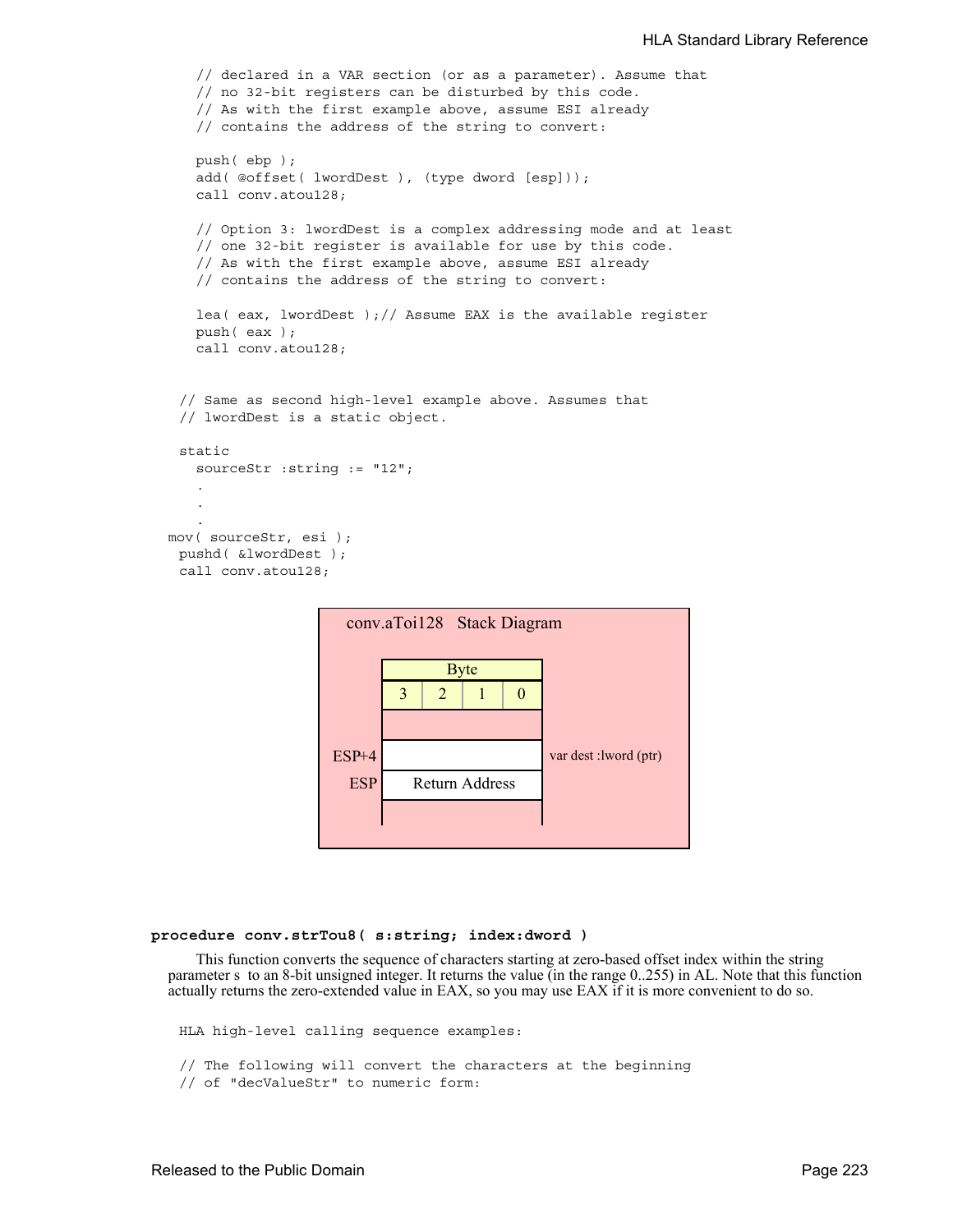# HLA Standard Library

```
conv.strTou8( decValueStr, 0 );// Index=0 starts at beginning
mov( al, numericResult );
// The following demonstrates using a non-zero index:
conv.strTou8( "abc12", 3 ); // "12" begins at offset 3
mov( al, hex12 );
HLA low-level calling sequence examples:
  push( decValueStr );// Same as first example above
pushd( 0 );
call conv.strTou8;
mov( al, decNumericResult );
// Same as second example above
static
  str12 :string := "abc12";
  .
  .
  .
push( str12 );// Note that str12 points at "abc12".
pushd( 3 );// Index to "12" in "abc12".
call conv.strTou8;
mov( al, dec12 );
```


#### **procedure conv.strTou16( s:string; index:dword )**

This function converts the sequence of characters starting at zero-based offset index within the string parameter s to a 16-bit unsigned integer. It returns the value (in the range 0..65535) in AX. Note that this function actually returns the zero-extended value in EAX, so you may use EAX if it is more convenient to do so.

```
HLA high-level calling sequence examples:
```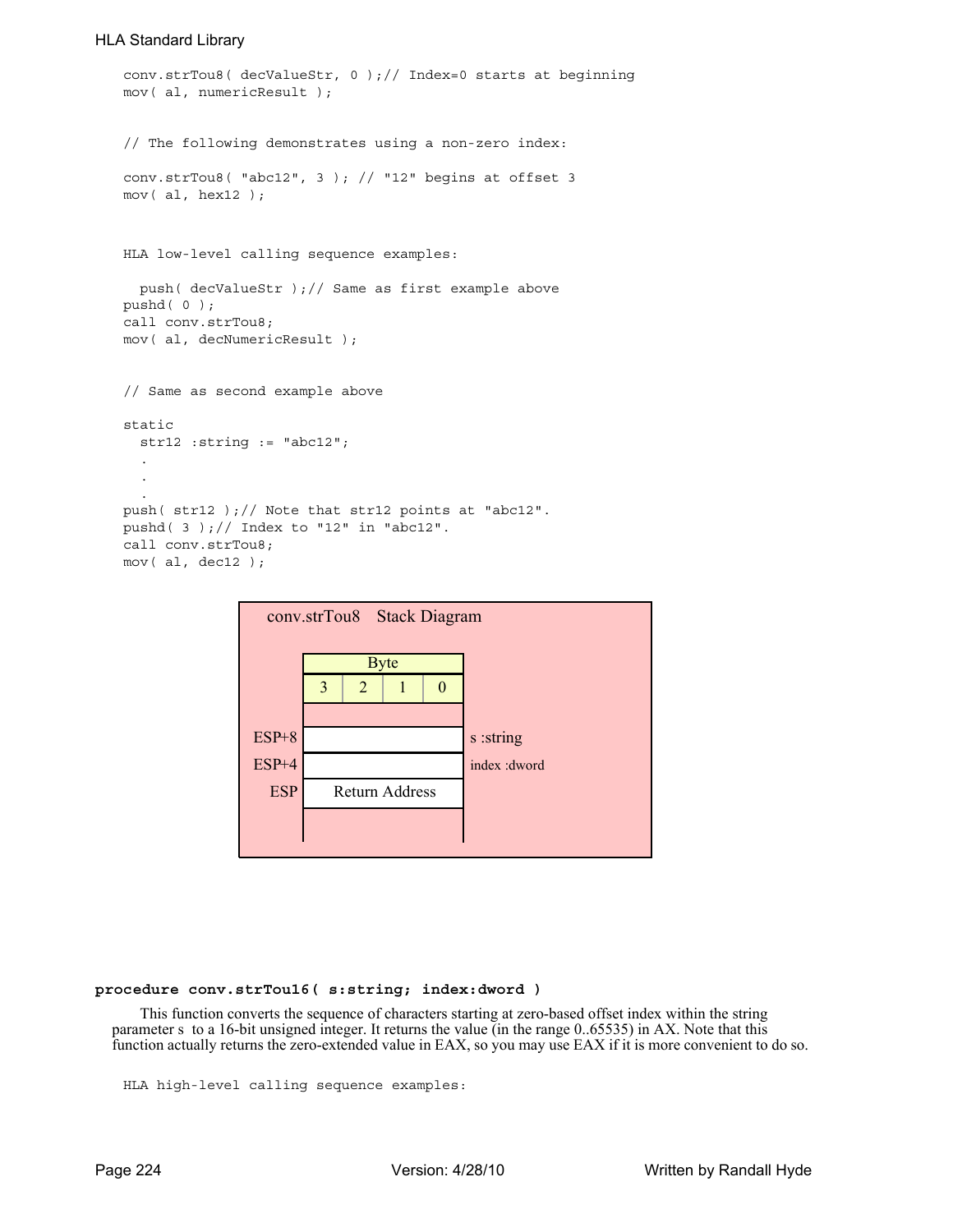```
// The following will convert the characters at the beginning
// of "decValueStr" to numeric form:
conv.strTou16( hexValueStr, 0 );// Index=0 starts at beginning
mov( ax, wordVar );
// The following demonstrates using a non-zero index:
conv.strTou16( "abc1234", 3 ); // "1234" begins at offset 3
mov( ax, wordVar );
HLA low-level calling sequence examples:
 push( decValueStr );// Same as first example above
pushd( 0 );
call conv.strTou16;
mov( ax, wordVar );
// Same as second example above
static
  str1200 :string := "abc1200";
  .
  .
  .
push( str1200 );// Note that str1200 points at "abc1200".
pushd( 3 );// Index to "1200" in "abc1200".
call conv.strTou16;
mov( ax, wordVar );
                 conv.strTou16 Stack Diagram
```


**procedure conv.strTou32( s:string; index:dword )**

This function converts the sequence of characters starting at zero-based offset index within the string parameter s to a 32-bit unsigned integer. It returns the value (in the range 0..4294967295) in EAX.

HLA high-level calling sequence examples: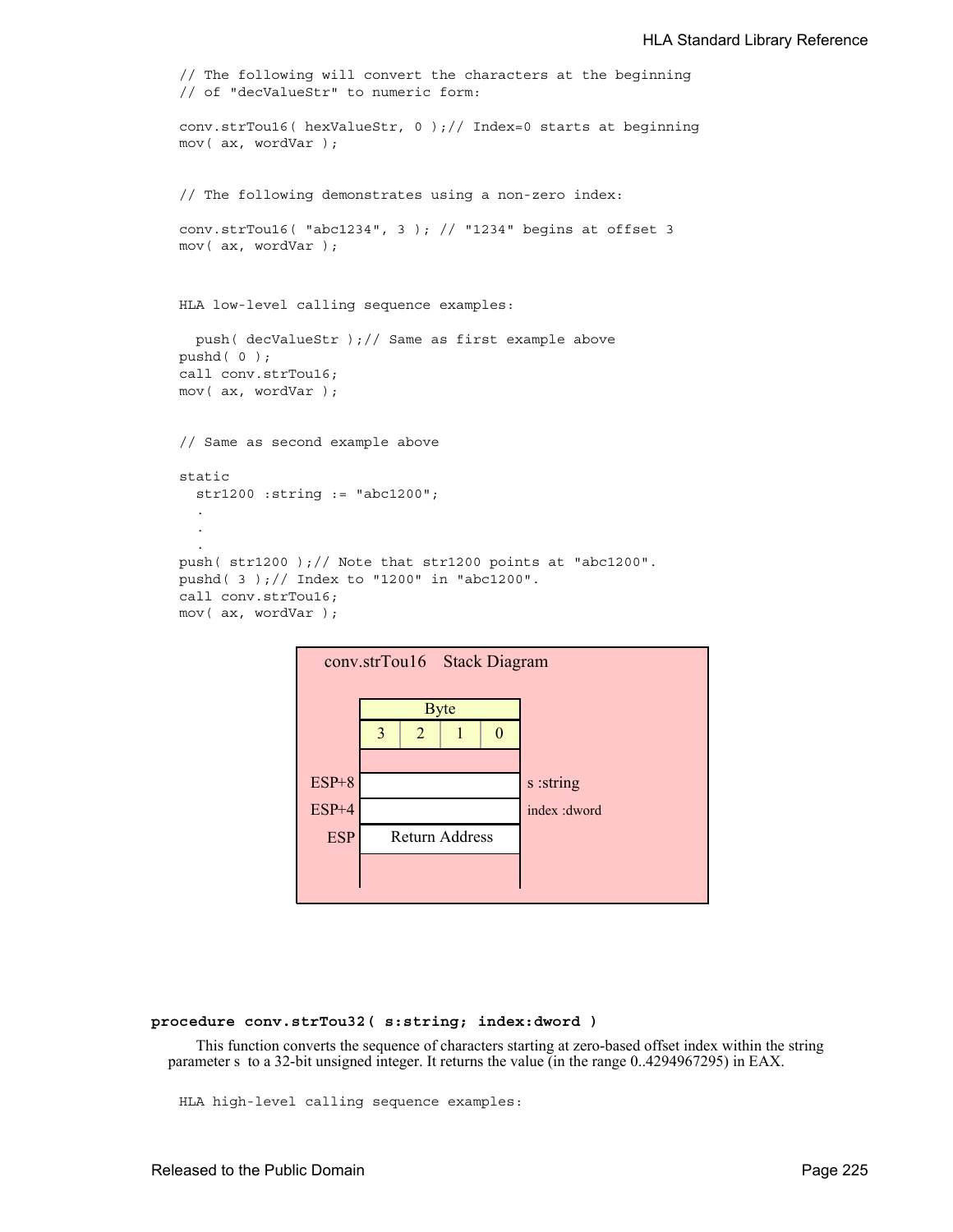```
// The following will convert the characters at the beginning
// of "decValueStr" to numeric form:
conv.strTou32( decValueStr, 0 );// Index=0 starts at beginning
mov( eax, dwordVar );
// The following demonstrates using a non-zero index:
conv.strTou32( "abc12_345", 3 ); // "12_345" begins at offset 3
mov( eax, dwordVar );
HLA low-level calling sequence examples:
 push( decValueStr );// Same as first example above
pushd( 0 );
call conv.strTou32;
mov( eax, dwordVar );
// Same as second example above
static
 str12345 :string := "abc012_345";
  .
  .
  .
push( str12345 );// Note that str12345 points at "abc-12_345".
pushd( 3 ); // Index to "012_345" in "abc012_345".
call conv.strTou32;
mov( eax, dwordVar );// dwordVar now contains 12,345.
```


# **procedure conv.strTou64( s:string; index:dword )**

This function converts the sequence of characters starting at zero-based offset index within the string parameter s to a 64-bit unsigned integer. It returns the value (in the range 0.. 18446744073709551615) in EDX:EAX (EDX contains the H.O. dword).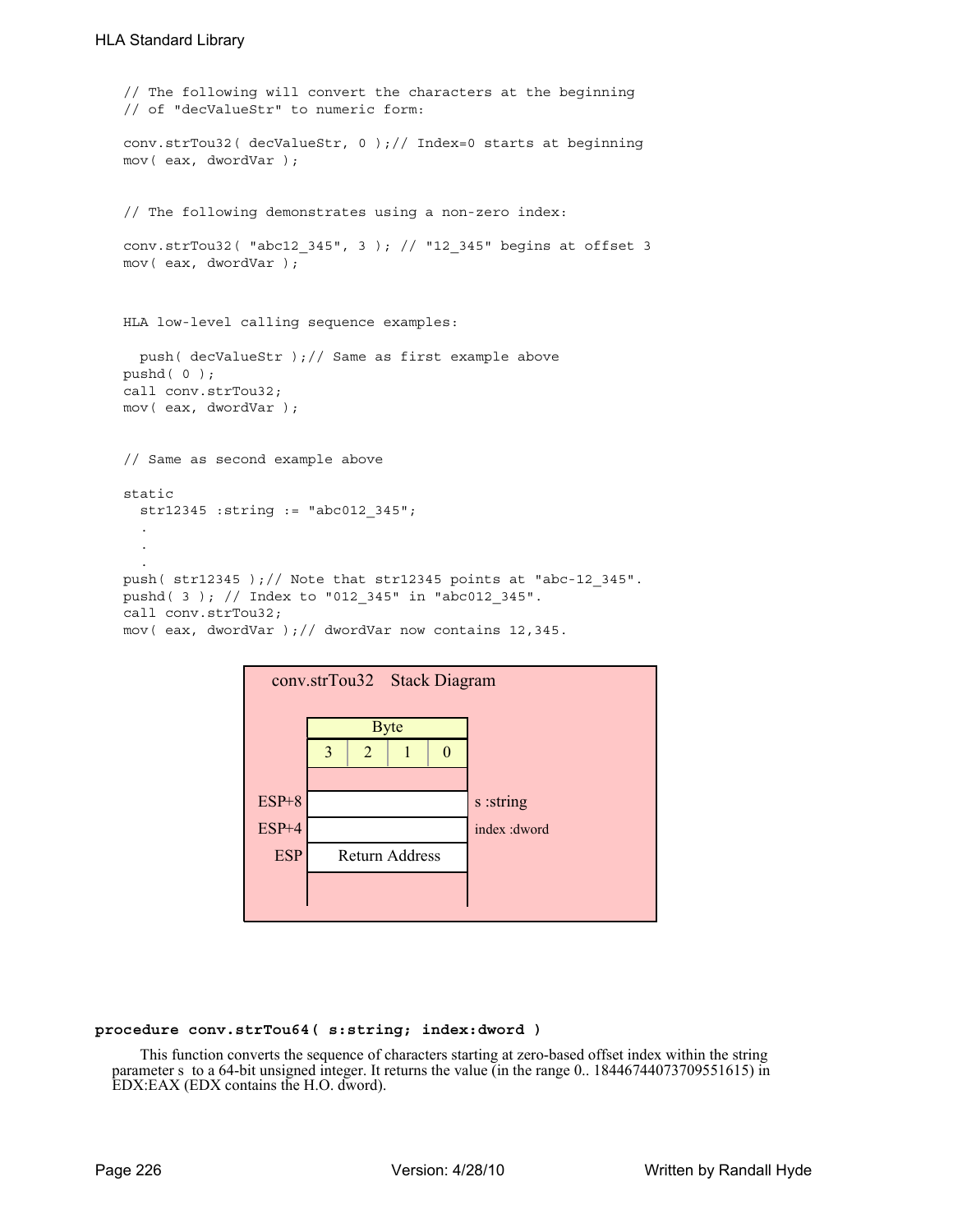```
HLA high-level calling sequence examples:
// The following will convert the characters at the beginning
// of "decValueStr" to numeric form:
conv.strTou64( decValueStr, 0 );// Index=0 starts at beginning
mov( eax, (type dword qwordVar[0]) );
mov( edx, (type dword qwordVar[4]) );
// The following demonstrates using a non-zero index:
conv.strTou64( "a9123", 1 ); // "9123" begins at offset 1
mov( eax, (type dword qwordVar[0]) );
mov( edx, (type dword qwordVar[4]) );
HLA low-level calling sequence examples:
 push( decValueStr );// Same as first example above
pushd( 0 );
call conv.strTou64;
mov( eax, (type dword qwordVar[0]) );
mov( edx, (type dword qwordVar[4]) );
// Same as second example above
static
  strabc12 :string := "a9123";
  .
  .
  .
push( strabc12 );// Note that strabc12 points at "a9123".
pushd( 1 ); // Index to "-123" in "a9123".
call conv.strTou64;
mov( eax, (type dword qwordVar[0]) );
mov( edx, (type dword qwordVar[4]) );
```
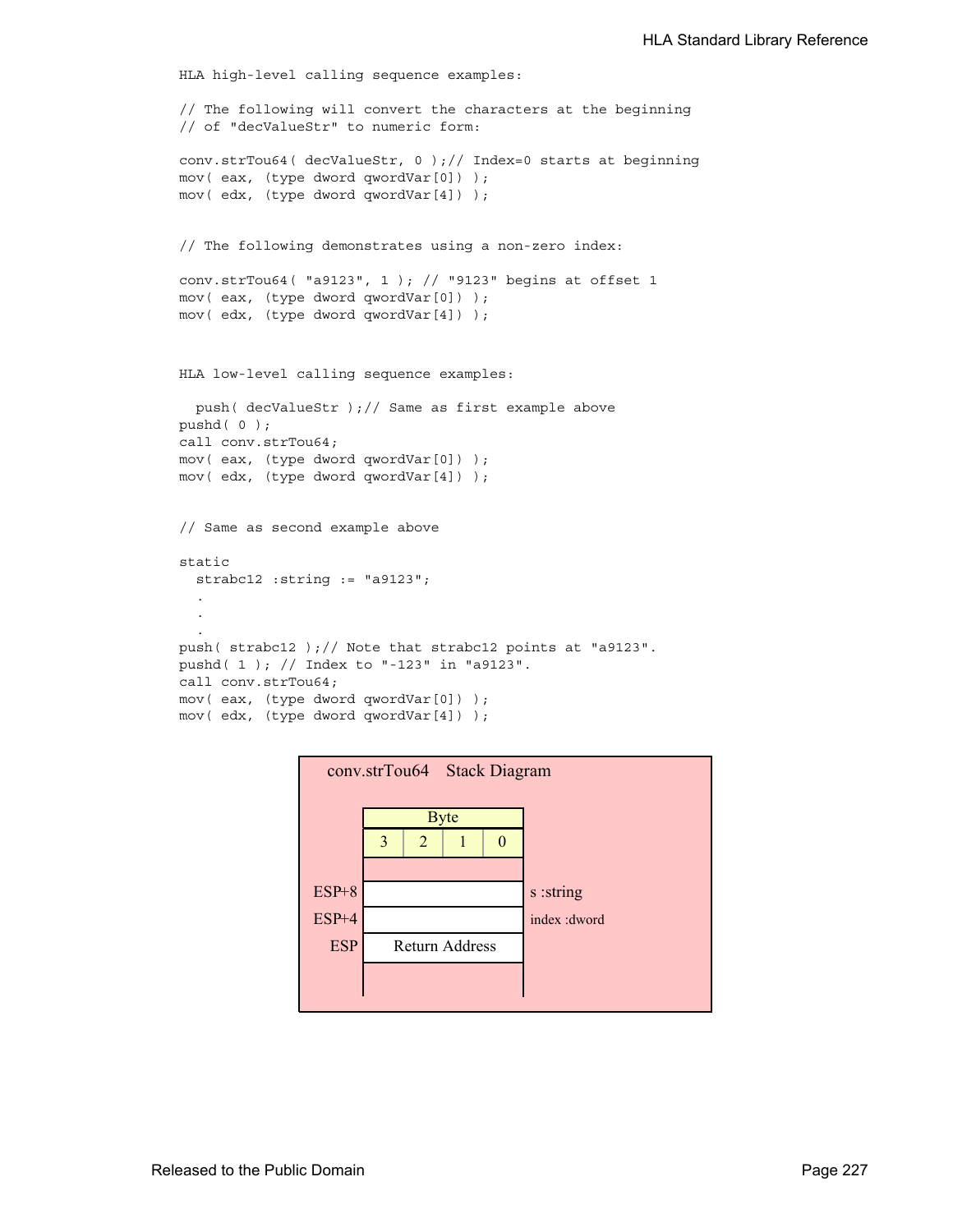#### HLA Standard Library

```
procedure conv.strTou128( s:string; index:dword; var dest:lword )
     This function converts the sequence of characters starting at zero-based offset index within the string 
  parameter s to a 128-bit unsigned integer. It returns the value (in the range 0.. 
  340282366920938463463374607431768211456) in the parameter l that you pass by reference to this function.
   HLA high-level calling sequence examples:
   // The following will convert the characters at the beginning
   // of "decValueStr" (index=0) to numeric form and store the
   // 128-bit result into the 1wordDest variable:
   conv.strTou128( decValueStr, 0, 1wordDest );
   // The following demonstrates using a non-zero index:
   conv.strTou128( "abc1234567890123456789", 3, 1wordDest );
   HLA low-level calling sequence examples:
     // Option #1: lwordDest is a STATIC/READONLY/STORAGE
     // variable:
     push( decValueStr );// Same as first example above
   pushd( 0 );
   pushd( &lwordDest );
   call conv.strTou128;
     // Option #2: lwordDest is not a static object and
     // a 32-bit register is available for use:
     push( decValueStr );// Same as first example above
   pushd( 0 );
   lea( eax, lwordDest ); // Assuming EAX is available
   push( eax );
   call conv.strTou128;
     // Option #3: lwordDest is an automatic (var) object and
     // no 32-bit registers are available for use:
     push( decValueStr );// Same as first example above
   pushd( 0 );
   push( ebp );
   add( @offset( lwordDest ), (type dword [esp]) );
   call conv.strTou128;
     // Option #4: lwordDest is a complex addressing mode object and
     // no 32-bit registers are available for use:
     push( decValueStr );// Same as first example above
   pushd( 0 );
   sub( 4, esp );
   push( eax );
   lea( eax, lwordDest );
   mov( eax, [esp+4] );
   pop( eax );
   call conv.strTou128;
```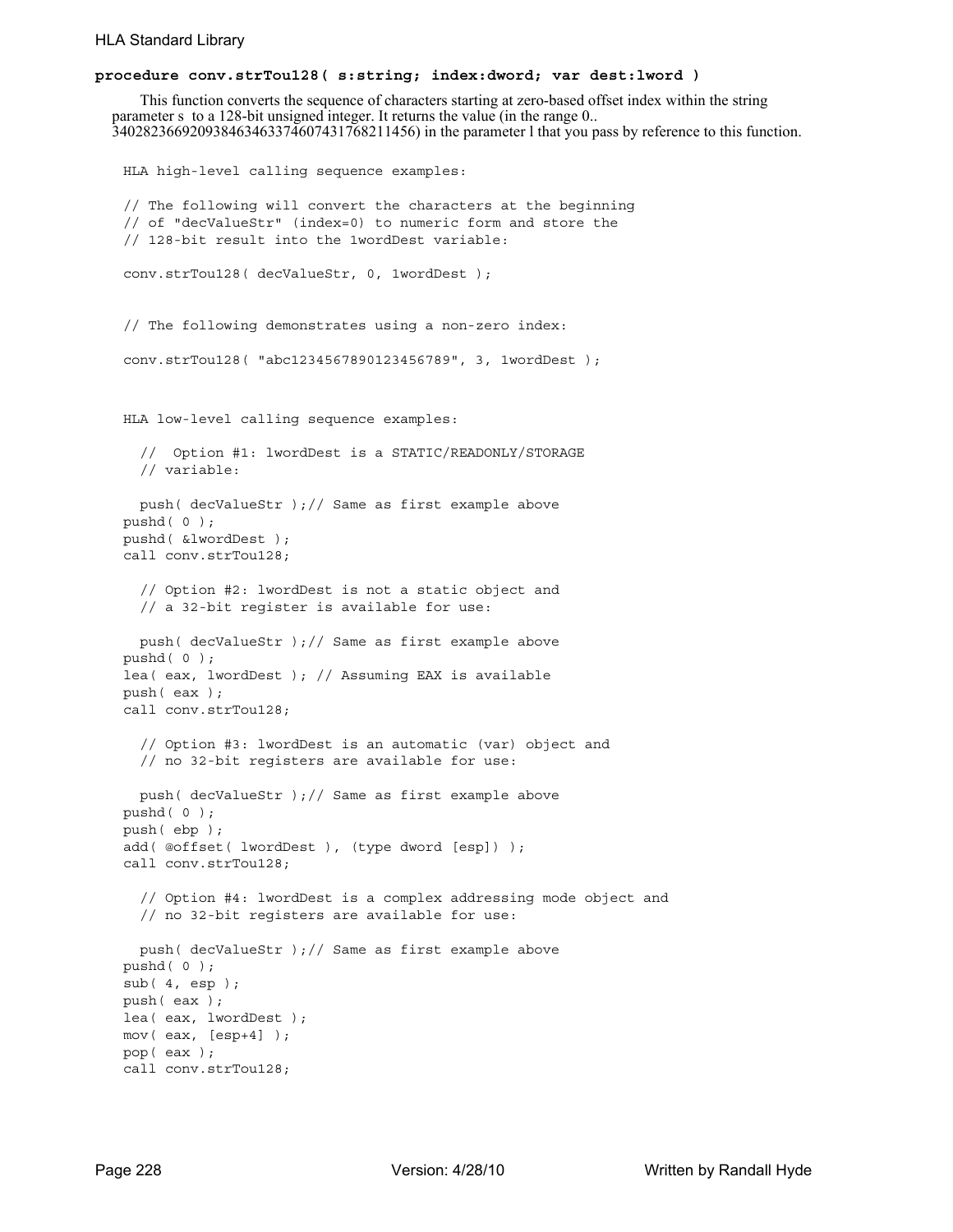|               |                | conv.strTou128 | <b>Stack Diagram</b> |  |                    |
|---------------|----------------|----------------|----------------------|--|--------------------|
|               |                |                | <b>Byte</b>          |  |                    |
|               | 3              | 2              |                      |  |                    |
|               |                |                |                      |  |                    |
| <b>ESP+12</b> |                |                |                      |  | s :string          |
| $ESP+8$       |                |                |                      |  | index :dword       |
| ESP+4         |                |                |                      |  | var l: lword (ptr) |
| <b>ESP</b>    | Return Address |                |                      |  |                    |
|               |                |                |                      |  |                    |

## **8.6 Floating Point Conversions**

These functions convert betweeen the three IEEE/Intel floating point formats and their string representation. There are two generic classes of these routines: those that convert their values to exponential/scientific notation and those that convert their string to a decimal format.

Note that the floating-point conversions do not insert underscores into the character sequences they produce. Therefore, these conversion functions ignore the internal underscores flag setting. If you wish to produce floating-point strings that have underscores between certain sets of digits, you should call one of these floating-point routines to do the basic conversion and then using other standard library routines to insert those underscores (or other character of your choosing) into the string.

**FPU Note**: The floating-point routines make use of the 80x86 x87 floating-point unit (FPU). Whenever you call one of these conversion routines, you must ensure that the CPU is operating in FPU mode (rather than MMX mode). If this is not the case, you should exit the MMX mode by executing an EMMS instruction prior to calling any of these conversion routines. As a general rule, you should use the SSE instructions rather than the MMX instructions and leave the CPU in FPU mode. Also note that the floating-point conversion routines make use of the FPU stack (probably as many as three elements, or so, just a guess) so you shouldn't leave any pending operations on the FPU stack when calling these conversion routines.

### **8.6.1 Exponential Floating-Point Conversions**

The exponential floating-point conversion routines include conv.e32ToBuf, conv.e64ToBuf, conv.e80ToBuf, conv.e32ToStr, conv.e64ToStr, conv.e80ToStr, conv.a\_e32ToStr, conv.a\_e64ToStr, and conv.a\_e80ToStr. The \*Buf routines write the converted sequence of characters to memory, starting at the location pointed at by EDI. The \*Str routines store the converted character data into a string object.

The routines convert their values to a character sequence using scientific (exponential) notation. These routines each at least two parameters: the value to convert and the field width of the result that control how these functions format the output These routines produce a string with the following format:

# si. fffff E ±x

s is a space for positive values, '-' for negative values i represents the integer portion of the mantissa fffff represents the fractional portion of the mantissa x is one or more base-10 exponent digits.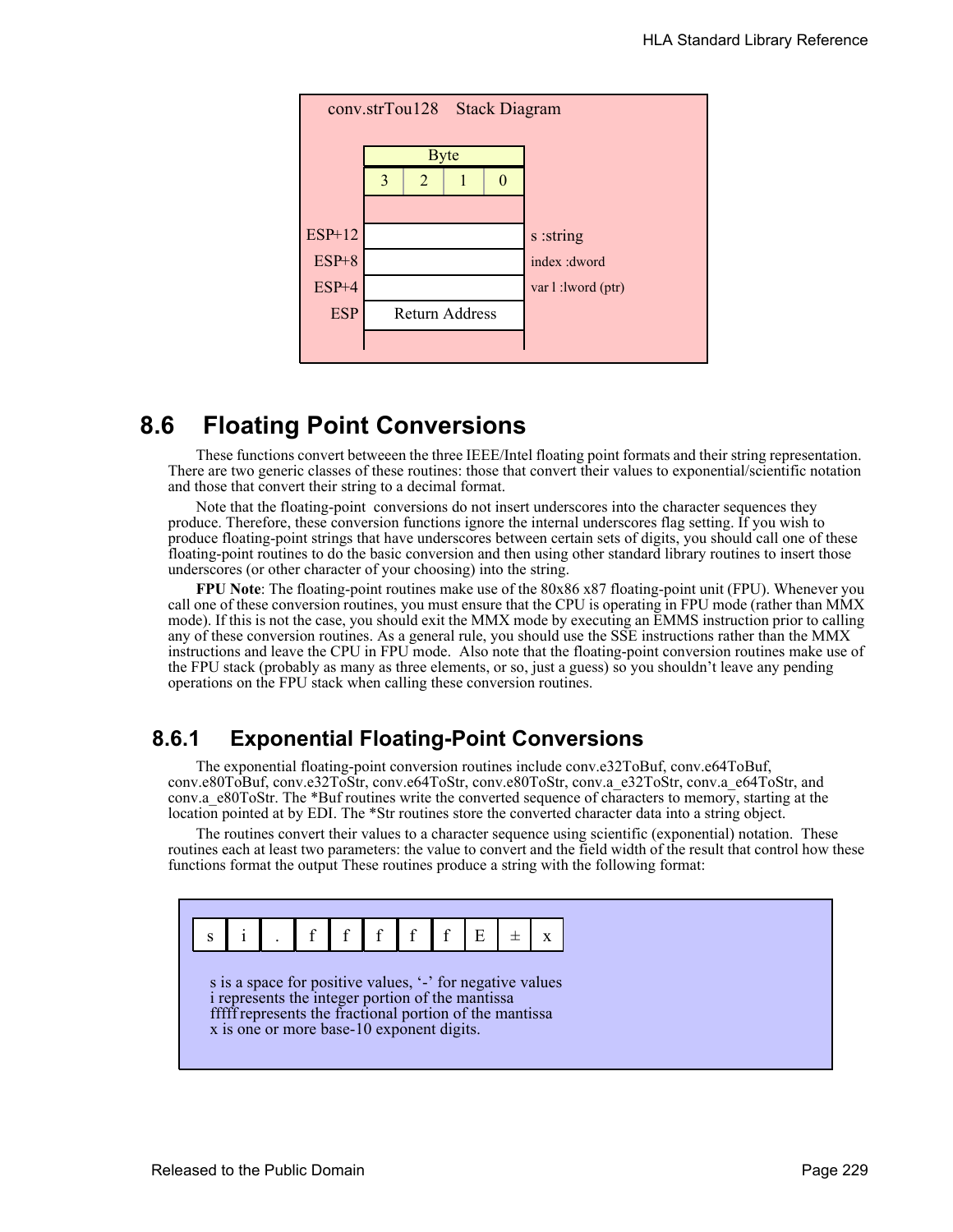The width parameter specifies the exact number of print positions the value will consume (i.e., the length of the resulting string). The first position holds the sign of the value. This is a space for positive values or a minus sign for negative values. If you do not want a leading space in front of positive values you can either store a "+" over the top of this space character (if the number is zero or positive) or you can call str.trim to remove any leading space.

The exponent field ('x') always uses the minimum number of digits to exactly represent the exponent. If the exponent is non-negative, then these routines preface the value with  $\overline{a}$  '+'. If the exponent is negative, then these functions preface the exponent value with a '-' character.

The minimum field width you should specify is five. This allows one print position for the leading sign character, one digit for the mantissa, the "E", the exponent sign, and one exponent digit. Obviously, values greater than 1E+9 or less than 1E-9 will require additional print positions to handle the additional exponent digits.

The number of fractional digits this routines produce is "(width  $-5$ ) - # exponent digits". So you should choose your width according to the expected exponent size and the number of digits you would like to have to the right of the decimal point.

### **8.6.2 Floating Point Numeric to Buffer Conversions, Exponential Form**

The floating point numeric to buffer conversion routines, conv.e32ToBuf, conv.e64ToBuf, and conv.e80ToBuf, translate the three different binary floating point formats to a sequence of characters that they store into sequential memory locations starting at the address held in the EDI register. They return EDI pointing at the first byte beyond the converted sequence. Note that these functions do not zero terminate the string; if you want a zero-terminated string, then store a zero at the byte pointed at by EDI upon return from these functions.

```
procedure conv.e80ToBuf
```

```
(
```

```
 e80: real80;
     width: uns32;
var buffer: var in EDI
```
**)**

This function converts the 80-bit extended precision e80 value to its character representation using exponential/scientific notation. This function stores the resulting conversion starting at the address specified in EDI. It is the caller's responsibility to ensure that sufficient memory is avaiable at this starting address. On return, EDI will point at the first byte beyond the convered string. Note that the 80-bit extended precision format supports approximately 18 decimal digits of precision. Therefore, any digits beyond the 18<sup>th</sup> significant digit will contain garbage. Hence, your choice of width should not produce more than 18 mantissa digits.

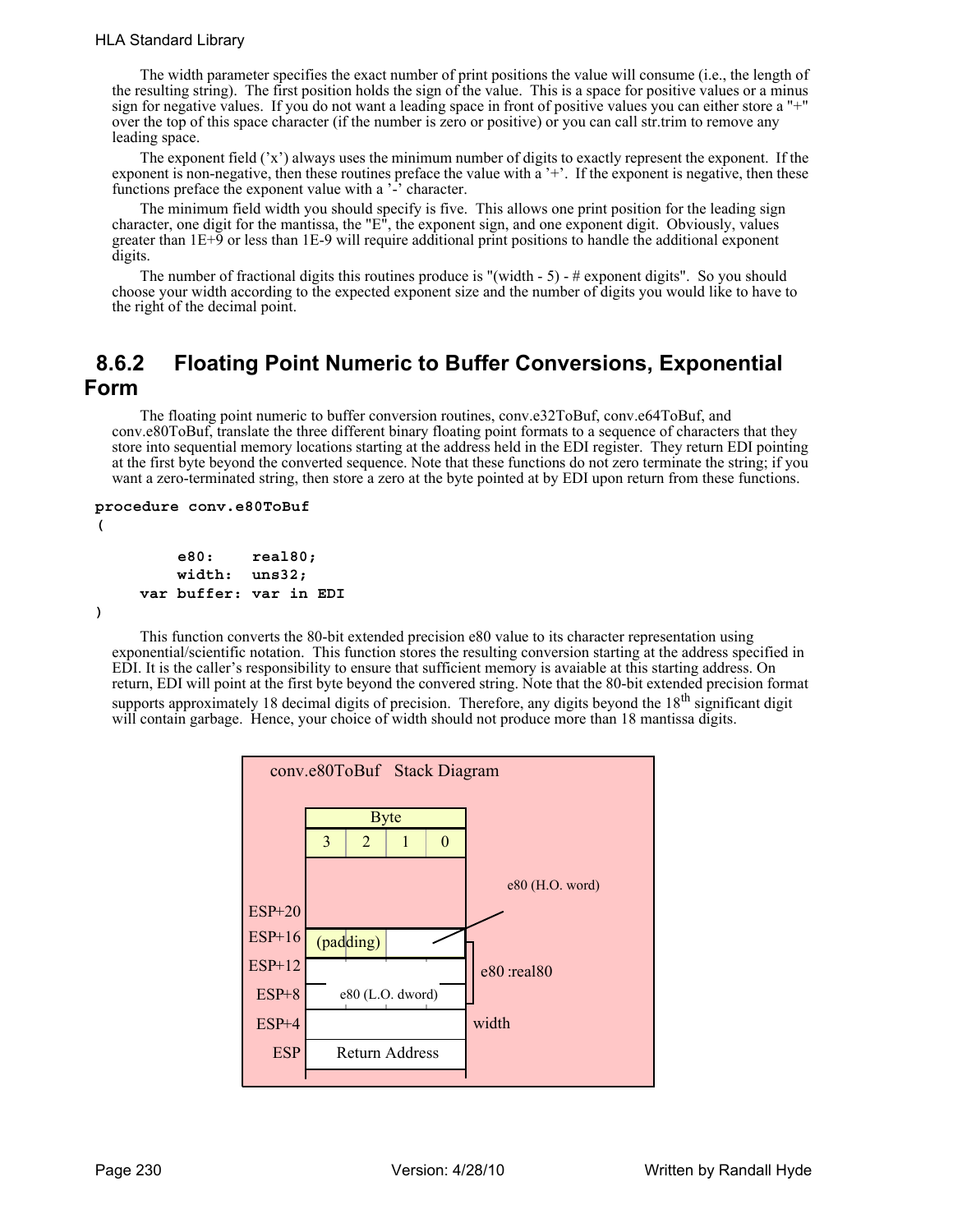```
procedure conv.e64ToBuf
(
          e64: real64;
          width: uns32;
     var buffer: var in EDI
)
```
This function converts the 64-bit extended precision e64 value to its character representation using exponential/scientific notation. This function stores the resulting conversion starting at the address specified in EDI. It is the caller's responsibility to ensure that sufficient memory is avaiable at this starting address. On return, EDI will point at the first byte beyond the convered string. Note that the 64-bit extended precision format supports approximately 15 decimal digits of precision. Therefore, any digits beyond the 15<sup>th</sup> significant digit will contain garbage. Hence, your choice of width should not produce more than 15 mantissa digits.



```
procedure conv.e32ToBuf
(
          e32: real32;
          width: uns32;
     var buffer: var in EDI
)
```
This function converts the 32-bit extended precision e32 value to its character representation using exponential/scientific notation. This function stores the resulting conversion starting at the address specified in EDI. It is the caller's responsibility to ensure that sufficient memory is avaiable at this starting address. On return, EDI will point at the first byte beyond the convered string. Note that the 32-bit single precision format supports approximately 6-7 decimal digits of precision. Therefore, any digits beyond the seventh significant digit will contain garbage. Hence, your choice of width should not produce more than seven mantissa digits.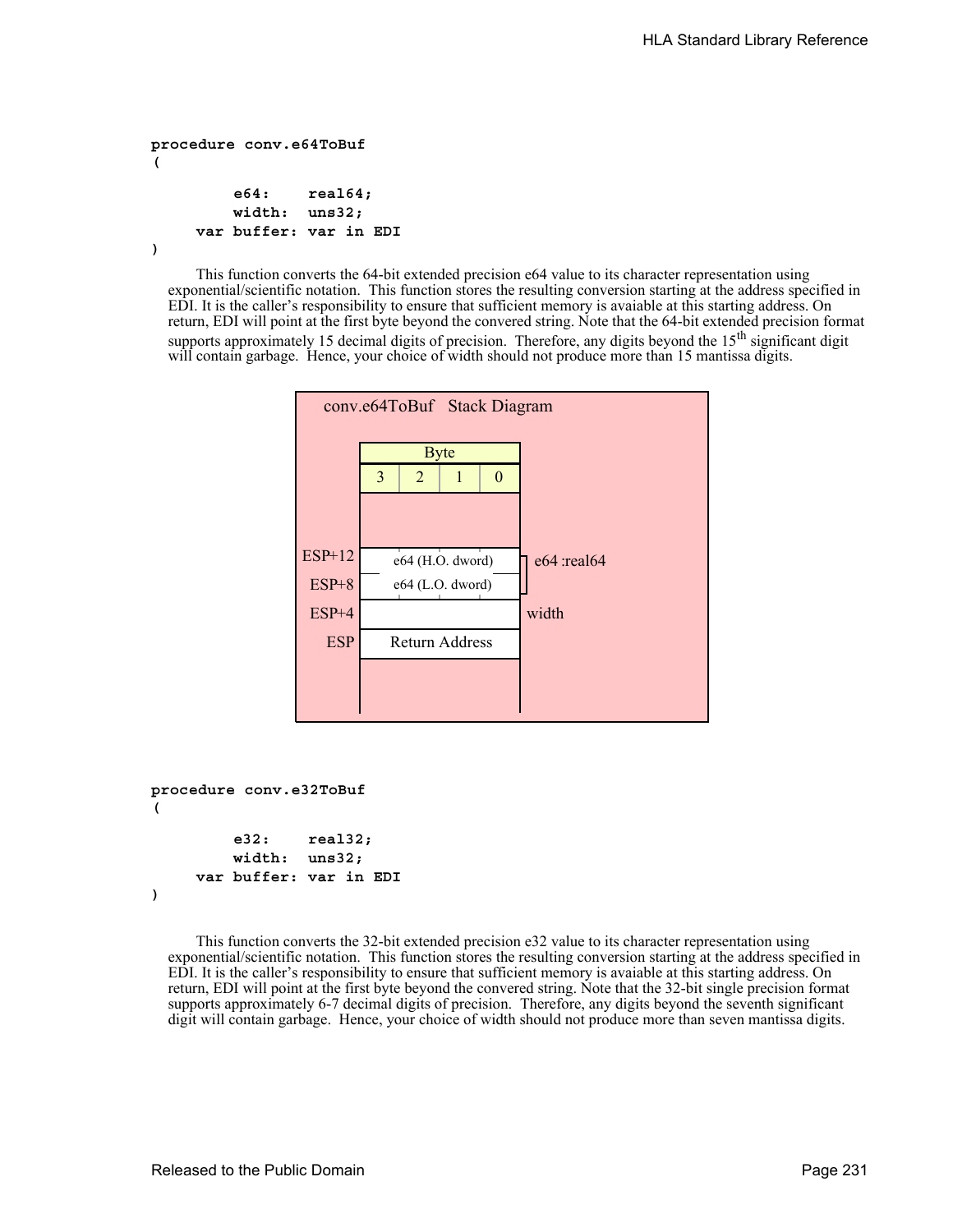|            |                  | conv.e32ToBuf Stack Diagram |             |          |             |
|------------|------------------|-----------------------------|-------------|----------|-------------|
|            |                  |                             | <b>Byte</b> |          |             |
|            | 3                | 2                           | 1           | $\theta$ |             |
|            |                  |                             |             |          |             |
|            |                  |                             |             |          |             |
|            |                  |                             |             |          |             |
| $ESP+8$    | e64 (L.O. dword) |                             |             |          | e32 :real32 |
| $ESP+4$    |                  |                             |             |          | width       |
| <b>ESP</b> |                  | <b>Return Address</b>       |             |          |             |
|            |                  |                             |             |          |             |
|            |                  |                             |             |          |             |
| $ESP+12$   |                  |                             |             |          |             |

### **8.6.3 Floating Point Numeric to String Conversions, Exponential Form**

The floating point numeric to string conversion routines translate the three different binary floating point formats to their string representation. The standard ("unadorned") functions store the string data into a string object that you pass as a parameter to the function. That string object must be preallocated and large enough to receive the string result (else a string overflow occurs). The "adorned" functions, whose names begin with "a\_" automatically allocate storage on the heap, store the converted string into that heap object, and then return a pointer to the newly allocated string in the EAX register (it is the caller's responsibility to free the storage when it is no longer needed).

```
procedure conv.e80ToStr
(
    e80: real80;
   width: uns32;
   buffer: string
```
**)**

This function converts the 80-bit extended precision e80 value to its string representation using exponential/ scientific notation. This function stores the resulting string in the buffer variable whose MaxLength field must be at least width or this function will raise an exception. Note that the 80-bit extended precision format supports approximately 18 decimal digits of precision. Therefore, any digits beyond the 18<sup>th</sup> significant digit will contain garbage. Hence, your choice of width should not produce more than 18 mantissa digits.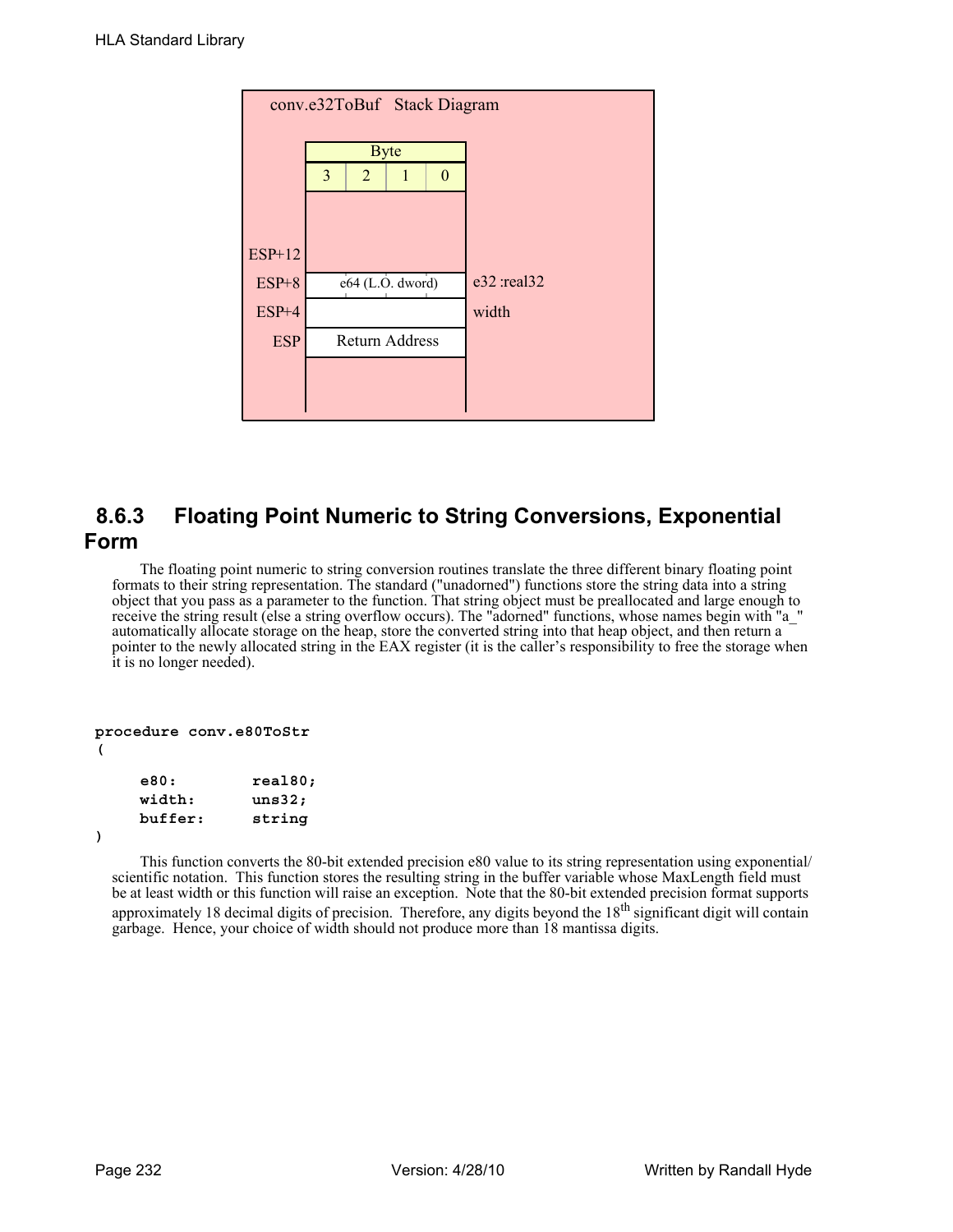|               |                    | conv.e80ToStr Stack Diagram |             |          |                 |
|---------------|--------------------|-----------------------------|-------------|----------|-----------------|
|               |                    |                             | <b>Byte</b> |          |                 |
|               | 3                  | $\overline{2}$              | 1           | $\theta$ |                 |
|               |                    |                             |             |          | e80 (H.O. word) |
|               |                    |                             |             |          |                 |
| <b>ESP+20</b> |                    | (padding)                   |             |          |                 |
| $ESP+16$      |                    |                             |             |          | e80 :real80     |
| $ESP+12$      | $e80$ (L.O. dword) |                             |             |          |                 |
| $ESP+8$       |                    |                             |             |          | width           |
| $ESP+4$       |                    |                             |             |          | buffer (ptr)    |
| <b>ESP</b>    |                    | <b>Return Address</b>       |             |          |                 |
|               |                    |                             |             |          |                 |

```
procedure conv.e64ToStr
(
    e64: real64;
```

| width:  | uns32; |
|---------|--------|
| buffer: | string |
|         |        |

```
)
```
This function converts the 64-bit double precision e64 value to its string representation using exponential/ scientific notation. This function stores the resulting string in the buffer variable whose MaxLength field must be at least width or this function will raise an exception. Note that the 64-bit double precision format supports approximately 15 decimal digits of precision. Therefore, any digits beyond the 15<sup>th</sup> significant digit will contain garbage. Hence, your choice of width should not produce more than 15 mantissa digits.

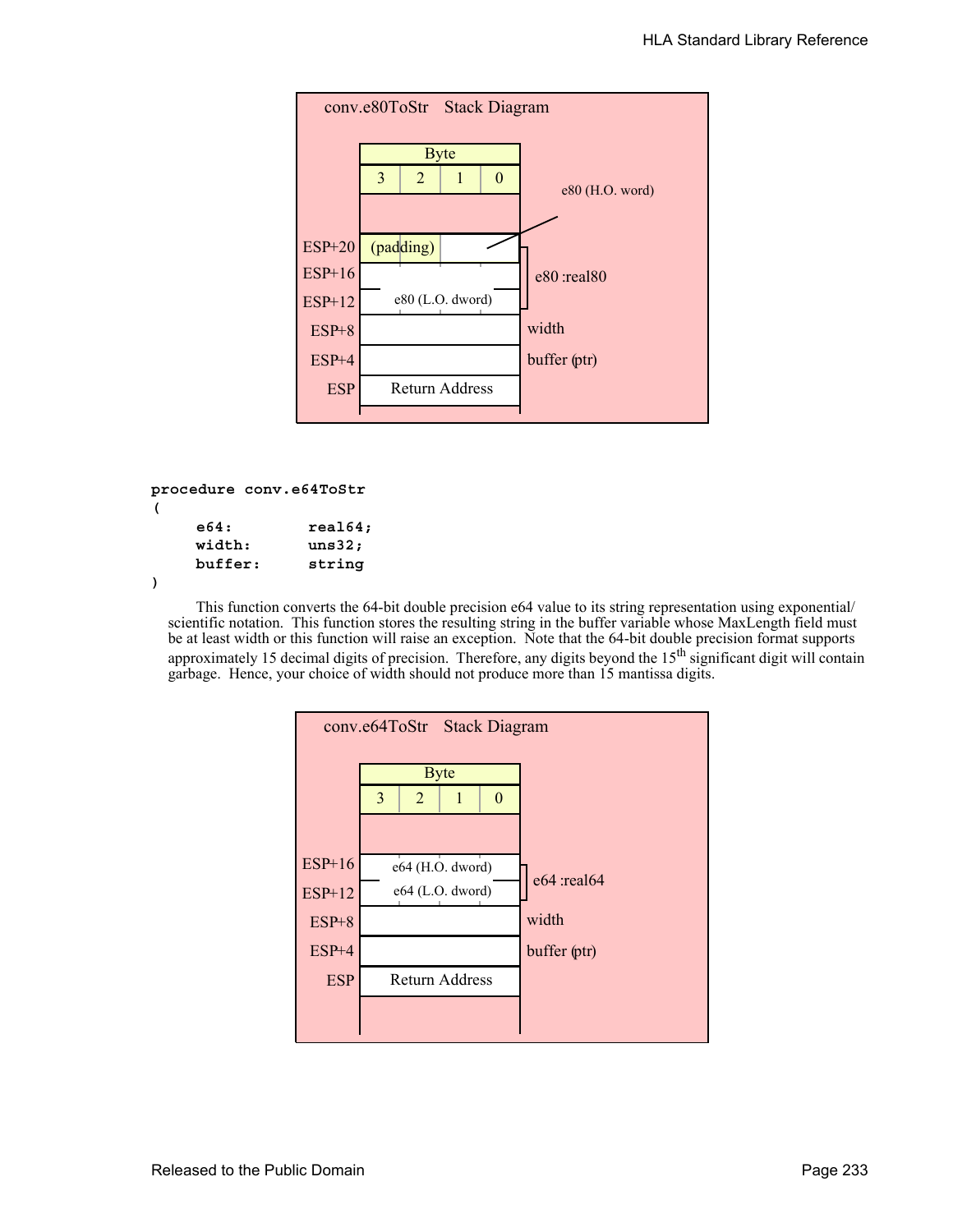```
HLA Standard Library
```

```
procedure conv.e32ToStr
(
     e32: real32;
     width:uns32;
     buffer:string
)
```

```
This function converts the 32-bit single precision e32 value to its string representation using exponential/
scientific notation. This function stores the resulting string in the buffer variable whose MaxLength field must 
be at least width or this function will raise an exception. Note that the 32-bit single precision format supports 
approximately 6-7 decimal digits of precision. Therefore, any digits beyond the seventh significant digit will 
contain garbage. Hence, your choice of width should not produce more than seven mantissa digits.
```


```
procedure conv.a_e80ToStr
(
```

| e80:   | real80; |
|--------|---------|
| width: | uns32   |
|        |         |

### **); @returns( "eax" );**

This function converts the 80-bit extended precision e80 value to its string representation using exponential/ scientific notation. This function stores the resulting string in storage it allocates on the heap and returns a pointer to that string in the EAX register. It is the caller's responsibility to deallocate this storage when they are done with it. Note that the 80-bit extended precision format supports approximately 18 decimal digits of precision. Therefore, any digits beyond the 18<sup>th</sup> significant digit will contain garbage. Hence, your choice of width should not produce more than 18 mantissa digits.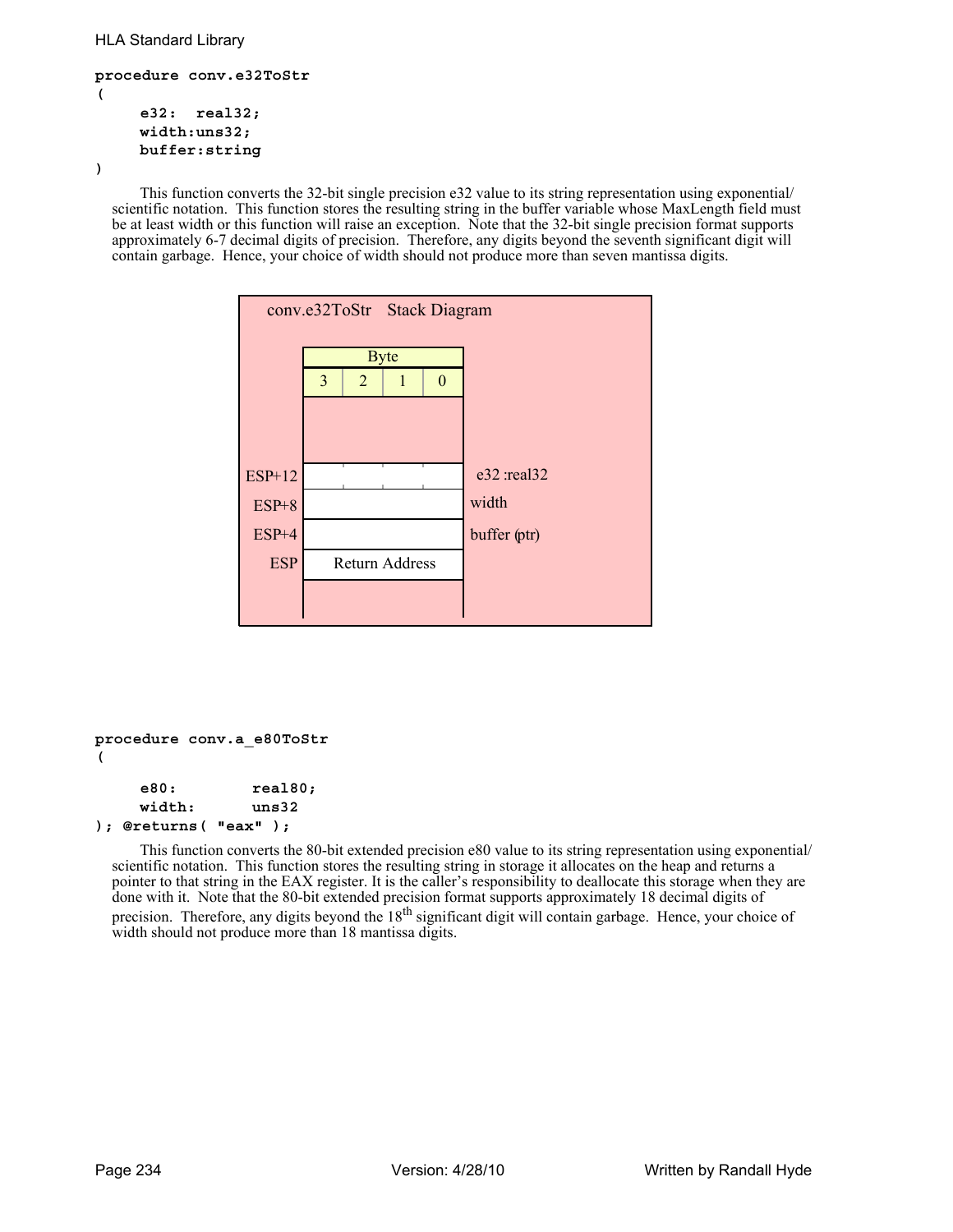| conv.a e80ToStr Stack Diagram |                       |  |  |  |  |  |  |
|-------------------------------|-----------------------|--|--|--|--|--|--|
|                               | <b>Byte</b>           |  |  |  |  |  |  |
|                               | 3<br>2<br>0           |  |  |  |  |  |  |
|                               | e80 (H.O. word)       |  |  |  |  |  |  |
| $ESP+20$                      |                       |  |  |  |  |  |  |
| $ESP+16$                      | (padding)             |  |  |  |  |  |  |
| $ESP+12$                      | e80 :real80           |  |  |  |  |  |  |
| $ESP+8$                       | $e80$ (L.O. dword)    |  |  |  |  |  |  |
| $ESP+4$                       | width                 |  |  |  |  |  |  |
| <b>ESP</b>                    | <b>Return Address</b> |  |  |  |  |  |  |
|                               |                       |  |  |  |  |  |  |

```
procedure conv.a_e64ToStr
(
    e64: real64;
    width: uns32
); @returns( "eax" );
```
This function converts the 64-bit double precision e64 value to its string representation using exponential/ scientific notation. This function stores the resulting string in storage it allocates on the heap and returns a pointer to that string in the EAX register. It is the caller's responsibility to deallocate this storage when they are done with it. Note that the 64-bit double precision format supports approximately 15 decimal digits of precision. Therefore, any digits beyond the 15<sup>th</sup> significant digit will contain garbage. Hence, your choice of width should not produce more than 15 mantissa digits.

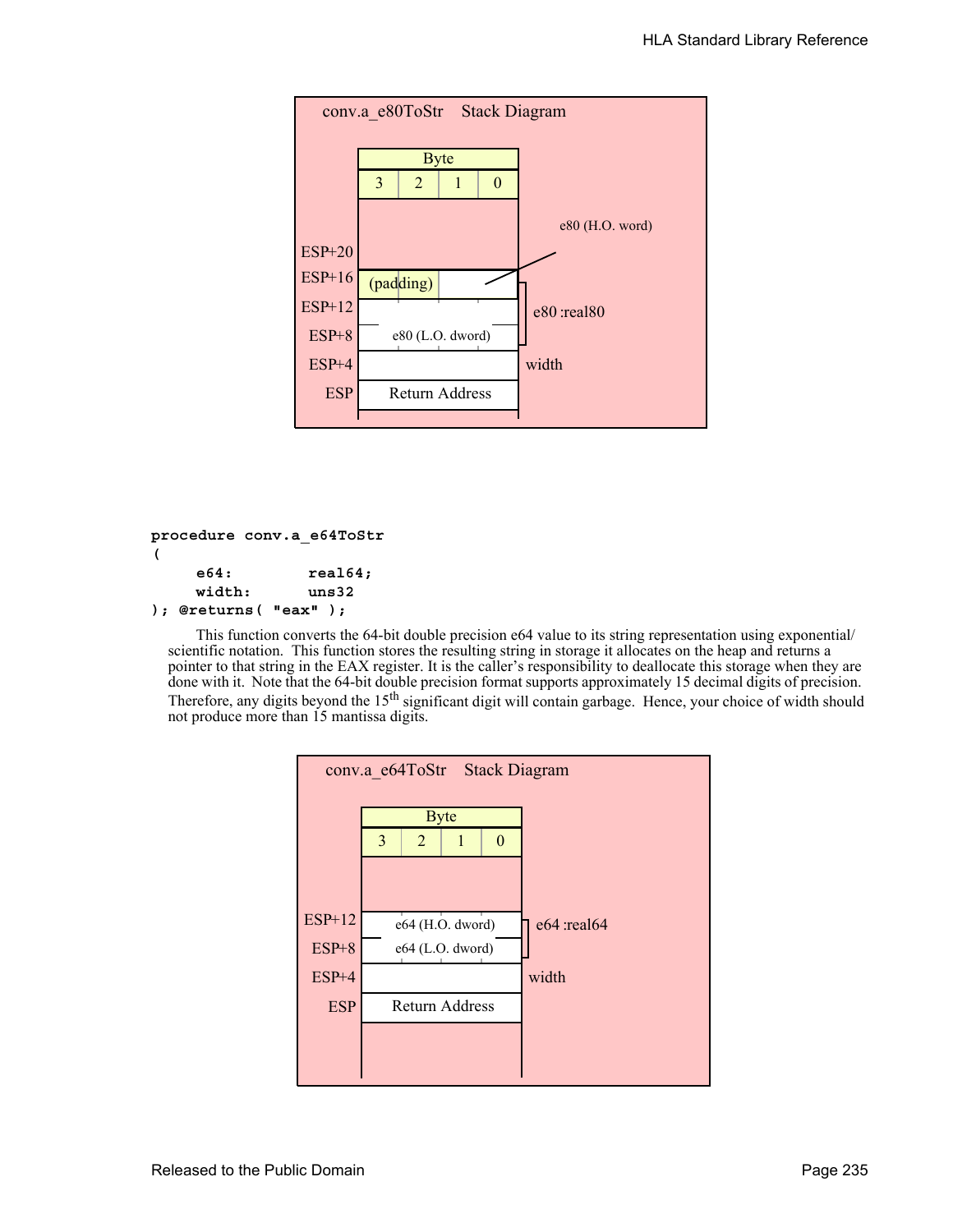```
procedure conv.a_e32ToStr
(
    e32: real32;
    width: uns32
); @returns( "eax" );
```
This function converts the 32-bit single precision e32 value to its string representation using exponential/ scientific notation. This function stores the resulting string in storage it allocates on the heap and returns a pointer to that string in the EAX register. It is the caller's responsibility to deallocate this storage when they are done with it. Note that the 32-bit single precision format supports approximately 6-7 decimal digits of precision. Therefore, any digits beyond the seventh significant digit will contain garbage. Hence, your choice of width should not produce more than seven mantissa digits.



### **8.6.4 Floating Point Numeric to Character Conversions, Decimal Form**

Although scientific (exponential) notation is the most general display format for real numbers, real numbers you display in this format are difficult to read. Therefore, the standard library conversions module also provides a set of functions that convert real values to their decimal string equivalent. Although you cannot (practically) use these decimal conversion routines for all real values, they are applicable to a wide variety of common numbers you will use in your programs.

These functions all have at least four parameters: the real value to convert, the width of the converted value, the number of digit positions to the right of the decimal point, and a padding character. These functions convert their values to the following string format: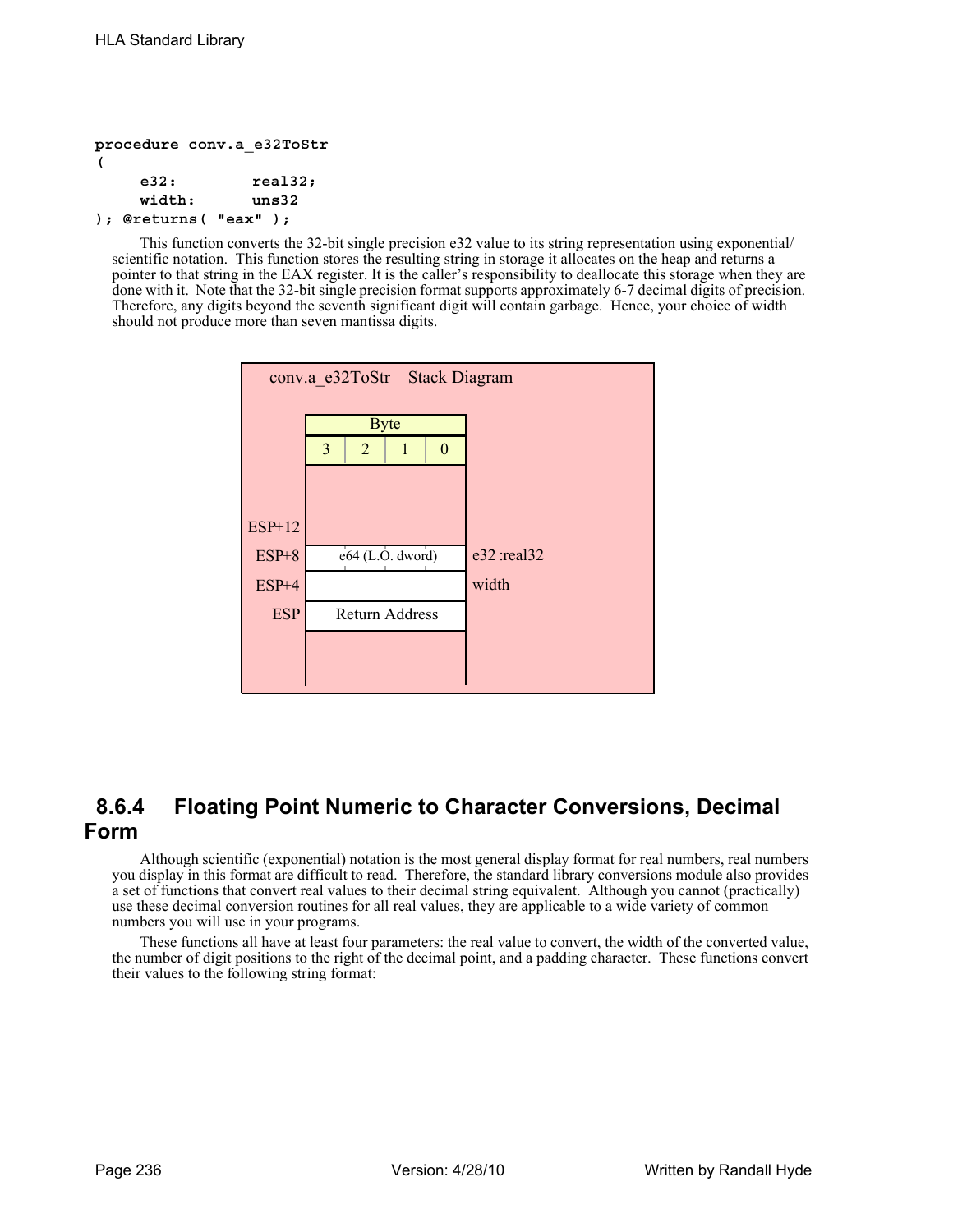| $s \mid i \mid i \mid i$ |  |  |  |  |  |
|--------------------------|--|--|--|--|--|

s is a space for positive values, '-' for negative values i represents the integer portion of the mantissa fffff represents the fractional portion of the mantissa

The width parameter specifies the length of the resulting string. This value must be less than or equal to the destination string's MaxLength value or these functions will raise an exception. The decimalpts parameter to these functions specify the number of digits to the right of the decimal point. If this parameter contains zero, then these functions display the value as an integer (no fractional digits and no decimal point). If this parameter is non-zero, then these routines produce the specified number of decimal digits along with a decimal point.

The width parameter specifies the total size of the resulting string. If decimalpts is zero, then the width value must be at least one greater than the number of digits that appear to the left of the decimal point (the extra position is for the sign character. If the decimalpts parameter is non-zero, then width must be at least (decimalpts  $+ 2 + \#$  integer digits ). If width is not sufficiently large, then these functions produce a string containing width "#" characters to denote a conversion error.

If the width value is sufficiently large and the decimalpts sufficiently small then these routines will fill the extra print positions using the fill character you pass as a parameter. For example, if you convert the value -1.5 with a width of six, a decimalpts value of two, and a fill character of "\*" these routines produce the string "\*-1.50".

The floating point numeric to buffer conversion routines, conv.r32ToBuf, conv.r64ToBuf, and conv.r80ToBuf, translate the three different binary floating point formats to a sequence of characters that they store into sequential memory locations starting at the address held in the EDI register. They return EDI pointing at the first byte beyond the converted sequence. Note that these functions do not zero terminate the string; if you want a zero-terminated string, then store a zero at the byte pointed at by EDI upon return from these functions.

#### **procedure conv.r80ToBuf (**

|     | r80:               | real80:    |
|-----|--------------------|------------|
|     | width:             | uns32:     |
|     | decimalpts: uns32; |            |
|     | fill:              | char:      |
| var | buffer:            | var in edi |
|     |                    |            |

**)**

This function converts the 80-bit extended precision r80 value to its string representation using decimal notation. This function stores the resulting character sequence into sequential memory locations starting at the address held in the EDI register. They return EDI pointing at the first byte beyond the converted sequence. Note that these functions do not zero terminate the string; if you want a zero-terminated string, then store a zero at the byte pointed at by EDI upon return from these functions. Note that the 80-bit single precision format supports approximately 18 decimal digits of precision. Therefore, any digits beyond the  $18<sup>th</sup>$  significant digit will contain garbage. Hence, your choice of width should not produce more than 18 mantissa digits. Do keep in mind that the average person has trouble comprehending value with more than six or seven digits. For values that are routinely outside this range you may want to use exponential form to display the number with a limited number of significant digits.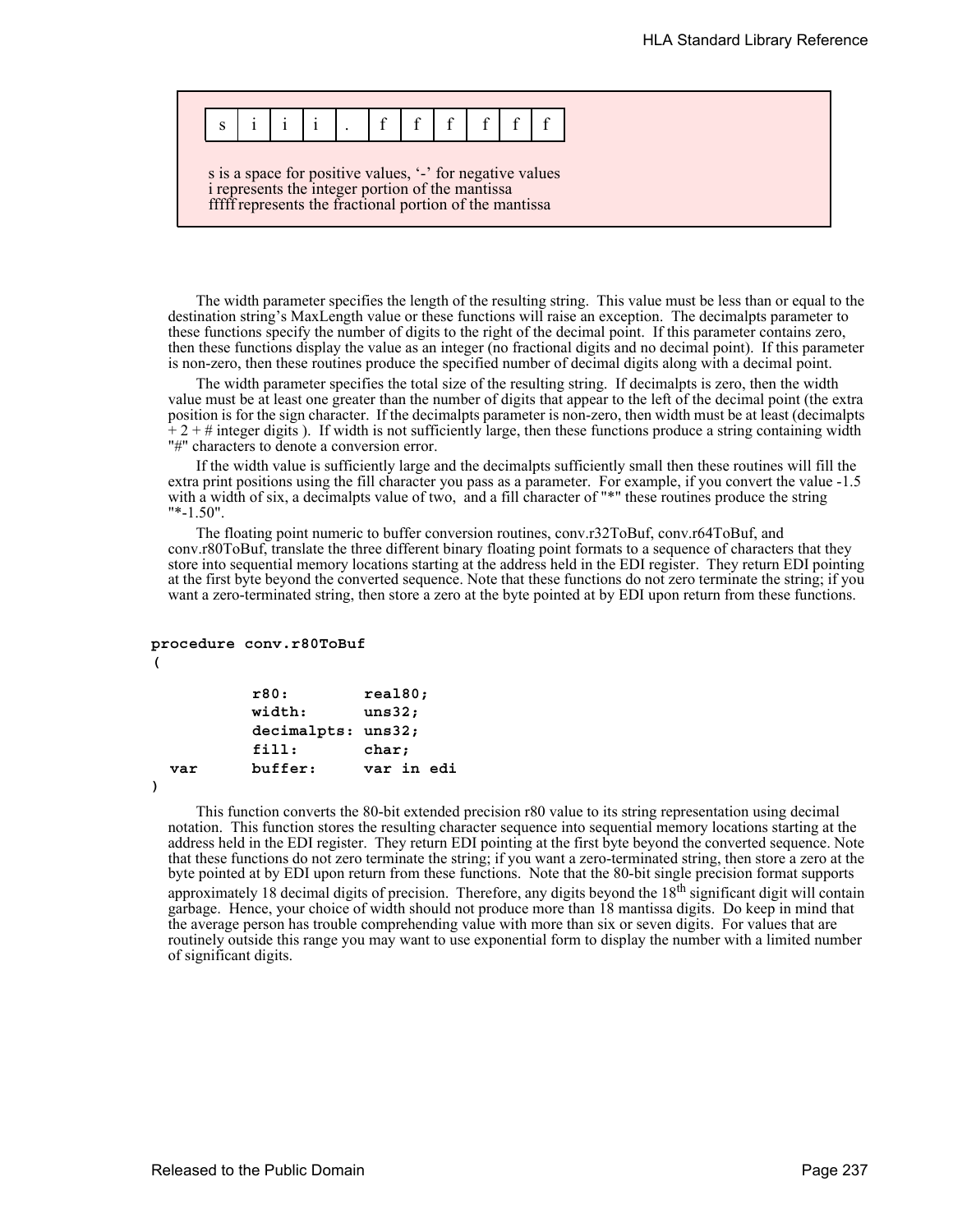

```
procedure conv.r64ToBuf
(
```

| r64:               | real:      |
|--------------------|------------|
| width:             | uns32:     |
| decimalpts: uns32; |            |
| fill:              | char;      |
| varbuffer:         | var in edi |
|                    |            |

```
)
```
This function converts the 64-bit double precision r64 value to its string representation using decimal notation. This function stores the resulting character sequence into sequential memory locations starting at the address held in the EDI register. They return EDI pointing at the first byte beyond the converted sequence. Note that these functions do not zero terminate the string; if you want a zero-terminated string, then store a zero at the byte pointed at by EDI upon return from these functions. Note that the 64-bit single precision format supports approximately 15 decimal digits of precision. Therefore, any digits beyond the  $15<sup>th</sup>$  significant digit will contain garbage. Hence, your choice of width should not produce more than 15 mantissa digits. Do keep in mind that the average person has trouble comprehending value with more than six or seven digits. For values that are routinely outside this range you may want to use exponential form to display the number with a limited number of significant digits.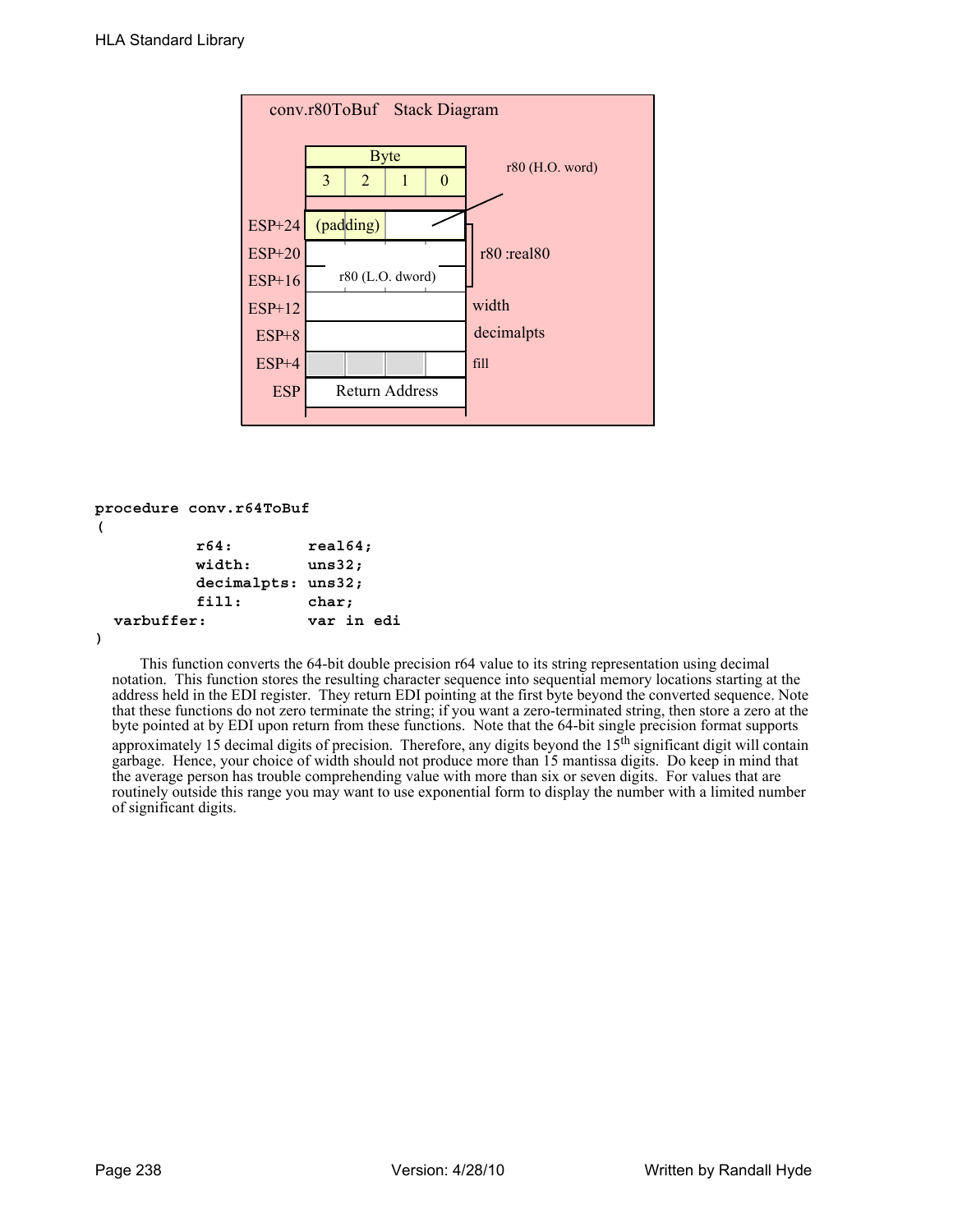|            |   | conv.r64ToBuf Stack Diagram |             |          |             |
|------------|---|-----------------------------|-------------|----------|-------------|
|            |   |                             |             |          |             |
|            |   |                             | <b>Byte</b> |          |             |
|            | 3 | 2                           | 1           | $\Omega$ |             |
|            |   |                             |             |          |             |
| $ESP+20$   |   | r64 (H.O. dword)            |             |          |             |
|            |   |                             |             |          | r64 :real64 |
| $ESP+16$   |   | $r64$ (L.O. dword)          |             |          |             |
| $ESP+12$   |   |                             |             |          | width       |
| $ESP+8$    |   |                             |             |          | decimalpts  |
| $ESP+4$    |   |                             |             |          | fi11        |
| <b>ESP</b> |   | <b>Return Address</b>       |             |          |             |
|            |   |                             |             |          |             |

```
procedure conv.r32ToBuf
(
         r32: real32;
         width: uns32;
         decimalpts: uns32;
         fill: char;
  varbuffer: var in edi
```
**)**

This function converts the 32-bit single precision r32 value to its string representation using decimal notation. This function stores the resulting Note that the 32-bit single precision format supports approximately 6-7 decimal digits of precision. Therefore, any digits beyond the seventh significant digit will contain garbage. Hence, your choice of width should not produce more than seven mantissa digits.

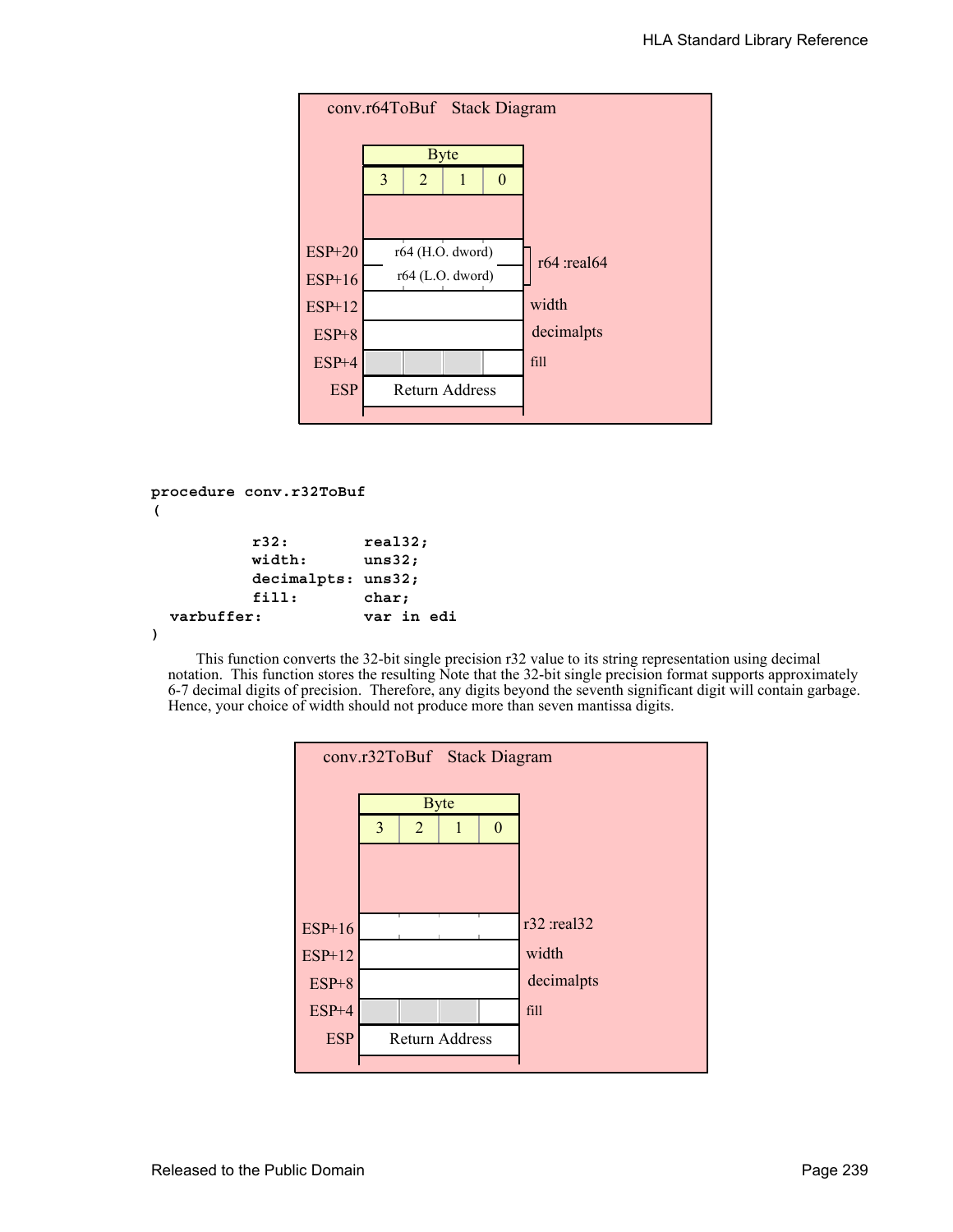### **8.6.5 Floating-Point Numeric to String Conversions, Decimal Form**

The floating point numeric to string conversion routines translate the three different binary floating point formats to their string representation. The standard ("unadorned") functions store the string data into a string object that you pass as a parameter to the function. That string object must be preallocated and large enough to receive the string result (else a string overflow occurs). The "adorned" functions, whose names begin with "a\_" automatically allocate storage on the heap, store the converted string into that heap object, and then return a pointer to the newly allocated string in the EAX register (it is the caller's responsibility to free the storage when it is no longer needed).

### **procedure conv.r80ToStr**

```
(
```

| r80:               | real80: |
|--------------------|---------|
| width:             | uns32:  |
| decimalpts: uns32; |         |
| fill:              | char;   |
| <b>buffer:</b>     | string  |
|                    |         |

**)**

This function converts the 80-bit extended precision r80 value to its string representation using decimal notation. This function stores the resulting string in the buffer variable whose MaxLength field must be at least width or this function will raise an exception. Note that the 80-bit single precision format supports approximately 18 decimal digits of precision. Therefore, any digits beyond the  $18<sup>th</sup>$  significant digit will contain garbage. Hence, your choice of width should not produce more than 18 mantissa digits. Do keep in mind that the average person has trouble comprehending value with more than six or seven digits. For values that are routinely outside this range you may want to use exponential form to display the number with a limited number of significant digits.



```
procedure conv.r64ToStr
(
    r64: real64;
    width: uns32;
```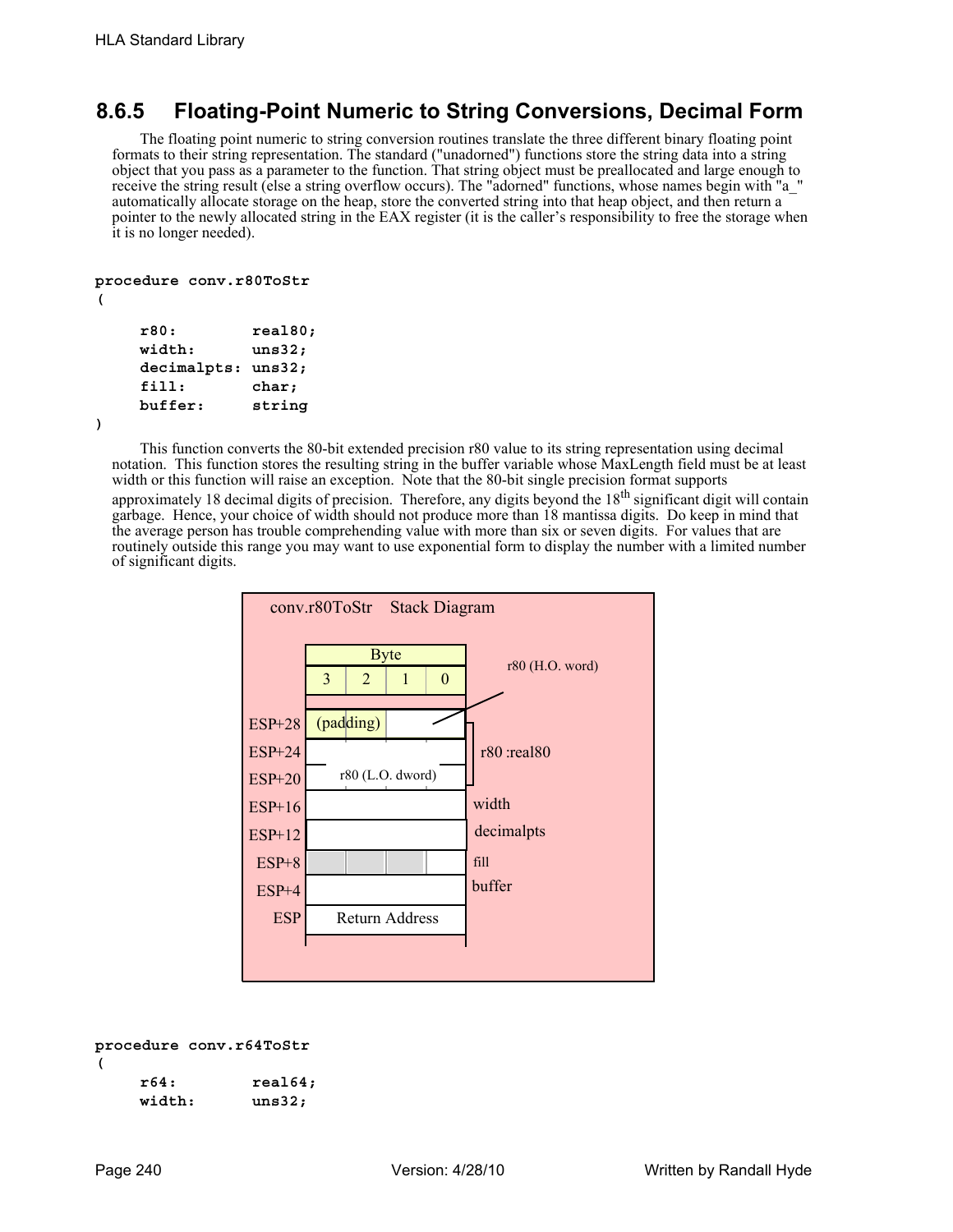```
decimalpts: uns32;
fill: char;
buffer: string
```
**)**

This function converts the 64-bit double precision r64 value to its string representation using decimal notation. This function stores the resulting string in the buffer variable whose MaxLength field must be at least width or this function will raise an exception. Note that the 64-bit single precision format supports approximately 15 decimal digits of precision. Therefore, any digits beyond the  $15<sup>th</sup>$  significant digit will contain garbage. Hence, your choice of width should not produce more than 15 mantissa digits. Do keep in mind that the average person has trouble comprehending value with more than six or seven digits. For values that are routinely outside this range you may want to use exponential form to display the number with a limited number of significant digits.



```
procedure conv.r32ToStr
(
    r32: real32;
    width: uns32;
    decimalpts: uns32;
    fill: char;
    buffer: string
```
**)**

This function converts the 32-bit single precision r32 value to its string representation using decimal notation. This function stores the resulting string in the buffer variable whose MaxLength field must be at least width or this function will raise an exception. Note that the 32-bit single precision format supports approximately 6-7 decimal digits of precision. Therefore, any digits beyond the seventh significant digit will contain garbage. Hence, your choice of width should not produce more than seven mantissa digits.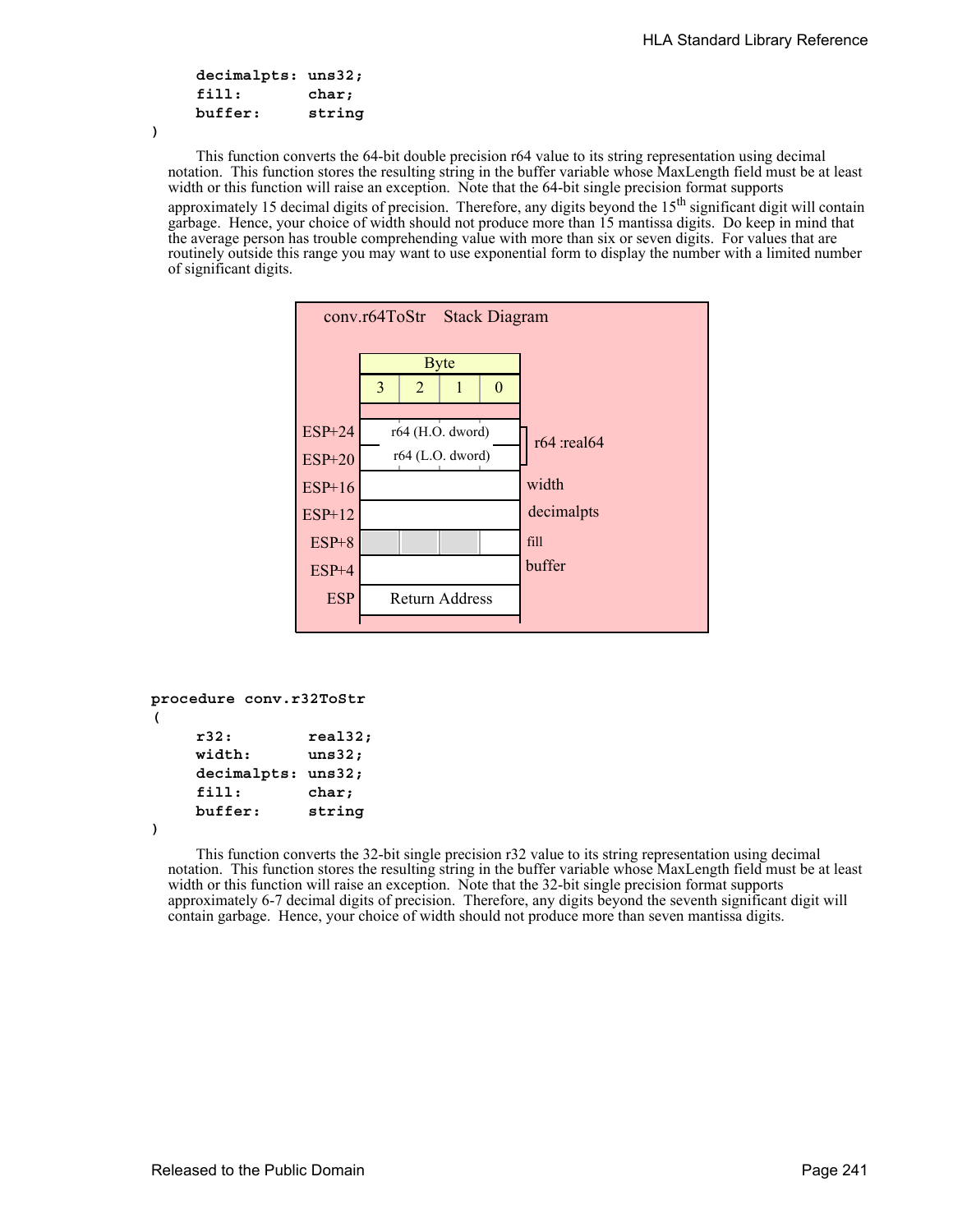

```
procedure conv.a_r80ToStr
(
    r80: real80;
    width: uns32;
    decimalpts: uns32;
    fill: char
); @returns( "eax" );
```
This function converts the 80-bit extended precision r80 value to its string representation using decimal notation. This function stores the resulting string in storage it allocates on the heap and returns a pointer to that string in the EAX register. It is the caller's responsibility to deallocate this storage when they are done with it.. Note that the 80-bit single precision format supports approximately 18 decimal digits of precision. Therefore, any digits beyond the 18<sup>th</sup> significant digit will contain garbage. Hence, your choice of width should not produce more than 18 mantissa digits. Do keep in mind that the average person has trouble comprehending value with more than six or seven digits. For values that are routinely outside this range you may want to use exponential form to display the number with a limited number of significant digits.

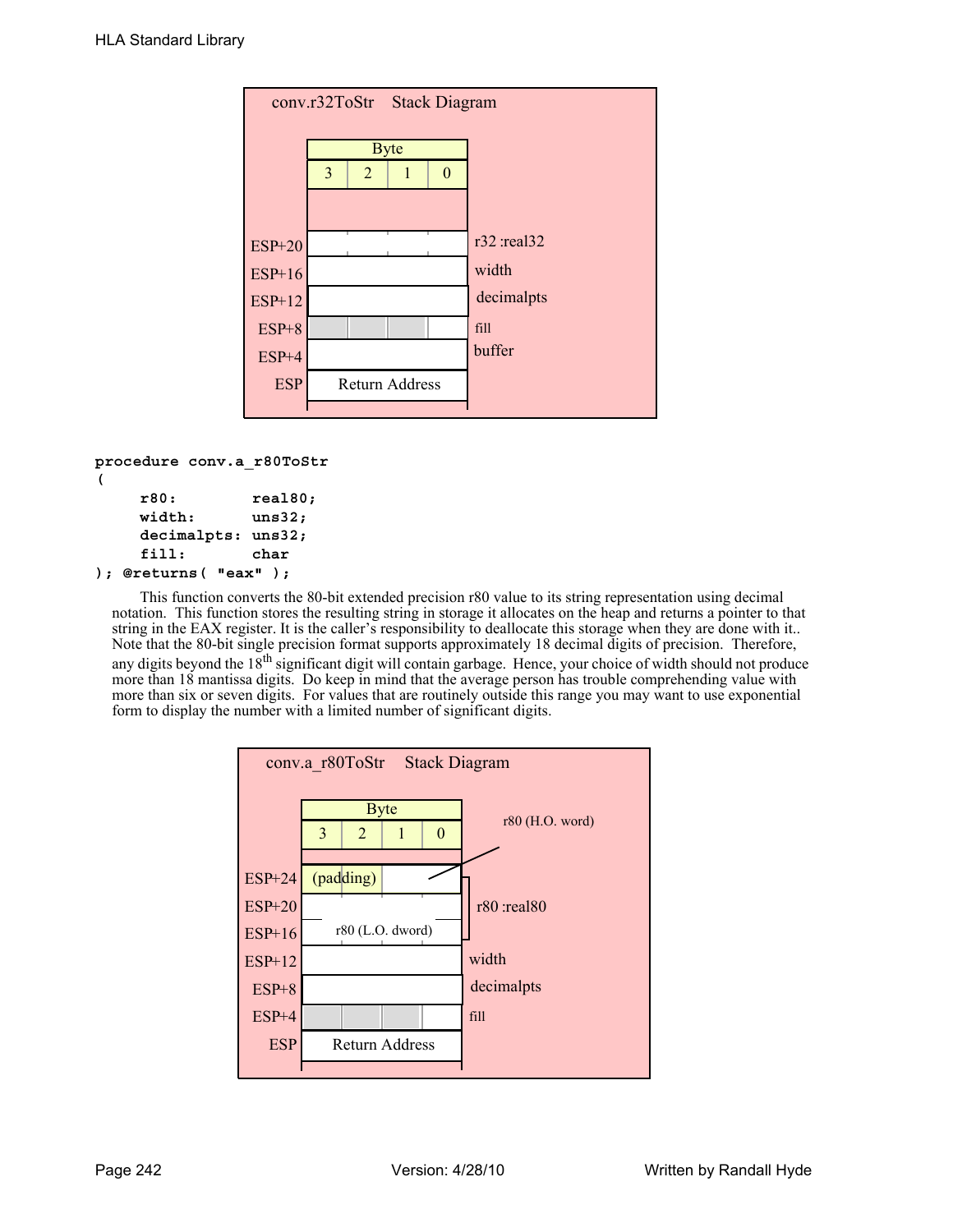```
procedure conv.a_r64ToStr
(
    r64: real64;
    width: uns32;
    decimalpts: uns32;
    fill: char
```

```
); @returns( "eax" );
```
This function converts the 64-bit double precision r64 value to its string representation using decimal notation. This function stores the resulting string in storage it allocates on the heap and returns a pointer to that string in the EAX register. It is the caller's responsibility to deallocate this storage when they are done with it. Note that the 64-bit single precision format supports approximately 15 decimal digits of precision. Therefore, any digits beyond the 15<sup>th</sup> significant digit will contain garbage. Hence, your choice of width should not produce more than 15 mantissa digits. Do keep in mind that the average person has trouble comprehending value with more than six or seven digits. For values that are routinely outside this range you may want to use exponential form to display the number with a limited number of significant digits.



```
procedure conv.a_r32ToStr
(
    r32: real32;
    width: uns32;
    decimalpts: uns32;
    fill: char
```

```
); @returns( "eax" );
```
This function converts the 32-bit single precision r32 value to its string representation using decimal notation. This function stores the resulting string in storage it allocates on the heap and returns a pointer to that string in the EAX register. It is the caller's responsibility to deallocate this storage when they are done with it. Note that the 32-bit single precision format supports approximately 6-7 decimal digits of precision. Therefore, any digits beyond the seventh significant digit will contain garbage. Hence, your choice of width should not produce more than seven mantissa digits.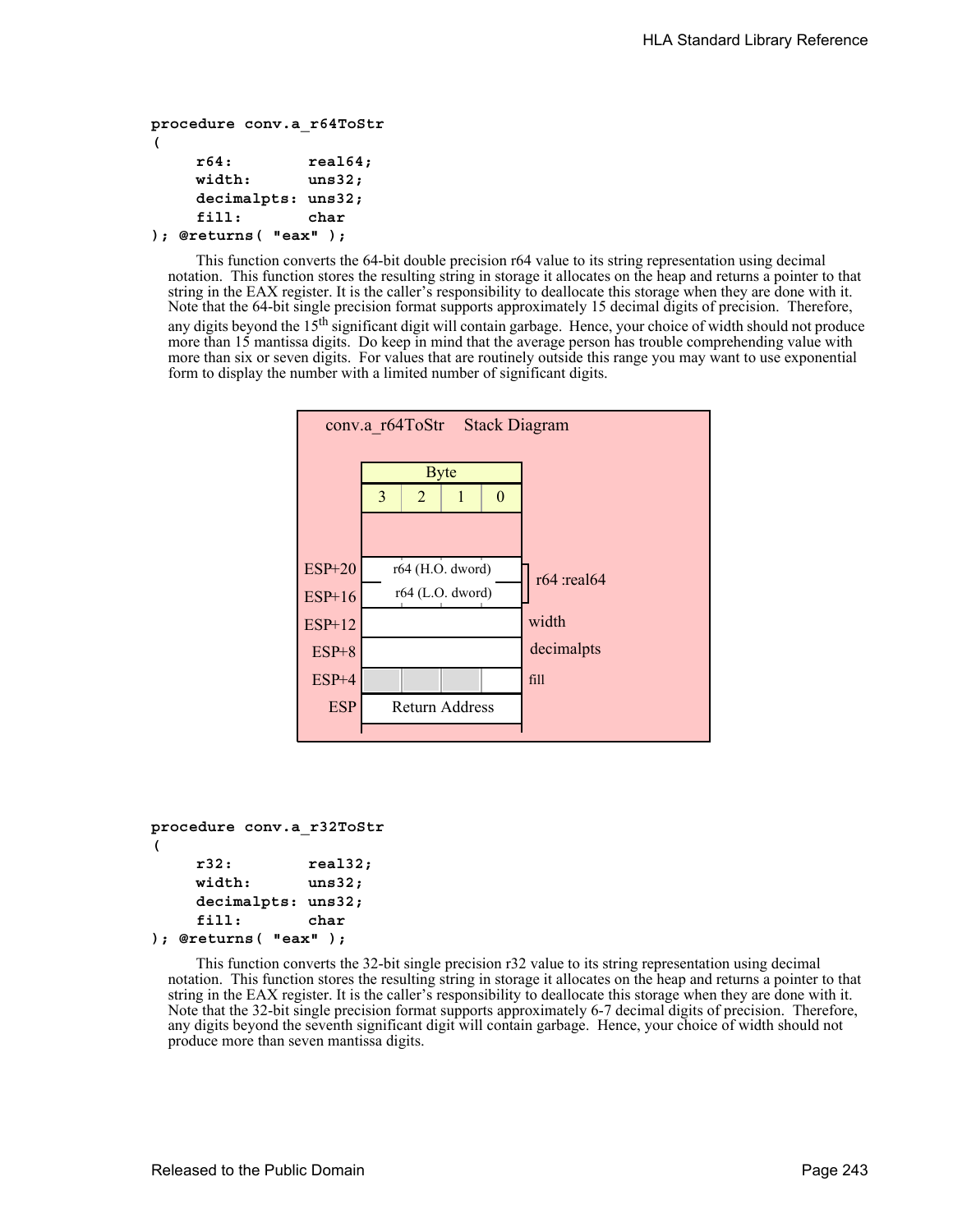

### **8.6.6 Floating Point String/Buffer to Numeric Conversions**

The floating-point string to numeric routines convert characters found in a character sequence to an 80-bit IEEE floating-point format. There are two versions – conv.atof and conv.strToFlt. conv.atof operates on an arbitrary sequence of characters in memory and conv.strToFlt operates on a string variable.

These routines will skip over any leading underscore and delimiter characters (specified by the internal delimiters character set, see the discussion of conv.setDelimiters and conv.getDelimiters for details). These functions will convert all characters in the sequence until encountering an illegal floating-point character (decimal digits, a decimal point, 'e' or 'E', and an optional sign for the exponent and mantissa). If the first nonacceptable character is not the end of string or a delimiter character, these functions will raise a conversion exception. If the character is not a valid 7-bit ASCII character, these functions will raise an illegal character exception.

The conv.strToFlt functions has two parameters: a string object and an index into that string. Numeric conversion because at the zero-based character position specified by the index parameter. For example, the invocation

conv.strToFlt( someStr, 5 );

begins the conversion starting with the sixth character (index 5) in someStr. These functions will raise an "index out of range" exception if the supplied index is greater than the size of the string the first parameter specifies. They will return a null pointer reference exception if the string parameter is NULL (they will return an illegal memory access exception if the first parameter is not a valid pointer).

These functions always convert their strings to an 80-bit floating-point value and leave that value sitting on the top of the FPU stack (ST0). If you want the conversion to a 32-bit or 64-bit floating-point format, then use the fstp instruction to store the result in whatever destination format you desire (real32, real64, or real80).

#### **procedure conv.atof( bufptr: dword in esi ); @returns( "st0" );**

This routine assumes that ESI is pointing at a sequence of characters that represents a floating point number. The characters are converted to numeric form and the result is returned in ST0. ESI is left pointing at the first character beyond the converted characters. This function raises an exception if the value begins with something other than a standard numeric, '-', or delimiter character or ends with something other than a standard delimiter character (or the end of string).

This routine accepts floating point input in either decimal or exponential form.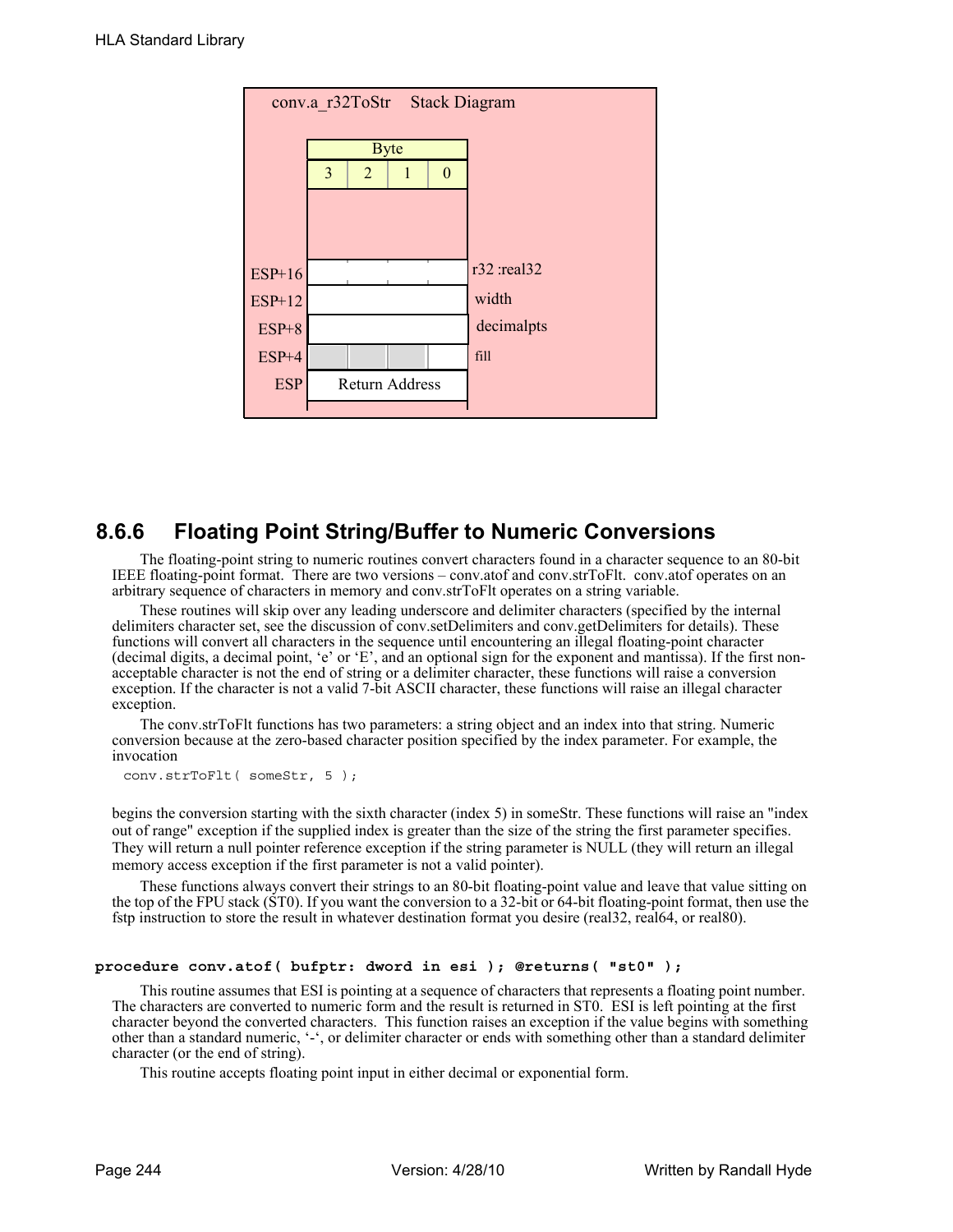#### **procedure conv.strToFlt( s:string; index:dword ); @returns( "st0" );**

This function converts the sequence of characters starting at position index in s to the equivalent extended precision floating point value and it leaves the result in ST0. This function raises an exception if the value begins with something other than a standard numeric, '-', or delimiter character, or ends with something other than a standard delimiter character (or the end of string).

This routine accepts floating point input in either decimal or exponential form.



### **8.6.7 Roman Numeral Conversion**

#### **procedure conv.roman( Arabic:uns32; rmn:string )**

This procedure converts the specified integer value (Arabic) into a string that contains the Roman numeral representation of the value. Note that this routine only converts integer values in the range 1..3,999 to Roman numeral form. Since ASCII text doesn't allow overbars (that multiply roman digits by 1,000), this function doesn't handle really large Roman numbers. A different character set would be necessary for that.

#### **conv.a\_roman( Arabic:uns32 )**

Just like the routine above, but this one allocates storage for the string and returns a pointer to the string in the EAX register.